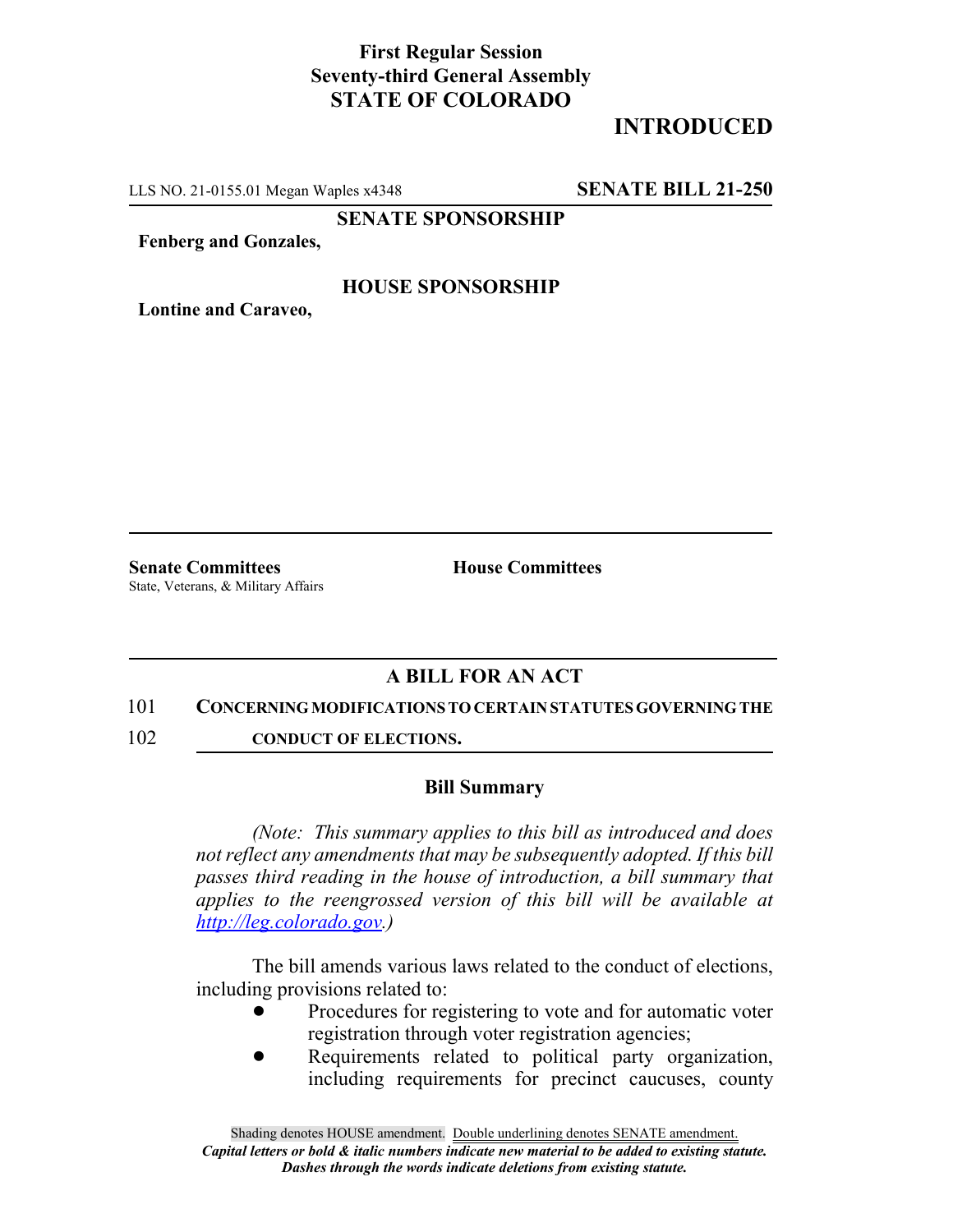assemblies, and vacancy committees;

- Ballot access for candidates, including repealing the ability of an unaffiliated candidate for president of the United States to be nominated by paying a fee;
- Requirements for voter service and polling centers, voting in person, and emergency voting;
- Procedures for challenges to a person's right to vote;
- ! Procedures and requirements for circulating recall petitions and the conduct of recall elections, including municipal and local government recall elections;
- Prohibitions on electioneering in and within 100 feet of a polling place; and
- Requirements for filing initiative petitions.

1 *Be it enacted by the General Assembly of the State of Colorado:*

2 **SECTION 1.** In Colorado Revised Statutes, 1-1-104, **amend** (32)

3 and (51) as follows:

4 **1-1-104. Definitions.** As used in this code, unless the context 5 otherwise requires:

 (32) "Primary election" means the election held on the last Tuesday in June of each even-numbered year AND THE PRESIDENTIAL PRIMARY ELECTION HELD IN ACCORDANCE WITH PART 12 OF ARTICLE 4 OF 9 THIS TITLE 1.

 (51) "Watcher" means an eligible elector other than a candidate on the ballot who has been selected by a political party chairperson on 12 behalf of the political party, by a party candidate at a primary election, by an unaffiliated candidate at a general, congressional vacancy, or nonpartisan election, or by a person designated by either the opponents or the proponents in the case of a ballot issue or ballot question. If selected 16 by a political party chairperson OR a party candidate, or an unaffiliated 17 candidate, the watcher must be affiliated with that political party or unaffiliated as shown in the statewide voter registration system. IF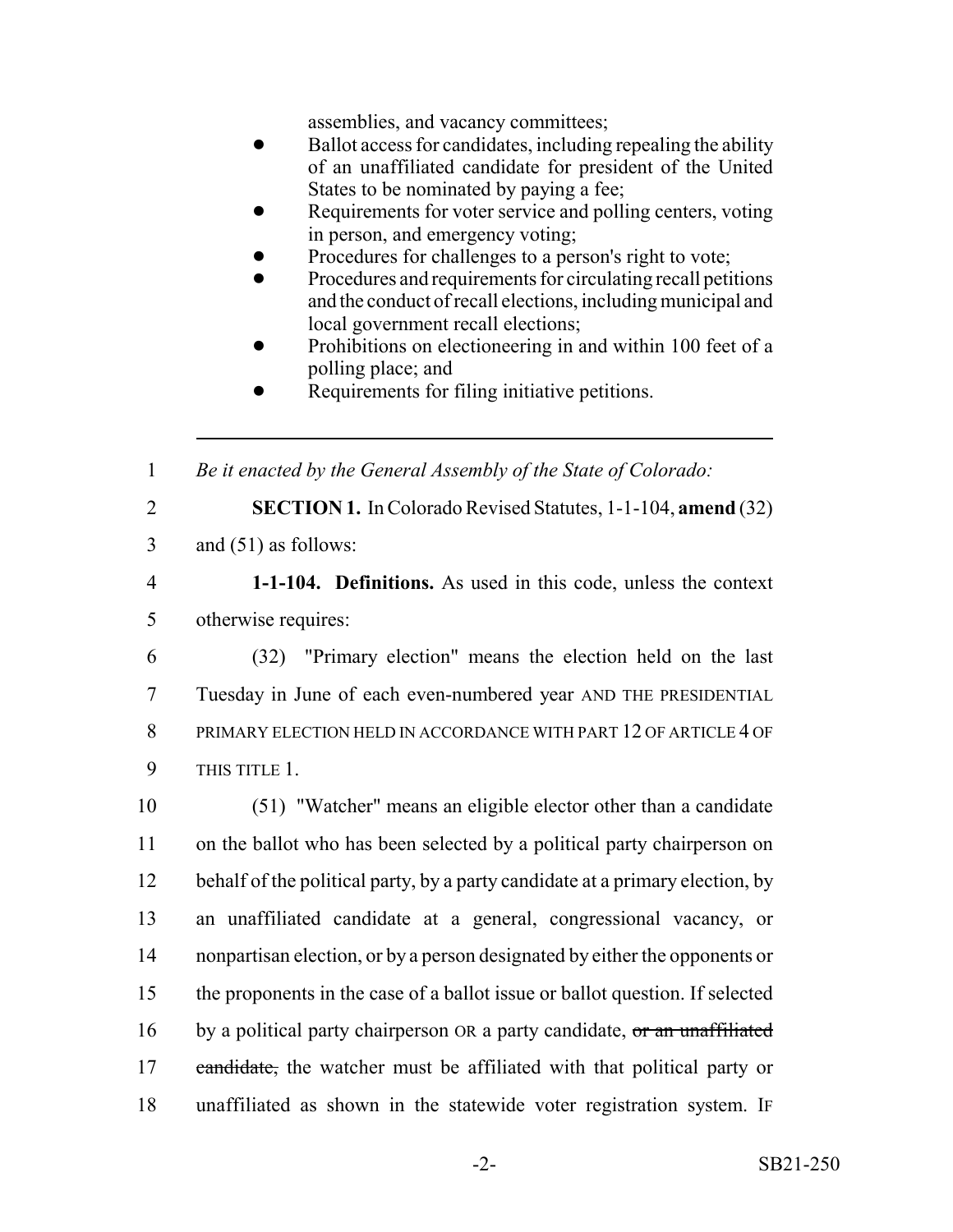SELECTED BY AN UNAFFILIATED CANDIDATE, THE WATCHER MUST BE UNAFFILIATED AS SHOWN IN THE STATEWIDE VOTER REGISTRATION SYSTEM.

 **SECTION 2.** In Colorado Revised Statutes, 1-2-201, **amend** 5  $(3)(b)(I)$  as follows:

 **1-2-201. Registration required - deadlines - additional identifying information to be provided by first-time registrants.** (3) (b) An elector may timely register to vote by:

 (I) Submitting an application through a voter registration drive no later than twenty-two days before the election; except that, if the 11 twenty-second day before an election is a Saturday, Sunday, or STATE 12 legal holiday, OR FEDERAL HOLIDAY RECOGNIZED BY THE UNITED STATES POSTAL SERVICE, the elector is permitted to register on the next day that 14 is not a Saturday, Sunday, or STATE legal holiday, OR FEDERAL HOLIDAY RECOGNIZED BY THE UNITED STATES POSTAL SERVICE;

 **SECTION 3.** In Colorado Revised Statutes, 1-2-202.5, **amend** (1)(a), (3)(c), (5), (7)(a), (7)(b), and (7)(c)(II); and **add** (7)(d) as follows: **1-2-202.5. Online voter registration - online changes in elector information.** (1) (a) An elector may register to vote, and a registered elector may change his or her residence in the registration record or change or withdraw his or her affiliation, by completing an electronic form on the official website of the secretary of state if the elector's signature is stored in digital form in the database systems maintained by 24 the department of state pursuant to section 1-2-301 (1),  $\sigma$ r IS accessible 25 to the department of state in accordance with the requirements of section 26 1-2-302 (6), OR IF THE ELECTOR PROVIDES THE LAST FOUR DIGITS OF THE ELECTOR'S SOCIAL SECURITY NUMBER.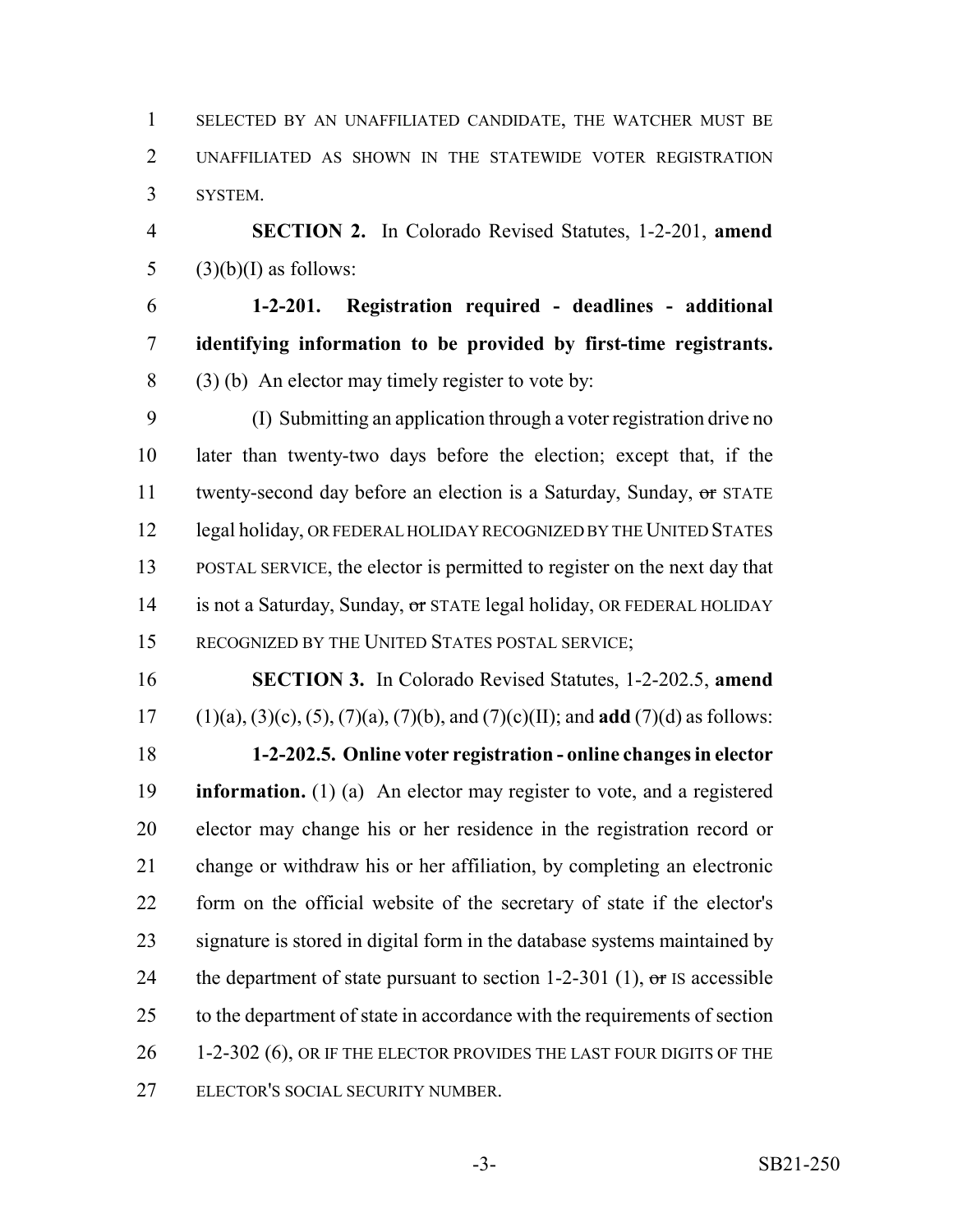(3) The electronic voter registration form must include:

 (c) A place for the elector to input EITHER THE LAST FOUR DIGITS OF THE ELECTOR'S SOCIAL SECURITY NUMBER OR SUCH additional information, as determined by the secretary of state, AS IS necessary to locate the elector's signature in the database systems specified in subsection (1) of this section and a place for the elector to assent to the use of the signature for voter registration purposes. THE FORM MUST NOTIFY THE ELECTOR THAT IF THE ELECTOR ENTERS THE LAST FOUR DIGITS OF THE ELECTOR'S SOCIAL SECURITY NUMBER, THE ELECTOR WILL BE REQUIRED TO PROVIDE A COPY OF THE ELECTOR'S IDENTIFICATION WITH THE ELECTOR'S MAIL BALLOT WHEN THE ELECTOR VOTES FOR THE FIRST TIME.

13 (5) THE SIGNATURE REQUIREMENT OF SECTION 1-2-201 (2) IS MET BY an elector's assent on the electronic application to the use of his or her 15 signature for voter registration purposes, meets the signature requirement 16 of section 1-2-201 (2) THE RETURN OF AN ELECTOR'S SIGNATURE IN 17 RESPONSE TO A NOTICE SENT PURSUANT TO SUBSECTION (7)(a) OR (7)(b) OF THIS SECTION, OR THE RETURN OF AN ELECTOR'S SIGNATURE AND COPY OF THE ELECTOR'S IDENTIFICATION PURSUANT TO SECTION 1-7.5-107.3 (1.5).

 (7) (a) (I) When a person completes an electronic voter registration form in accordance with subsection (3) of this section and is qualified to register based on the information provided in the form, the county clerk and recorder shall search for the elector's signature in the database systems specified in subsection (1) of this section. If the 26 signature is found, the county clerk and recorder shall approve the new registration pursuant to subsection (6) of this section and shall add the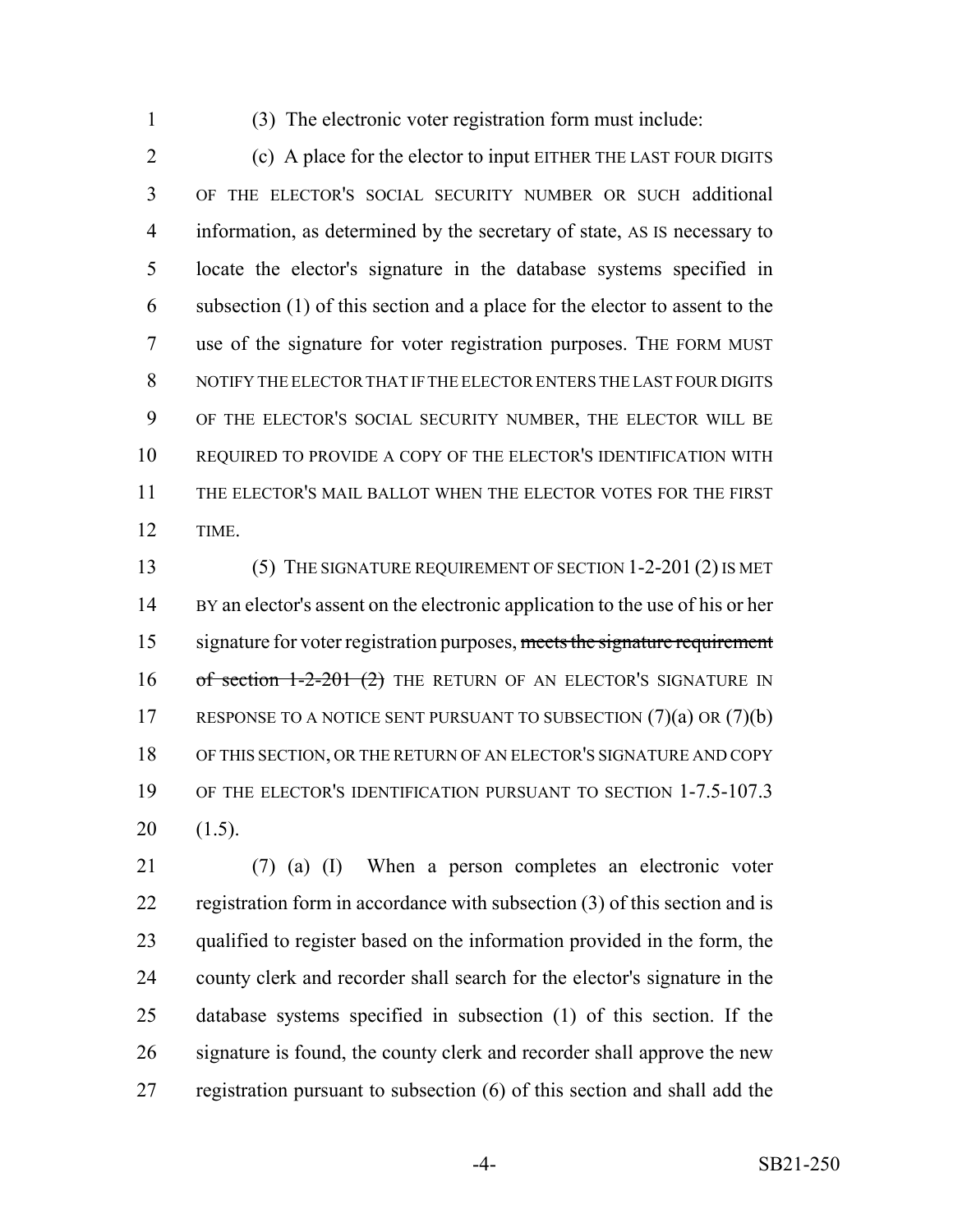elector to the computerized statewide voter registration list maintained by 2 the secretary of state pursuant to section 1-2-301 (1).

 (II) IF A SIGNATURE IS NOT FOUND, BUT THE ELECTOR PROVIDED THE LAST FOUR DIGITS OF THE ELECTOR'S SOCIAL SECURITY NUMBER, THE COUNTY CLERK AND RECORDER SHALL:

 (A) APPROVE THE NEW REGISTRATION PURSUANT TO SUBSECTION (6) OF THIS SECTION AND SHALL ADD THE ELECTOR TO THE COMPUTERIZED STATEWIDE VOTER REGISTRATION LIST MAINTAINED BY THE SECRETARY OF STATE PURSUANT TO SECTION 1-2-301 (1); AND

 (B) SEND TO THE ELECTOR'S ADDRESS OF RECORD, BY NONFORWARDABLE MAIL, NOTICE THAT THE ELECTOR HAS BEEN REGISTERED TO VOTE, A POSTAGE PAID PREADDRESSED RETURN FORM BY WHICH THE ELECTOR MAY RETURN A SIGNATURE, AND INFORMATION ON 14 HOW THE ELECTOR CAN UPLOAD A SIGNATURE ELECTRONICALLY.

 (b) (I) When a registered elector completes an electronic form to change his or her residence or change or withdraw his or her affiliation, the county clerk and recorder shall search for the registered elector's signature in the database systems specified in subsection (1) of this section. If the signature is found, the county clerk and recorder shall approve the change in status pursuant to subsection (6) of this section and shall make the changes indicated on the electronic form in the computerized statewide voter registration list maintained by the secretary of state pursuant to section 1-2-301 (1).

**(II)** IF A SIGNATURE IS NOT FOUND, BUT THE ELECTOR PROVIDED 25 THE LAST FOUR DIGITS OF THE ELECTOR'S SOCIAL SECURITY NUMBER, THE 26 COUNTY CLERK AND RECORDER SHALL:

**(A) APPROVE THE CHANGE IN STATUS PURSUANT TO SUBSECTION**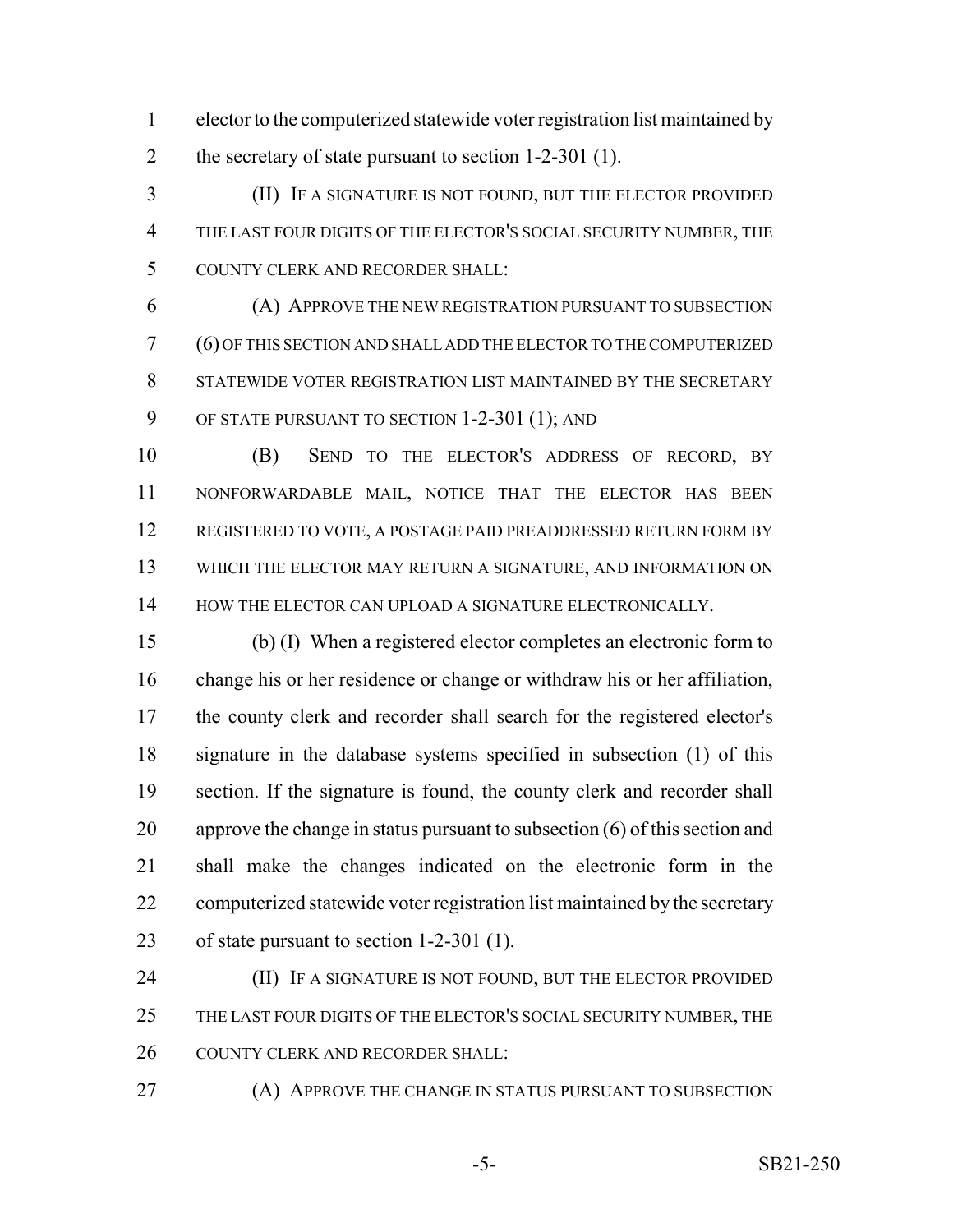(6) OF THIS SECTION AND SHALL MAKE THE CHANGES INDICATED ON THE ELECTRONIC FORM IN THE COMPUTERIZED STATEWIDE VOTER REGISTRATION LIST MAINTAINED BY THE SECRETARY OF STATE PURSUANT TO SECTION 1-2-301 (1); AND

 (B) SEND TO THE ELECTOR'S ADDRESS OF RECORD, BY NONFORWARDABLE MAIL, NOTICE OF THE CHANGE IN STATUS, A POSTAGE PAID PREADDRESSED RETURN FORM BY WHICH THE ELECTOR MAY RETURN A SIGNATURE, AND INFORMATION ON HOW THE ELECTOR CAN UPLOAD A SIGNATURE ELECTRONICALLY.

 (c) (II) A change or withdrawal of affiliation made in accordance with this section applies to an election if the elector completes the 12 electronic form no later than twenty-nine TWENTY-TWO days before the 13 election; except that, if the twenty-ninth TWENTY-SECOND day before an election is a Saturday, Sunday, or legal holiday, the change or withdrawal applies if made by the next day that is not a Saturday, Sunday, or legal holiday.

17 (d) (I) IF A NOTICE PROVIDED UNDER SUBSECTION  $(7)(a)(II)$  OR (7)(b)(II) OF THIS SECTION IS RETURNED AS UNDELIVERABLE WITHIN TWENTY DAYS AFTER THE COUNTY CLERK AND RECORDER MAILS THE NOTICE, THE PERSON'S REGISTRATION OR CHANGE IN STATUS IS CANCELLED 21 AND THE PERSON IS DEEMED NEVER TO HAVE REGISTERED OR CHANGED 22 STATUS. IF THE NOTICE IS RETURNED AS UNDELIVERABLE AFTER TWENTY DAYS AFTER THE COUNTY CLERK AND RECORDER MAILS THE NOTICE, THE PERSON'S REGISTRATION IS MARKED INACTIVE.

25 (II) NOTWITHSTANDING SUBSECTION (7)(d)(I) OF THIS SECTION, IF 26 A PERSON VOTES IN AN ELECTION AFTER SUBMITTING THE APPLICATION FOR REGISTRATION OR CHANGE IN STATUS BUT BEFORE THE NOTICE IS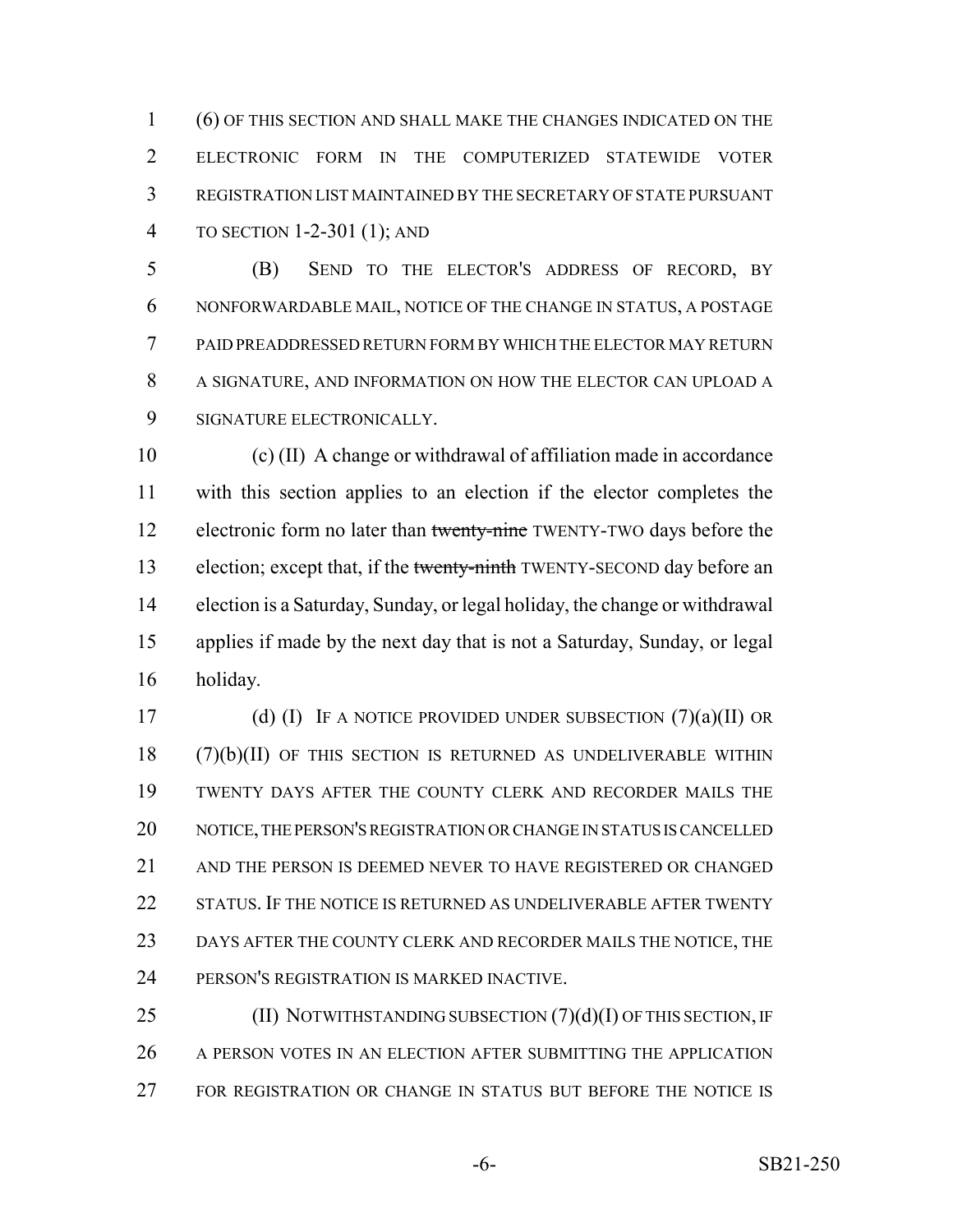RETURNED AS UNDELIVERABLE, THE PERSON'S REGISTRATION OR CHANGE IN STATUS SHALL NOT BE CANCELLED AND THE REGISTRATION SHALL NOT BE MARKED INACTIVE.

 **SECTION 4.** In Colorado Revised Statutes, 1-2-213.3, **amend** (8) as follows:

 **1-2-213.3. Transfer of new voter registration records from department of revenue.** (8) AFTER THE TWENTY-DAY PERIOD DESCRIBED IN SUBSECTION (7) OF THIS SECTION PASSES, THE REGISTRATION INFORMATION OF A PERSON REGISTERED PURSUANT TO THIS SECTION, 10 INCLUDING THE FACT THAT THE PERSON WAS REGISTERED THROUGH A VOTER REGISTRATION AGENCY, BECOMES A REGISTRATION RECORD THAT MUST BE MAINTAINED AND MADE AVAILABLE FOR PUBLIC INSPECTION IN ACCORDANCE WITH SECTION 1-2-227. Information relating to the return 14 of a notice form BY A PERSON declining to be registered or preregistered AND INFORMATION RELATING TO THE SPECIFIC AGENCY AT WHICH A PERSON WAS REGISTERED PURSUANT TO THIS SECTION IS NOT A PUBLIC RECORD SUBJECT TO PUBLIC INSPECTION AND shall not be used for any purpose other than voter registration statistics.

 **SECTION 5.** In Colorado Revised Statutes, 1-2-213.5, **add** (1)(c) as follows:

 **1-2-213.5. State institutions of higher education - electronic voter registration option - information to students.** (1) (c) EACH 23 STATE INSTITUTION OF HIGHER EDUCATION SUBJECT TO SUBSECTION (1)(a) OF THIS SECTION SHALL, DURING THE FIRST FULL WEEK OF EACH FALL SEMESTER AND DURING THE LAST FULL WEEK OF EACH SPRING SEMESTER, PROVIDE BY E-MAIL TO EACH ENROLLED STUDENT INFORMATION ON VOTER ELIGIBILITY AND ON HOW TO REGISTER TO VOTE OR UPDATE THEIR VOTER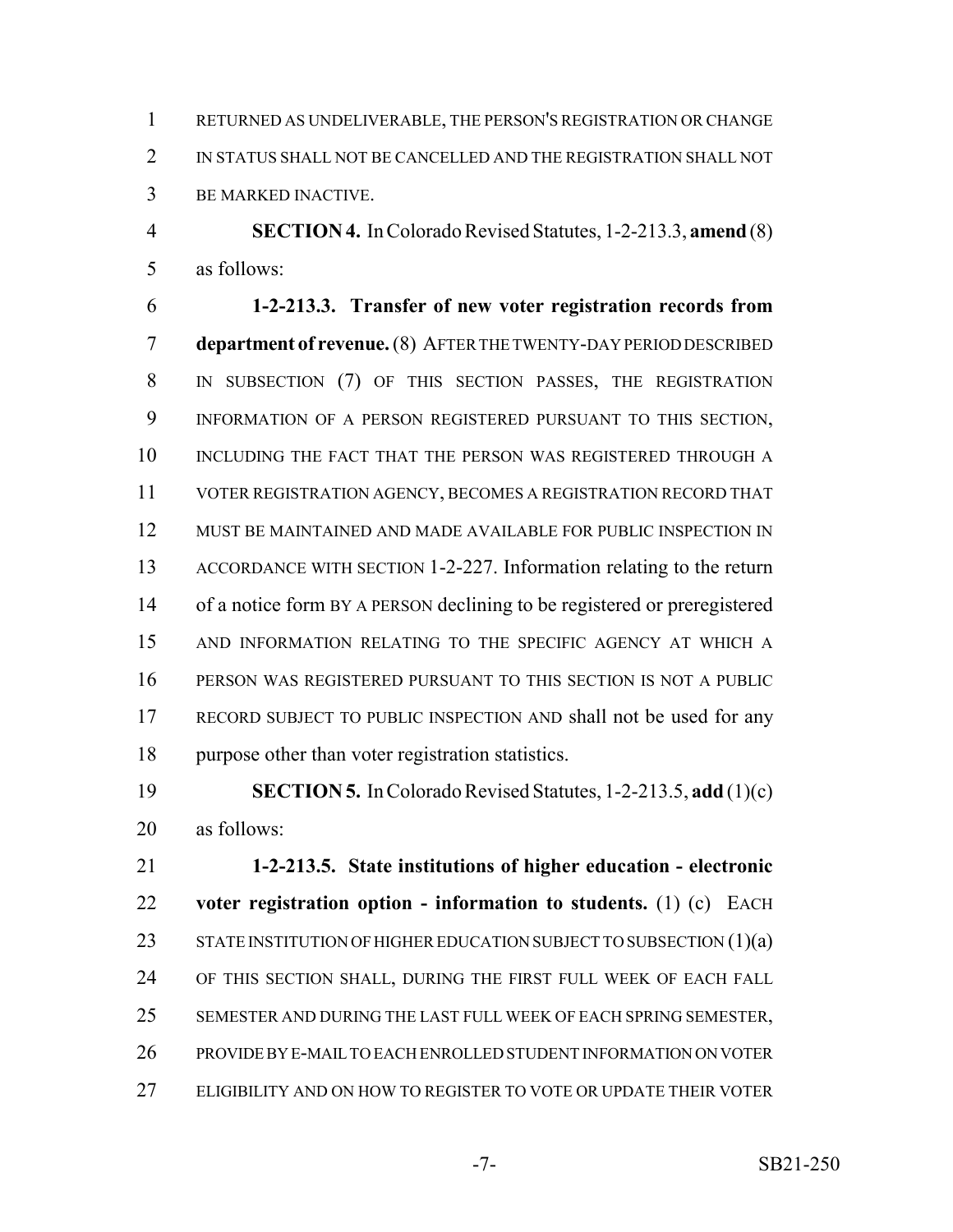REGISTRATION INFORMATION IN THE STATEWIDE VOTER REGISTRATION DATABASE.

 **SECTION 6.** In Colorado Revised Statutes, 1-2-217.7, **amend** 4 (4)(a)(II) and (4)(a)(III); and **repeal** (4)(a)(IV) as follows:

 **1-2-217.7. Registration on or immediately prior to election day - locations - rules - legislative declaration.** (4) **Registration at voter service and polling centers.** (a) An elector may register and vote prior to an election or on election day if the elector:

 (II) Completes and signs a voter registration application in the 10 form prescribed by the secretary of state by rule, which application must 11 include the questions contained in section 1-2-204 (2); AND

 (III) Completes and signs the self-affirmation specified in section 13 1-2-205.  $\frac{1}{2}$ 

 (IV) Completes and signs the affidavit described in paragraph (b) of this subsection (4).

 **SECTION 7.** In Colorado Revised Statutes, 1-2-219, **amend** (1) as follows:

## **1-2-219. Changing or withdrawing declaration of affiliation.**

 (1) Any eligible elector desiring to change or withdraw the elector's affiliation may do so by completing and signing a prescribed request for 21 the change or withdrawal and filing it with the county clerk and recorder 22 or by submitting a personal letter written by the elector to the county clerk 23 and recorder at any time up to and including the twenty-ninth TWENTY-SECOND day preceding a primary election; except that, if the 25 twenty-ninth TWENTY-SECOND day before the primary election is a Saturday, Sunday, or legal holiday, the change or withdrawal applies if made by the next day that is not a Saturday, Sunday, or legal holiday. The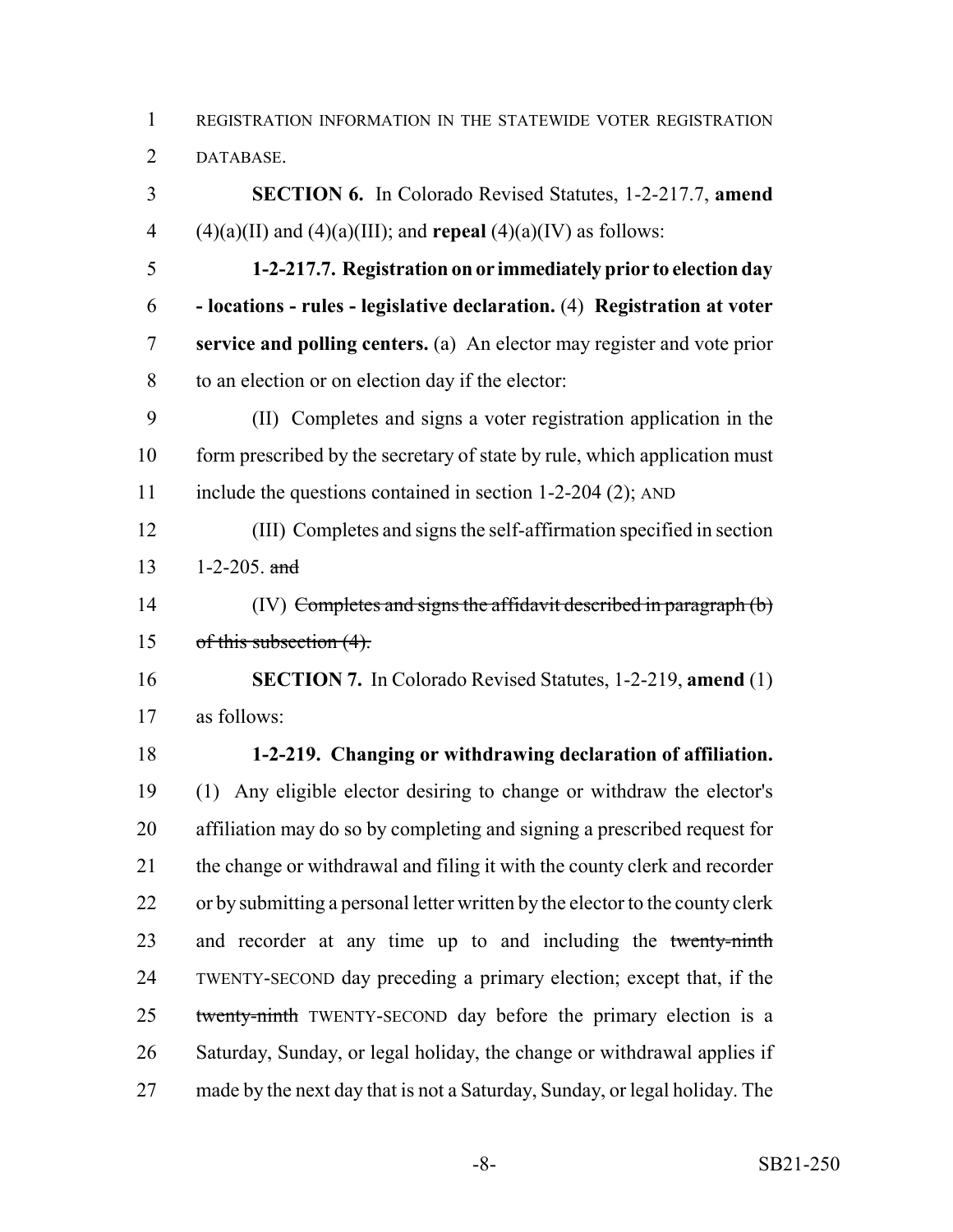prescribed form or personal letter for the change must include the elector's printed name, address within the county, birth date, THE LAST FOUR DIGITS OF THE ELECTOR'S social security number, if the elector wishes to state it, and signature, the date, the elector's previous affiliation status, and the requested change in affiliation status. A prescribed form must be furnished by the county clerk and recorder upon the elector's oral or written request. Upon receiving the request, the county clerk and recorder shall change the elector's affiliation on his or her registration record. If the affiliation is withdrawn, the designation on the elector's registration record must be changed to "unaffiliated". If an elector changes affiliation, the elector is entitled to vote, at any primary election, only the ballot of the political party to which the elector is currently affiliated. A change or withdrawal of affiliation may not be made by anyone other than the elector. Notwithstanding any other provision of law, a declaration or change of affiliation made by an unaffiliated elector in accordance with this section must be deferred if the elector has already been mailed a primary election ballot packet. The deadline by which the elector must declare, change, or withdraw an affiliation as specified in this subsection (1) only applies to a primary election and does not apply to a general or coordinated election.

 **SECTION 8.** In Colorado Revised Statutes, 1-2-222, **amend** (1), 22 (3), and (4) as follows:

 **1-2-222. Errors in recording of affiliation.** (1) If an elector goes to the elector's legal voting place to vote at any primary election or to the 25 office of the county clerk and recorder and contends that an error has been made in the recording of the elector's affiliation in the statewide voter registration system or that the affiliation has been unlawfully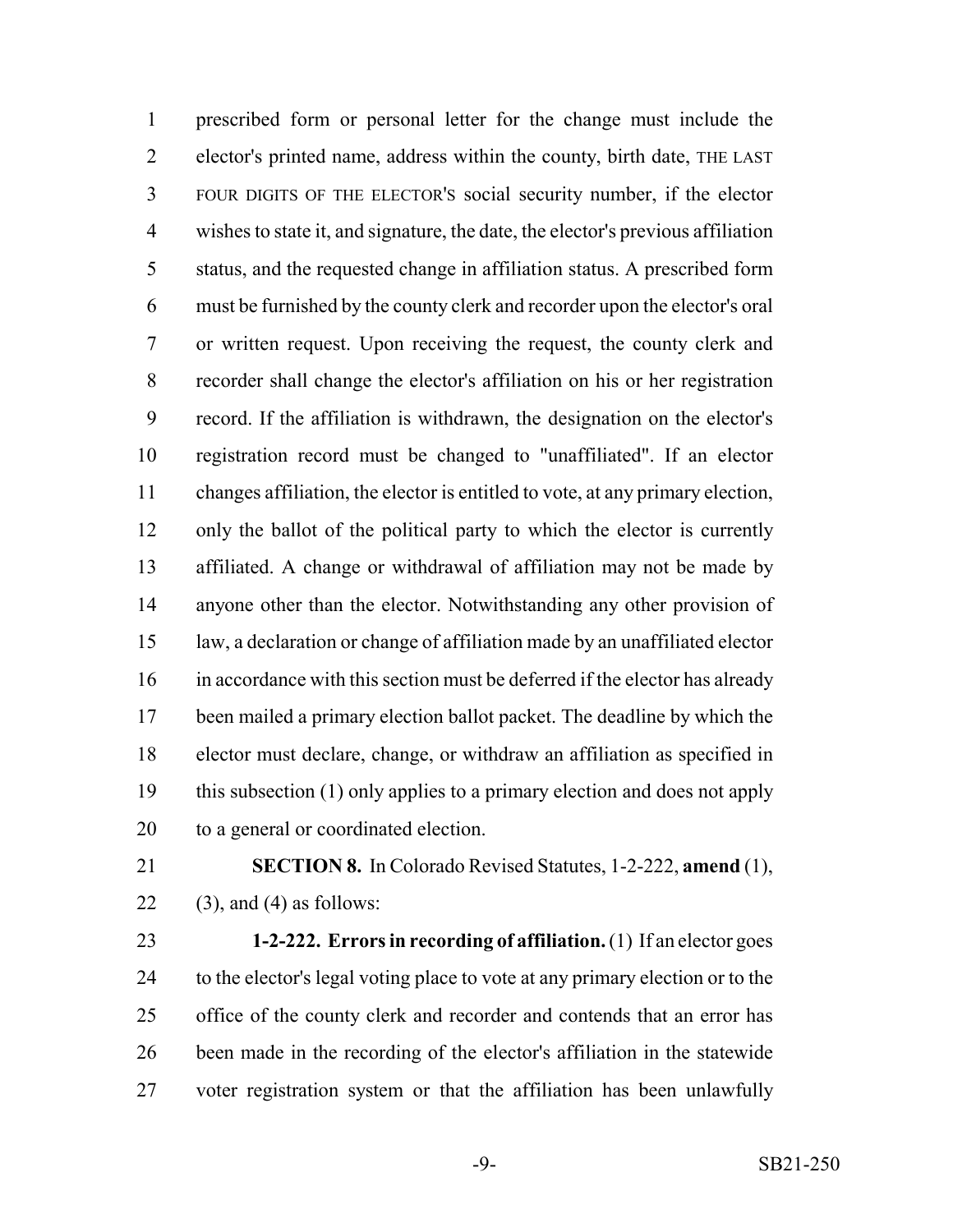changed or withdrawn, the election judges or the county clerk and recorder shall allow the elector to make and sign an affidavit, which shall be substantially in the form provided in subsection (4) of this section. Any election judge or the county clerk and recorder has authority to administer the oath and take the acknowledgment of the elector's affidavit. When the affidavit is completed, the county clerk and recorder shall make the 7 change as specified in the affidavit using the date of PROVIDED BY THE ELECTOR ON the affidavit as the new affiliation date.

 (3) For the purposes of determining the eligibility of candidates 10 for nomination in accordance with sections 1-4-601 (4)(a) and 1-4-801 (4), the eligibility of persons to vote at any precinct caucus, assembly, or convention in accordance with section 1-3-101, or the eligibility of persons to sign petitions in accordance with section 1-4-801 (2), the date 14 of declaration of the party affiliation of the elector shall MUST be the date 15 of the declaration which the elector alleges by affidavit to have been 16 erroneously recorded or unlawfully changed or withdrawn BE THE 17 CORRECT DATE OF AFFILIATION.

18 (4) Printed affidavit forms shall MUST be furnished to the election judges of the various election precincts. The affidavit form must be substantially as follows:

21 STATE OF COLORADO )

) ss.

County of ...........................................................)

 I, ...................., believing an error has been made as to the recording of my party affiliation, or a change unlawfully made, or a withdrawal unlawfully made in the statewide voter registration system, do solemnly swear, or affirm, that the party affiliation as now shown in the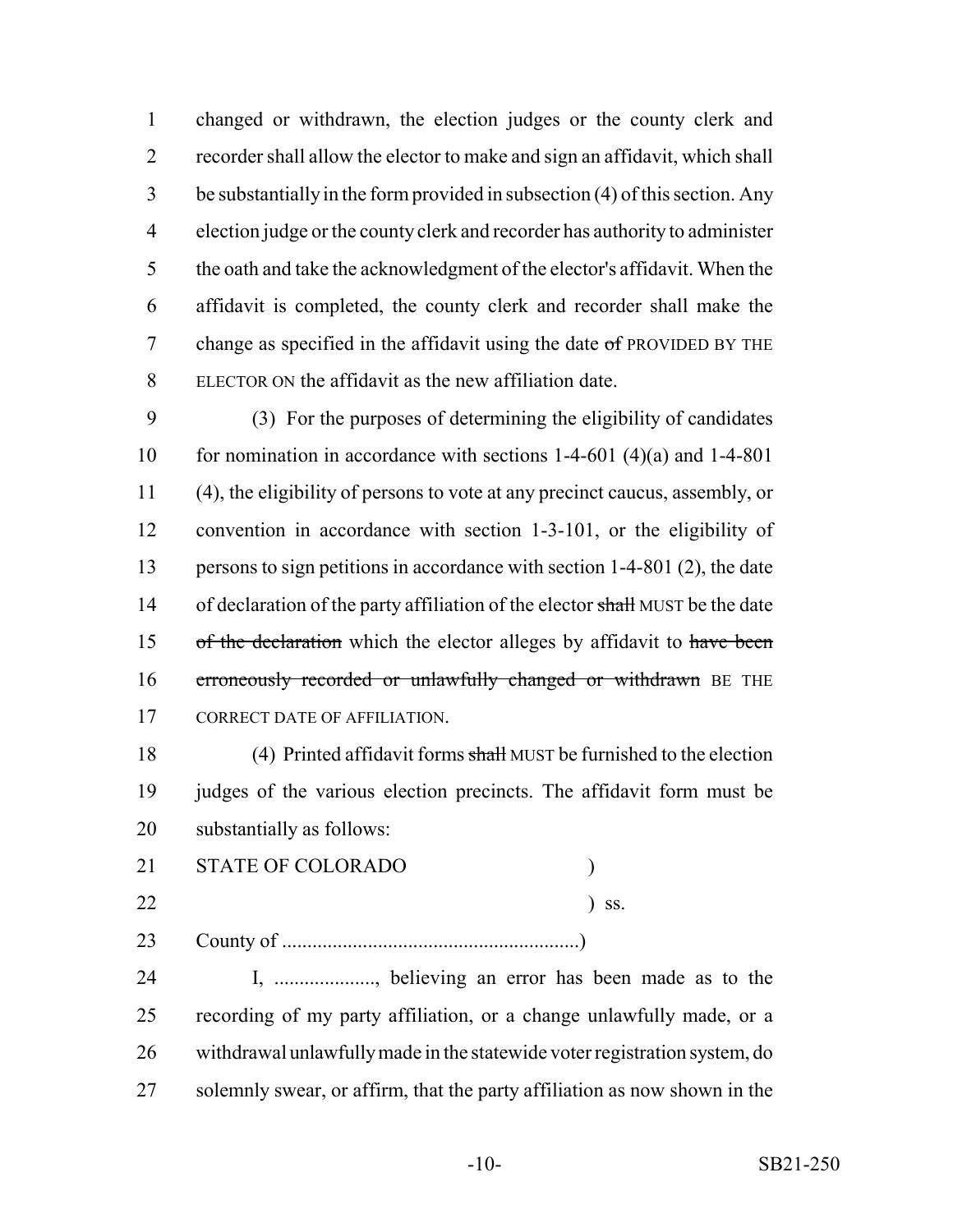| $\mathbf{1}$ | statewide voter registration system is an error, or has been unlawfully   |
|--------------|---------------------------------------------------------------------------|
| 2            | changed, or has been unlawfully withdrawn and that my correct party       |
| 3            |                                                                           |
| 4            | the party affiliation be corrected in the statewide voter registration    |
| 5            |                                                                           |
| 6            |                                                                           |
| 7            | Dated                                                                     |
| 8            |                                                                           |
| 9            | Subscribed and sworn to before me this  day of                            |
| 10           | 20                                                                        |
| 11           |                                                                           |
| 12           | Election Judge or County Clerk                                            |
| 13           |                                                                           |
| 14           |                                                                           |
| 15           | <b>SECTION 9.</b> In Colorado Revised Statutes, 1-2-502.5, amend          |
| 16           | $(4)(c)$ and $(8)$ ; and <b>add</b> $(7.5)$ as follows:                   |
| 17           | 1-2-502.5. Transfer of voter registration information to                  |
| 18           | secretary of state. (4) If the record is complete for purposes of voter   |
| 19           | registration, the county clerk and recorder shall send to the person's    |
| 20           | address of record, by nonforwardable mail, notice that the person has     |
| 21           | been registered to vote and a postage paid preaddressed return form by    |
| 22           | which the person may:                                                     |
| 23           | Provide a signature if, at the time the elector applied for<br>(c)        |
| 24           | medical assistance, the person did not use a Colorado driver's license or |
| 25           | identification number and did not provide an electronic copy of their     |
| 26           | signature. THE FORM MUST INCLUDE INFORMATION ON HOW THE ELECTOR           |
| 27           | CAN UPLOAD A SIGNATURE ELECTRONICALLY.                                    |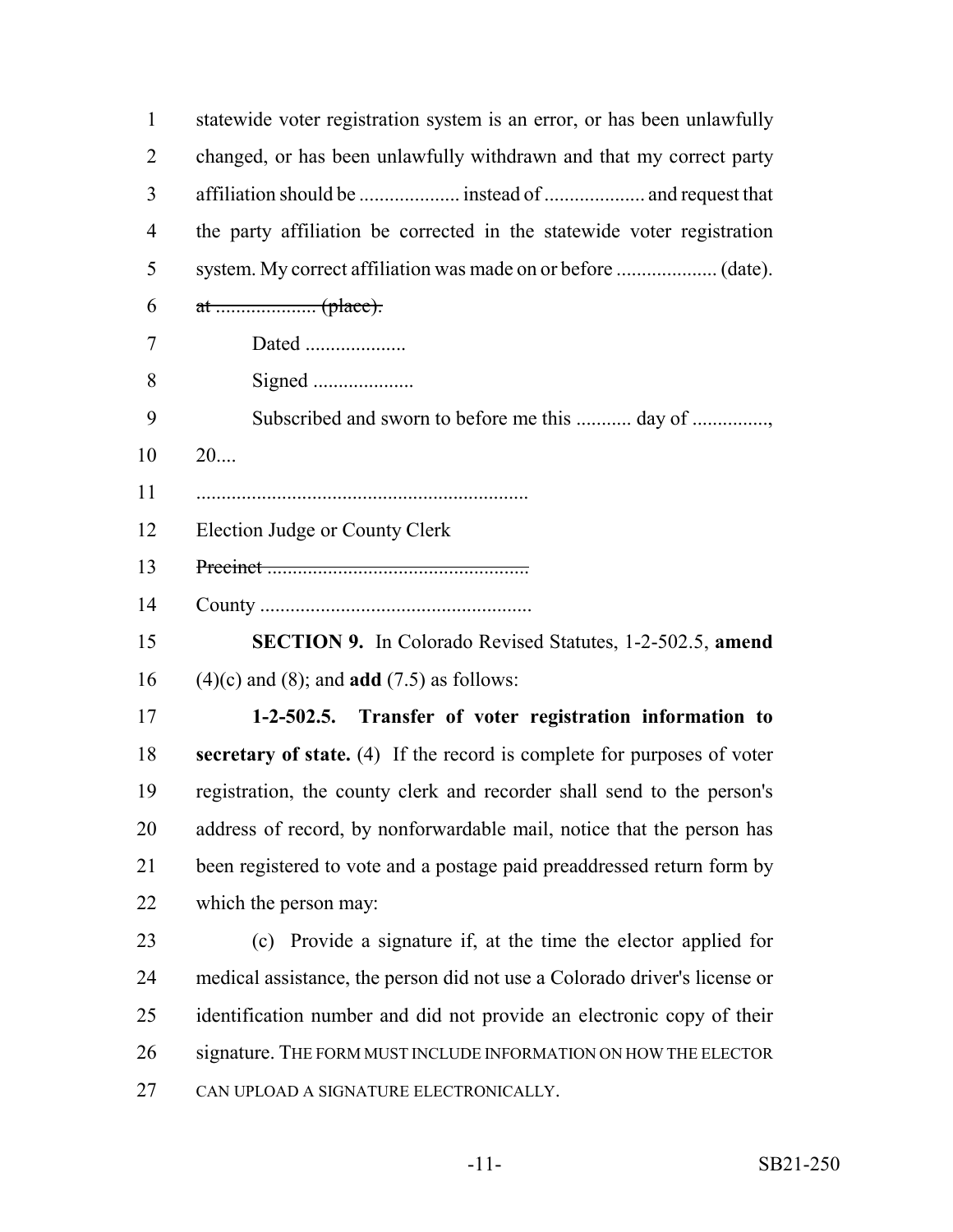(7.5) (a) THE DEPARTMENT OF HEALTH CARE POLICY AND FINANCING SHALL PROVIDE TO THE SECRETARY OF STATE, ON A SCHEDULE ESTABLISHED BY THE SECRETARY OF STATE, NOTICE OF ANY REGISTERED ELECTOR WHO INFORMS THE DEPARTMENT OF A CHANGE OF NAME OR ADDRESS.UPON RECEIVING NOTICE OF THE CHANGE OF NAME OR ADDRESS, THE SECRETARY OF STATE SHALL PROVIDE THE INFORMATION TO THE COUNTY CLERK AND RECORDER OF THE COUNTY IN WHICH THE ELECTOR RESIDES.

 (b) THE COUNTY CLERK AND RECORDER OF THE COUNTY IN WHICH THE ELECTOR RESIDES SHALL CHANGE THE REGISTRATION RECORD OF THE ELECTOR TO REFLECT THE CHANGE OF NAME AND ADDRESS, MARK THE REGISTRATION RECORD AS "ACTIVE", AND SEND TO THE ELECTOR'S ADDRESS OF RECORD, BY FORWARDABLE MAIL, NOTICE OF THE CHANGE, A POSTAGE PAID PREADDRESSED RETURN FORM BY WHICH THE ELECTOR MAY VERIFY OR CORRECT THE INFORMATION, AND INFORMATION ON HOW THE ELECTOR CAN RETURN A SIGNATURE OR UPLOAD A SIGNATURE ELECTRONICALLY IF THE ELECTOR DOES NOT HAVE A SIGNATURE ON FILE. (c) IF THE ELECTOR RETURNS THE FORM DESCRIBED IN SUBSECTION (7.5)(b) OF THIS SECTION AND INDICATES THAT THE CHANGE WAS IN ERROR, THE APPROPRIATE COUNTY CLERK AND RECORDER SHALL

 IMMEDIATELY CORRECT THE ELECTOR'S PREVIOUSLY UPDATED 22 INFORMATION IN THE STATEWIDE VOTER REGISTRATION DATABASE.

23 (8) AFTER THE TWENTY-DAY PERIOD DESCRIBED IN SUBSECTION (7) OF THIS SECTION PASSES, THE REGISTRATION INFORMATION OF A PERSON REGISTERED PURSUANT TO THIS SECTION, INCLUDING THE FACT THAT THE PERSON WAS REGISTERED THROUGH A VOTER REGISTRATION AGENCY, BECOMES A REGISTRATION RECORD THAT MUST BE MAINTAINED AND MADE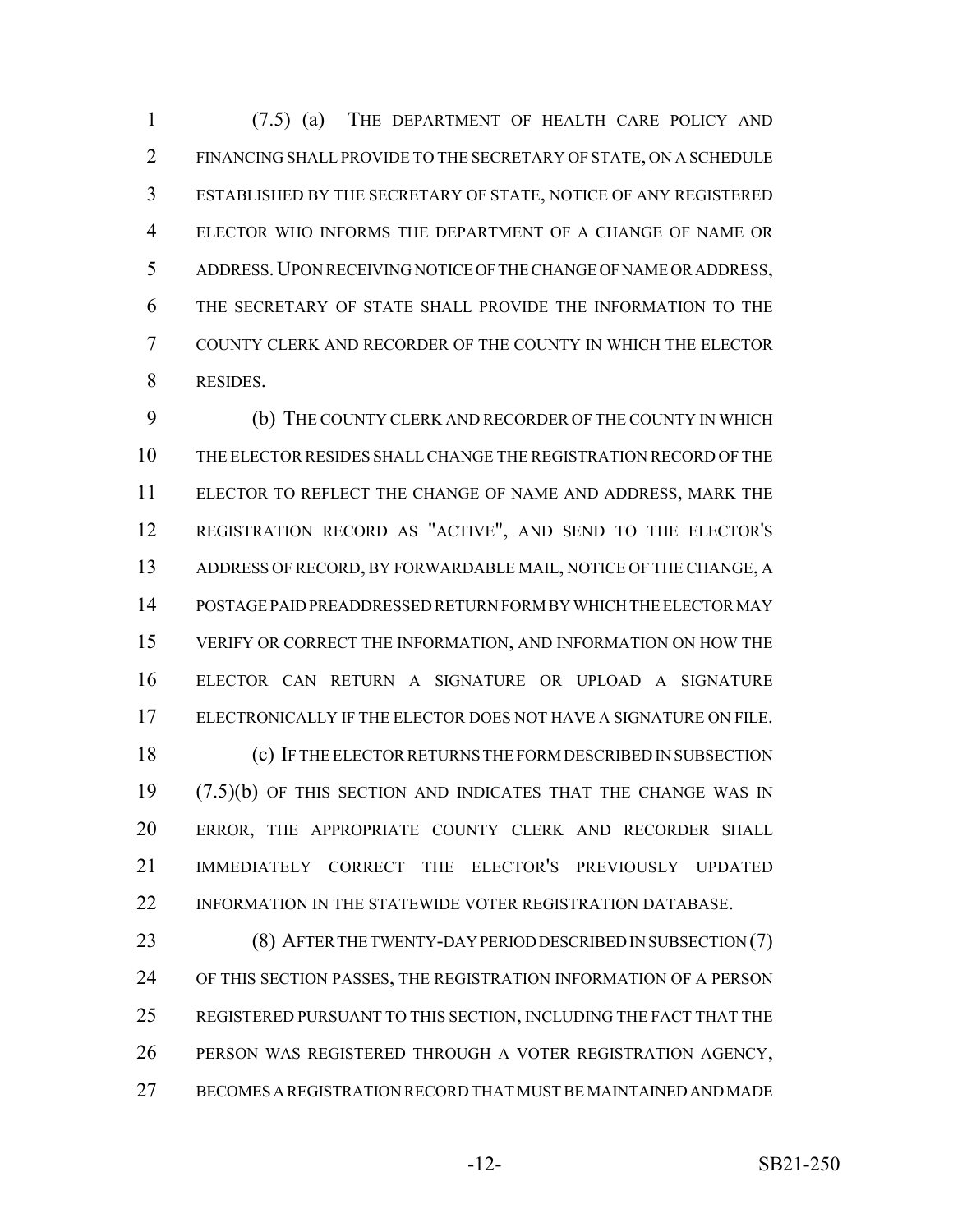AVAILABLE FOR PUBLIC INSPECTION IN ACCORDANCE WITH SECTION 1-2-227. Information relating to the return of a notice form BY A PERSON declining to be registered AND INFORMATION RELATING TO THE SPECIFIC AGENCY AT WHICH A PERSON WAS REGISTERED PURSUANT TO THIS SECTION IS NOT A PUBLIC RECORD SUBJECT TO INSPECTION AND shall not be used for any purpose other than voter registration statistics.

 **SECTION 10.** In Colorado Revised Statutes, 1-3-101, **amend** 8 (1)(a) and (3)(a) as follows:

 **1-3-101. Party affiliation required - residence.** (1) (a) In order to vote at any precinct caucus, assembly, or convention of a political party, the elector must be a resident of the precinct for twenty-two days, must be registered to vote no later than twenty-two days before the caucus, assembly, or convention, and must be affiliated with the political 14 party holding the caucus, assembly, or convention for at least twenty-two days as shown in the statewide voter registration system; except that any registered elector who has attained the age of eighteen years or who has become a naturalized citizen during the twenty-two days immediately preceding the meeting may vote at any caucus, assembly, or convention even though the elector has been affiliated with the political party for less 20 than twenty-two days. Any IF ALLOWED BY A POLITICAL PARTY'S RULES, 21 A preregistrant who is seventeen years of age on the date of a caucus and 22 who will be eighteen years of age on the date of the next general election 23 may either vote at any caucus, assembly, or convention or be elected as 24 a delegate to any assembly or convention IF THE PREREGISTRANT HAS BEEN A RESIDENT OF THE PRECINCT FOR TWENTY-TWO DAYS BEFORE THE CAUCUS, ASSEMBLY, OR CONVENTION, AND HAS BEEN AFFILIATED WITH THE POLITICAL PARTY HOLDING THE CAUCUS, ASSEMBLY, OR CONVENTION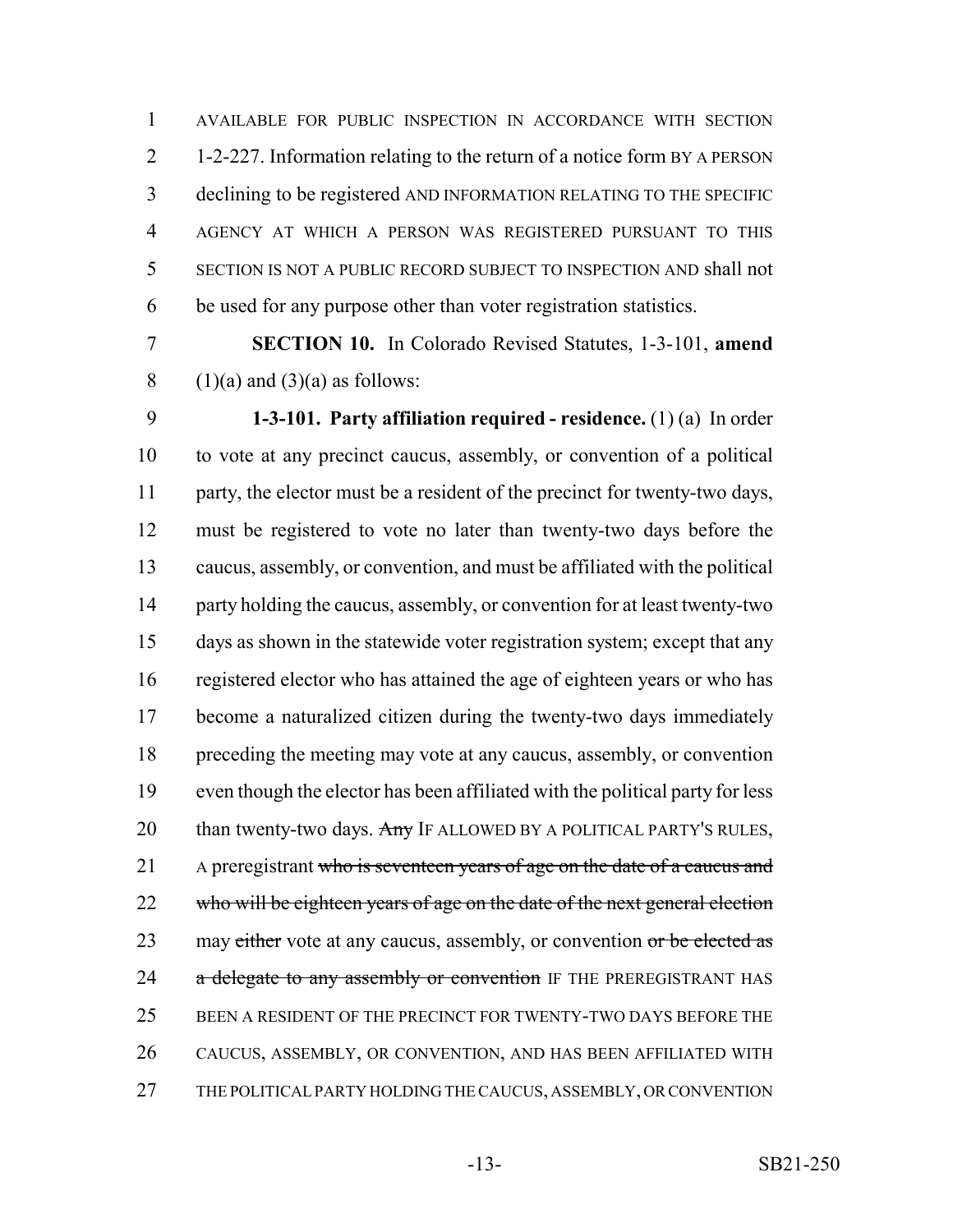FOR AT LEAST TWENTY-TWO DAYS AS SHOWN IN THE STATEWIDE VOTER REGISTRATION SYSTEM; EXCEPT THAT A PREREGISTRANT WHO PREREGISTERED WITHIN THE TWENTY-TWO DAYS IMMEDIATELY PRECEDING THE MEETING MAY VOTE AT ANY CAUCUS, ASSEMBLY, OR 5 CONVENTION even though the elector PREREGISTRANT has been affiliated with the political party for less than twenty-two days.

 (3) (a) No later than twenty-one days prior to the date of the precinct caucus, or eighteen days prior to the date of the precinct caucus in a year in which a political party's precinct caucus is held on the first Saturday following the presidential primary election, the county clerk and recorder shall furnish without charge to each major political party in the county a list of the registered electors in the county who are affiliated 13 with that political party. NOTWITHSTANDING SECTION 1-2-227 (2), THE LIST MUST INCLUDE PREREGISTRANTS WHOSE INFORMATION IS OTHERWISE CONFIDENTIAL.

 **SECTION 11.** In Colorado Revised Statutes, 1-3-102, **amend** (1)(a)(I) and (2)(a); **repeal** (1)(a)(III); and **add** (5) as follows:

 **1-3-102. Precinct caucuses.** (1) (a) (I) Precinct committee 19 persons and delegates to county assemblies shall MUST be elected at 20 precinct caucuses that shall MUST be held in a public place or in a private home that is open to the public during the caucus in or proximate to each precinct at a time and place to be fixed by the county central committee 23 or executive committee of each political party. Except as otherwise 24 provided by subparagraph  $(HI)$  of this paragraph  $(a)$ , The precinct 25 caucuses shall MUST be held on the first Tuesday in March, in each even-numbered year which day shall be known as "precinct caucus day" ON A DATE NO EARLIER THAN THE FIRST TUESDAY IN MARCH AND NO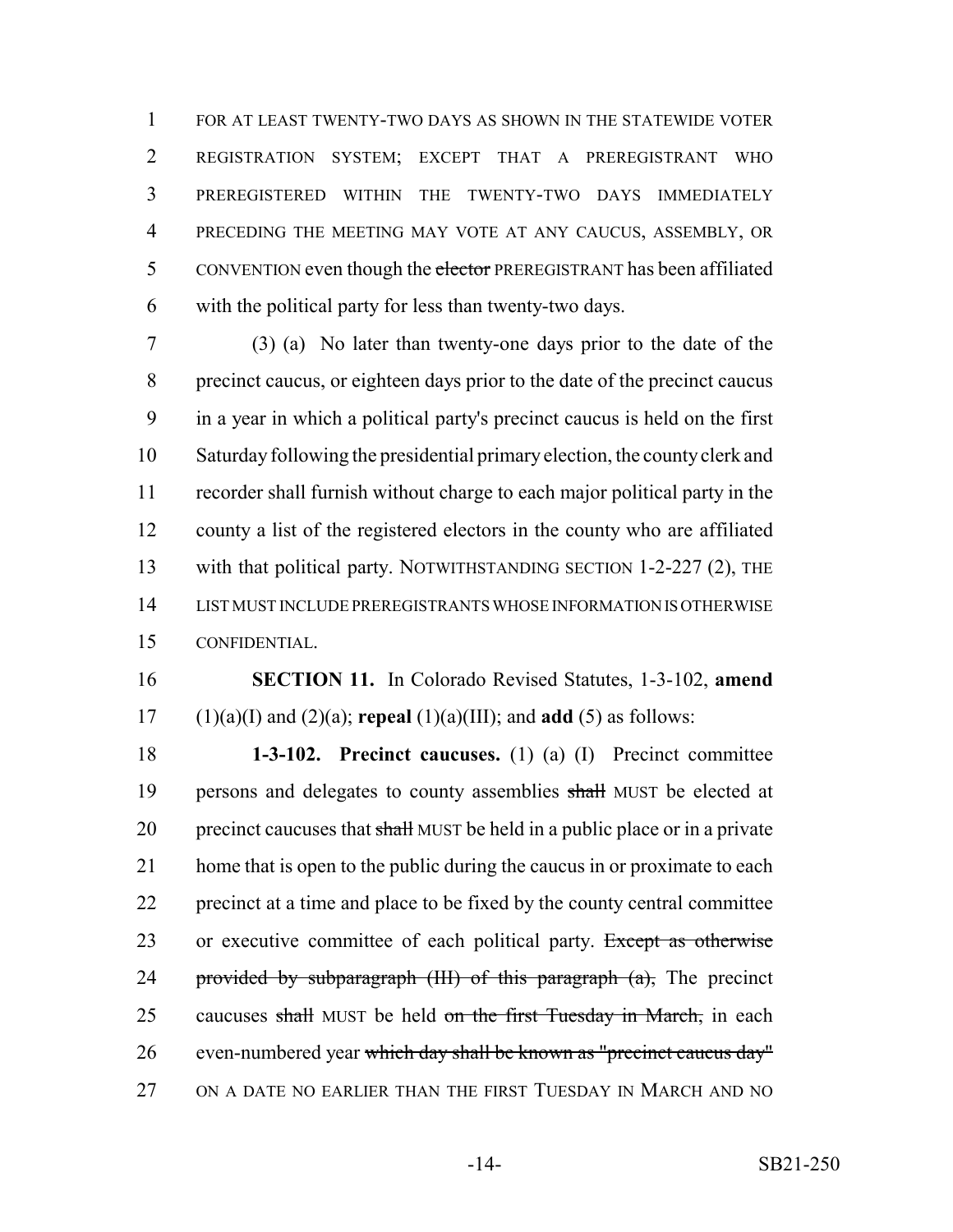LATER THAN THE FIRST SATURDAY AFTER THE FIRST TUESDAY IN MARCH. 2 THE COUNTY CENTRAL COMMITTEE SHALL NOTIFY THE SECRETARY OF STATE AND THE CLERK AND RECORDER OF EACH COUNTY IN THE STATE OF THE PRECINCT CAUCUS DATE ON OR BEFORE JANUARY 2 OF THE YEAR IN WHICH THE ELECTION IS HELD.

 (III) In a year in which a presidential election will be held, a political party may, by decision of its state central committee, hold its precinct caucuses on the first Saturday following the presidential primary 9 election. The committee shall notify the secretary of state and the clerk 10 and recorder of each county in the state of the decision on or before 11 January 2 of the year in which the election will be held.

 (2) (a) The participants at the precinct caucus shall also elect two precinct committeepersons. Any person eighteen years of age or older, OR A PERSON SIXTEEN YEARS OF AGE OR OLDER WHO IS PREREGISTERED TO VOTE, may be a candidate for the office of precinct committeeperson if he or she has been a resident of the precinct for twenty-two days and has been affiliated with the political party holding the precinct caucus for a period of at least twenty-two days preceding the date of the precinct caucus; except that any person who has attained the age of eighteen years, HAS ATTAINED THE AGE OF SIXTEEN YEARS AND HAS PREREGISTERED TO VOTE, or who has become a naturalized citizen during the twenty-two days immediately preceding the precinct caucus may be a candidate for the office of precinct committeeperson even though he or she has been affiliated with the political party for less than twenty-two days as shown 25 in the statewide voter registration system. The two people receiving the highest number of votes at the caucus for precinct committeeperson are elected as the precinct committeepersons of the precinct. If two or more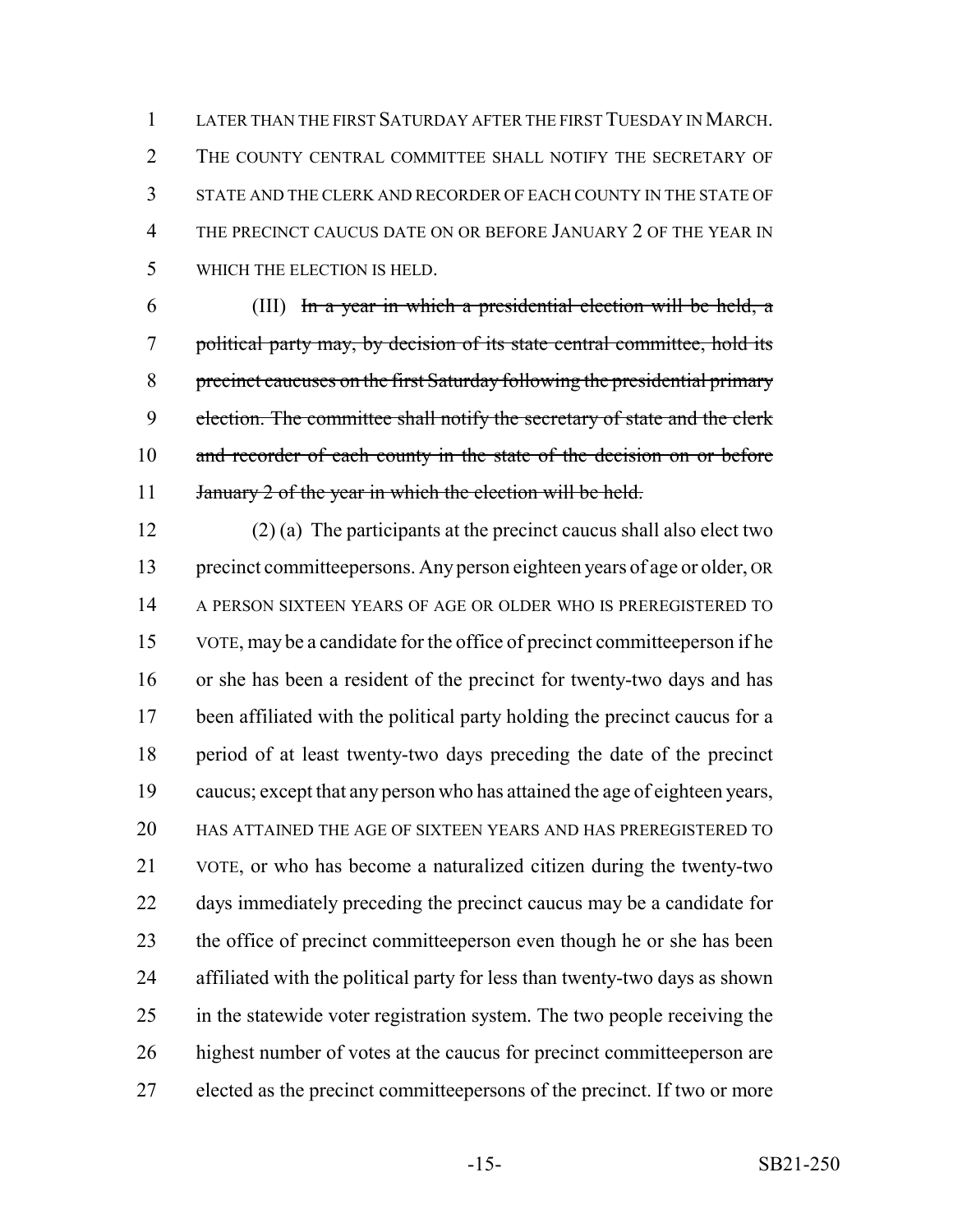candidates for precinct committeeperson receive an equal and the second 2 highest number of votes, or if three or more candidates receive an equal and the highest number of votes, the election must be determined by lot by those candidates. All disputes regarding the election of precinct committeepersons are determined by the credentials committees of the respective party assemblies. The names of the committeepersons elected must be certified to the county assembly of the political party by the 8 officers of the caucus. The county assembly shall ratify the list of 9 committeepersons. The presiding officer and secretary of the county assembly shall file a certified list of the names and addresses, by precinct, of those persons elected as precinct committeepersons with the county clerk and recorder within four days after the date of the county assembly. (5) NOTWITHSTANDING ANY PROVISION TO THE CONTRARY, A PARTICIPANT AT A PRECINCT CAUCUS MAY PARTICIPATE REMOTELY, INCLUDING CASTING THE PARTICIPANT'S VOTE BY E-MAIL, MAIL, TELEPHONE, OR THROUGH AN INTERNET-BASED APPLICATION IF ALLOWED 17 BY THE PARTY'S RULES.

## **SECTION 12.** In Colorado Revised Statutes, 1-3-103, **amend** (1)(a); and **add** (11) as follows:

 **1-3-103. Party committees.** (1) (a) At its own precinct caucus, each political party shall elect two committeepersons for each election precinct as provided in section 1-3-102. Each committeeperson shall hold 23 the position for a term of two years after the date of the election, and each 24 shall serve until a successor is duly elected or appointed and commences the term of office. In case of a vacancy in the office of precinct 26 committeeperson, THE VACANCY MAY BE FILLED BY the members of the 27 county central committee vacancy committee. shall select a successor to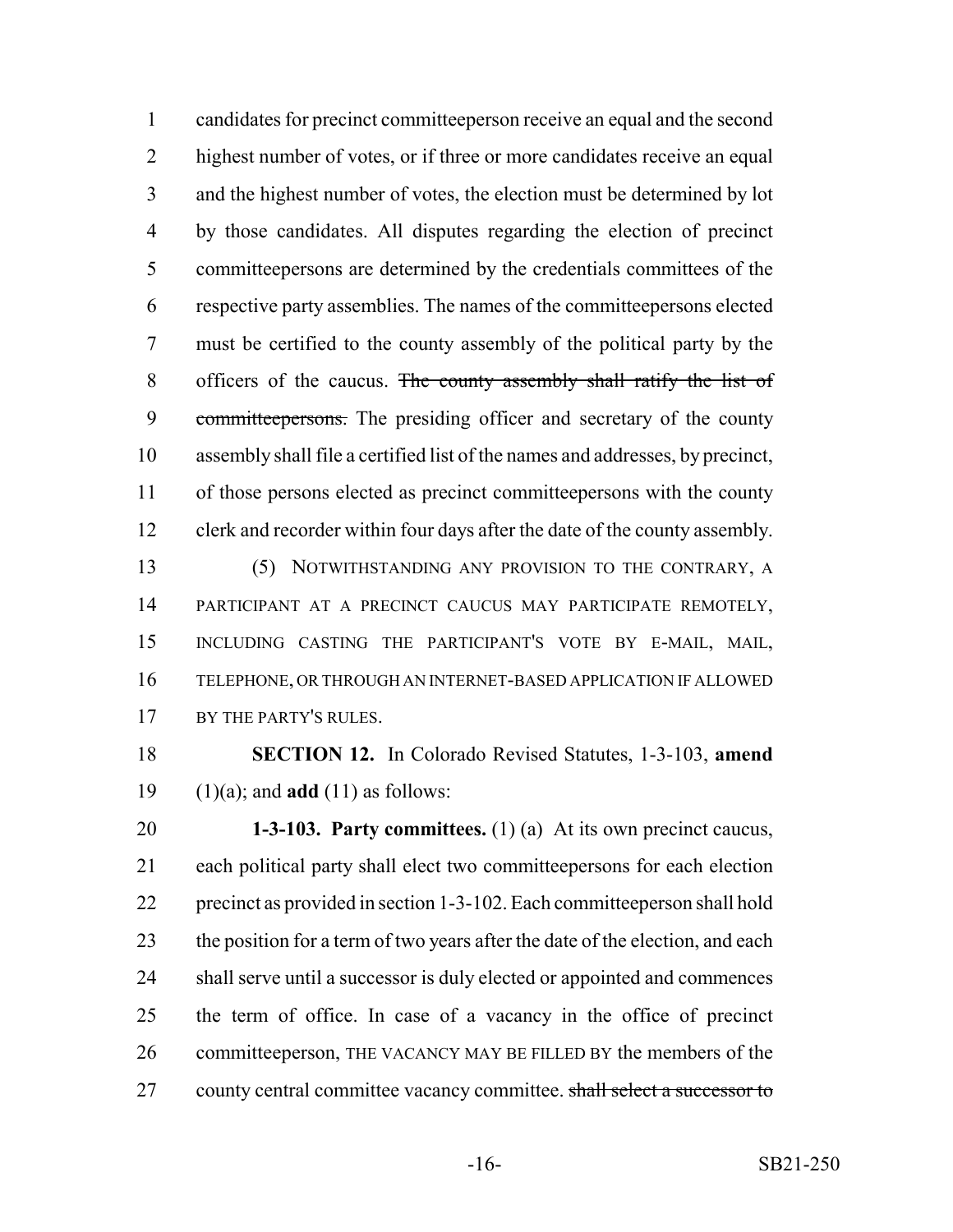1 fill the vacancy IF THE COUNTY CENTRAL COMMITTEE VACANCY COMMITTEE DOES NOT FILL THE VACANCY WITHIN THIRTY DAYS OF THE VACANCY OCCURRING, THE VACANCY MAY BE FILLED BY THE RECOMMENDATION OF THE COUNTY CHAIR, SUBJECT TO RATIFICATION BY THE COUNTY CENTRAL COMMITTEE. IF THE COUNTY CHAIR DOES NOT FILL THE VACANCY WITHIN SIXTY DAYS OF THE VACANCY OCCURRING, THE VACANCY MAY BE FILLED BY RECOMMENDATION OF THE STATE CHAIR, SUBJECT TO RATIFICATION BY THE COUNTY CENTRAL COMMITTEE. The 9 person selected shall MUST be a resident of the precinct in which the vacancy occurred.

 (11) IF A CENTRAL COMMITTEE OF A JURISDICTION FAILS TO SELECT A VACANCY COMMITTEE, THE CENTRAL COMMITTEE OF THE JURISDICTION SERVES AS THE VACANCY COMMITTEE.

 **SECTION 13.** In Colorado Revised Statutes, 1-4-502, **amend** 15  $(3)(a)$  as follows:

 **1-4-502. Methods of nomination for partisan candidates.** (3) For general elections:

 (a) The nomination of a major political party for lieutenant governor shall be made by the party's candidate for governor. No later 20 than seven days after the official statewide election results for the primary election are certified pursuant to section 1-10-105 (1), the party's candidate for governor shall select a candidate for lieutenant governor AND SHALL FILE A WRITTEN NOMINATION OF THE CANDIDATE WITH THE SECRETARY OF STATE. Other nominations for the office of lieutenant governor may be made by petition for nomination of an unaffiliated candidate as provided in section 1-4-802 or by a minor political party as provided in section 1-4-1304 (2).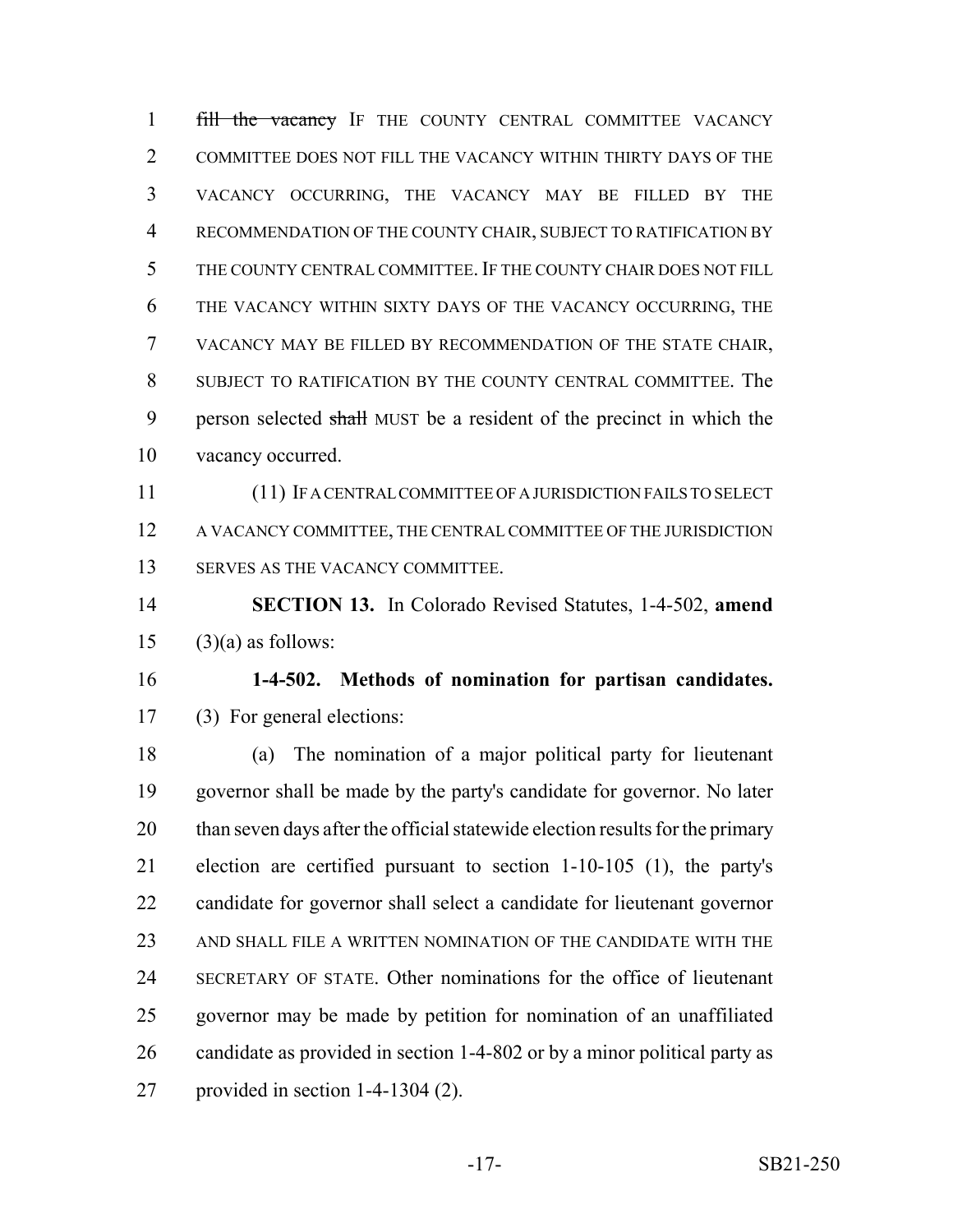1 **SECTION 14.** In Colorado Revised Statutes, 1-4-601, **add** (1.5) 2 as follows:

 **1-4-601. Designation of candidates for primary election - repeal.** (1.5) TO BE NAMED AS A CANDIDATE FOR DESIGNATION BY ASSEMBLY, A PERSON MUST PROVIDE NOTICE AS FOLLOWS WITHIN THIRTY DAYS BEFORE THE ASSEMBLY, UNLESS OTHERWISE PROVIDED BY PARTY 7 RULES:

8 (a) A PERSON SEEKING DESIGNATION BY A COUNTY ASSEMBLY 9 MUST PROVIDE NOTICE TO THE COUNTY CHAIR;

10 (b) A PERSON SEEKING DESIGNATION BY A MULTI-COUNTY 11 DISTRICT ASSEMBLY MUST PROVIDE NOTICE TO THE MULTI-COUNTY 12 DISTRICT CHAIR AND THE STATE CHAIR; AND

13 (c) A PERSON SEEKING DESIGNATION BY THE STATE ASSEMBLY 14 MUST PROVIDE NOTICE TO THE STATE CHAIR.

15 **SECTION 15.** In Colorado Revised Statutes, 1-4-602, **amend** 16 (1)(a)(I); and **add** (1)(a)(IV) and (7) as follows:

17 **1-4-602. Delegates to party assemblies - definition.** 18 (1) (a) (I) Except as provided in subsection  $(1)(a)(III)$  SUBSECTION 19 (1)(a)(IV) of this section, county assemblies shall MUST be held no later 20 than twenty-five TWENTY-ONE days after precinct caucuses. If a political 21 party holds its precinct caucuses on the first Tuesday in February in a year 22 in which a presidential election will be held, the county assemblies of the 23 political party shall be held not less than fifteen days nor more than fifty 24 days after the precinct caucuses. The county central committee or 25 executive committee shall fix the number of delegates from each precinct 26 to participate in the county assembly pursuant to the procedure for the 27 selection of delegates contained in the state party central committee's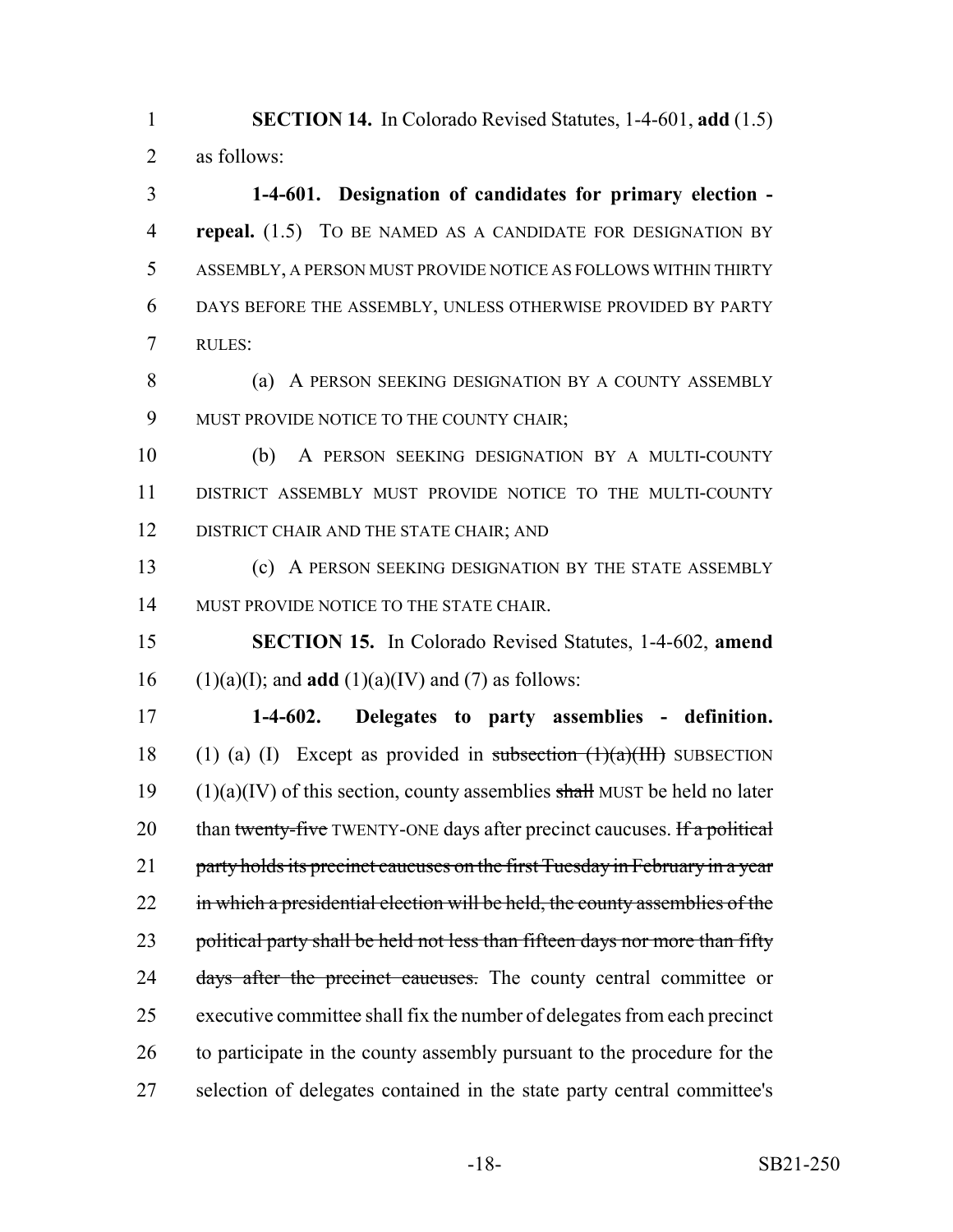bylaws or rules. The persons receiving the highest number of votes at the precinct caucus shall be the delegates to the county assembly from the precinct. If two or more candidates receive an equal number of votes for 4 the last available place in the election of delegates to county assemblies 5 at the precinct caucuses, the delegate shall MUST be determined by lot by the candidates. Except as provided in subsections (2) and (6) of this section, delegates to all other party assemblies shall be selected by the respective county assemblies from among the members of the county assemblies pursuant to the state party central committee's bylaws or rules. (IV) IF ALLOWED BY THE PARTY'S RULES, A COUNTY ASSEMBLY

 MAY BE HELD ON THE SAME DAY AS PRECINCT CAUCUSES ON A DATE 12 ALLOWED PURSUANT TO SECTION 1-3-102 (1)(a)(I). THE COUNTY CENTRAL COMMITTEE OR EXECUTIVE COMMITTEE SHALL NOTIFY THE SECRETARY OF STATE AND THE CLERK AND RECORDER OF EACH COUNTY OF THE DECISION ON OR BEFORE JANUARY 2 OF THE YEAR IN WHICH THE ELECTION WILL BE HELD.

 (7) NOTWITHSTANDING ANY PROVISION TO THE CONTRARY, A PARTICIPANT AT A COUNTY ASSEMBLY MAY PARTICIPATE REMOTELY, INCLUDING CASTING THE PARTICIPANT'S VOTE BY E-MAIL, MAIL, TELEPHONE, OR THROUGH AN INTERNET-BASED APPLICATION IF ALLOWED 21 BY THE PARTY'S RULES.

 **SECTION 16.** In Colorado Revised Statutes, 1-4-801, **amend** 23 (5)(a) and (6) as follows:

 **1-4-801. Designation of party candidates by petition.** (5) (a) Party petitions shall not be circulated nor any signatures be 26 obtained prior to the third Tuesday in January. Except as provided in 27 subsection  $(5)(b)(I)$  of this section, Petitions must be filed no later than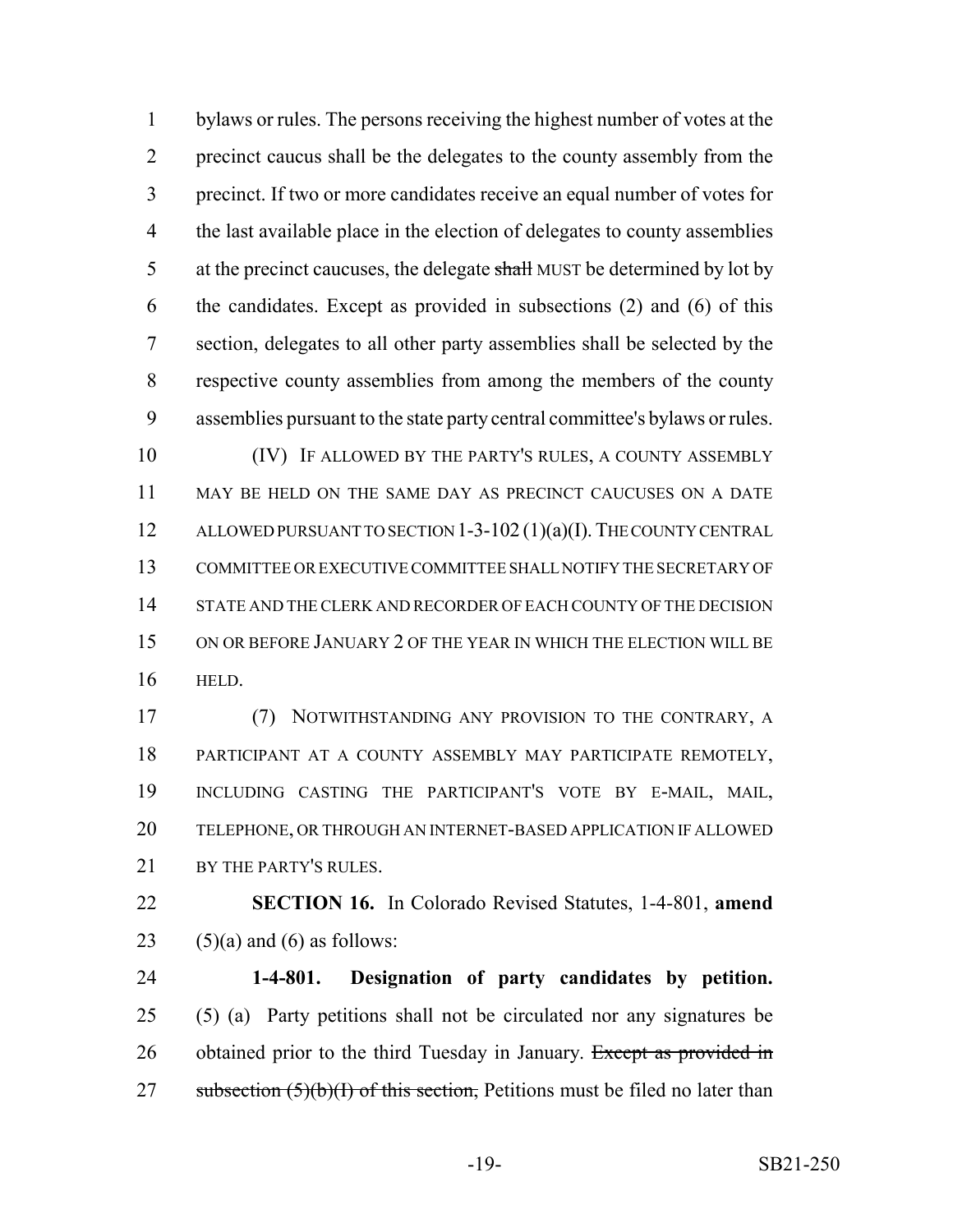THE CLOSE OF BUSINESS ON the third Tuesday in March.

 (6) A candidate for a presidential primary election shall not begin circulating petitions before the first Monday in November of the year preceding the year in which the presidential primary election is held. A candidate must file a petition no later than THE CLOSE OF BUSINESS ON the eighty-fifth day before the date of the presidential primary election.

 **SECTION 17.** In Colorado Revised Statutes, 1-4-802, **amend** 8 (1)(b) and (1)(f)(II) as follows:

 **1-4-802. Petitions for nominating minor political party and unaffiliated candidates for a partisan office.** (1) Candidates for partisan public offices to be filled at a general or congressional vacancy election who do not wish to affiliate with a major political party may be nominated, other than by a primary election or a convention, in the following manner:

 (b) Each petition shall MUST contain only the name of one candidate for one office; except that any petition for a candidate for 17 president of the United States shall MUST also include a candidate for vice president, and a candidate for governor shall MUST also include a candidate for lieutenant governor, and together they shall be considered 20 joint candidates at the general election. In the case of nominations for 21 electors of president and vice president of the United States, the names of 22 the joint candidates may be added to the political or other name 23 designated on THE JOINT CANDIDATES SHALL SUBMIT A LIST OF PRESIDENTIAL ELECTORS ENDORSED BY THE ELECTORS, AND THE NAMES OF THE PRESIDENTIAL ELECTORS MUST BE ADDED TO the petition.

 (f) (II) Petitions to nominate candidates of minor political parties 27 shall MUST be filed no later than eighty-five days THE CLOSE OF BUSINESS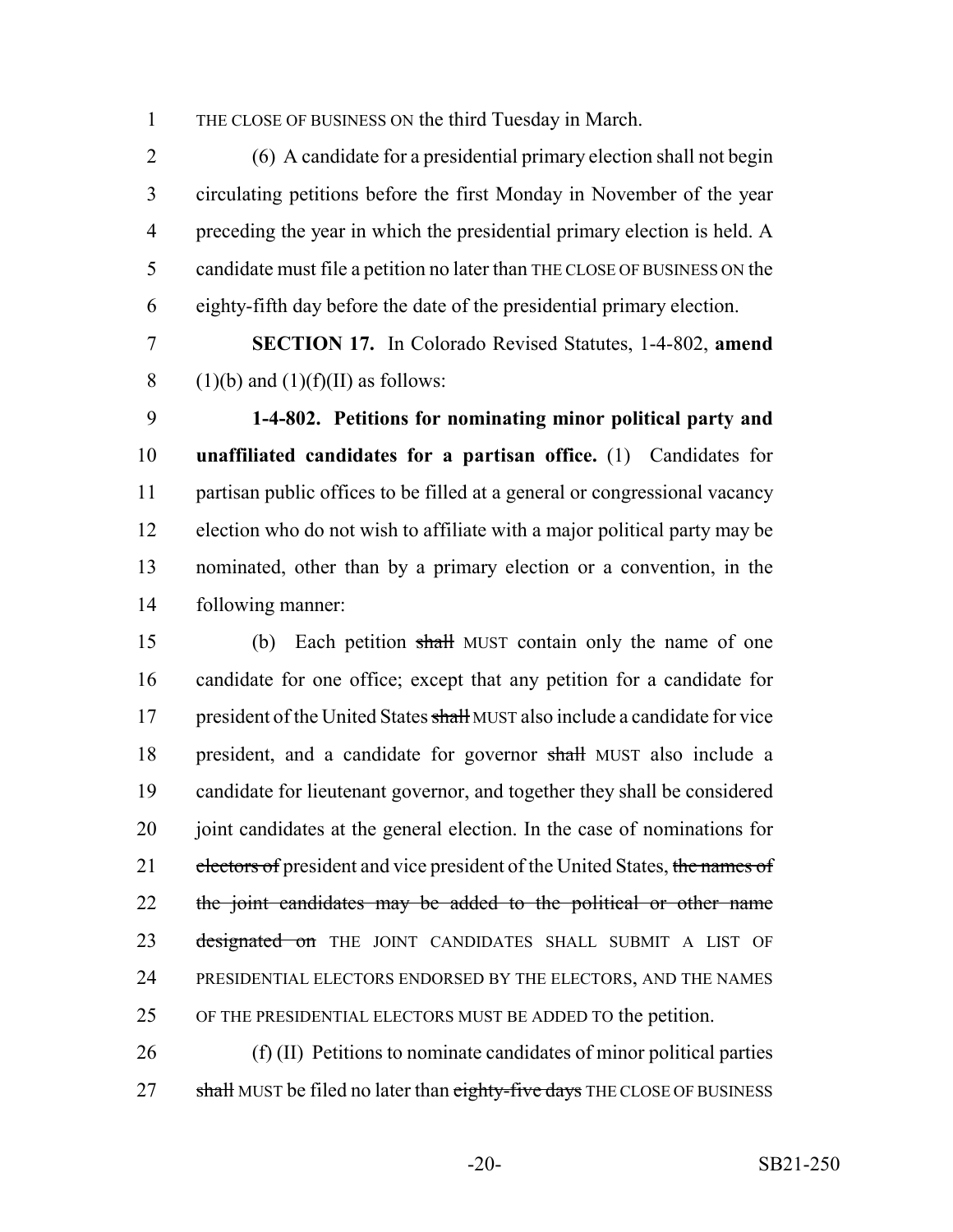ON THE EIGHTY-FIFTH DAY before the primary election as specified in section 1-4-101.

 **SECTION 18.** In Colorado Revised Statutes, **amend** 1-4-903 as follows:

 **1-4-903. Approval of petition.** No petition shall be circulated until it has been approved as meeting the requirements of this section as to form. The secretary of state or the official with whom the petitions are to be filed shall approve or disapprove a petition as to form by the close of the second business day following submission of the proposed petition. The secretary of state or official, as applicable, shall mail OR E-MAIL written notice of the action taken to the person who submitted the petition on the day the action is taken.

 **SECTION 19.** In Colorado Revised Statutes, 1-4-904, **amend** 14  $(2)(a)$  and (4) as follows:

 **1-4-904. Signatures on the petitions.** (2) (a) For petitions to nominate candidates from a major political party in a partisan election, each signer must be affiliated with the major political party named in the petition and shall state the following to the circulator: That the signer has been affiliated with the major political party named in the petition for at 20 least twenty-nine TWENTY-TWO days as shown in the statewide voter registration system and that the signer has not signed any other petition 22 for any other candidate for the same office.

 (4) Any person, except a circulator, may assist an elector who is physically unable to sign the petition in completing the information on the petition as required by law. On the petition, immediately following the 26 name of the disabled elector, the person providing assistance shall both 27 sign, PROVIDE THE PERSON'S ADDRESS, and shall state that the assistance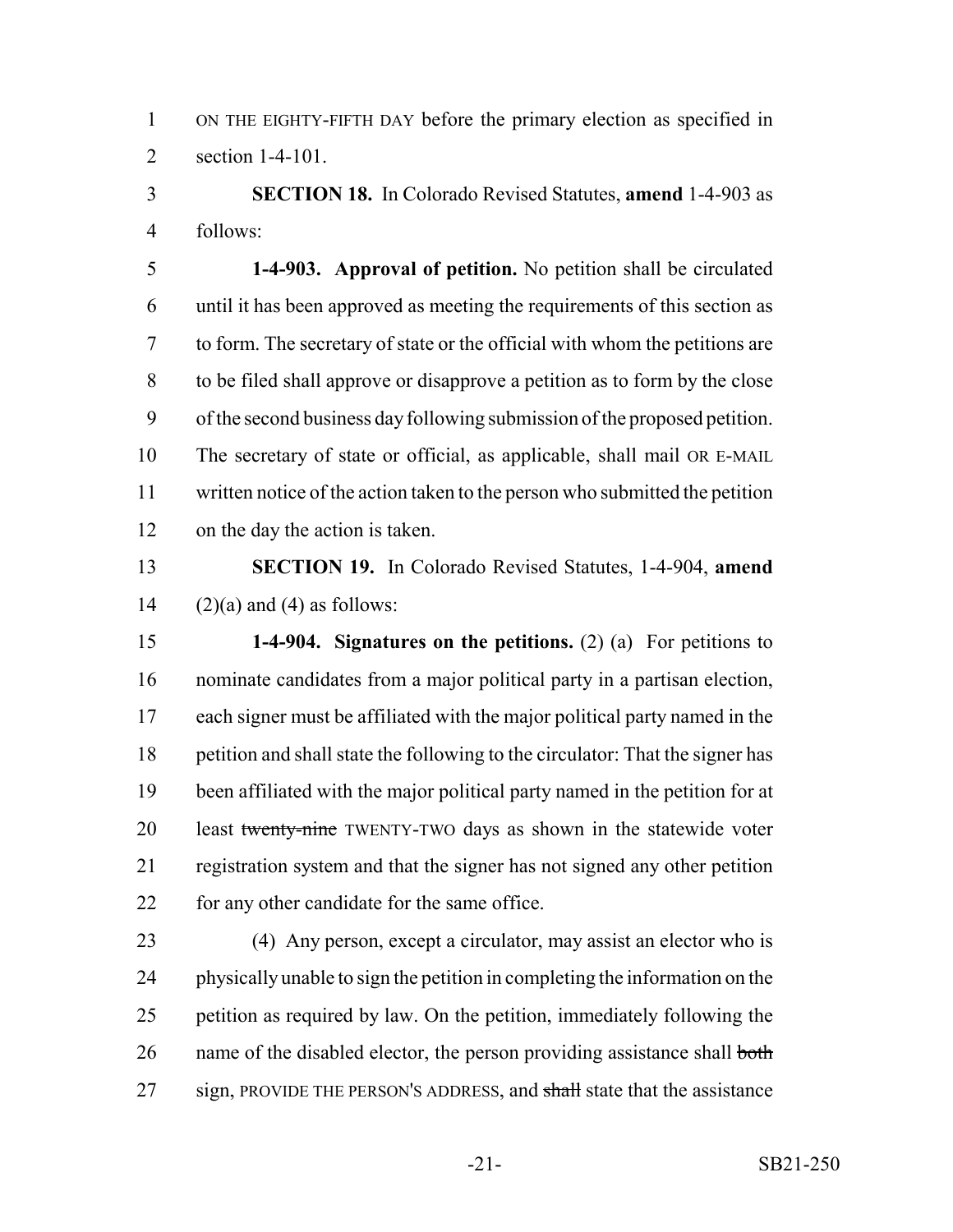was given to the disabled elector.

 **SECTION 20.** In Colorado Revised Statutes, 1-4-905, **amend**  $3 \qquad (2)(b)(I)$  as follows: **1-4-905. Circulators - requirements - affidavits - notarization - training.** (2) (b) (I) A notary public shall not notarize an affidavit 6 required under subsection  $(2)(a)$  of this section unless: (A) The circulator is in the physical presence of the notary public; AND (B) The circulator has dated the affidavit and fully and accurately completed all of the personal information on the affidavit required by 11 subsection  $(2)(a)$  of this section. and  $12 \t\t (C)$  The circulator presents a form of identification as defined in 13 section 1-1-104 (19.5). **SECTION 21.** In Colorado Revised Statutes, 1-4-905.5, **amend**

 (1)(c), (2)(a), (2)(b)(I), (3)(d), (4)(a)(I), (4)(a)(III), and (5); and **add** (1)(d) as follows:

 **1-4-905.5. Petition entities - requirements - violations - definitions.** (1) As used in this section:

 (c) "Petition entity" means any person or committee that DIRECTLY OR INDIRECTLY provides payment to a circulator to circulate a petition to 21 nominate a candidate OR TO RECALL AN ELECTED OFFICER IN ACCORDANCE 22 WITH ARTICLE 12 OF THIS TITLE 1.

23 (d) "RECALL COMMITTEE" MEANS THE COMMITTEE OF SIGNERS DESCRIBED IN SECTION 1-12-108 (2)(b).

25 (2) (a) It is unlawful for any petition entity to provide payment to a circulator to circulate a petition to nominate a candidate OR TO RECALL AN ELECTED OFFICER without first obtaining a license from the secretary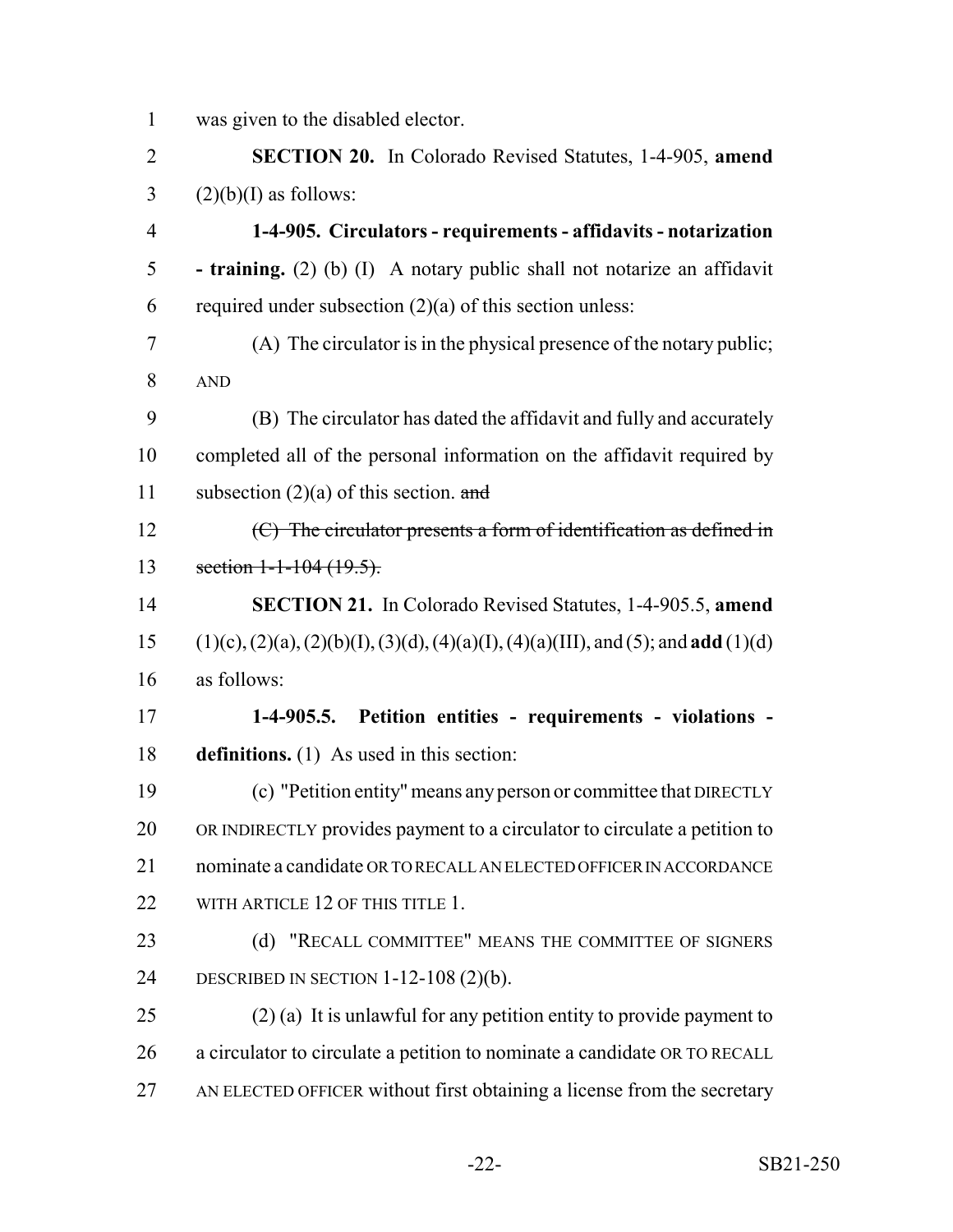of state.

 (b) (I) The secretary of state may deny a license if he or she finds that the petition entity or any of its principals have been found, in a judicial or administrative proceeding, to have authorized or knowingly 5 permitted any of the acts set forth in subsection  $(2)(c)$  of this section, OR TO HAVE KNOWINGLY CONTRACTED WITH A PETITION ENTITY THAT HAS BEEN FOUND, IN A JUDICIAL OR ADMINISTRATIVE PROCEEDING, TO HAVE AUTHORIZED OR KNOWINGLY PERMITTED ANY OF THE ACTS SET FORTH IN 9 SUBSECTION  $(2)(c)$  OF THIS SECTION.

 (3) (d) If, after a hearing, the secretary of state finds that a petition entity violated a provision of subsection (2)(c) of this section OR CONTRACTED WITH A PETITION ENTITY THAT VIOLATED A PROVISION OF 13 SUBSECTION  $(2)(c)$  OF THIS SECTION, the secretary shall revoke the entity's license for not less than ninety days or more than one hundred eighty days. Upon finding any subsequent violation of a provision of subsection (2)(c) of this section, the secretary shall revoke the petition entity's license 17 for not less than one hundred eighty days or more than one year. The secretary shall consider all circumstances surrounding the violations in fixing the length of the revocations.

 (4) (a) The secretary of state shall issue a decision on any application for a new or reinstated license within ten business days after a petition entity files an application. The application must be on a form prescribed by the secretary and must include, at a minimum:

 (I) The name of any candidate, or candidate committee, OR RECALL COMMITTEE for which a petition will be circulated by circulators coordinated or paid by the petition entity;

(III) The name and signature of the designated agent of the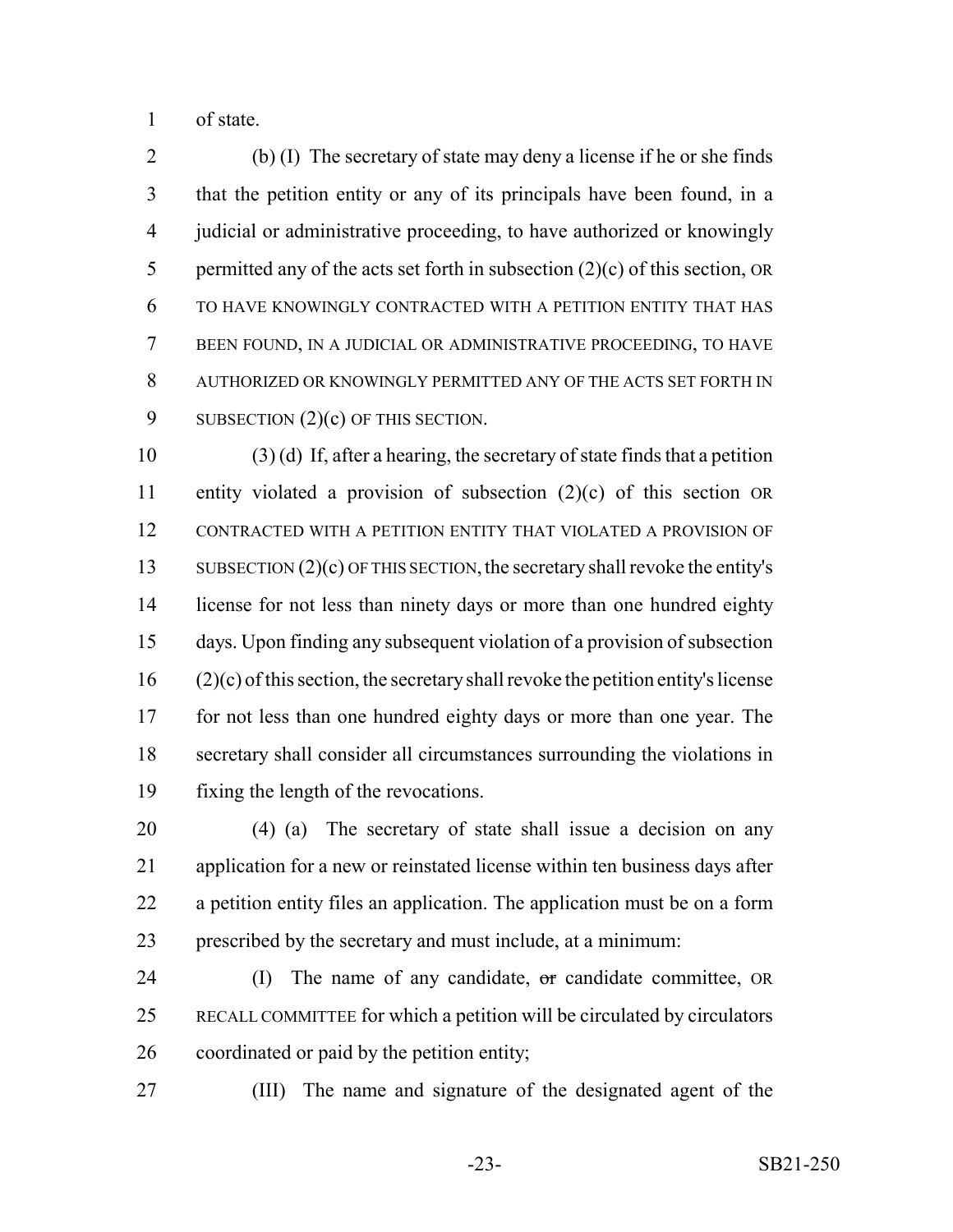1 petition entity for the candidate, or candidate committee, OR RECALL COMMITTEE.

 (5) A petition entity shall ensure that a petition circulated by the 4 entity is delivered to the candidate,  $\sigma$ r candidate committee, OR RECALL COMMITTEE no later than three days before the deadline for the candidate to file the petition.

 **SECTION 22.** In Colorado Revised Statutes, 1-4-1101, **amend** (1) as follows:

 **1-4-1101. Write-in candidate affidavit of intent.** (1) A person who wishes to be a write-in candidate for an office in an election shall file an affidavit of intent stating that he or she desires the office and is qualified to assume its duties if elected. A write-in candidate for governor shall designate in the affidavit a write-in candidate for lieutenant governor. A WRITE-IN CANDIDATE FOR PRESIDENT OF THE UNITED STATES IN THE GENERAL ELECTION SHALL DESIGNATE IN THE AFFIDAVIT A WRITE-IN CANDIDATE FOR VICE PRESIDENT OF THE UNITED STATES AND SHALL INCLUDE A LIST OF PRESIDENTIAL ELECTORS ENDORSED BY THE ELECTORS. The affidavit shall be filed with the secretary of state if it is for a statewide office, a seat in congress, a seat in the general assembly, the office of district attorney, or any other district office of state concern. The affidavit shall be filed with the county clerk and recorder if it is for a county office and with the designated election official if it is for a local office.

 **SECTION 23.** In Colorado Revised Statutes, 1-4-1012, **repeal as added by House Bill 21-1001** (2) as follows:

 **1-4-1012. Remote participation in vacancy committee meetings.** (2) This section is repealed, effective December 31, 2021.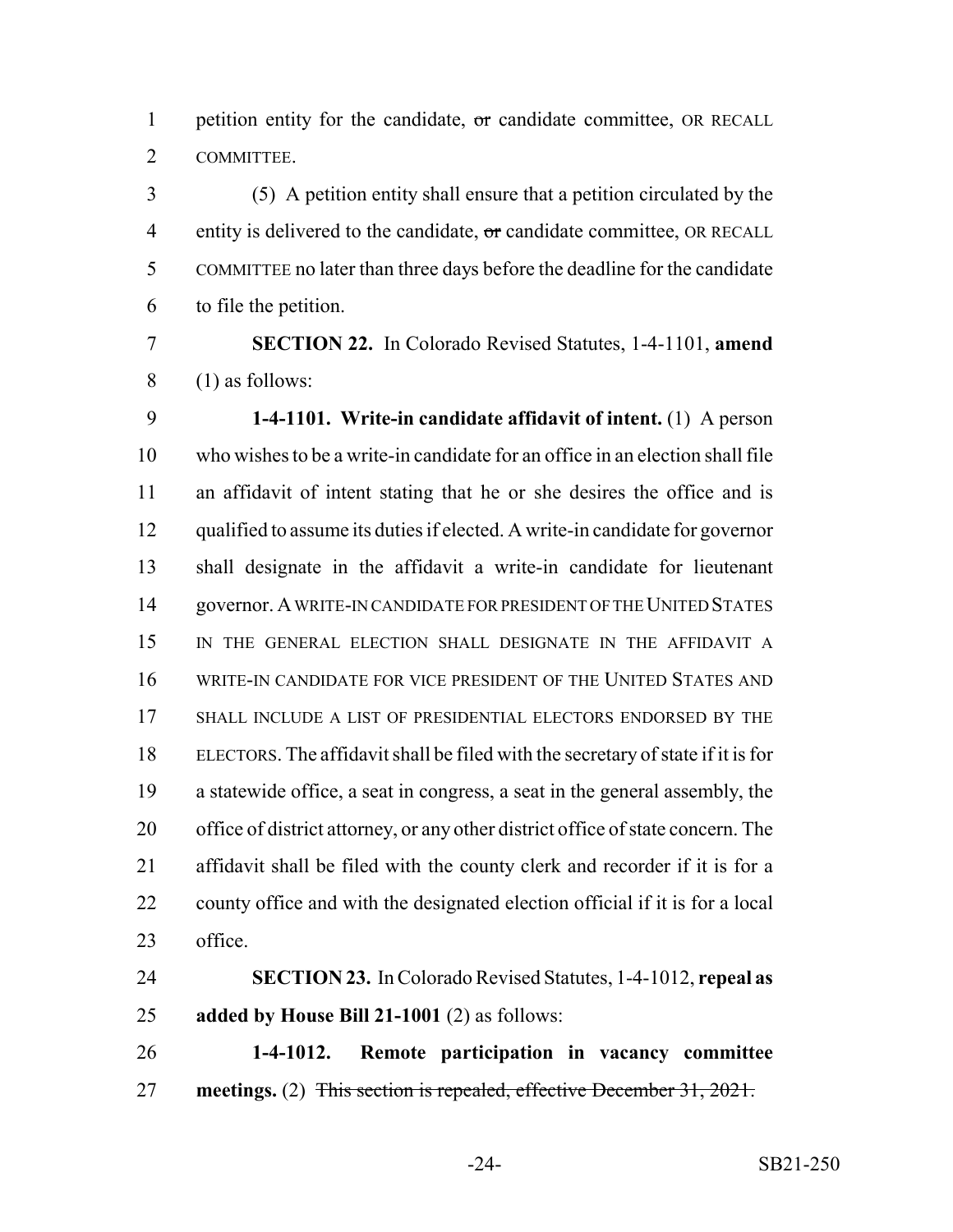**SECTION 24.** In Colorado Revised Statutes, 1-4-1203, **amend** 2 (2)(b) and (5) as follows:

 **1-4-1203. Presidential primary elections - when - conduct.** (2) (b) An unaffiliated eligible elector may vote in a political party's presidential primary election without affiliating with that party or may declare an affiliation with a political party to the election judges at the presidential primary election in accordance with section 1-7-201. Notwithstanding any other provision of law, no elector affiliated with a major or minor political party or political organization may change or withdraw his or her affiliation in order to vote in the presidential primary election of another political party unless the elector has changed or 12 withdrawn such affiliation no later than the twenty-ninth TWENTY-SECOND day preceding the presidential primary election as provided in section 1-2-219 (1).

 (5) If, at the close of business on the sixtieth day before a 16 presidential primary election, there is not EVERY POLITICAL PARTY HAS NO 17 more than one candidate for president affiliated with  $\alpha$  THE political party WHO IS certified to the presidential primary ballot pursuant to section 1-4-1204 (1) or who has filed a write-in candidate statement of intent pursuant to 1-4-1205, the secretary of state may cancel the presidential 21 primary election for that political party ALL POLITICAL PARTIES and 22 declare that THE candidate FOR EACH POLITICAL PARTY the winner of the 23 presidential primary election of such FOR THAT political party.

# **SECTION 25.** In Colorado Revised Statutes, **amend** 1-4-1206 as follows:

 **1-4-1206. Presidential primary ballots - survey of returns.** 27 Each county clerk and recorder shall survey all returns received from the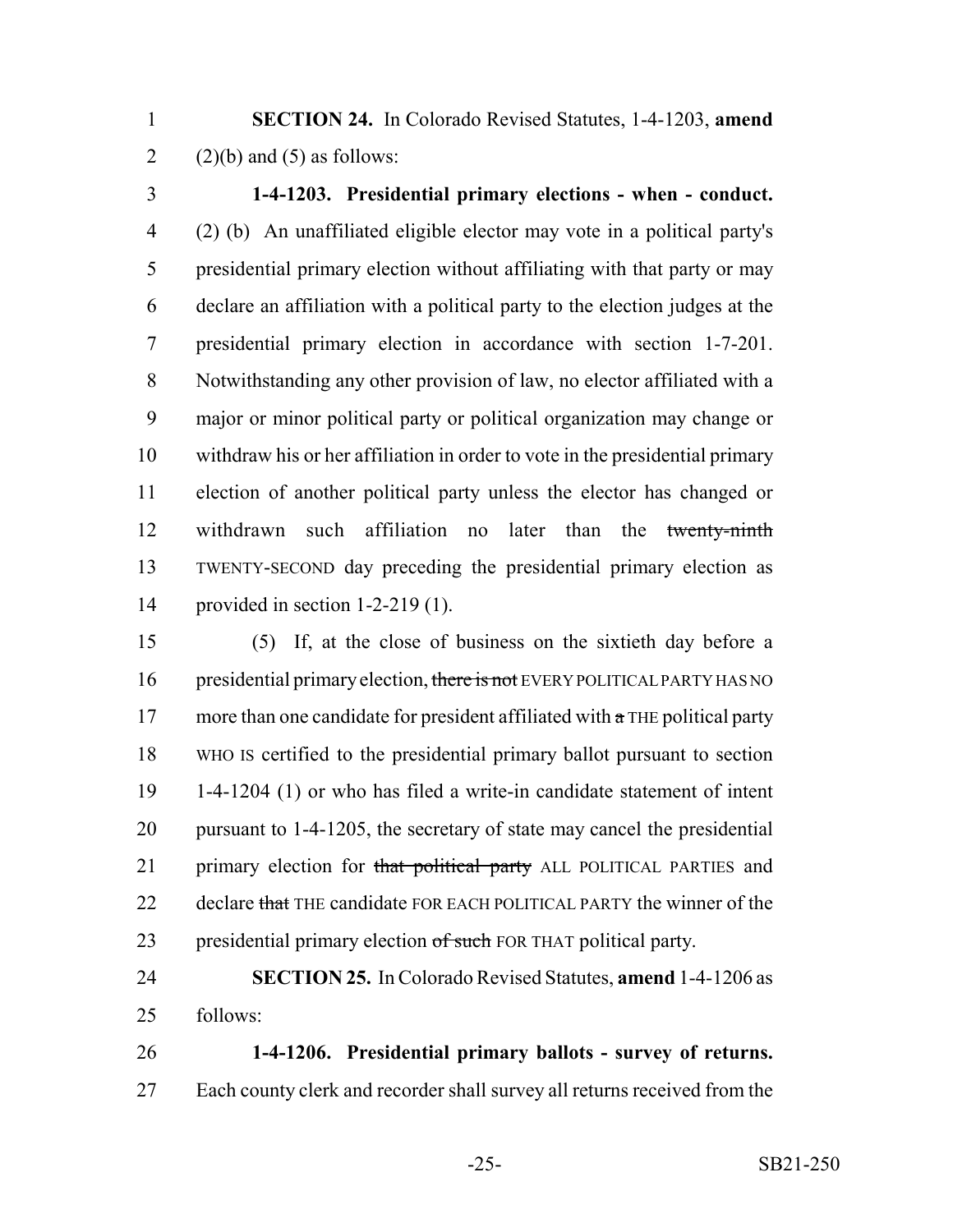presidential primary election in all county precincts in accordance with 2 article 10 of this title 1. THE RETURNS SHALL INDICATE THE NUMBER OF VOTES CAST IN EACH PRECINCT FOR EACH CANDIDATE; EXCEPT THAT, IF THE TOTAL NUMBER OF VOTES CAST AND COUNTED IN ANY PRECINCT IS LESS THAN TEN, THE RETURNS FOR ALL SUCH PRECINCTS IN THE COUNTY SHALL BE REPORTED TOGETHER.

 **SECTION 26.** In Colorado Revised Statutes, 1-4-1302, **amend** (1) and (3); and **repeal** (4)(c) as follows:

 **1-4-1302. Petition to qualify as a minor political party.** (1) A 10 petition to qualify as a minor political party shall MUST be signed by at least ten thousand registered electors and shall be submitted to the secretary of state no later than THE CLOSE OF BUSINESS ON the second Friday in the January of the election year for which the minor political party seeks to qualify.

 (3) Each registered elector signing a petition pursuant to this section shall print the elector's name and address, including the street and 17 number, if any. There shall MUST be attached to each petition an affidavit 18 of a registered elector PERSON WHO IS A CITIZEN OF THE UNITED STATES AND AT LEAST EIGHTEEN YEARS OF AGE who circulated the petition stating:

21 (a) The elector's CIRCULATOR'S address;

22 (b) That the elector is a registered elector CIRCULATOR IS A 23 CITIZEN OF THE UNITED STATES AND AT LEAST EIGHTEEN YEARS OF AGE; 24 (c) That the elector CIRCULATOR circulated the petition;

25 (d) That each signature on the petition was affixed in the elector's CIRCULATOR'S presence and is the signature of the person whose name it purports to be; and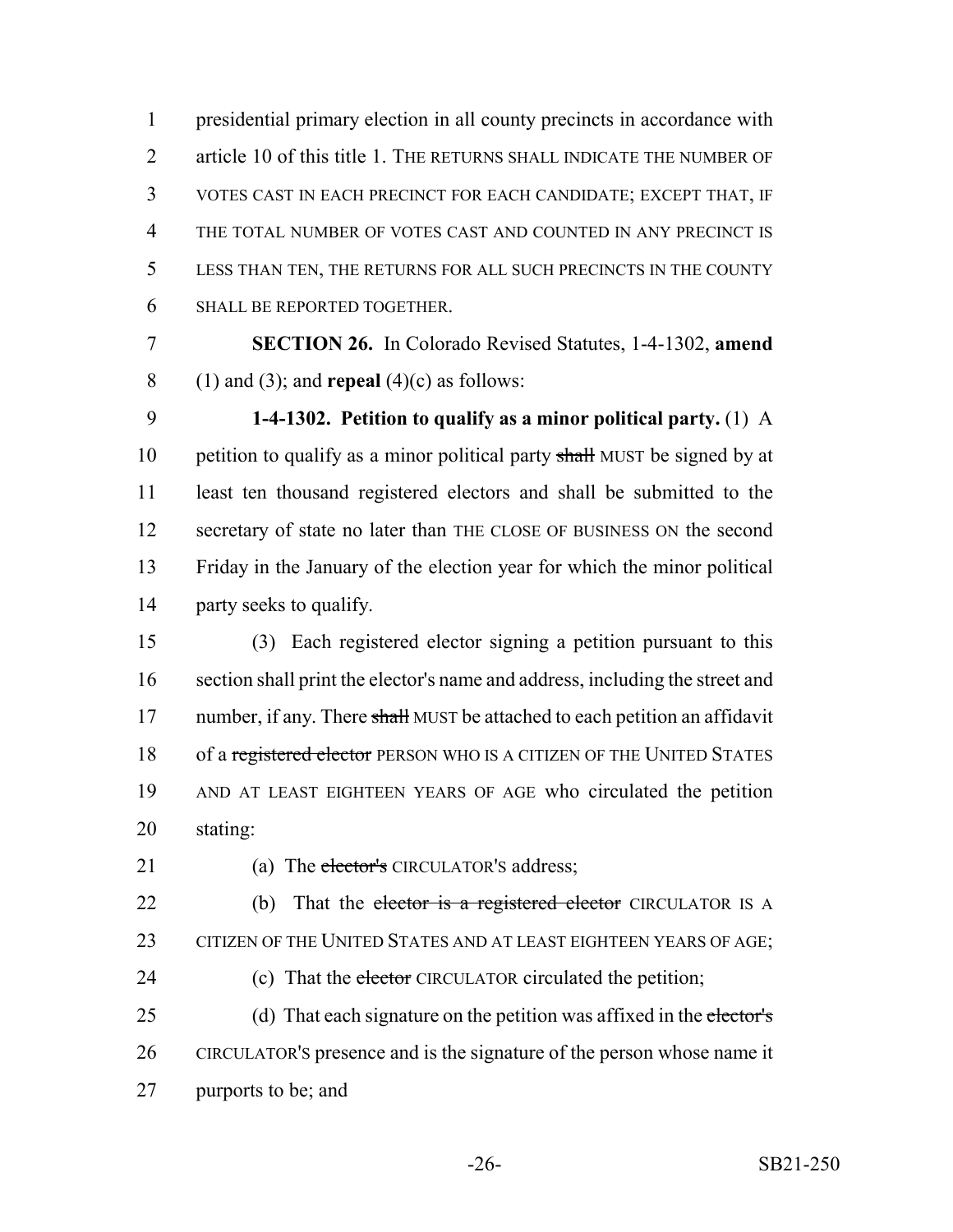1 (e) That, to the best of the elector's CIRCULATOR's knowledge and belief, each of the persons signing the petition was a registered elector at the time of signing.

 (4) (c) In case a petition to allow a minor political party to nominate candidates is not sufficient, it may be amended once at any time 6 prior to p.m. on the seventh day following the date of the notification of insufficiency. If such petition is amended prior to  $3$  p.m. on the seventh day following the notification of insufficiency, the secretary of state shall notify the minor political party of whether the petition is sufficient or 10 insufficient no later than the fourteenth day following the date of the 11 notification of insufficiency.

 **SECTION 27.** In Colorado Revised Statutes, 1-5-102.9, **amend** 13 (1)(b.5)(V), (1)(c)(I)(H), (1)(c)(III)(A), (2)(a) introductory portion, (3)(k), (3)(l), (3)(m), and (5)(d); **repeal** (6); and **add** (1)(c)(I)(J), (1)(c)(I)(K), 15 (2)(a.5), and (3)(n) as follows:

 **1-5-102.9. Voter service and polling centers - number required - services provided - drop-off locations - definition.** 18 (1) (b.5) (V) (A) As used in this subsection (1)(b.5), the number of enrolled students at a campus is the highest number of all full-time, part-time, graduate, and undergraduate students, not including students solely registered for online courses and concurrent enrollment students, during the fall semester of the year of the previous general election according to data collected by the department of higher education. The department of higher education shall provide the data to the secretary of 25 state on or before December 1 of each general election year. except that, 26 the department of higher education shall provide the data for the fall 27 semester of 2018 to the secretary of state on or before October 1, 2019.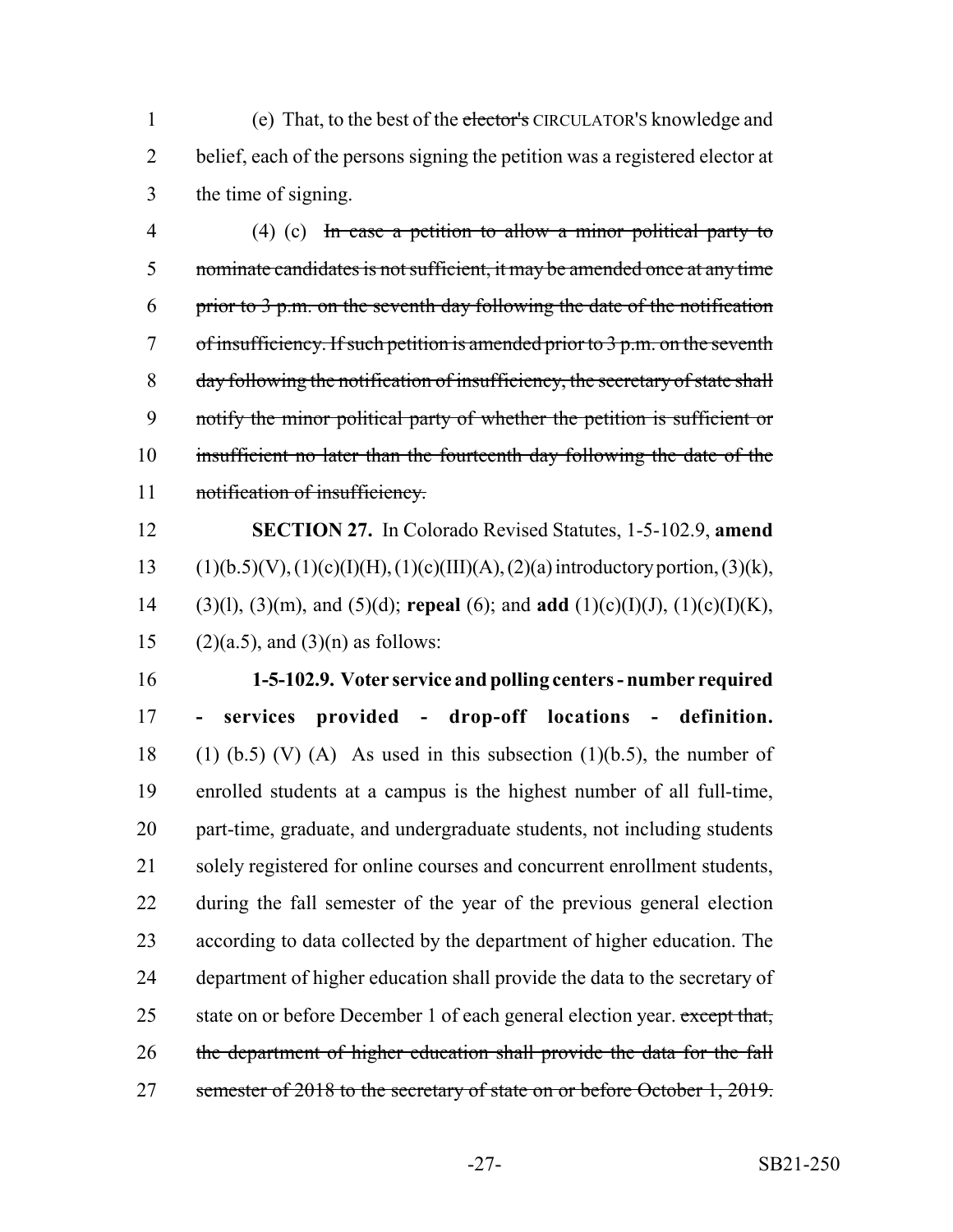The secretary of state shall determine from the data which campuses meet the enrollment thresholds for the next general election.

 (B) NOTWITHSTANDING SUBSECTION (1)(b.5)(V)(A) OF THIS SECTION, DUE TO THE IMPACT OF THE COVID-19 PANDEMIC, FOR ANY ELECTION FOR WHICH THE NUMBER OF ENROLLED STUDENTS WOULD BE BASED ON DATA FROM THE FALL SEMESTER OF 2020, THE SECRETARY OF STATE SHALL USE DATA FOR THE FALL SEMESTER OF 2019 INSTEAD OF 8 DATA FROM THE FALL SEMESTER OF 2020 TO DETERMINE THE NUMBER OF 9 ENROLLED STUDENTS FOR PURPOSES OF SUBSECTION (1)(b.5)(I) OF THIS SECTION. THE DEPARTMENT OF HIGHER EDUCATION SHALL PROVIDE THE 11 DATA FOR THE FALL SEMESTER OF 2019 TO THE SECRETARY OF STATE ON 12 OR BEFORE OCTOBER 1, 2021.

 (c) (I) In designating voter service and polling center locations 14 pursuant to this subsection (1), each county clerk and recorder shall consider the following factors to address the needs of the county:

 (H) When private locations are considered or designated as voter service and polling centers in accordance with section 1-5-105 (3), methods and standards to ensure the security of voting conducted at such  $locations:$  and

20 (J) IF A PROPOSED LOCATION WAS USED IN A PREVIOUS ELECTION, THE NUMBER OF ELECTORS THAT USED THE LOCATION IN THE PREVIOUS ELECTION AND THE RECORDED WAIT TIMES AT THE LOCATION, OR THE NUMBER OF ELECTORS AND RECORDED WAIT TIMES AT NEARBY LOCATIONS; AND

**(K)** THE NEED TO PLACE VOTER SERVICE AND POLLING CENTERS IN POPULATION CENTERS THAT HAD LOWER VOTER TURNOUT IN PREVIOUS ELECTIONS.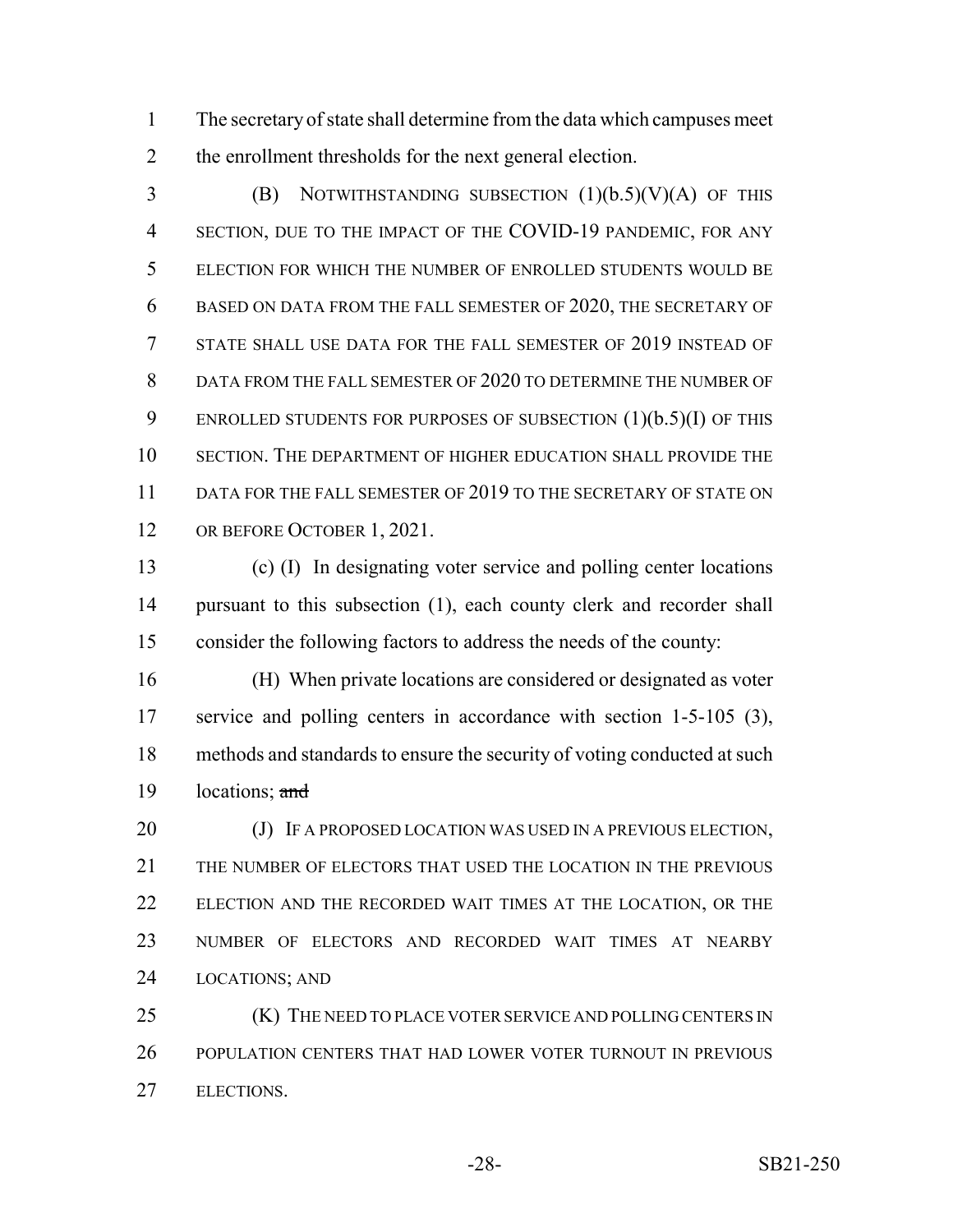(III) (A) A county clerk and recorder shall not designate a police 2 station, sheriff's office, or town marshal's office as a voter service and polling center; except that a county clerk and recorder may designate as a voter service and polling center a multipurpose building that includes EITHER THE COUNTY CLERK AND RECORDER'S OFFICE OR THE MUNICIPAL CLERK'S OFFICE AND ALSO INCLUDES a police station, sheriff's office, or town marshal's office. (2) Voter service and polling centers must be open, at a minimum, for the fifteen-day period prior to and including the day of the election as follows: 11 (a) In a county described in section  $1-5-102.9$  (1)(a)(I) or (1)(a)(II) 12 SUBSECTION  $(1)(a)(I)$  OR  $(1)(a)(II)$  OF THIS SECTION: (3) Each voter service and polling center must provide: (k) Mail ballots to requesting electors, INCLUDING A SUFFICIENT SUPPLY OF REPLACEMENT BALLOTS OR THE ABILITY TO PRINT A SUFFICIENT NUMBER OF BALLOTS ON DEMAND TO PROVIDE TO REGISTERED ELECTORS 17 IN THE EVENT THERE ARE TECHNICAL PROBLEMS ACCESSING THE CENTRALIZED STATEWIDE VOTER REGISTRATION SYSTEM MAINTAINED 19 PURSUANT TO SECTION 1-2-301; (l) The ability to accept mail ballots that are deposited by electors; and (m) The ability of a person to cast a provisional ballot; AND **(n)** THE ABILITY OF A PERSON TO OBTAIN AND RETURN A FORM PURSUANT TO SECTION 1-7.5-107.3 (2)(a) CONFIRMING THE PERSON

RETURNED A BALLOT OR TO PROVIDE A COPY OF IDENTIFICATION OR A

SIGNATURE IN ACCORDANCE WITH SECTION 1-2-502.5 (4)(c), 1-7.5-107

27 (3.5)(d), OR 1-7.5-107.3 (1.5), IN ORDER TO CURE A BALLOT THE PERSON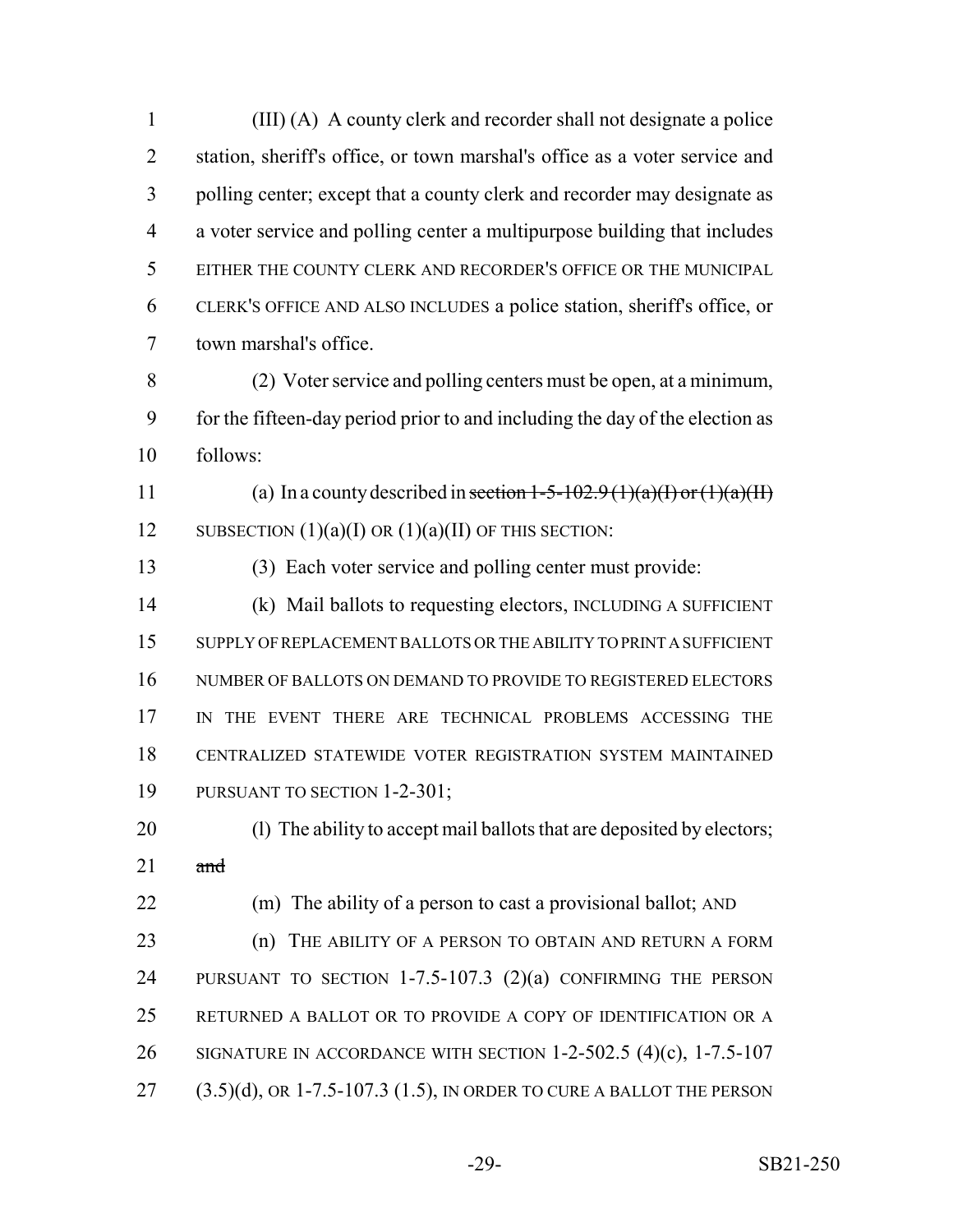PREVIOUSLY CAST.

2 (5) (d) (I) The placement and security of each drop box shall MUST be determined by each county, SUBJECT TO THE REQUIREMENTS OF SUBSECTION (5)(d)(II) OF THIS SECTION AND in accordance with the secretary of state's current security rules. Counties are encouraged to establish drop boxes in community-based locations.

 (II) A COUNTY CLERK AND RECORDER SHALL NOT ESTABLISH A DROP BOX AT A POLICE STATION, SHERIFF'S OFFICE, OR TOWN MARSHAL'S OFFICE; EXCEPT THAT:

 (A) A COUNTY CLERK AND RECORDER MAY ESTABLISH A DROP BOX 11 IN A MULTIPURPOSE BUILDING THAT INCLUDES EITHER THE COUNTY CLERK AND RECORDER'S OFFICE OR THE MUNICIPAL CLERK'S OFFICE AND ALSO INCLUDES A POLICE STATION, SHERIFF'S OFFICE, OR TOWN MARSHAL'S OFFICE; AND

 (B) THE REQUIREMENTS OF THIS SUBSECTION (5)(d)(II) DO NOT APPLY TO A DROP BOX THAT WAS ESTABLISHED ON OR BEFORE THE 17 EFFECTIVE DATE OF THIS SUBSECTION (5)(d)(II).

 (6) A county clerk and recorder may apply to the secretary of state 19 for a waiver of any of the requirements of subsection (5) of this section 20 for the 2020 general election no later than one hundred twenty days prior 21 to the election. In determining whether to grant or deny a waiver request, 22 the secretary of state may consider the following:

23 (a) The number and location of drop boxes that will be provided 24 by the county in the election;

 (b) The number and location of drop-off locations that will be 26 provided by the county in the election; and

(c) Whether the county clerk and recorder made reasonable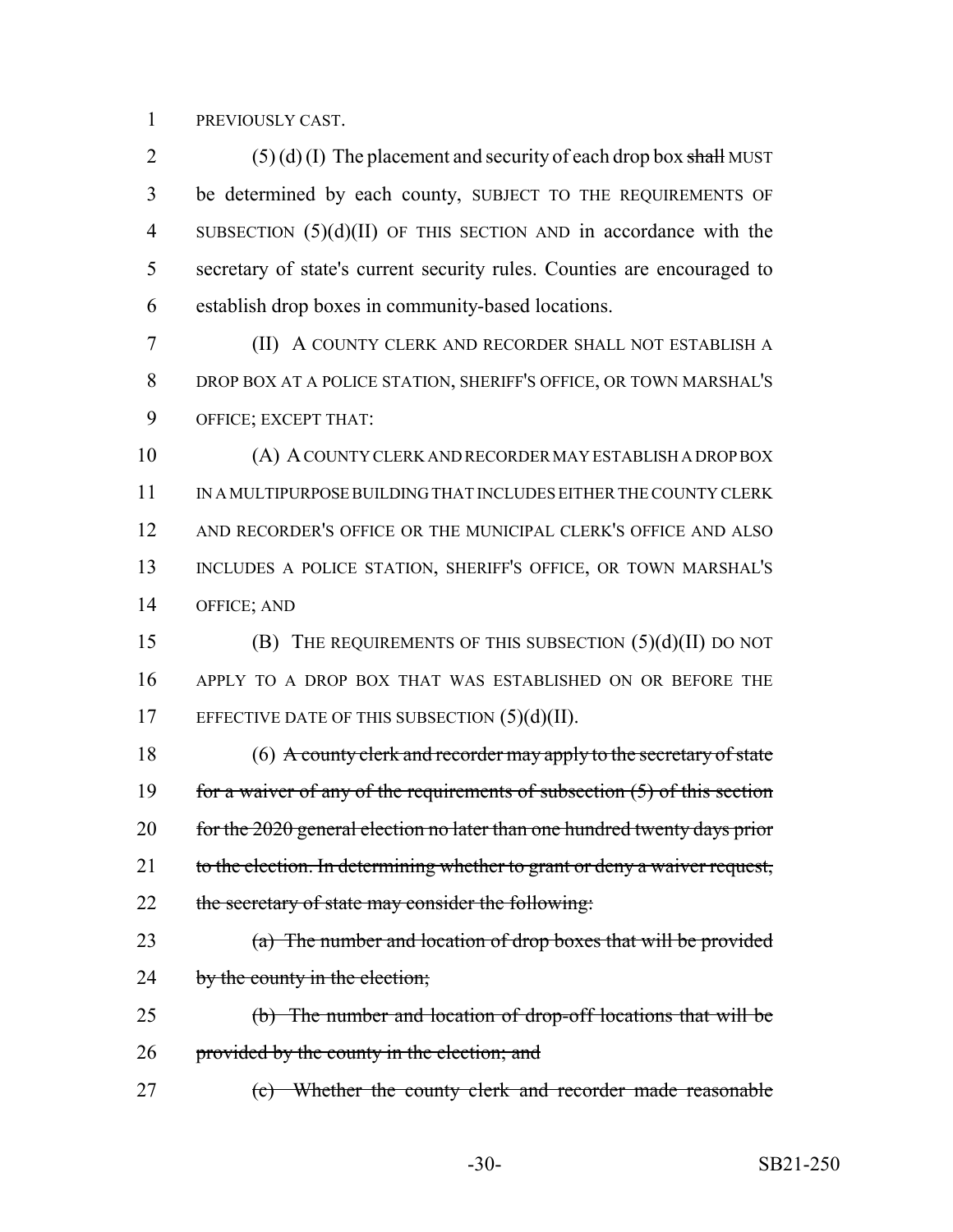attempts to meet the requirements of this section.

 **SECTION 28.** In Colorado Revised Statutes, 1-5-103, **amend** (1) as follows:

 **1-5-103. Changes in boundaries - partisan elections.** (1) Changes in the boundaries of precincts or the creation of new 6 precincts for partisan elections shall MUST be completed no later than 7 twenty-nine days prior to the precinct caucus day FIRST TUESDAY IN MARCH, except in cases of precinct changes resulting from changes in county boundaries.

 **SECTION 29.** In Colorado Revised Statutes, 1-5-106, **amend** (1) as follows:

 **1-5-106. Polling location or drop-off location - designation by sign.** (1) (a) All polling locations must be designated by a sign SIGNS 14 conspicuously posted PURSUANT TO SUBSECTION (1)(b) OF THIS SECTION at least twenty days before each election and during the period polling 16 locations are open. The sign shall be substantially in the following form: "Polling place/voter service and polling center for county ....". The 18 lettering on the sign shall MUST be black on a white background. The 19 letters and numerals of the title shall MUST be at least four inches in 20 height. In addition, the sign shall MUST state the hours the polling location will be open.

 (b) AT A MINIMUM, EACH POLLING LOCATION MUST BE MARKED BY AT LEAST ONE OUTDOOR SIGN AT EACH ENTRANCE TO THE PARKING LOT OR BUILDING WHERE THE POLLING LOCATION IS LOCATED AND INDOOR SIGNS SUFFICIENT TO LOCATE THE POLLING LOCATION ONCE INSIDE THE BUILDING.

**SECTION 30.** In Colorado Revised Statutes, 1-6-114, **add** (4) as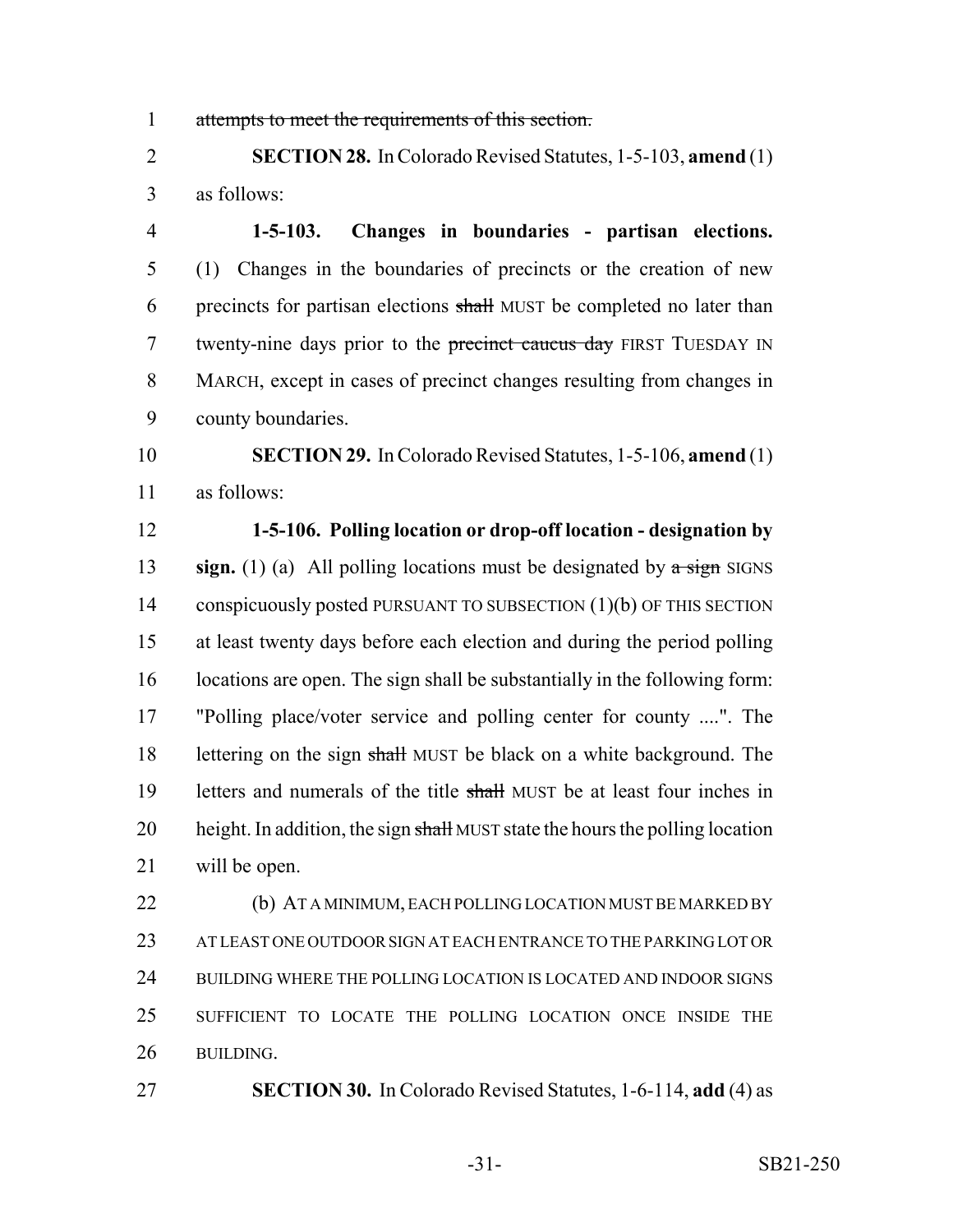follows:

 **1-6-114. Judges - oath required - electioneering prohibited.** (4) A PERSON SHALL NOT ENGAGE IN ELECTIONEERING, AS DEFINED IN SECTION 1-13-714, OR WEAR OR DISPLAY APPAREL, BUTTONS, OR OTHER MATERIALS THAT PROMOTE OR OPPOSE A POLITICAL PARTY, CANDIDATE, BALLOT ISSUE, OR BALLOT QUESTION WHILE SERVING AS AN ELECTION JUDGE.

 **SECTION 31.** In Colorado Revised Statutes, 1-7-101, **add** (1.5) as follows:

 **1-7-101. Hours of voting on election day.** (1.5) EACH DROP BOX MUST BE OPEN UNTIL 7 P.M. ON ELECTION DAY. EACH DROP BOX MUST REMAIN OPEN AFTER 7 P.M. UNTIL EVERY ELIGIBLE ELECTOR WHO WAS IN LINE AT THE DROP BOX AT OR BEFORE 7 P.M. HAS BEEN ALLOWED TO DEPOSIT ALL BALLOTS THE PERSON BROUGHT IN THE DROP BOX, SUBJECT 15 TO THE LIMITATION SET FORTH IN SECTION 1-7.5-107 (4)(b)(I)(B).

 **SECTION 32.** In Colorado Revised Statutes, 1-7-105, **amend** (1) as follows:

 **1-7-105. Watchers at primary elections.** (1) Each political party participating in a primary election shall be entitled to have a watcher in each precinct in the county. The STATE CHAIR OR THE chairperson of the county central committee of each political party shall certify the persons 22 selected as watchers on forms provided by the county clerk and recorder 23 and submit the names of the persons selected as watchers to the county clerk and recorder. To the extent possible, the STATE CHAIR OR chairperson shall submit the names by the close of business on the Friday immediately preceding the election.

**SECTION 33.** In Colorado Revised Statutes, 1-7-110, **amend** (1)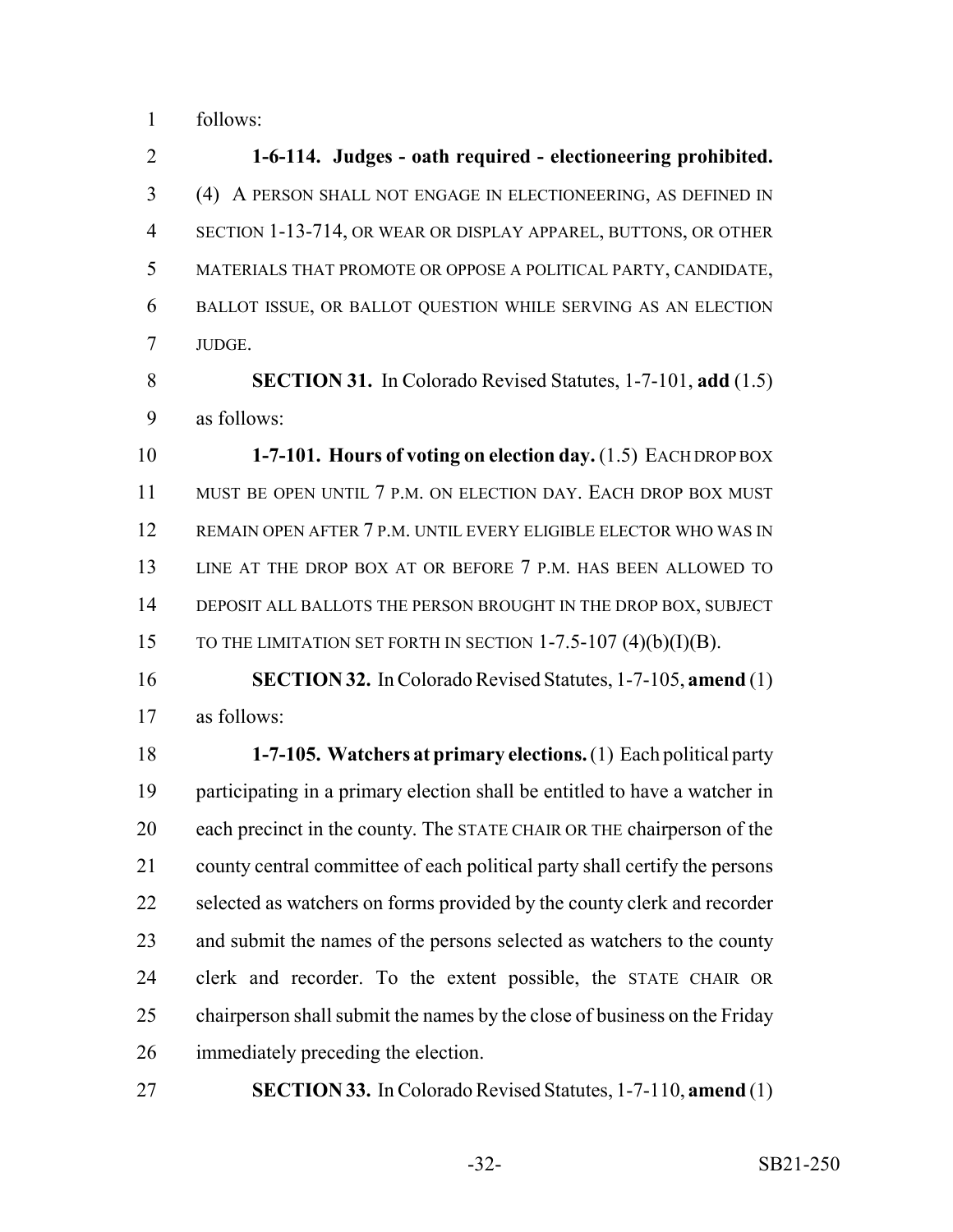as follows:

 **1-7-110. Preparing to vote in person.** (1) (a) When an elector appears in person to vote, a signature card containing the elector's name and residential address, as they appear in the statewide voter registration system created in section 1-2-301, shall be completed. UNLESS AN ELECTOR IS REGISTERING FOR THE FIRST TIME OR UPDATING THE ELECTOR'S VOTER REGISTRATION INFORMATION, THE ELECTOR SHALL NOT BE REQUIRED TO PROVIDE ANY INFORMATION ON THE SIGNATURE CARD IN ADDITION TO THE ELECTOR'S NAME, RESIDENTIAL ADDRESS, AND SIGNATURE.

 (b) Except as provided in subsection (4) of this section, an eligible elector desiring to vote in person shall show his or her identification as defined in section 1-1-104 (19.5), verify the information that appears on the signature card, sign the signature card, and give the signature card to one of the election judges. An eligible elector who is unable to write may request assistance from one of the election judges, who shall also sign the signature card and witness the eligible elector's mark. The signature card 18 shall MUST provide:

19 I, ...................., state AFFIRM under penalty of perjury that 20 I am A UNITED STATES CITIZEN AND an eligible elector; that **my name and I** HAVE BEEN A COLORADO RESIDENT FOR AT LEAST TWENTY-TWO DAYS IMMEDIATELY BEFORE THIS ELECTION; I AM REGISTERED TO VOTE AT MY sole legal 24 place of residence; are as shown on this signature card; and 25 that I have not nor will I cast a ballot by any other means in 26 this election I WILL BE AT LEAST EIGHTEEN YEARS OF AGE 27 ON ELECTION DAY; AND THIS IS THE ONLY BALLOT I HAVE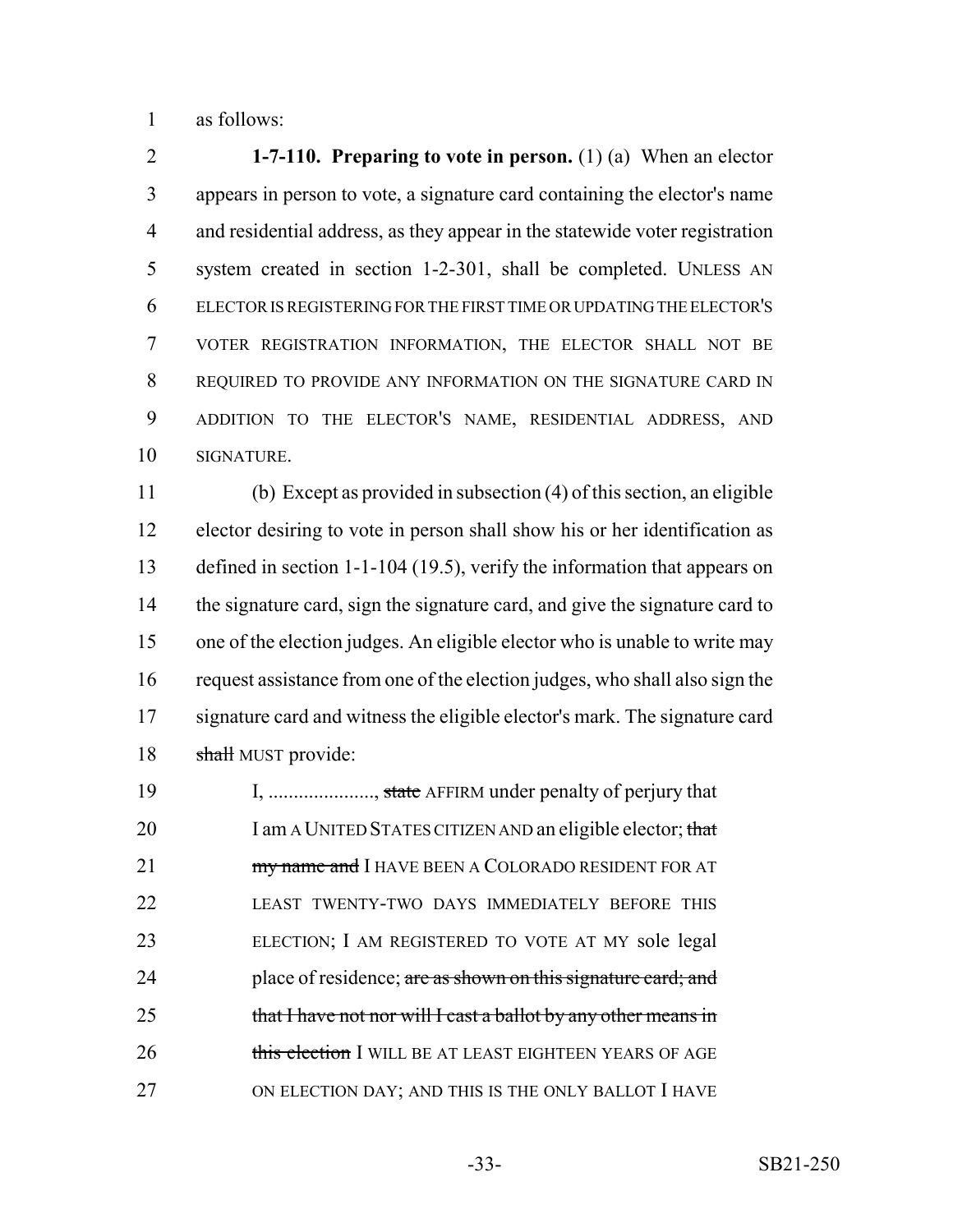1 VOTED IN THIS ELECTION.

 **SECTION 34.** In Colorado Revised Statutes, 1-7-515, **amend** (2) as follows:

 **1-7-515. Risk-limiting audits - rules - legislative declaration - definitions.** (2) (a) Commencing with the 2017 coordinated election and Following each primary, general, coordinated, RECALL, or congressional 7 vacancy election, held thereafter, each county shall make use of a risk-limiting audit in accordance with the requirements of this section. 9 Races to be audited shall MUST be selected in accordance with procedures established by the secretary of state, and all contested races are eligible for such selection.

 (b) Upon written application from a county, the secretary of state 13 may waive the requirements of paragraph (a) of this subsection (2) upon 14 a sufficient showing by the county that the technology in use by the 15 county will not enable the county to satisfy such requirements in 16 preparation for the 2017 coordinated election.

 **SECTION 35.** In Colorado Revised Statutes, 1-7.5-104.5, **amend** (2)(b)(I.5) as follows:

 **1-7.5-104.5. Ballots and supplies for mail voting.** (2) (b) The approved form must include, at a minimum:

21 (I.5) Instructions to ON HOW THE ELECTOR CAN provide 22 IDENTIFICATION AND a signature for verification with the ballot for first-time electors who do not have a signature stored in the statewide voter registration system;

 **SECTION 36.** In Colorado Revised Statutes, 1-7.5-105, **amend** (1) and (2)(a); and **add** (1.3)(f.5) as follows:

**1-7.5-105. Preelection process - rules.** (1) (a) The county clerk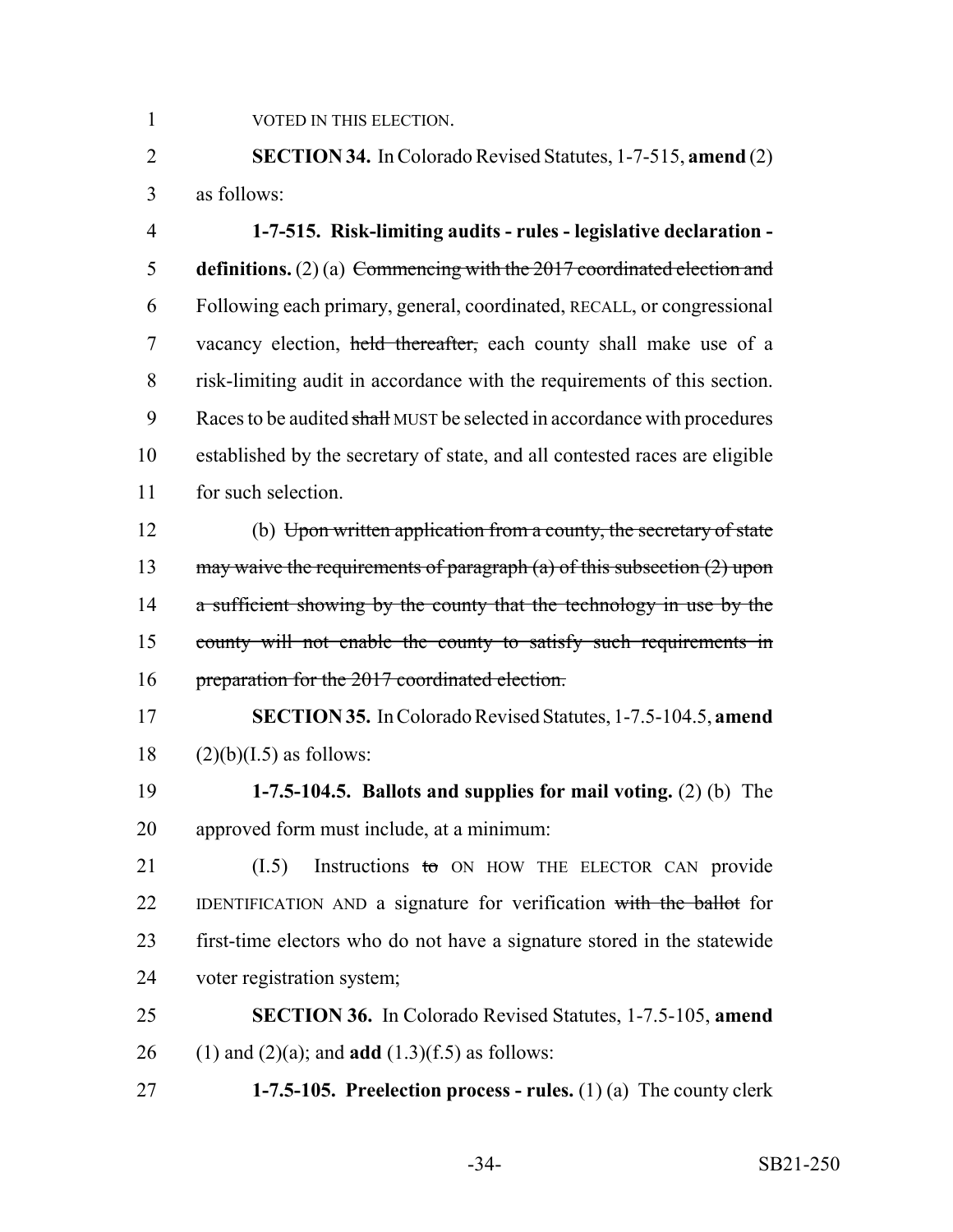and recorder or designated election official responsible for conducting an election that is to be by mail ballot pursuant to section 1-7.5-104 (1) shall send a proposed election plan for conducting the mail ballot election to the secretary of state no later than ninety days prior to a nonpartisan election or, for any mail ballot election that is coordinated with or conducted by the county clerk and recorder, no later than one hundred 7 twenty TEN days prior to the election. The proposed plan may be based on 8 the standard plan adopted by the secretary of state by rule.

 (b) FOR EACH GENERAL ELECTION, A COUNTY CLERK AND RECORDER OR DESIGNATED ELECTION OFFICIAL SHALL SOLICIT PUBLIC COMMENT ON THE PROPOSED LOCATIONS FOR VOTER SERVICE AND 12 POLLING CENTERS AND DROP BOXES IN AN ELECTION PLAN REQUIRED 13 PURSUANT TO SUBSECTION (1)(a) OF THIS SECTION. ON OR BEFORE THE FIFTY-FIFTH DAY BEFORE THE DEADLINE TO SUBMIT THE PLAN TO THE SECRETARY OF STATE, THE COUNTY CLERK AND RECORDER OR DESIGNATED ELECTION OFFICIAL SHALL POST TO THE COUNTY CLERK AND RECORDER'S WEBSITE THE PROPOSED LOCATIONS FOR VOTER SERVICE AND POLLING CENTERS AND DROP BOXES. THE COUNTY CLERK AND RECORDER SHALL ACCEPT PUBLIC COMMENTS ON THE PROPOSED LOCATIONS THROUGH THE FORTIETH DAY BEFORE THE DEADLINE TO SUBMIT THE PLAN TO THE SECRETARY OF STATE.

 (1.3) The election plan required under subsection (1) of this section must include, at a minimum:

**(f.5)** THE INFORMATION REQUIRED BY SECTION 1-7.5-113.5 (2);

 (2) (a) The secretary of state shall approve or disapprove the written plan for conducting a mail ballot election, in accordance with 27 section 1-7.5-106, within fifteen TWENTY days after receiving the plan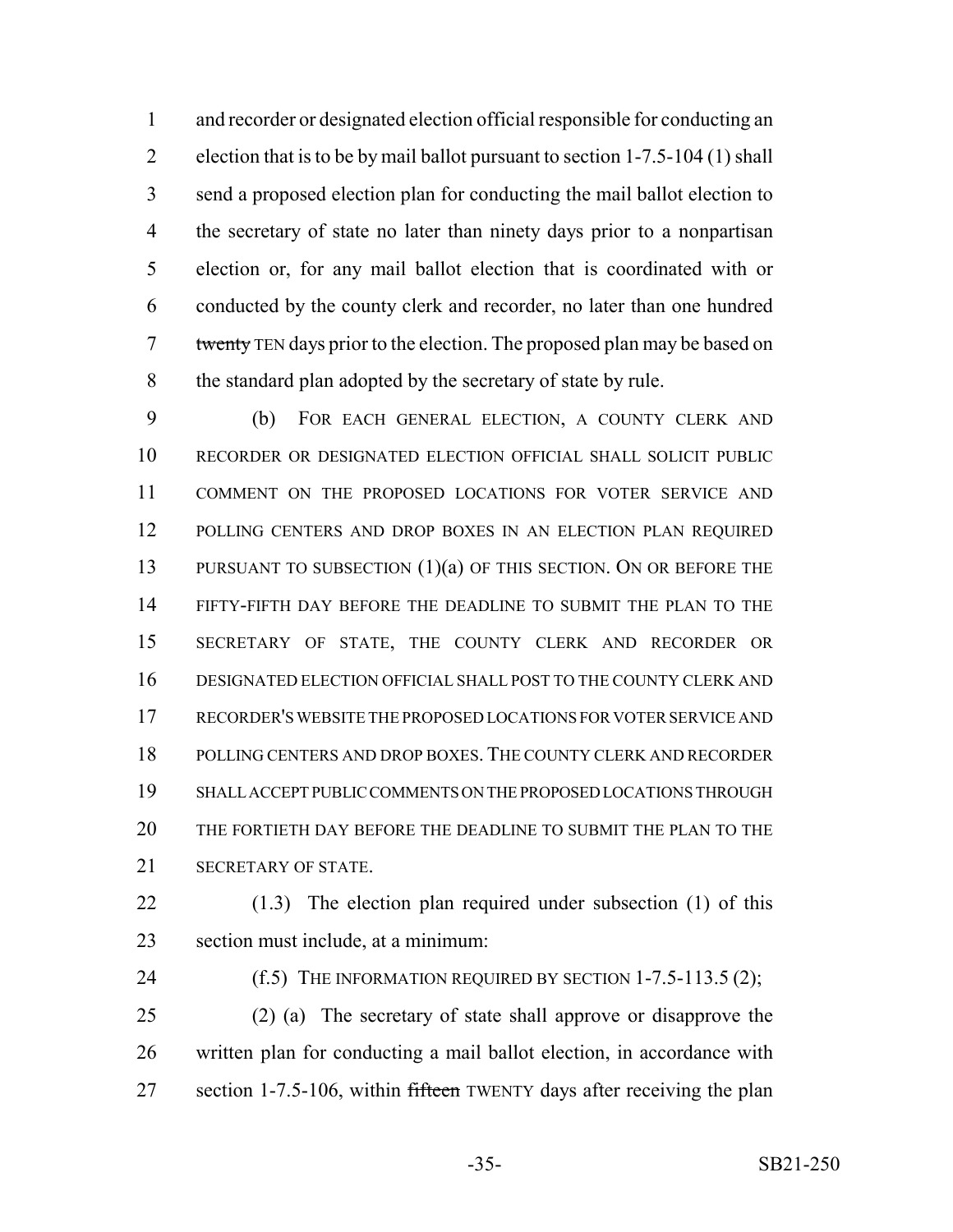1 and shall provide a written notice to the affected political subdivision.

2 **SECTION 37.** In Colorado Revised Statutes, 1-7.5-107, **amend** 3 (3)(a)(II), (3)(b.5)(I), and (4.3)(a)(III) as follows:

 **1-7.5-107. Procedures for conducting mail ballot election - primary elections - first-time voters casting a mail ballot after having registered by mail to vote - in-person request for ballot - repeal.** (3) (a) (II) If the twenty-second day before a general, primary, or other 8 mail ballot election is a Saturday, Sunday, or STATE legal holiday, OR FEDERAL HOLIDAY RECOGNIZED BY THE UNITED STATES POSTAL SERVICE, the county clerk and recorder or designated election official may mail 11 ballot packets pursuant to subsection  $(3)(a)(I)$  of this section on the Friday immediately preceding the twenty-second day.

13 (b.5) (I) (A) The return envelope must have printed on it a 14 self-affirmation substantially in the following form:

15 I state AFFIRM under penalty of perjury that I am A 16 UNITED STATES CITIZEN AND an eligible elector; that my 17 signature and name are as shown on this envelope; that I 18 have not and will not cast any vote in this election except 19 by the enclosed ballot; and that my ballot is enclosed in 20 accord with the provisions of the "Uniform Election Code 21 of 1992" I HAVE BEEN A COLORADO RESIDENT FOR AT 22 LEAST TWENTY-TWO DAYS IMMEDIATELY BEFORE THIS 23 ELECTION; I AM REGISTERED TO VOTE AT MY SOLE LEGAL 24 PLACE OF RESIDENCE; I WILL BE AT LEAST EIGHTEEN YEARS 25 OF AGE ON ELECTION DAY; I VOTED THE BALLOT THAT WAS 26 ISSUED TO ME; AND THIS IS THE ONLY BALLOT I HAVE VOTED 27 IN THIS ELECTION".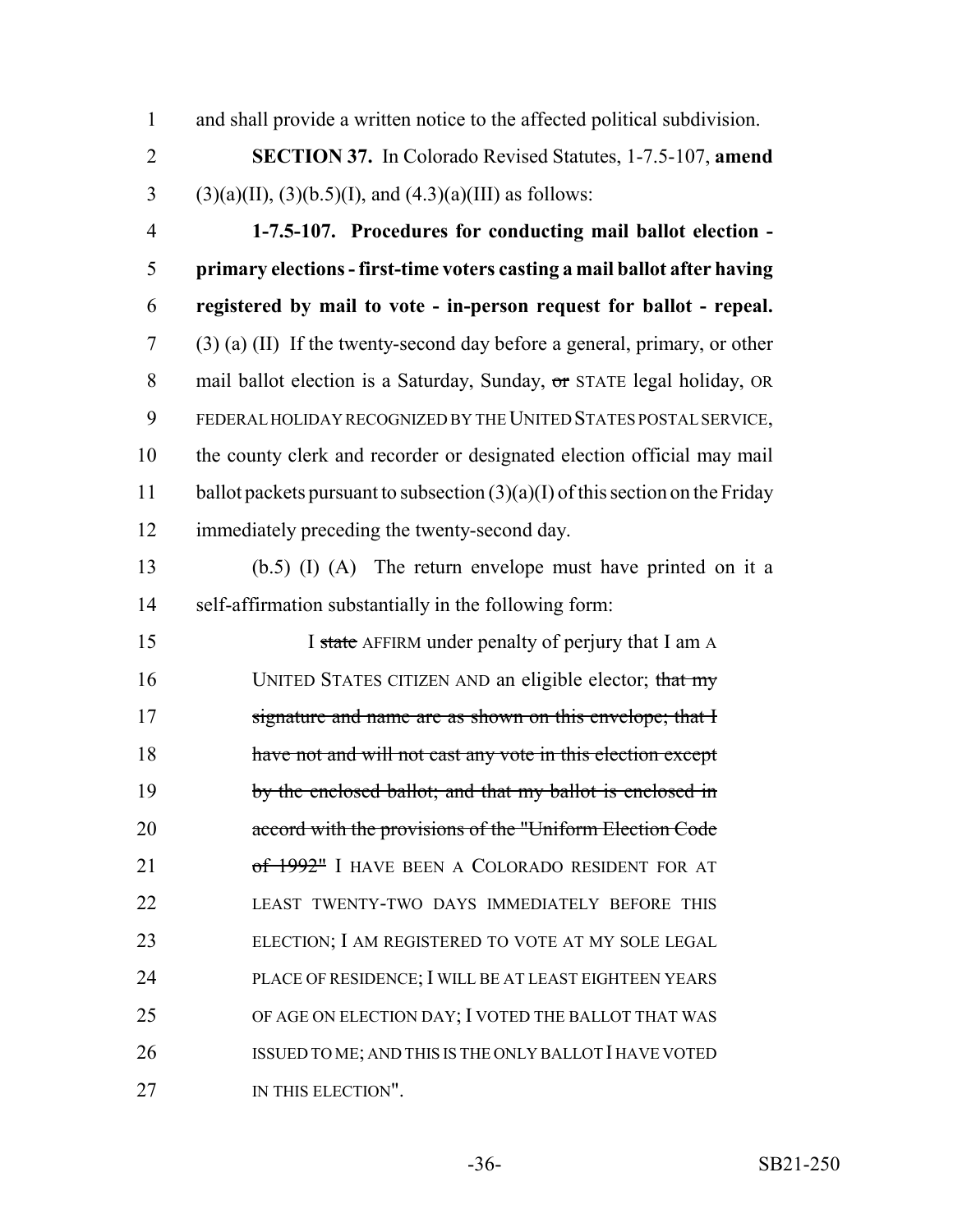................... ......................................... 2 Date Signature of voter (B) The return envelope must have printed below the signature 4 line the affirmation required by section  $1-2-205(2)$ .  $(4.3)$  (a) (III) A county may establish additional drop-off locations at the county's discretion. Each drop-off location must be supervised in 7 accordance with section 1-5-102.9  $\left(5\right)\left(6\right)$  *(5)(f).*  **SECTION 38.** In Colorado Revised Statutes, 1-7.5-113, **amend** (1) as follows: **1-7.5-113. Voting at group residential facilities.** (1) If a group residential facility does not have mail boxes in which a representative of 12 the United States postal service may directly deposit mail, and more than seven mail ballots are to be sent to that group residential facility, a committee consisting of one employee of the county clerk and recorder of the county in which the facility is located and, where available, a representative appointed by each of the major political parties shall deliver the mail ballots and return the voted ballots to the office of the county clerk and recorder. THE DELIVERY OF BALLOTS UNDER THIS 19 SECTION MAY BEGIN ON THE FORTY-FIFTH DAY BEFORE ELECTION DAY. **SECTION 39.** In Colorado Revised Statutes, **add** 1-7.5-113.5 as follows: **1-7.5-113.5. Voting at county jails or detention centers.** (1) EACH COUNTY CLERK AND RECORDER SHALL MAKE EFFORTS TO COORDINATE WITH THE COUNTY SHERIFF OR THE COUNTY SHERIFF'S DESIGNEE AT EACH COUNTY JAIL OR DETENTION CENTER TO FACILITATE VOTING FOR ALL CONFINED ELIGIBLE ELECTORS. (2) THE ELECTION PLAN REQUIRED BY SECTION 1-7.5-105 MUST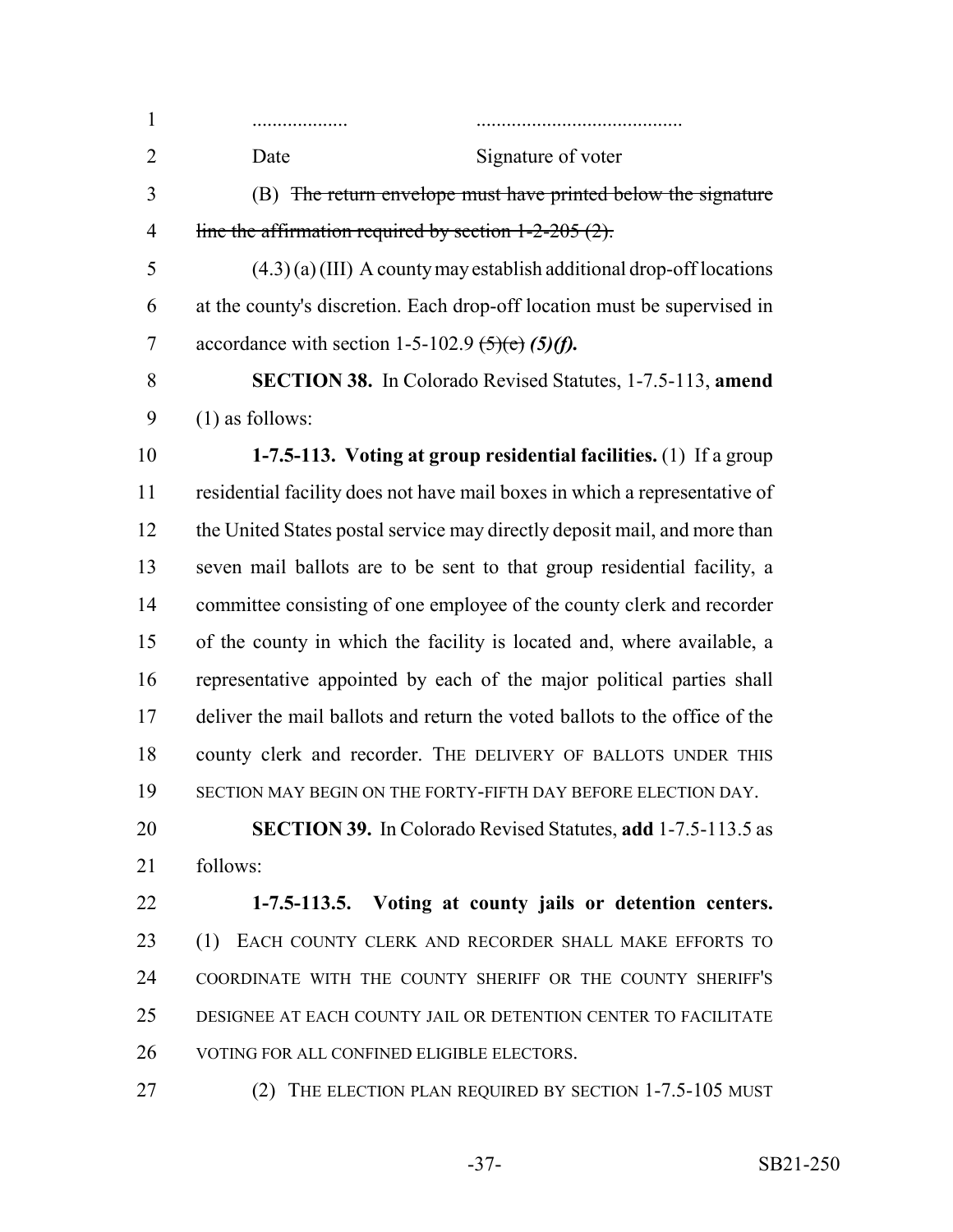INCLUDE THE FOLLOWING INFORMATION:

 (a) HOW THE COUNTY CLERK AND RECORDER WILL PROVIDE EACH COUNTY JAIL OR DETENTION CENTER WITH VOTER INFORMATION MATERIALS CONSISTENT WITH THE MATERIALS PROVIDED TO NON-CONFINED ELIGIBLE ELECTORS, INCLUDING AT A MINIMUM A LIST OF ACCEPTABLE FORMS OF IDENTIFICATION UNDER SECTION 1-1-104 (19.5) 7 AND THE INFORMATION REQUIRED BY SECTIONS 1-40-124.5 AND 1-40-125; AND

 (b) THE PROCESS BY WHICH THE COUNTY CLERK AND THE SHERIFF OR THE SHERIFF'S DESIGNEE WILL FACILITATE VOTER REGISTRATION AND DELIVERY AND RETRIEVAL OF MAIL BALLOTS FOR CONFINED ELIGIBLE ELECTORS.

 **SECTION 40.** In Colorado Revised Statutes, 1-7.5-115, **amend** (2), (3), (4)(a), and (4)(b); and **repeal and reenact, with amendments,** (1) as follows:

 **1-7.5-115. Emergency voting - replacement ballots - electronic transfer - rules.** (1) (a) AN ELIGIBLE ELECTOR MAY REQUEST AN EMERGENCY REPLACEMENT BALLOT FROM THE COUNTY CLERK AND RECORDER OR DESIGNATED ELECTION OFFICIAL IF:

**(I)** THE ELECTOR OR A MEMBER OF THE ELECTOR'S IMMEDIATE FAMILY, RELATED TO THE SECOND DEGREE BY BLOOD, ADOPTION, 22 MARRIAGE, OR CIVIL UNION PARTNERSHIP, IS CONFINED IN A HOSPITAL OR 23 PLACE OF RESIDENCE ON ELECTION DAY;

24 (II) THE ELECTOR IS UNABLE TO VOTE IN PERSON DUE TO EMERGENCY CONDITIONS, INCLUDING BUT NOT LIMITED TO A NATURAL DISASTER, THAT AROSE AFTER THE DEADLINES BY WHICH BALLOTS ARE MAILED;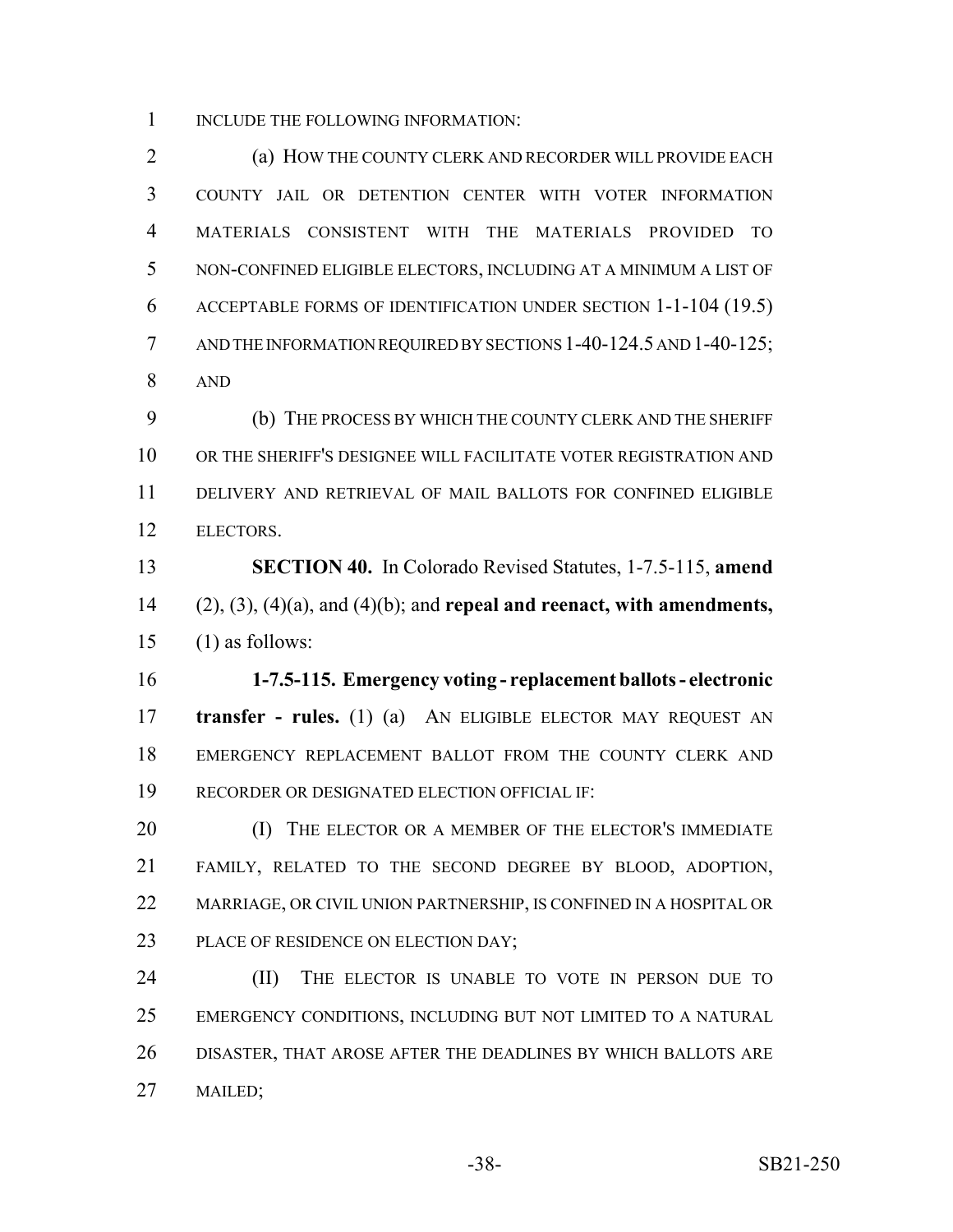(III) THE ELECTOR'S MAIL BALLOT DID NOT ARRIVE AND THE ELECTOR IS OUT OF THE STATE ON ELECTION DAY; OR

 (IV) THE ELECTOR HAD ARRANGED TO RECEIVE THE ELECTOR'S MAIL BALLOT IN A TEMPORARY LOCATION AND THE ELECTOR DID NOT RECEIVE IT.

 (b) A REQUEST FOR A REPLACEMENT BALLOT MUST BE MADE IN WRITING BEFORE 5 P.M. MOUNTAIN TIME ON ELECTION DAY.THE REQUEST MUST INCLUDE THE ELECTOR'S NAME, ADDRESS OF RECORD, AND SIGNATURE AND AN EXPLANATION OF WHY THE REPLACEMENT BALLOT IS REQUESTED. THE REQUEST MAY DESIGNATE AN INDIVIDUAL AS AN AUTHORIZED REPRESENTATIVE TO RECEIVE THE ELECTOR'S REPLACEMENT BALLOT.

 (c) (I) IF THE REQUEST DESIGNATES AN INDIVIDUAL AS AN AUTHORIZED REPRESENTATIVE AND THE AUTHORIZED REPRESENTATIVE 15 DELIVERS THE REQUEST IN PERSON TO THE OFFICE OF THE COUNTY CLERK AND RECORDER OR DESIGNATED ELECTION OFFICIAL, THE COUNTY CLERK AND RECORDER OR DESIGNATED ELECTION OFFICIAL SHALL PROVIDE THE ELECTOR'S REPLACEMENT BALLOT TO THE AUTHORIZED REPRESENTATIVE TO BE DELIVERED TO THE ELECTOR. THE AUTHORIZED REPRESENTATIVE SHALL ACKNOWLEDGE RECEIPT OF THE REPLACEMENT BALLOT WITH A SIGNATURE, NAME, AND ADDRESS OF RESIDENCE.

**(II)** IF THE REQUEST DOES NOT DESIGNATE AN AUTHORIZED REPRESENTATIVE OR THE COUNTY CLERK AND RECORDER OR DESIGNATED ELECTION OFFICIAL IS FOR ANY REASON UNABLE TO PROVIDE THE REPLACEMENT BALLOT TO THE AUTHORIZED REPRESENTATIVE, THE COUNTY CLERK AND RECORDER OR DESIGNATED ELECTION OFFICIAL SHALL PROVIDE THE REPLACEMENT BALLOT TO THE ELECTOR IN ACCORDANCE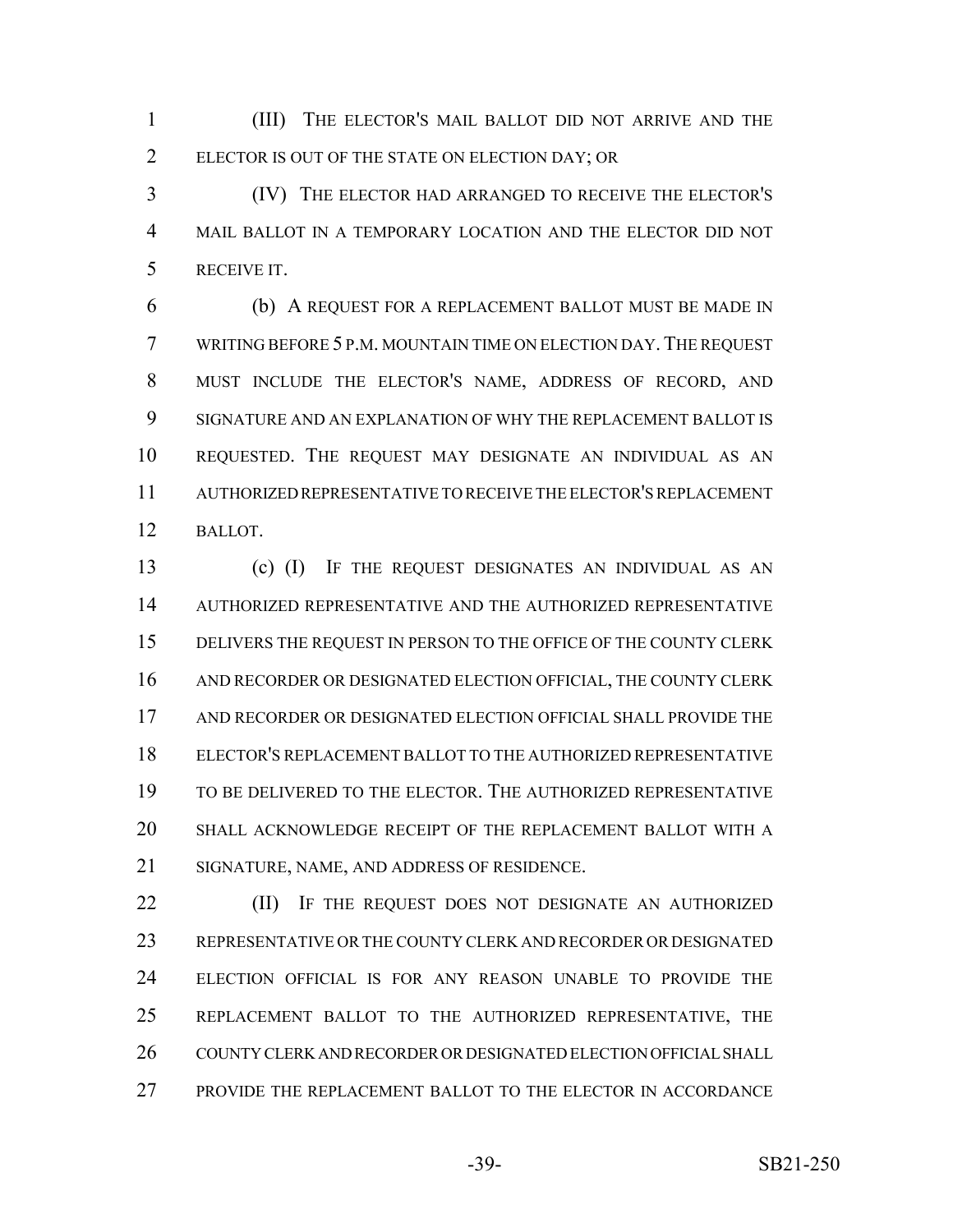1 WITH SUBSECTION (3) OF THIS SECTION.

 (2) Except as otherwise provided in subsection (4) of this section, after marking the replacement ballot, the eligible elector shall place it in a return envelope provided by the county clerk and recorder or designated election official. The elector shall then fill out and sign the 6 self-affirmation on the envelope, as provided in section  $1-7.5-107$ , on or 7 before election day and return it to the office of the county clerk and recorder or designated election official OR TO A VOTER SERVICE AND 9 POLLING CENTER, DROP BOX, OR DROP-OFF LOCATION. THE REPLACEMENT BALLOT MUST BE RECEIVED BY THE COUNTY CLERK AND RECORDER OR DESIGNATED ELECTION OFFICIAL NO LATER THAN 7 P.M. ON ELECTION DAY. Upon receipt of the envelope, the county clerk and recorder or designated election official shall verify the elector's name on the return envelope and shall deposit the envelope in the office in a ballot box that is locked and secured with a numbered seal.

 (3) If following the procedure set forth in this section, the county clerk and recorder or designated election official is unable to provide a 18 replacement ballot to an elector ELECTOR'S AUTHORIZED REPRESENTATIVE, the county clerk and recorder or designated election official shall provide a replacement ballot to the elector by electronic transfer in accordance with the election rules of the secretary of state. If the replacement ballot is delivered to the eligible elector by electronic transfer, the eligible elector may return the VOTED ballot by electronic transfer as set forth in subsection (4) of this section.

 (4) (a) If a replacement ballot is delivered to an eligible elector by 26 electronic transfer pursuant to  $\frac{1}{2}$  paragraph (c) of subsection (1) of this 27 section or subsection (3) of this section, the eligible elector may return the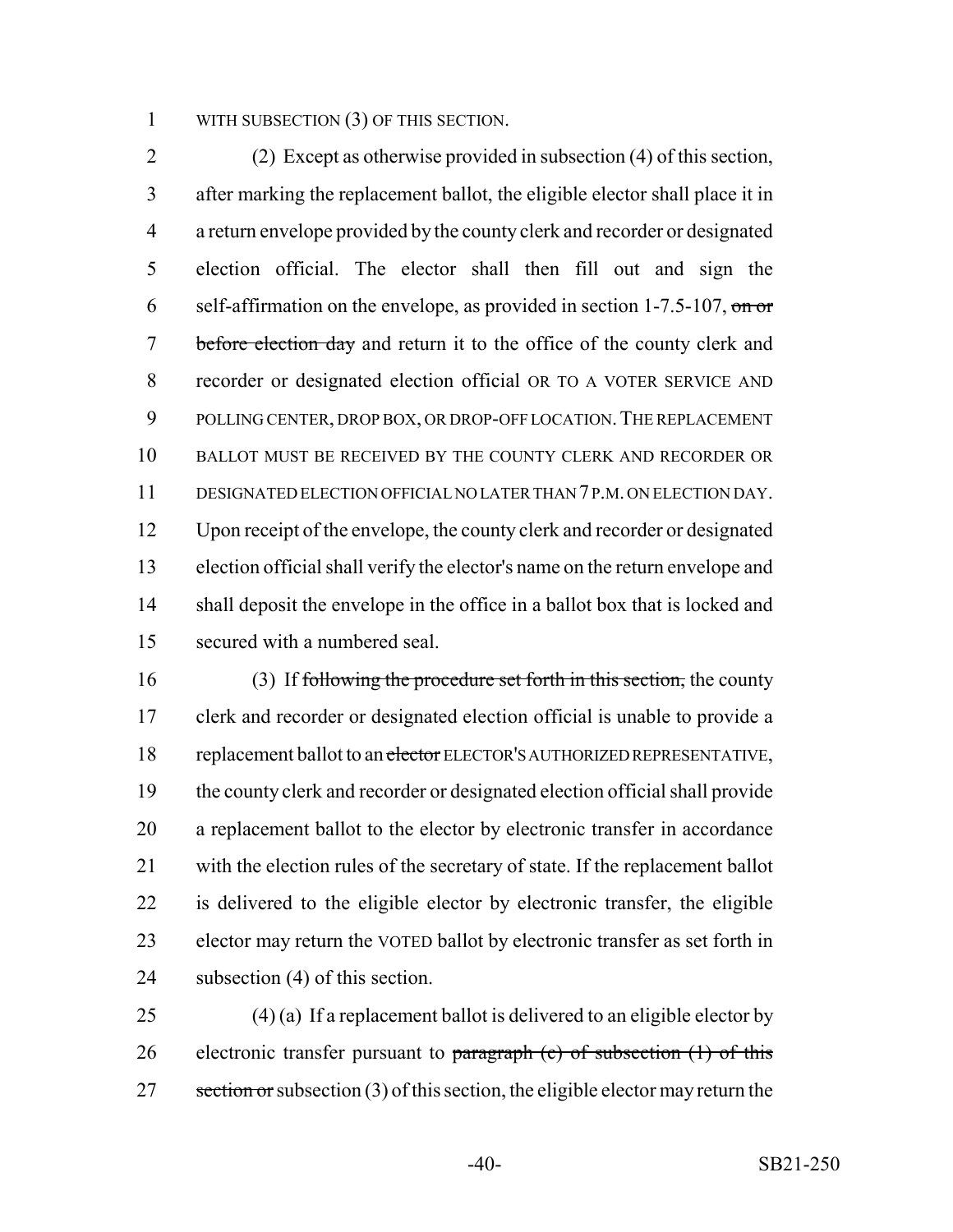voted ballot to the county clerk and recorder or designated election official by electronic transfer. In order to be counted, the returned ballot must be received in the office of the county clerk and recorder or designated election official by 7 p.m. on election day. Once the ballot is received, a bipartisan team of judges shall duplicate the ballot, and the ballot shall be counted in the same manner as all other mail ballots. Such judges shall not reveal how the elector has cast his or her ballot.

8 (b) Any elector who receives a replacement ballot by electronic 9 transfer pursuant to paragraph  $(c)$  of subsection  $(1)$  of this section or 10 subsection (3) of this section  $\frac{1}{2}$  MUST be informed in the instructions 11 for completing the ballot that, if the ballot is returned by electronic 12 transfer, the ballot will not be a confidential ballot.

### 13 **SECTION 41.** In Colorado Revised Statutes, 1-8.5-101, **repeal** 14  $(5)$  as follows:

15 **1-8.5-101. Provisional ballot - entitlement to vote.** (5) Any 16 unaffiliated elector at a primary election may cast a regular party ballot 17 upon requesting such ballot from an election judge in accordance with 18 section 1-7-201 (2.3). Any unaffiliated elector at a primary election may 19 also cast a regular party ballot upon openly declaring to the election judge 20 the name of the political party with which the elector wishes to affiliate 21 pursuant to section 1-2-218.5 or 1-7-201. Nothing in this section requires 22 a minor political party to allow an unaffiliated elector to vote in the 23 primary election of such political party.

# 24 **SECTION 42.** In Colorado Revised Statutes, 1-9-201, **amend** 25 (1)(a) and (2) as follows:

26 **1-9-201. Right to vote may be challenged.** (1) (a) A person's 27 right to vote at a polling location or in an election may be challenged ON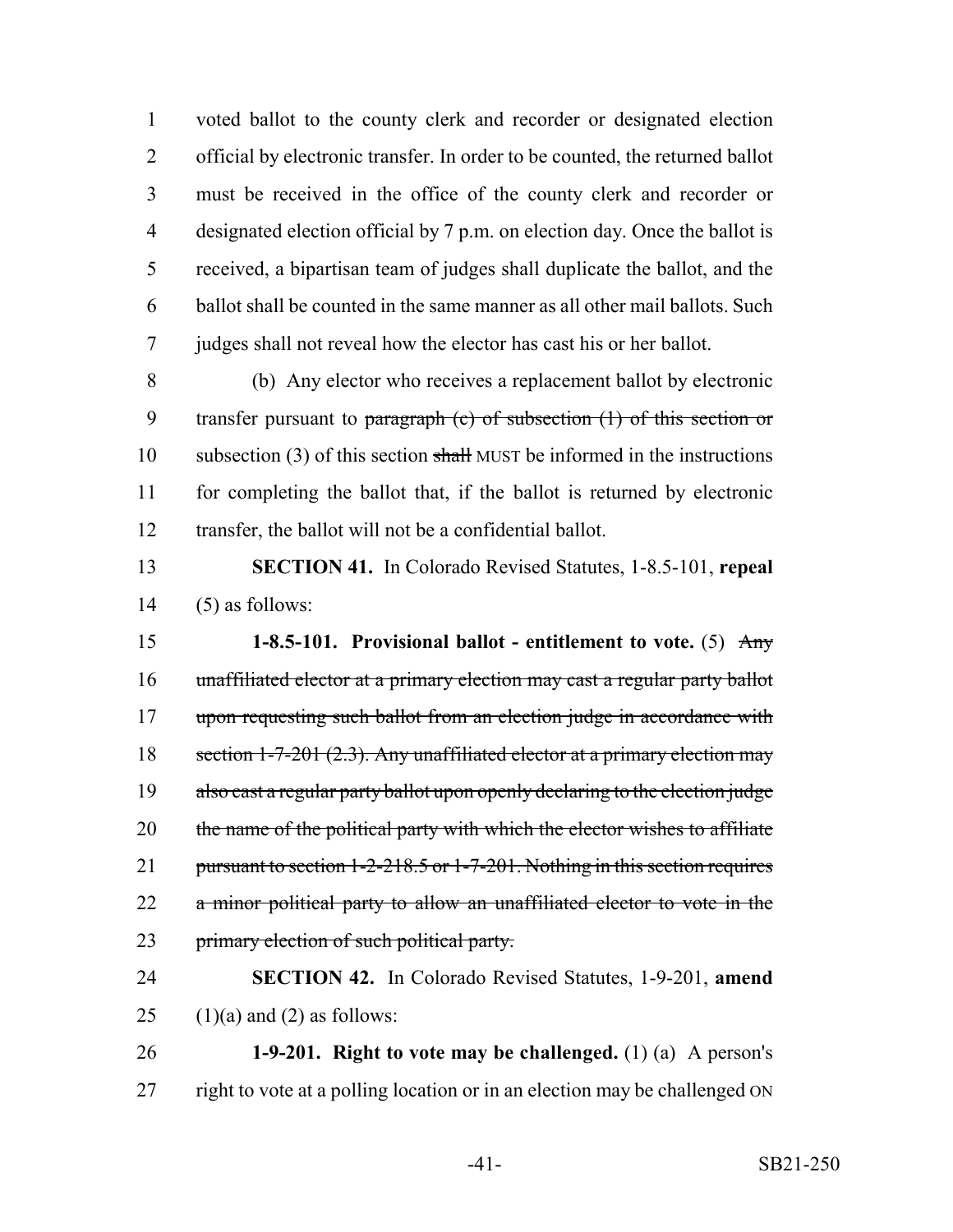1 ONE OR MORE OF THE FOLLOWING GROUNDS:

- **(I) THE PERSON IS NOT A CITIZEN OF THE UNITED STATES;**
- (II) THE PERSON HAS NOT RESIDED IN THE STATE FOR TWENTY-TWO DAYS IMMEDIATELY PRECEDING THE ELECTION;
- (III) THE PERSON WILL NOT BE EIGHTEEN YEARS OF AGE OR OLDER ON OR BEFORE ELECTION DAY; OR

 (IV) IF BEING A PROPERTY OWNER OR THE SPOUSE OR CIVIL UNION PARTNER OF A PROPERTY OWNER IS REQUIRED FOR THE ELECTION, THE PERSON IS NOT A PROPERTY OWNER OR THE SPOUSE OR CIVIL UNION PARTNER OF A PROPERTY OWNER.

 (2) An election judge shall challenge any person intending to vote who the judge believes is not an eligible elector AS PROVIDED IN 13 SUBSECTION (1)(a) OF THIS SECTION. In addition, challenges may be made by watchers or any eligible elector of the precinct AS PROVIDED IN 15 SUBSECTION (1)(a) OF THIS SECTION.

 **SECTION 43.** In Colorado Revised Statutes, **amend** 1-9-202 as follows:

 **1-9-202. Challenge to be made by written oath.** Each challenge 19 shall MUST be made by written oath shall set forth ON A FORM PROVIDED BY AN ELECTION JUDGE. THE FORM MUST INCLUDE A SPACE FOR the name of the person challenged and the specific factual basis for the challenge 22 of the person's right to vote AS SET FORTH IN SECTION 1-9-201 (1)(a) and 23 shall MUST be signed by the challenger under penalty of perjury in the second degree, as specified in section 1-13-104. The election judges shall forthwith deliver all challenges to the designated election official. No oral 26 challenge shall be IS permitted.

**SECTION 44.** In Colorado Revised Statutes, 1-9-203, **repeal** (6);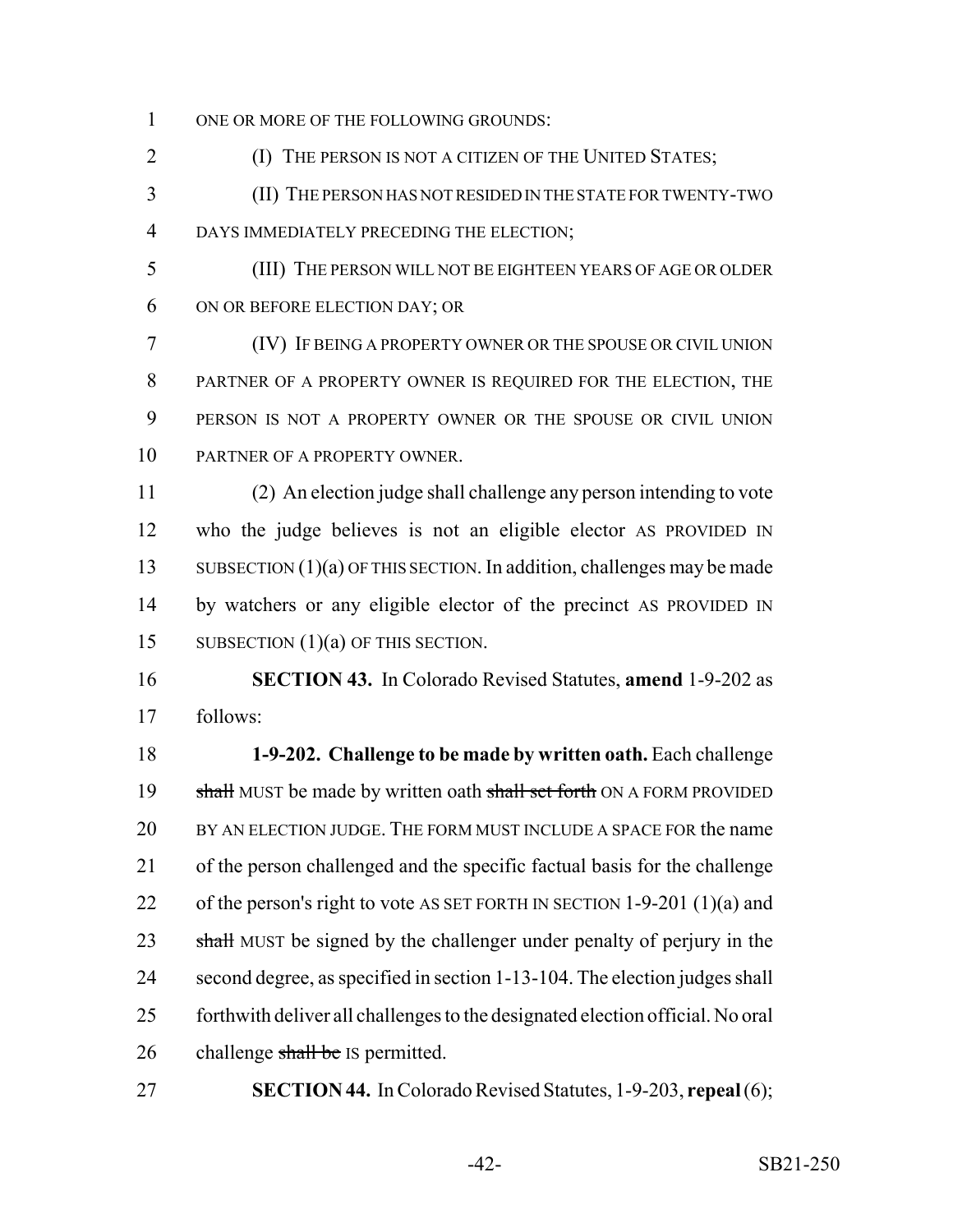and **add** (8) as follows:

 **1-9-203. Challenge questions asked person intending to vote.** (6) An election judge shall put all other questions to the person 4 challenged as may be necessary to test the person's qualifications as an eligible elector at the election.

 (8) ONLY AN ELECTION JUDGE OR ELECTION JUDGE SUPERVISOR SHALL ASK THE QUESTIONS REQUIRED BY THIS SECTION AND COMPLETE THE FORM AS REQUIRED BY SUBSECTION (7) OF THIS SECTION. IF THE CHALLENGER IS AN ELECTION JUDGE OR ELECTION JUDGE SUPERVISOR, A DIFFERENT ELECTION JUDGE OR ELECTION JUDGE SUPERVISOR SHALL ASK THE QUESTIONS AND COMPLETE THE FORM AS REQUIRED BY THE SECTION. **SECTION 45.** In Colorado Revised Statutes, **amend** 1-9-207 as

follows:

 **1-9-207. Challenges of ballots cast by mail.** (1) The ballot of any elector that has been cast by mail may be challenged using a challenge form signed by the challenger under penalty of perjury setting forth the name of the person challenged and the basis for the challenge. 18 Challenged ballots, except those rejected for an incomplete or incorrect 19 affidavit by an elector on the returned mail ballot envelope, forgery of a deceased person's signature on a mail ballot affidavit or submission of 21 multiple ballots, shall MUST be counted. The election judges shall forthwith deliver all challenges, together with the affidavits of the persons challenged, to the county clerk and recorder or designated election official, as applicable.

 (2) A MAIL BALLOT MAY NOT BE CHALLENGED UNDER THIS SECTION SOLELY ON THE BASIS OF THE SIGNATURE THAT APPEARS ON THE MAIL BALLOT. SIGNATURES ON MAIL BALLOTS MUST BE REVIEWED IN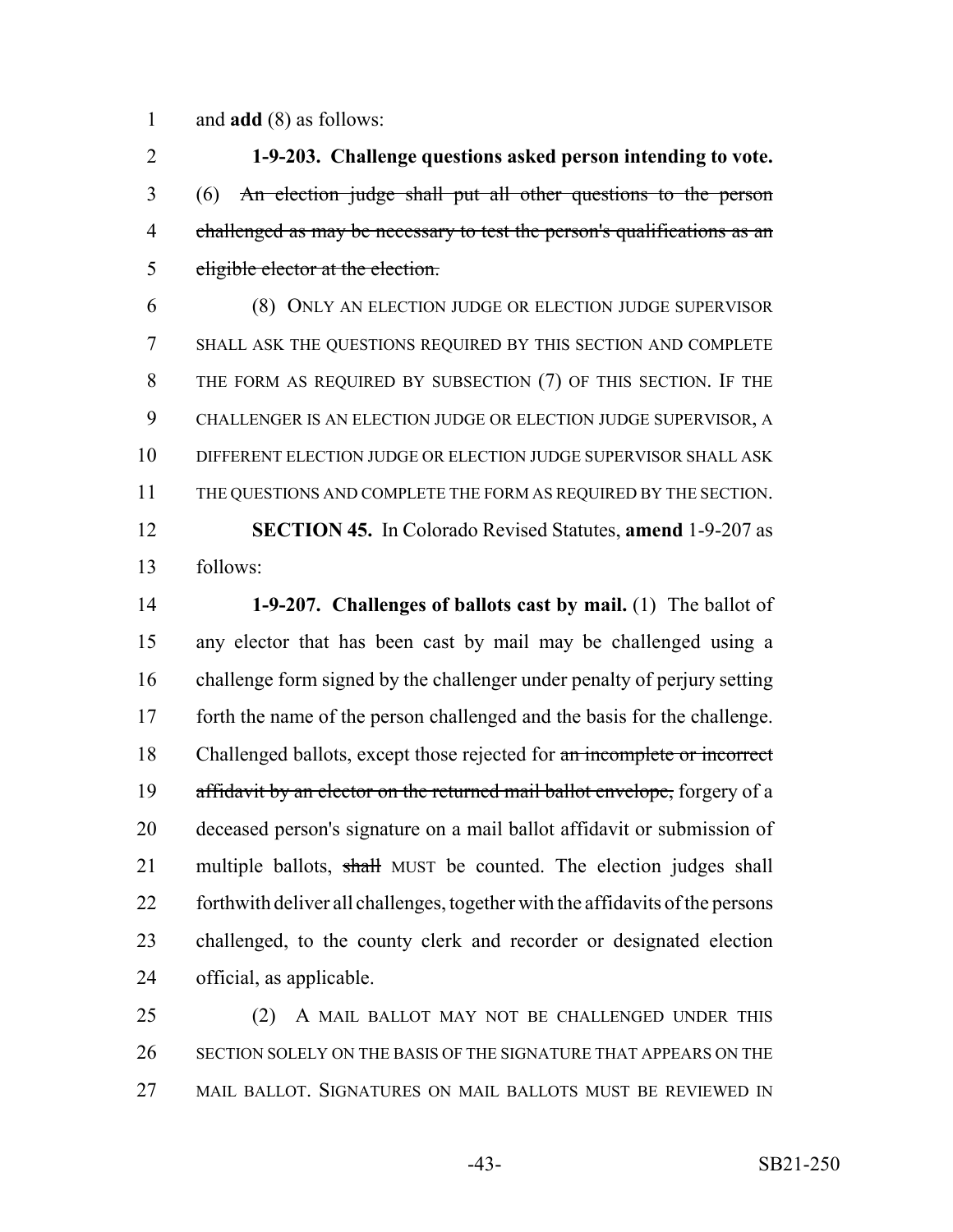1 ACCORDANCE WITH SECTION 1-7.5-103.

 **SECTION 46.** In Colorado Revised Statutes, **amend** 1-9-208 as follows:

 **1-9-208. Challenges of provisional ballots.** The ballot of any provisional voter may be challenged using a challenge form signed by the challenger under penalty of perjury setting forth the name of the person challenged and the basis for the challenge. Challenged provisional ballots, except those rejected for an incomplete, incorrect, or unverifiable provisional ballot affidavit, forgery of a deceased person's signature on  $a$  mail-in or mail ballot affidavit, or submission of multiple ballots, shall MUST be counted if the other requirements for counting provisional ballots are satisfied. The election judges shall deliver all challenges, together with the affidavits of the persons challenged, to the county clerk and recorder or the designated election official.

## **SECTION 47.** In Colorado Revised Statutes, 1-10-101, **amend** (3) as follows:

 **1-10-101. Canvass board for partisan elections - appointment, fees, oaths.** (3) Prior to assuming their duties, the members of the canvass board shall swear or affirm the following: "I, ...................., do 20 solemnly swear (or affirm) that I am a registered elector  $\frac{1}{2}$  in precinct ...., 21 in the county of ...................; that I am a registered member of the .............. party as shown in the statewide voter registration system; and that I will faithfully perform the duties required of a member of the county canvass board."

## **SECTION 48.** In Colorado Revised Statutes, 1-10-105, **amend** (1) as follows:

**1-10-105. Election results - certification by secretary of state.**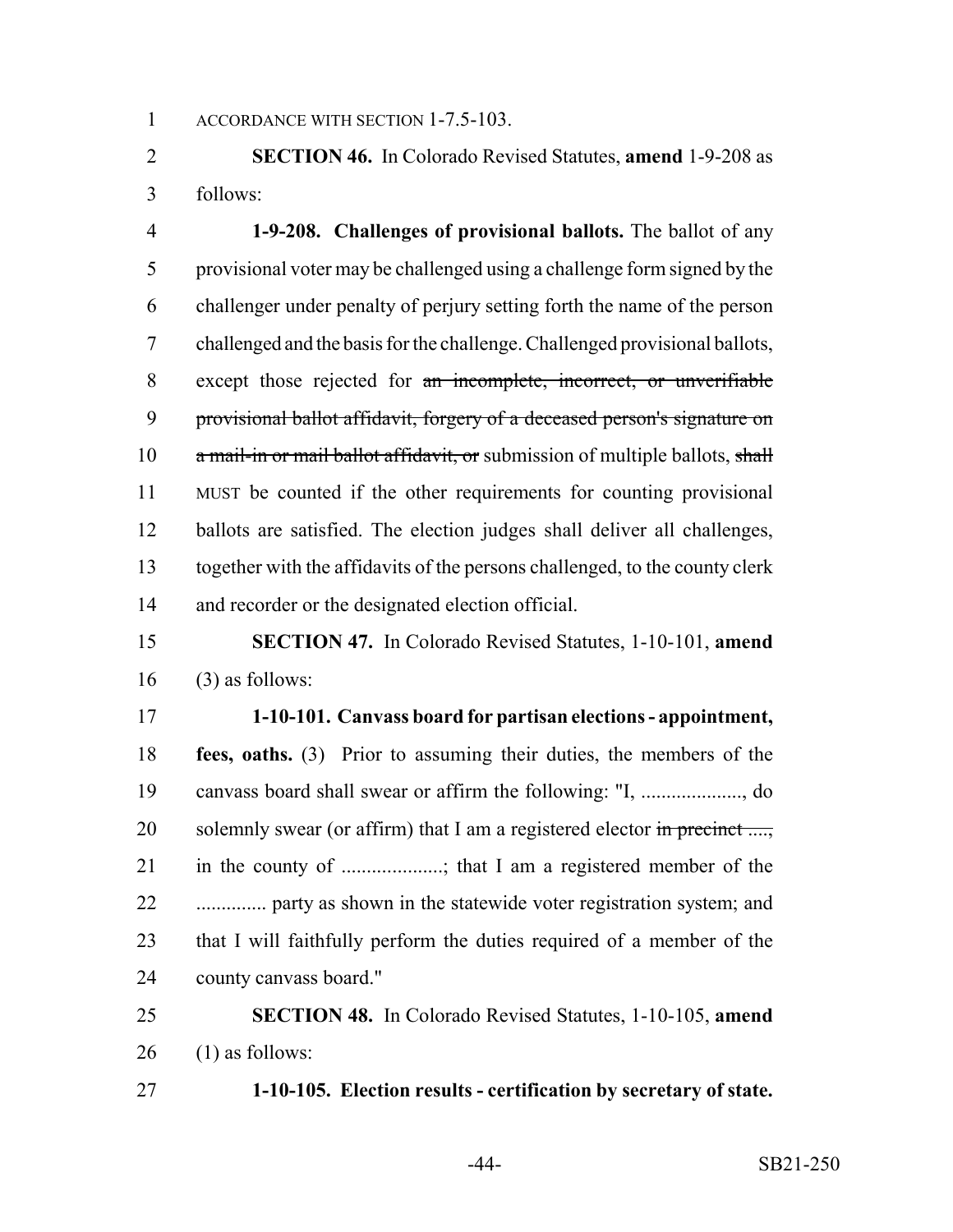(1) After receiving, COMPILING, AND TOTALING the final abstracts of 2 votes cast for all elections from the counties, including any recounts AND AFTER ALL MANDATORY RECOUNTS HAVE BEEN COMPLETED, the secretary of state shall prepare and certify the official statewide election results for all candidates, ballot issues, and ballot questions that the secretary of state certified for the ballot. THE SECRETARY OF STATE SHALL PREPARE AND CERTIFY THE OFFICIAL STATEWIDE ELECTION RESULTS FOR ANY STATE-CERTIFIED RACE THAT ENTERS A REQUESTED RECOUNT AFTER RECEIVING, COMPILING, AND TOTALING THE AMENDED ABSTRACT OF VOTES CAST FROM THE COUNTIES INVOLVED IN THE RECOUNT. For each contest, the certified election results must show the total number of votes received, with subtotals for each county in which the candidate was on the ballot, and the ballot wording for each ballot issue and ballot question. **SECTION 49.** In Colorado Revised Statutes, 1-10.5-102, **amend** 15 (3)(a) and (3)(b) as follows:

 **1-10.5-102. Recounts for congressional, state, and district offices, state ballot questions, and state ballot issues.** (3) (a) Prior to any recount, the canvass board shall choose at random and test voting devices used in the candidate race, ballot issue, or ballot question that is 20 the subject of the recount. The board shall use the voting devices it has selected to conduct a comparison of the machine count of the ballots counted on each such voting device for the candidate race, ballot issue, or ballot question to the corresponding manual count of THE VOTER VERIFIED PAPER RECORDS.

25 (I) In the case of an election taking place in a county prior to the 26 date the county has satisfied the requirements of section 1-5-802, the 27 ballots; or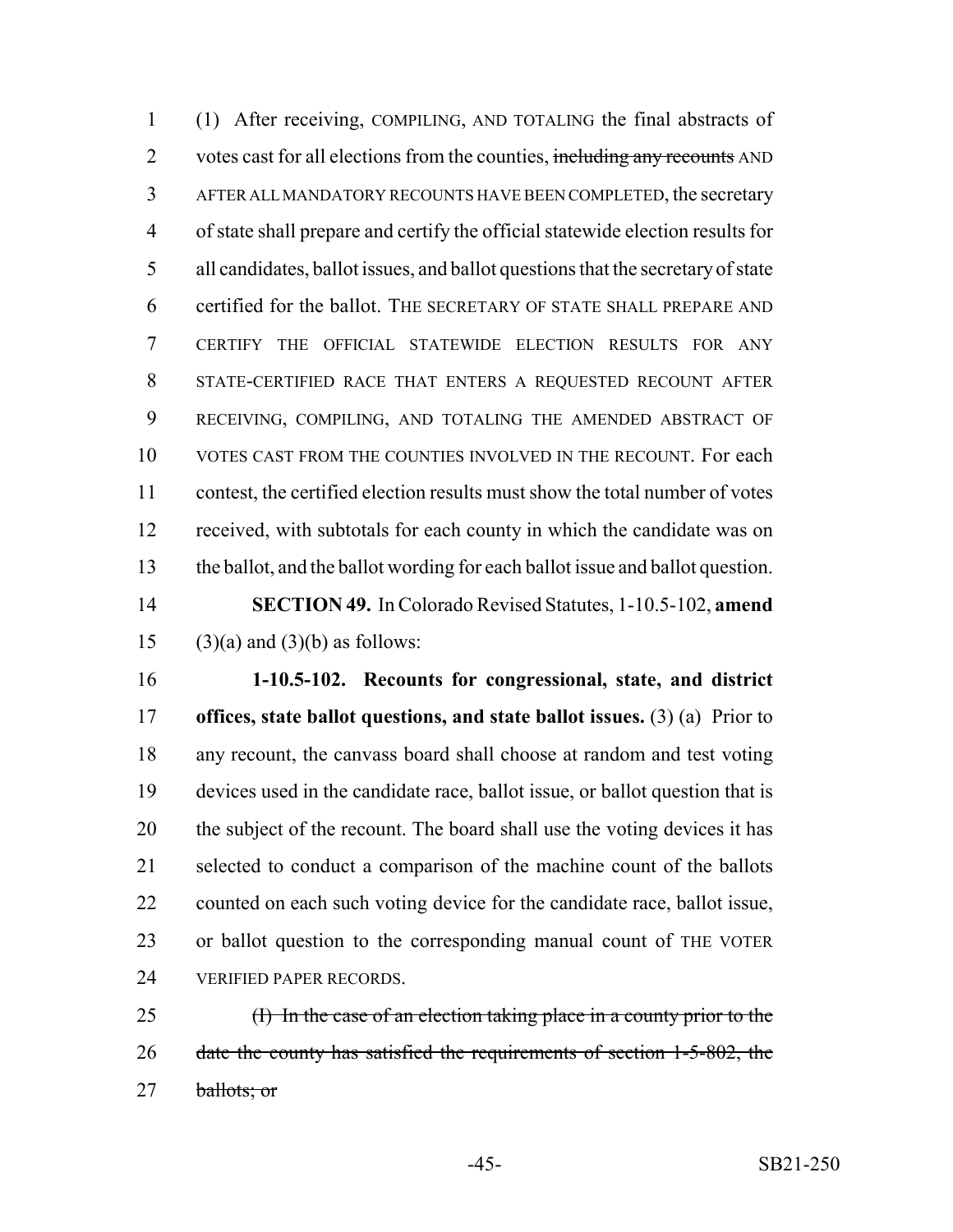(II) For an election taking place in a county on or after the date the 2 county has satisfied the requirements of section 1-5-802, the voter-verified paper records.

 (b) If the results of the comparison of the machine count and the 5 manual count in accordance with the requirements of subparagraph  $(I)$  or 6 (H) of paragraph (a) of this subsection  $(3)$  SUBSECTION  $(3)(a)$  OF THIS SECTION are identical, or if any discrepancy is able to be accounted for by voter error, then the recount may be conducted in the same manner as the original ballot count. If the results of the comparison of the machine count and the manual count in accordance with the requirements of 11 subparagraph  $(I)$  or  $(II)$  of paragraph  $(a)$  of this subsection  $(3)$  SUBSECTION (3)(a) OF THIS SECTION are not identical, or if any discrepancy is not able to be accounted for by voter error, a presumption 14 shall be IS created that the voter-verified paper records will be used for a final determination unless evidence exists that the integrity of the voter-verified paper records has been irrevocably compromised. The secretary of state shall decide which method of recount is used in each case, based on the secretary's determination of which method will ensure the most accurate count, subject to judicial review for abuse of discretion. 20 Nothing in this subsection  $(3)$  shall be construed to limit LIMITS any person from pursuing any applicable legal remedy otherwise provided by law.

 **SECTION 50.** In Colorado Revised Statutes, **amend** 1-10.5-105 as follows:

 **1-10.5-105. Notice of recount.** Notice prior to the recount shall MUST be given to all candidates and, in the case of a ballot issue or ballot question, any petition representative identified pursuant to section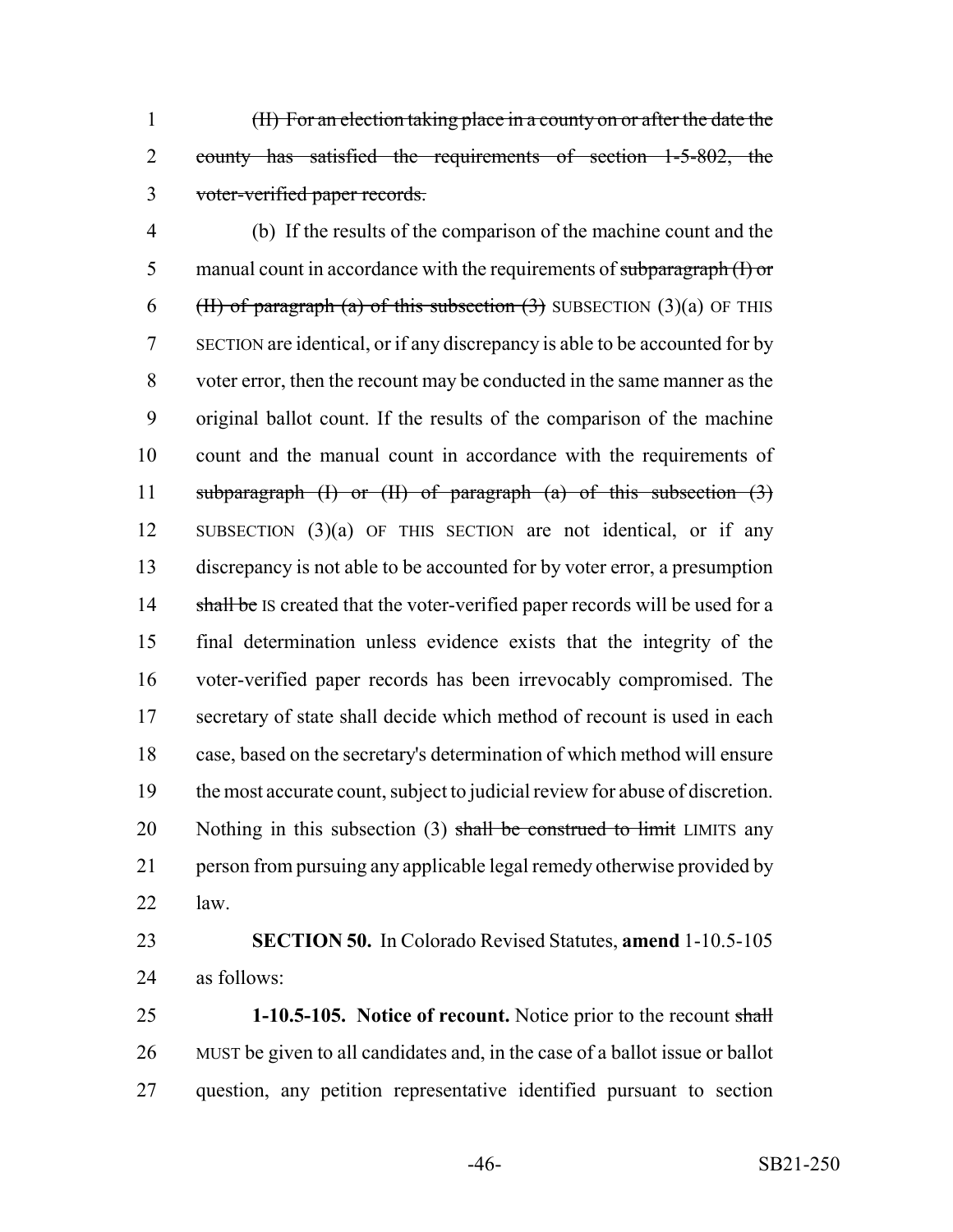1-40-113, any governing body, or any agent of an issue committee, if such committee is required to report contributions to the secretary of state pursuant to the "Fair Campaign Practices Act", article 45 of this title, that 4 are affected by the result of the election. Notice shall MUST be given by 5 certified mail and by E-MAIL, telephone, facsimile transmission, or personal service.

#### **SECTION 51.** In Colorado Revised Statutes, 1-11-208, **amend** (2) as follows:

 **1-11-208. Contests for state senator or representative.** (2) The contestor, within ten days after the completion of the official abstract of votes cast, shall file in the office of the secretary of state a verified 12 statement of intention to contest the election, setting forth the name of the contestor, that the contestor is an eligible elector of the district, the name of the contestee, the office being contested, the time of the election, and the particular grounds for the contest, and shall serve a copy upon the 16 contestee. The contestor shall file with the secretary of state  $a$  bond, with 17 sureties, FIFTEEN THOUSAND DOLLARS TO BE PLACED IN ESCROW running to the contestee and conditioned to pay all costs in case of failure to 19 maintain the contest. The secretary of state shall determine the sufficiency 20 of the bond, and, if it is sufficient, approve it.

 **SECTION 52.** In Colorado Revised Statutes, 1-12-100.5, **amend** 22  $(3.5)$  and  $(5)$  as follows:

 **1-12-100.5. Definitions.** As used in this part 1, and for purposes of article XXI of the state constitution, unless the context otherwise requires:

 (3.5) "Date for holding the election" means the first day on which recall MAIL ballots ARE TO BE MADE AVAILABLE TO ELIGIBLE ELECTORS AT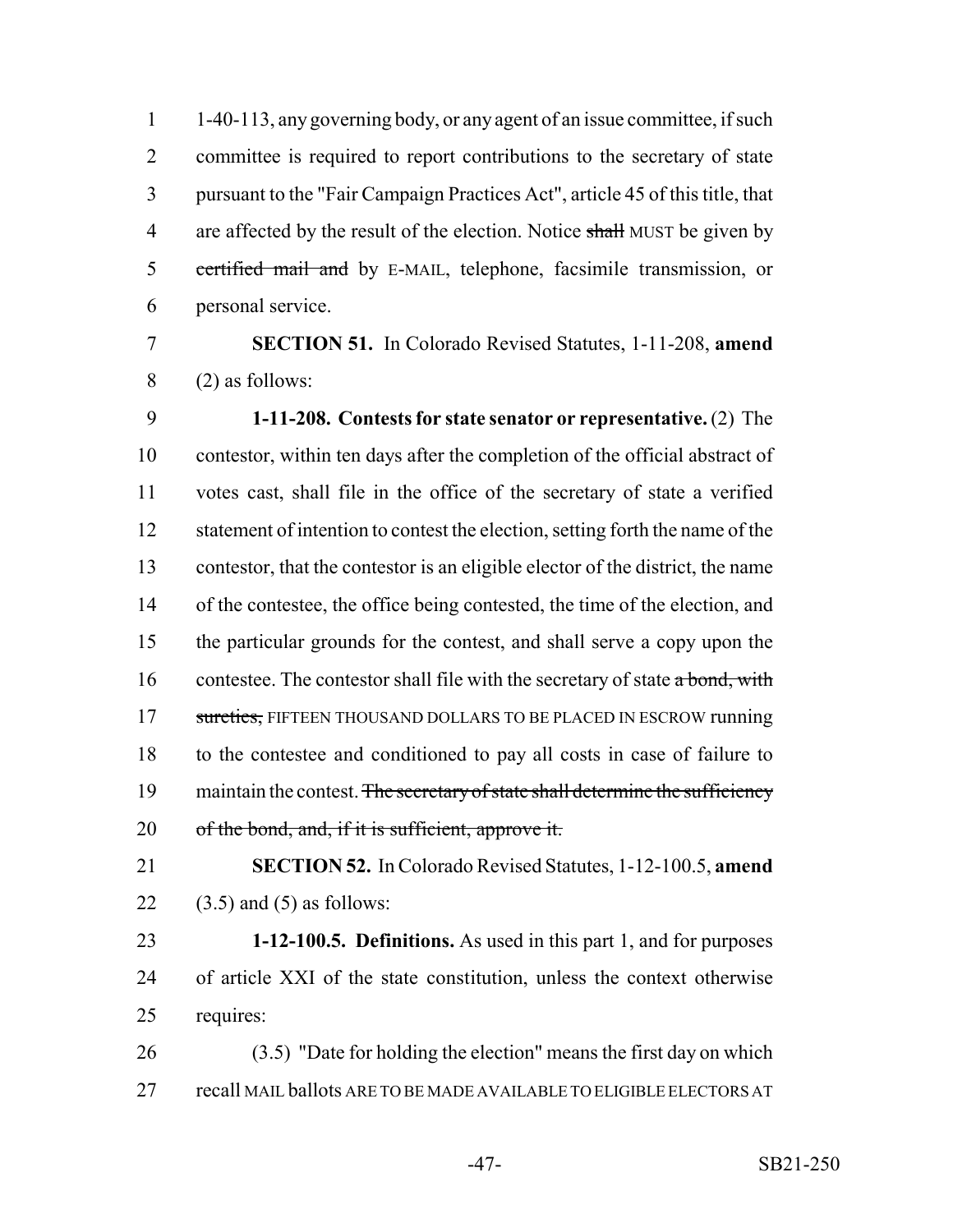THE COUNTY CLERK AND RECORDER'S OFFICE OR OTHER SUITABLE LOCATION PURSUANT TO THE ELECTION PLAN APPROVED UNDER SECTION 3 1-12-114 (1)(a).

 (a) Are to be made available to eligible electors at voter service 5 and polling centers pursuant to the election plan approved under section 6  $1-12-114(1)(a)$ ; and

 (b) May be accepted for processing by a designated election official.

 (5) "Designated election official" means the secretary of state OR 10 a county clerk and recorder. or other election official as provided by article XXI of the state constitution.

 **SECTION 53.** In Colorado Revised Statutes, 1-12-102, **amend** (1), (3), and (4) as follows:

 **1-12-102. Limitations.** (1) No recall petition shall MAY be circulated or filed against any elected officer until the officer has actually held office for at least six months following the last election, OR SIX MONTHS FOLLOWING THE ASSUMPTION OF OFFICE BY AN APPOINTED OFFICIAL; except that a recall petition may be filed against any member of the general assembly at any time after the fifth day following the convening and organizing of the general assembly after the election OR 21 APPOINTMENT OF THE OFFICIAL SOUGHT TO BE RECALLED.

22 (3) After one recall petition and election, no further petition shall 23 MAY be filed against the same nonpartisan officer SCHOOL BOARD OFFICER during the term for which the officer was elected, unless the petitioners signing the petition equal one and one-half times the number of signatures 26 required on the first petition filed against the same officer. until one year 27 has elapsed from the date of the previous recall election.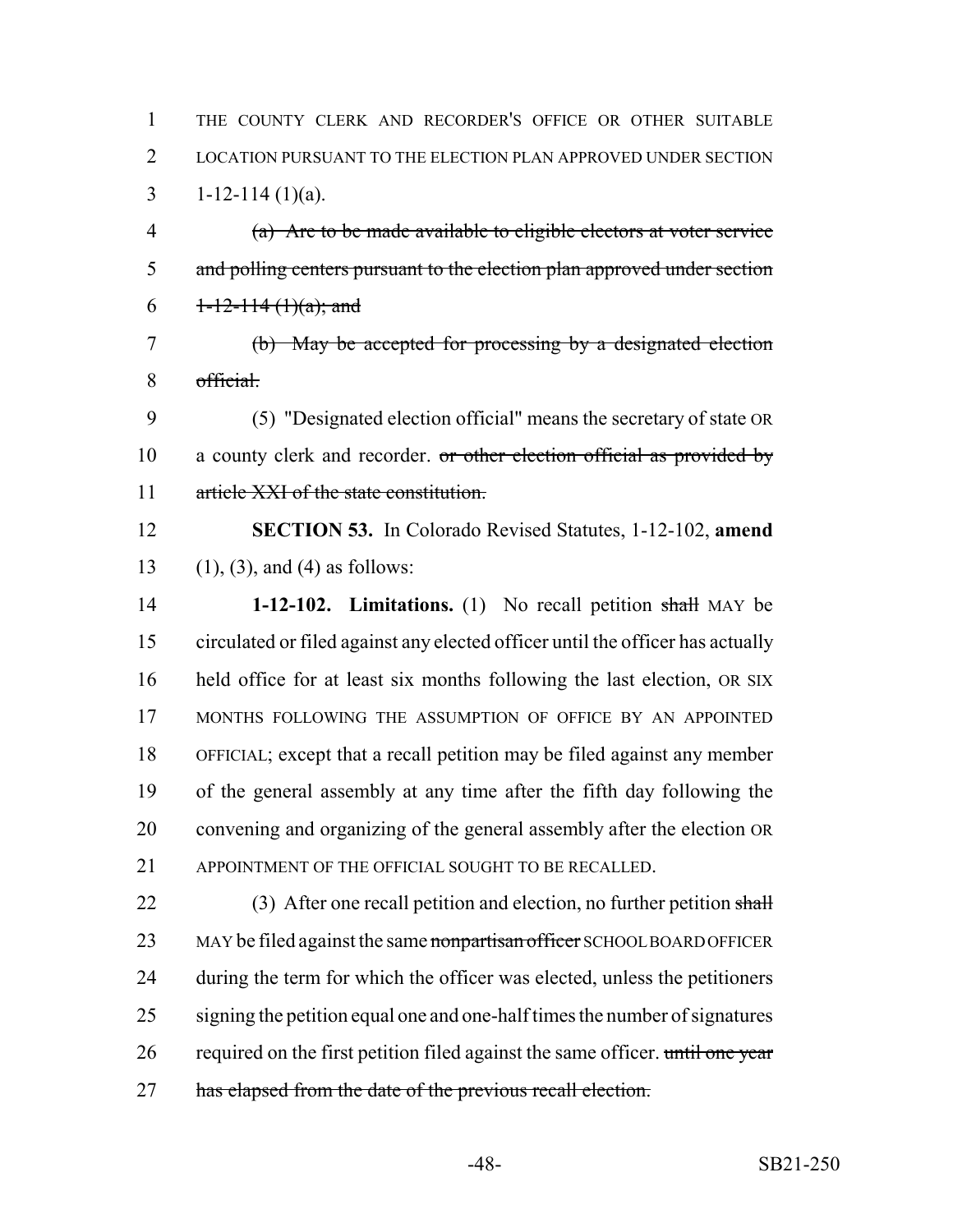1 (4) No recall petition shall MAY be circulated or filed against any 2 elected officer whose term of office will expire OFFICE IS UP FOR 3 ELECTION within six months.

4 **SECTION 54.** In Colorado Revised Statutes, **amend** 1-12-103 as 5 follows:

 **1-12-103. Petition for recall - statement of grounds.** Eligible electors of THE STATE OR a political subdivision may initiate the recall of 8 an elected official by signing a petition which THAT demands the election 9 of a successor to the officer named in the petition. The petition shall MUST contain a general statement, consisting of two hundred words or less, stating the ground or grounds on which the recall is sought. The 12 general statement may SHALL not include any profane or false statements. The statement is for the information of the electors who are the sole and exclusive judges of the legality, reasonableness, and sufficiency of the ground or grounds assigned for the recall. The ground or grounds are not open to review.

17 **SECTION 55.** In Colorado Revised Statutes, 1-12-107, **amend** 18 (1); and **repeal** (4) as follows:

19 **1-12-107. Designated election officials.** (1) For state recall 20 elections, the petition shall be filed with the secretary of state who shall 21 review and approve as to form the petition for recall as provided in 22 section 1-12-108 (4), certify the sufficiency of the petition, and notify the 23 governor, who shall set the date for the election. The election shall MUST 24 be conducted by the appropriate county clerk and recorder RECORDERS in 25 the manner provided in this title TITLE 1 for state elections.

26 (4) (a) For all other nonpartisan recall elections, the form of the 27 petition shall be filed with the designated election official for the political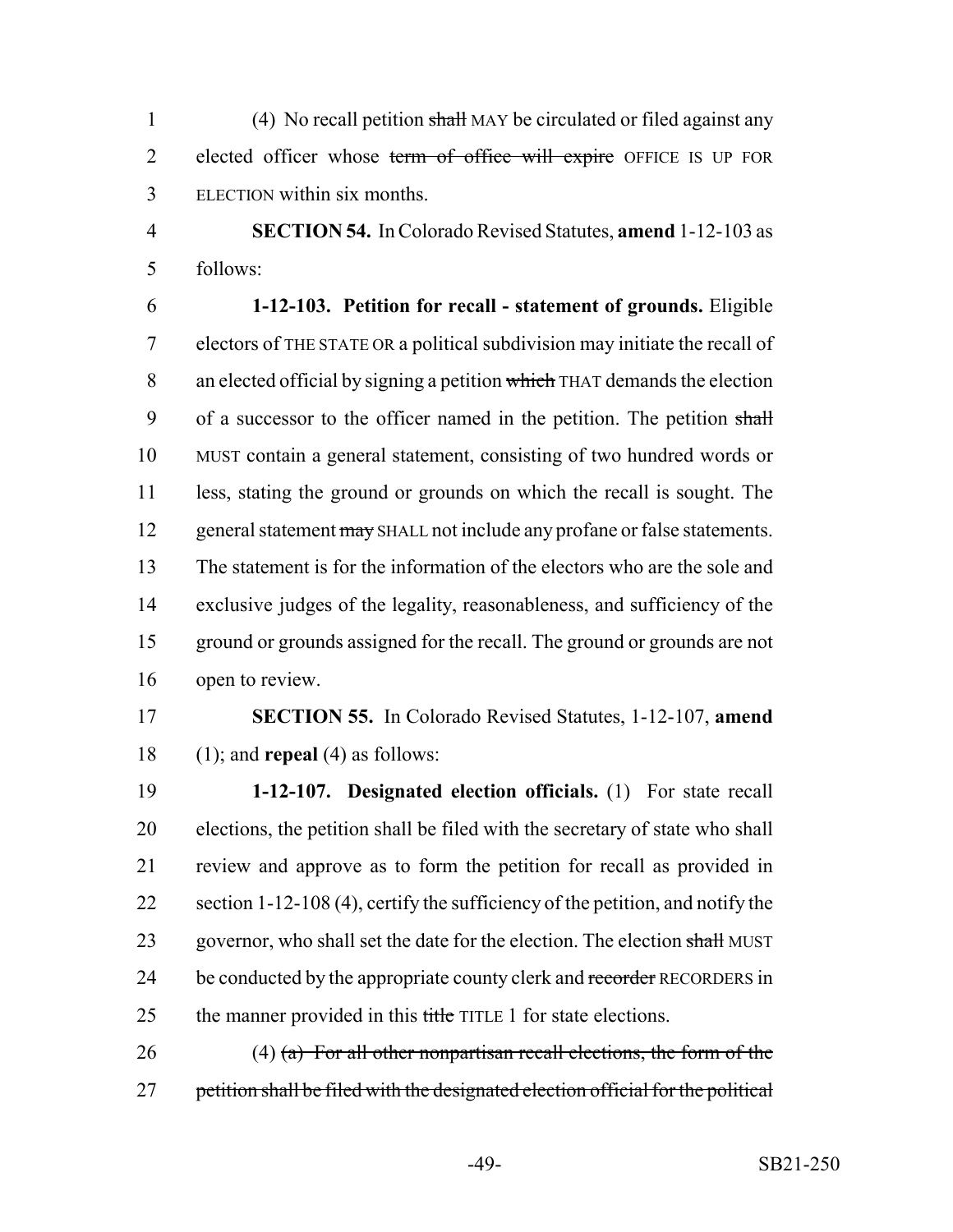1 subdivision of the incumbent sought to be recalled.

2 (b) (I) If there is no designated election official for the political 3 subdivision of the incumbent sought to be recalled, the petition shall be 4 filed with another officer of that political subdivision.

5 (II) An officer who receives a petition filed under subparagraph  $6$  (I) of this paragraph (b) shall immediately notify:

7 (A) The county clerk and recorder of the county in which the 8 district court file for the political subdivision is located; or

9 (B) If there is no such district court file, the county clerk and 10 recorder of the county in which the political subdivision has the greatest 11 number of eligible electors at the time the petition is filed.

12 (III) A county clerk and recorder receiving a petition under 13 subparagraph (II) of this paragraph (b) shall promptly appoint a person to 14 serve as the designated election official. The appointed designated 15 election official shall review and approve as to form the petition as 16 provided in section 1-12-108 (4), certify the sufficiency of the petition, 17 and call and conduct the election.

18 **SECTION 56.** In Colorado Revised Statutes, 1-12-108, **amend** 19 (2)(b), (3)(a), (4)(a), (5), (6), (8)(a), (8)(c)(I), (8)(c)(III), (9)(a), (9)(b), 20 and (9)(d); **repeal** (8)(c)(II); and **add** (3.5) and (4)(d) as follows:

21 **1-12-108. Petition requirements - approval as to form -** 22 **determination of sufficiency - protest - offenses.** (2) (b) The petition 23 for recall may be circulated and signed in sections, and each section shall 24 MUST contain a full and accurate copy of the warning as required by 25 paragraph (b) of subsection  $(3)$  SUBSECTION  $(3)(b)$  of this section, the title 26 in paragraph (c) of subsection  $(3)$  SUBSECTION  $(3)(c)$  of this section, the 27 general statement as described in section 1-12-103, THE COST ESTIMATE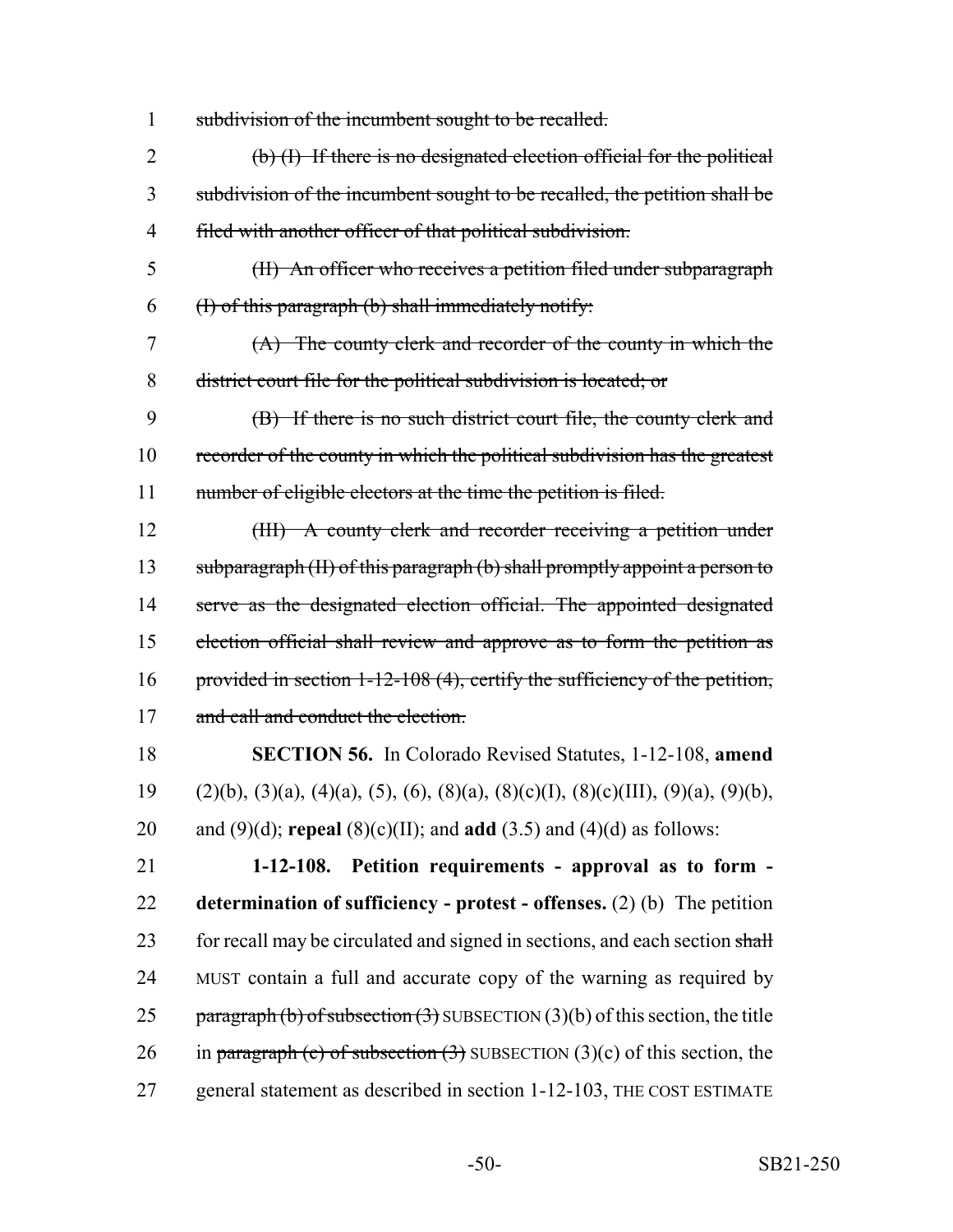1 REQUIRED BY SUBSECTION (3.5) OF THIS SECTION, THE STATEMENT OF THE 2 INCUMBENT IF PROVIDED PURSUANT TO SUBSECTION  $(4)(a)(II)$  of this SECTION, and appropriate columns or spaces for the information required 4 in paragraph (b) of subsection  $(5)$  SUBSECTION  $(5)(b)$  of this section. Each 5 petition section shall MUST designate, by name and address, a committee 6 of up to three persons that shall represent REPRESENTS the signers in all matters affecting the petition.

 (3) (a) No petition shall be certified as sufficient that does not contain the requisite number of names of eligible electors whose names do not appear on any other petition previously filed for the recall of the 11 same person under the provisions of this article. A PETITION SHALL NOT 12 BE CERTIFIED AS SUFFICIENT UNLESS IT CONTAINS THE REQUIRED NUMBER OF NAMES OF ELIGIBLE ELECTORS. A DESIGNATED ELECTION OFFICIAL SHALL NOT COUNT THE NAMES OF ELECTORS WHOSE NAMES APPEARED ON A PREVIOUS PETITION DEEMED SUFFICIENT FOR THE RECALL OF THE SAME PERSON AND OFFICE.

 (3.5) PRIOR TO SUBMITTING A PRINTER'S PROOF OF A PETITION FOR APPROVAL AS TO FORM, THE COMMITTEE SHALL NOTIFY THE DESIGNATED ELECTION OFFICIAL OF THE COMMITTEE'S INTENT TO FILE A PETITION FOR APPROVAL AS TO FORM.WITHIN THREE BUSINESS DAYS OF RECEIVING THE NOTICE, THE DESIGNATED ELECTION OFFICIAL SHALL PROVIDE THE 22 COMMITTEE WITH AN ESTIMATE OF THE COSTS OF CONDUCTING THE RECALL ELECTION. THE COST ESTIMATE MUST BE INCLUDED IN EACH 24 PETITION SECTION CIRCULATED.

25 (4) (a) (I) No A petition shall NOT be circulated until THE FIRST PRINTER'S PROOF OF THE PETITION HAS BEEN SUBMITTED TO THE DESIGNATED ELECTION OFFICIAL AND it has been approved as to form as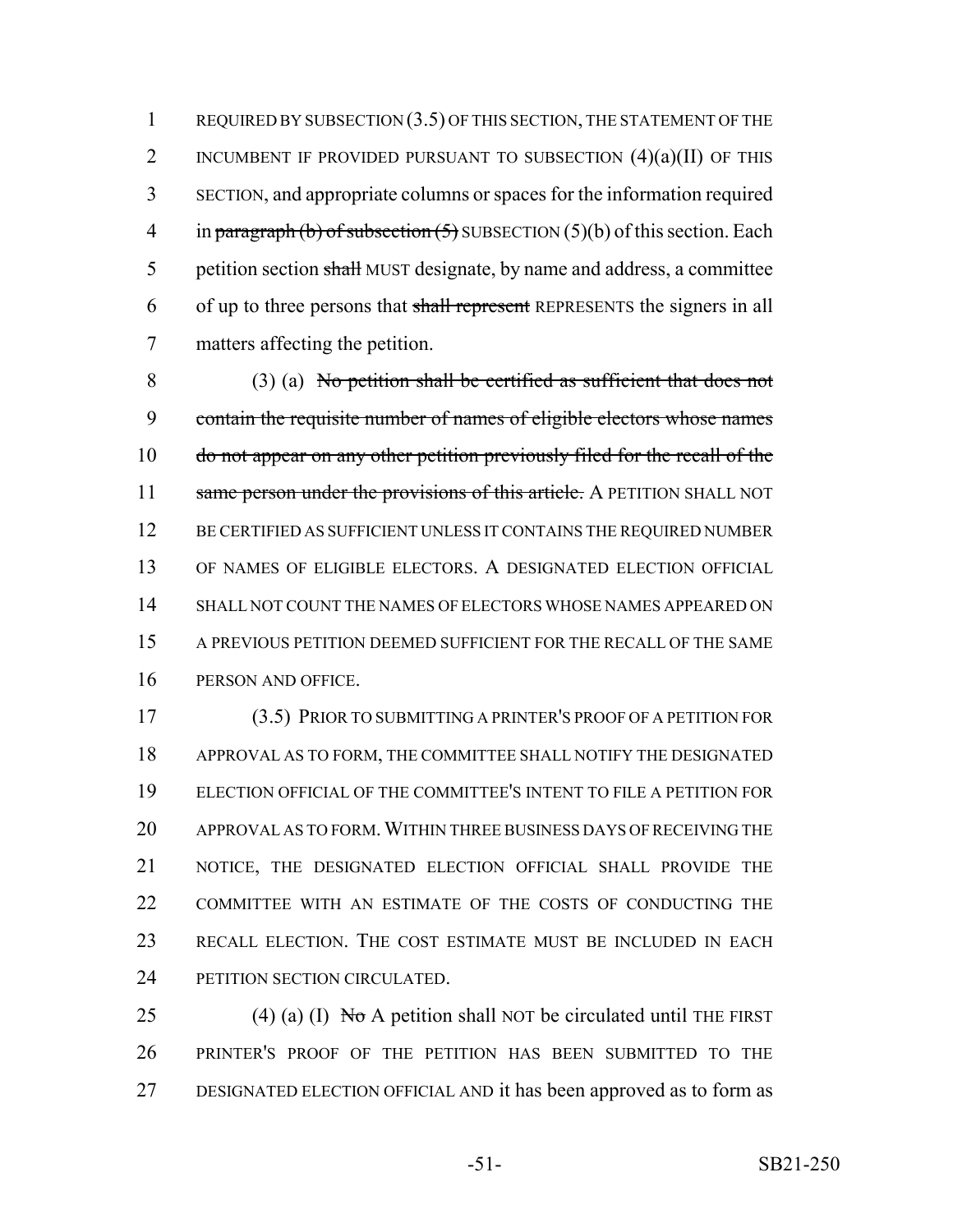meeting the requirements of this subsection (4). ALL SECTIONS OF THE PETITION MUST BE PRENUMBERED SERIALLY. The official with whom the petitions are to be filed pursuant to section 1-12-107 shall approve or disapprove a petition as to form by the close of the seventh business day following submission OF THE PRINTER'S PROOF of the proposed petition. 6 On the day that the action is taken, the official THE DESIGNATED ELECTION OFFICIAL APPROVES THE FORMAT, THE DESIGNATED ELECTION OFFICIAL shall mail OR ELECTRONICALLY SUBMIT written notice of the action taken to the committee and to the person whom the petition seeks to recall.

 (II) IMMEDIATELY UPON RECEIVING A PRINTER'S PROOF OF A PROPOSED PETITION FOR APPROVAL AS TO FORM, THE DESIGNATED ELECTION OFFICIAL SHALL NOTIFY THE INCUMBENT AND PROVIDE THE INCUMBENT WITH A COPY OF THE PRINTER'S PROOF. WITHIN THREE 14 BUSINESS DAYS OF THE NOTIFICATION, THE INCUMBENT MAY SUBMIT TO THE DESIGNATED ELECTION OFFICIAL THE STATEMENT DESCRIBED IN SECTION 1-12-112 (1). IF THE INCUMBENT TIMELY SUBMITS THE STATEMENT, THE DESIGNATED ELECTION OFFICIAL SHALL DISAPPROVE THE PETITION AS TO FORM AND SHALL PROVIDE THE COMMITTEE WITH A COPY OF THE INCUMBENT'S STATEMENT WITH THE NOTICE OF DISAPPROVAL.THE COMMITTEE MAY RESUBMIT THE PRINTER'S PROOF OF THE PROPOSED PETITION, WHICH MUST INCLUDE THE INCUMBENT'S STATEMENT, FOR 22 APPROVAL.

23 (d) THE DESIGNATED ELECTION OFFICIAL SHALL NOTIFY THE COMMITTEE AT THE TIME A PETITION FORMAT IS APPROVED THAT THE COMMITTEE MUST REGISTER AN ISSUE COMMITTEE PURSUANT TO SECTION 1-45-108 (3.3) IF TWO HUNDRED OR MORE PETITION SECTIONS ARE PRINTED OR ACCEPTED IN CONNECTION WITH CIRCULATION OF THE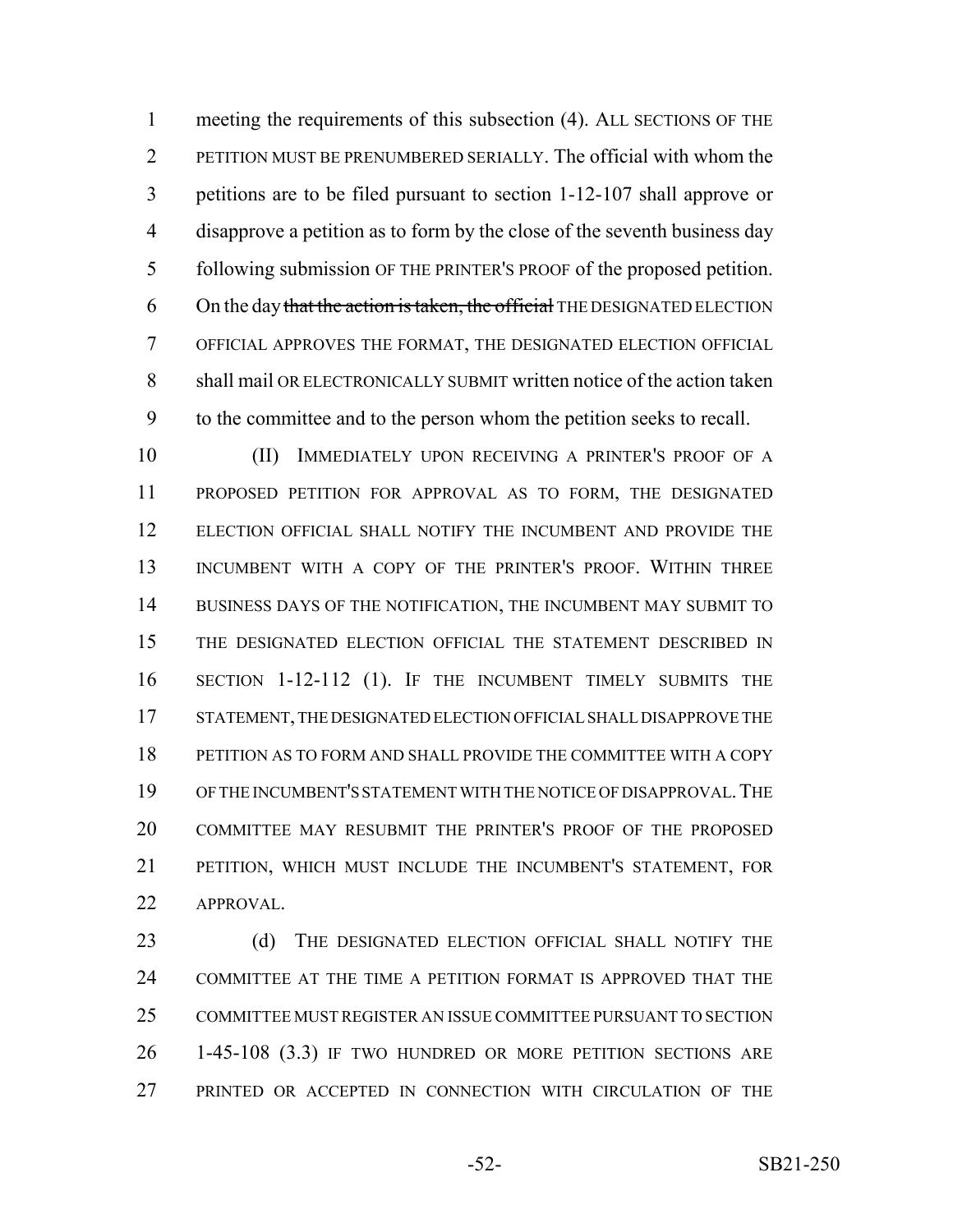PETITION.

 (5) (a) Every STATE petition shall be signed only by eligible electors.

 (b) EVERY PETITION FOR A COUNTY OR SCHOOL DISTRICT OFFICER SHALL BE SIGNED ONLY BY ACTIVE REGISTERED ELECTORS WHO ARE NOT REQUIRED TO SUBMIT A COPY OF THEIR IDENTIFICATION WITH THEIR MAIL BALLOT UNDER SECTION 1-7.5-107 (3.5).

 $\left(\frac{b}{c}\right)$  (c) Unless physically unable, all electors shall sign their own signature and shall print their names, respective residence addresses, including the street number and name, the city or town, the county, and 11 the date of signature. Each signature on a petition shall MUST be made, to 12 the extent possible, in black ink USING A PEN. IF, WHILE VERIFYING A SIGNER'S INFORMATION AGAINST THE REGISTRATION RECORDS IN 14 ACCORDANCE WITH SUBSECTION (8) OF THIS SECTION, THE DESIGNATED ELECTION OFFICIAL FINDS THAT THE SIGNER PROVIDED HIS OR HER MAILING ADDRESS RATHER THAN HIS OR HER RESIDENCE ADDRESS, THE DESIGNATED ELECTION OFFICIAL MAY ACCEPT THE SIGNATURE LINE AS VALID IF THE DESIGNATED ELECTION OFFICIAL IS ABLE TO LOCATE THE SIGNER'S RECORD 19 IN THE STATEWIDE VOTER REGISTRATION DATABASE AND DETERMINES THAT THE SIGNER WAS ELIGIBLE TO SIGN THE PETITION.

21 (c) (d) Any person, except a circulator, may assist an elector who is physically unable to sign the petition in completing the information on the petition as required by law. On the petition immediately following the name of the elector receiving assistance, the person providing assistance 25 shall both sign, PROVIDE THE PERSON'S ADDRESS, and state that the assistance was given to the elector.

27 (6) (a) No person shall MAY circulate a recall petition unless the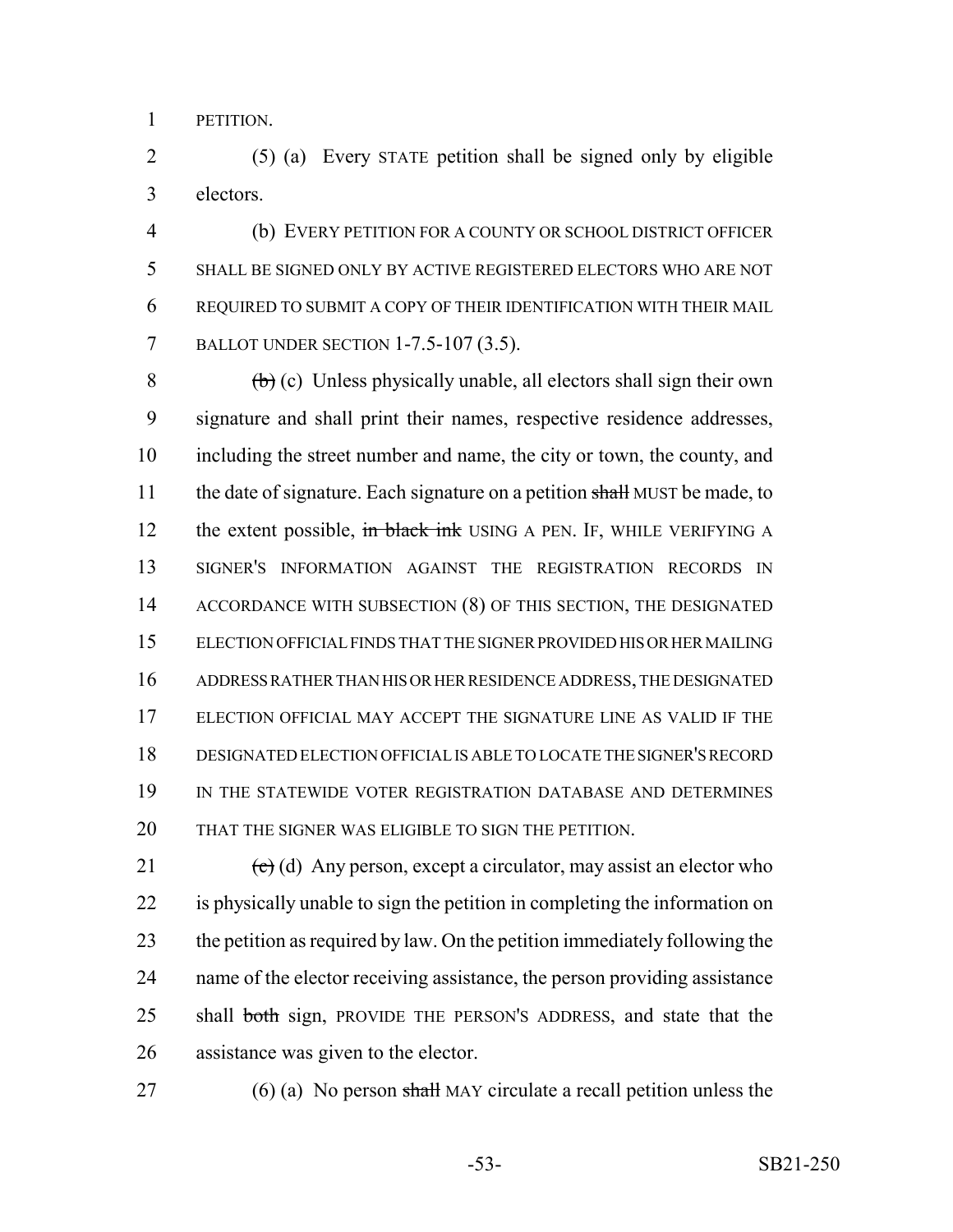person is a citizen of the United States and at least eighteen years of age. (b) A CIRCULATOR WHO IS NOT PAID FOR CIRCULATING A RECALL PETITION SHALL DISPLAY AN IDENTIFICATION BADGE THAT INCLUDES THE WORDS "VOLUNTEER CIRCULATOR" IN BOLD-FACED TYPE THAT IS CLEARLY LEGIBLE.

 (c) A CIRCULATOR WHO IS PAID FOR CIRCULATING A RECALL PETITION SHALL DISPLAY AN IDENTIFICATION BADGE THAT INCLUDES THE WORDS "PAID CIRCULATOR" IN BOLD-FACED TYPE THAT IS CLEARLY LEGIBLE AND THE NAME AND TELEPHONE NUMBER OF THE INDIVIDUAL EMPLOYING THE CIRCULATOR.

 (d) THE SECRETARY OF STATE SHALL MAKE AVAILABLE TO RECALL PETITION CIRCULATORS THE TRAINING DEVELOPED FOR PETITION CIRCULATORS UNDER SECTION 1-40-112 (3). THE RECALL COMMITTEE SHALL INFORM PAID AND VOLUNTEER CIRCULATORS OF THE AVAILABILITY OF THIS TRAINING PROGRAM AS ONE MANNER OF COMPLYING WITH THE REQUIREMENT IN THE CIRCULATOR'S AFFIDAVIT THAT A CIRCULATOR READ AND UNDERSTAND THE LAWS PERTAINING TO PETITION CIRCULATION.

18  $\left(\frac{b}{c}\right)$  (e) To each petition section must be attached a signed, notarized, and dated affidavit executed by the person who circulated the 20 petition section which includes the information and statements required 21 for initiative or referendum petitions under section 1-40-111 THAT MUST 22 INCLUDE THE FOLLOWING:

 (I) THE CIRCULATOR'S PRINTED NAME, THE ADDRESS AT WHICH THE 24 CIRCULATOR RESIDES, INCLUDING THE STREET NAME AND NUMBER, THE 25 CITY OR TOWN, THE COUNTY, AND THE DATE THE CIRCULATOR SIGNED THE AFFIDAVIT;

**(II) THAT THE CIRCULATOR HAS READ AND UNDERSTANDS THE**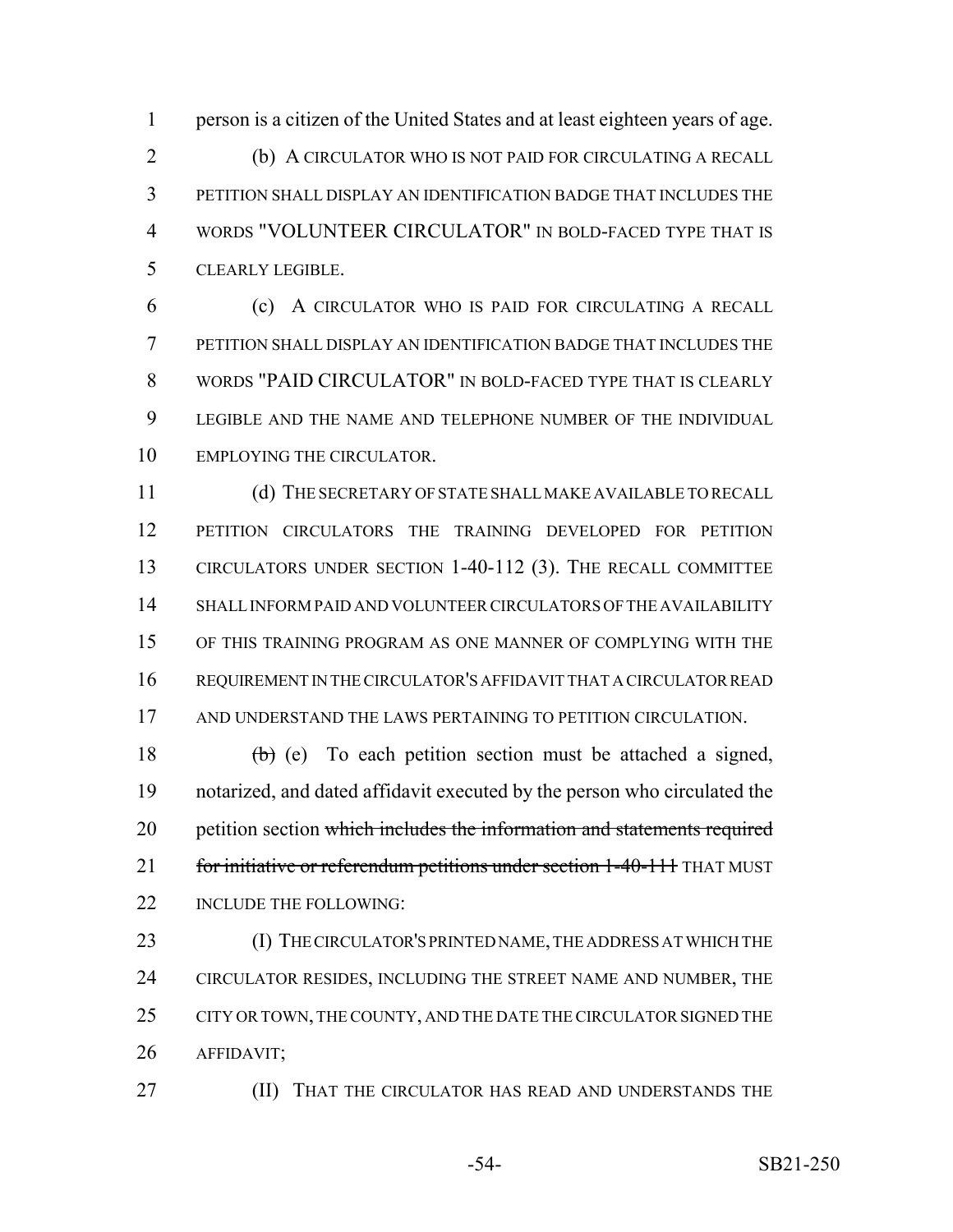LAWS GOVERNING THE CIRCULATION OF RECALL PETITIONS;

 (III) THAT THE CIRCULATOR WAS A CITIZEN OF THE UNITED STATES AND AT LEAST EIGHTEEN YEARS OF AGE AT THE TIME THE SECTION OF THE PETITION WAS CIRCULATED;

 (IV) THAT THE CIRCULATOR CIRCULATED THE SECTION OF THE PETITION;

 (V) THAT EACH SIGNATURE APPEARING ON THE PETITION WAS 8 MADE IN THE CIRCULATOR'S PRESENCE;

 (VI) THAT EACH SIGNATURE ON THE PETITION IS, TO THE BEST OF THE CIRCULATOR'S KNOWLEDGE, THE SIGNATURE OF THE PERSON WHOSE NAME IT PURPORTS TO BE AND WAS MADE BY SOMEONE ELIGIBLE TO SIGN 12 THE RECALL PETITION;

 (VII) THAT THE CIRCULATOR HAS NOT PAID OR WILL NOT IN THE FUTURE PAY AND THAT THE CIRCULATOR BELIEVES THAT NO OTHER PERSON HAS PAID OR WILL PAY, DIRECTLY OR INDIRECTLY, ANY MONEY OR OTHER THING OF VALUE TO ANY SIGNER FOR THE PURPOSE OF INDUCING OR CAUSING SUCH SIGNER TO SIGN THE PETITION;

 (VIII) THAT THE CIRCULATOR UNDERSTANDS THAT THE CIRCULATOR CAN BE PROSECUTED FOR VIOLATING THE LAWS GOVERNING 20 THE CIRCULATION OF RECALL PETITIONS; AND

**(IX)** THAT THE CIRCULATOR UNDERSTANDS THAT FAILING TO MAKE HIMSELF OR HERSELF AVAILABLE TO BE DEPOSED AND TO PROVIDE TESTIMONY IN THE EVENT OF A PROTEST SHALL INVALIDATE THE PETITION SECTION IF IT IS CHALLENGED ON THE GROUNDS OF CIRCULATOR FRAUD.

 (f) A NOTARY PUBLIC SHALL NOT NOTARIZE AN AFFIDAVIT 26 REQUIRED BY SUBSECTION  $(6)(e)$  OF THIS SECTION UNLESS:

(I) THE CIRCULATOR IS IN THE PHYSICAL PRESENCE OF THE NOTARY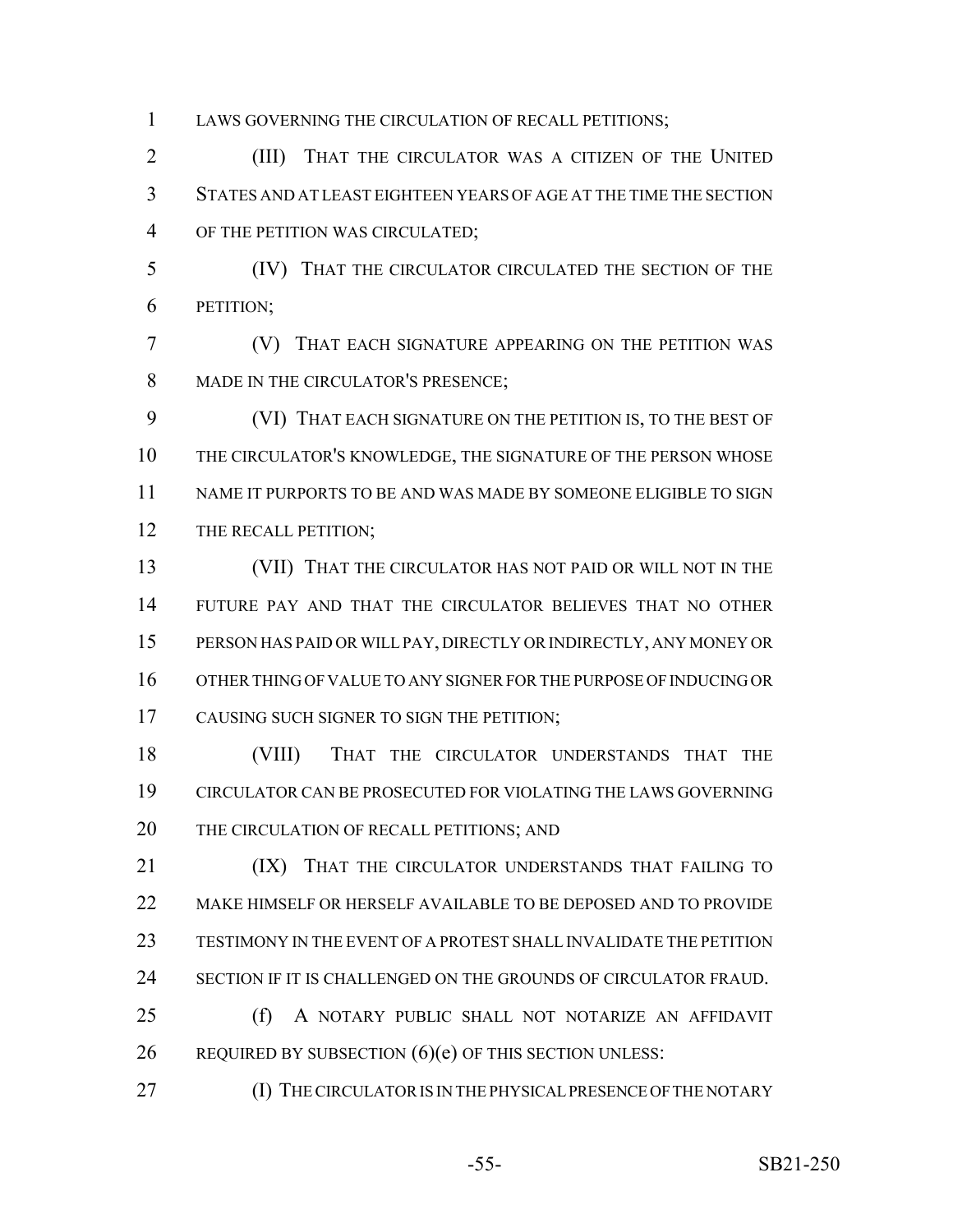PUBLIC; AND

 (II) THE CIRCULATOR HAS DATED THE AFFIDAVIT AND FULLY AND ACCURATELY COMPLETED ALL OF THE PERSONAL INFORMATION ON THE AFFIDAVIT.

 (g) AS PART OF ANY COURT PROCEEDING OR HEARING CONDUCTED BY THE DESIGNATED ELECTION OFFICIAL RELATED TO A PROTEST OF ALL OR A PART OF A PETITION SECTION, THE CIRCULATOR OF SUCH PETITION SECTION MAY BE REQUIRED BY THE DESIGNATED ELECTION OFFICIAL, HEARING OFFICER, OR COURT TO MAKE HIMSELF OR HERSELF AVAILABLE TO BE DEPOSED AND TO TESTIFY IN PERSON, BY TELEPHONE, OR BY ANY OTHER MEANS PERMITTED UNDER THE COLORADO RULES OF CIVIL 12 PROCEDURE. EXCEPT AS PROVIDED IN SUBSECTION (6)(h) OF THIS SECTION, THE PETITION SECTION THAT IS THE SUBJECT OF THE PROTEST IS INVALID IF A CIRCULATOR FAILS TO COMPLY WITH THE REQUIREMENTS SET FORTH 15 IN THIS SUBSECTION  $(6)(g)$ . This section only applies to a protest THAT INCLUDES AN ALLEGATION OF CIRCULATOR FRAUD THAT IS PLED WITH PARTICULARITY REGARDING:

(I) FORGERY OF A REGISTERED ELECTOR'S SIGNATURE;

 (II) CIRCULATION OF A PETITION SECTION, IN WHOLE OR PART, BY ANYONE OTHER THAN THE PERSON WHO SIGNED THE AFFIDAVIT ATTACHED 21 TO THE PETITION SECTION:

**(III)** USE OF A FALSE CIRCULATOR NAME OR ADDRESS IN THE AFFIDAVIT; OR

**(IV) PAYMENT OF MONEY OR OTHER THINGS OF VALUE TO ANY**  PERSON FOR THE PURPOSE OF INDUCING THE PERSON TO SIGN THE PETITION.

(h) IF A DESIGNATED ELECTION OFFICIAL, HEARING OFFICER, OR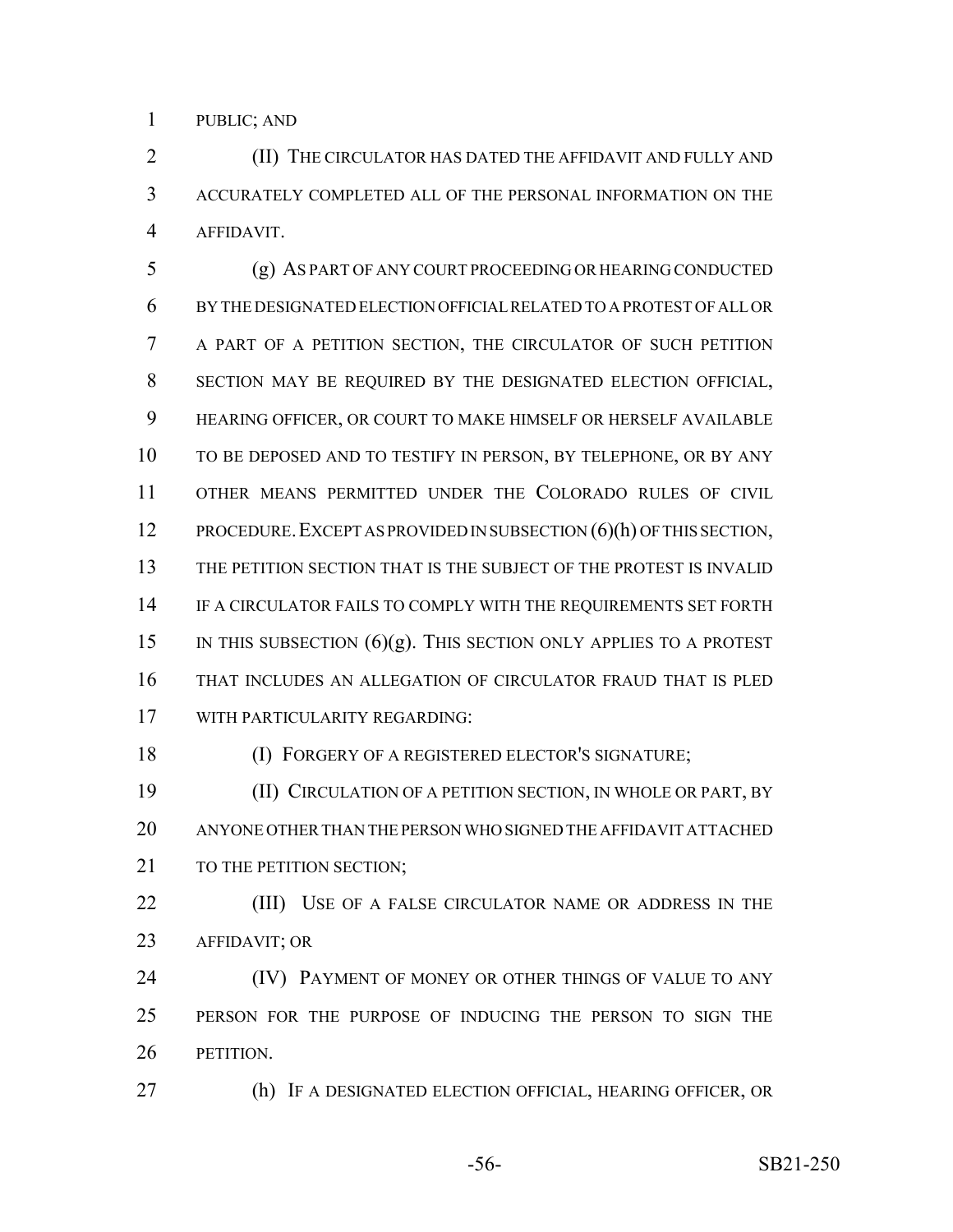COURT FINDS THAT THE CIRCULATOR OF A PETITION SECTION IS UNABLE TO BE DEPOSED OR TO TESTIFY AT TRIAL OR A HEARING BECAUSE THE CIRCULATOR HAS DIED, BECOME MENTALLY INCOMPETENT, OR BECOME MEDICALLY INCAPACITATED AND PHYSICALLY UNABLE TO TESTIFY, THE 5 PROVISIONS OF SUBSECTION  $(6)(g)$  of this section do not apply to INVALIDATE A PETITION SECTION CIRCULATED BY THE CIRCULATOR.

 (i) THE RECALL COMMITTEE SHALL MAINTAIN A LIST OF THE NAMES, ADDRESSES, AND SECTION NUMBERS CIRCULATED FOR ALL CIRCULATORS OF THE PETITION AND THE NAMES AND SECTION NUMBERS 10 OF THE NOTARIES PUBLIC WHO NOTARIZED THE PETITION SECTIONS. A COPY OF THE LIST MUST BE FILED WITH THE DESIGNATED ELECTION OFFICIAL ALONG WITH THE PETITION. IF A COPY OF THE LIST IS NOT FILED, THE DESIGNATED ELECTION OFFICIAL SHALL PREPARE THE LIST AND CHARGE THE MEMBERS OF THE RECALL COMMITTEE A FEE. THE FEE MUST BE SET AT AN AMOUNT THAT COVERS THE COST OF THE PREPARATION OF THE LIST. ONCE FILED OR PREPARED BY THE DESIGNATED ELECTION 17 OFFICIAL, THE LIST IS A PUBLIC RECORD FOR THE PURPOSES OF ARTICLE 72 OF TITLE 24.

 $\left(\text{e}\right)$  (j) The designated election official shall not accept for filing any section of a petition that does not have attached to it the notarized affidavit required by this section. Any signature added to a section of a petition after the notarized affidavit has been executed is invalid.

 (8) (a) Promptly after the petition has been filed, the designated election official for the political subdivision shall review all petition information and verify the information against the registration records. 26 and, where applicable, the county assessor's records. For a state recall 27 petition, the secretary of state THE DESIGNATED ELECTION OFFICIAL shall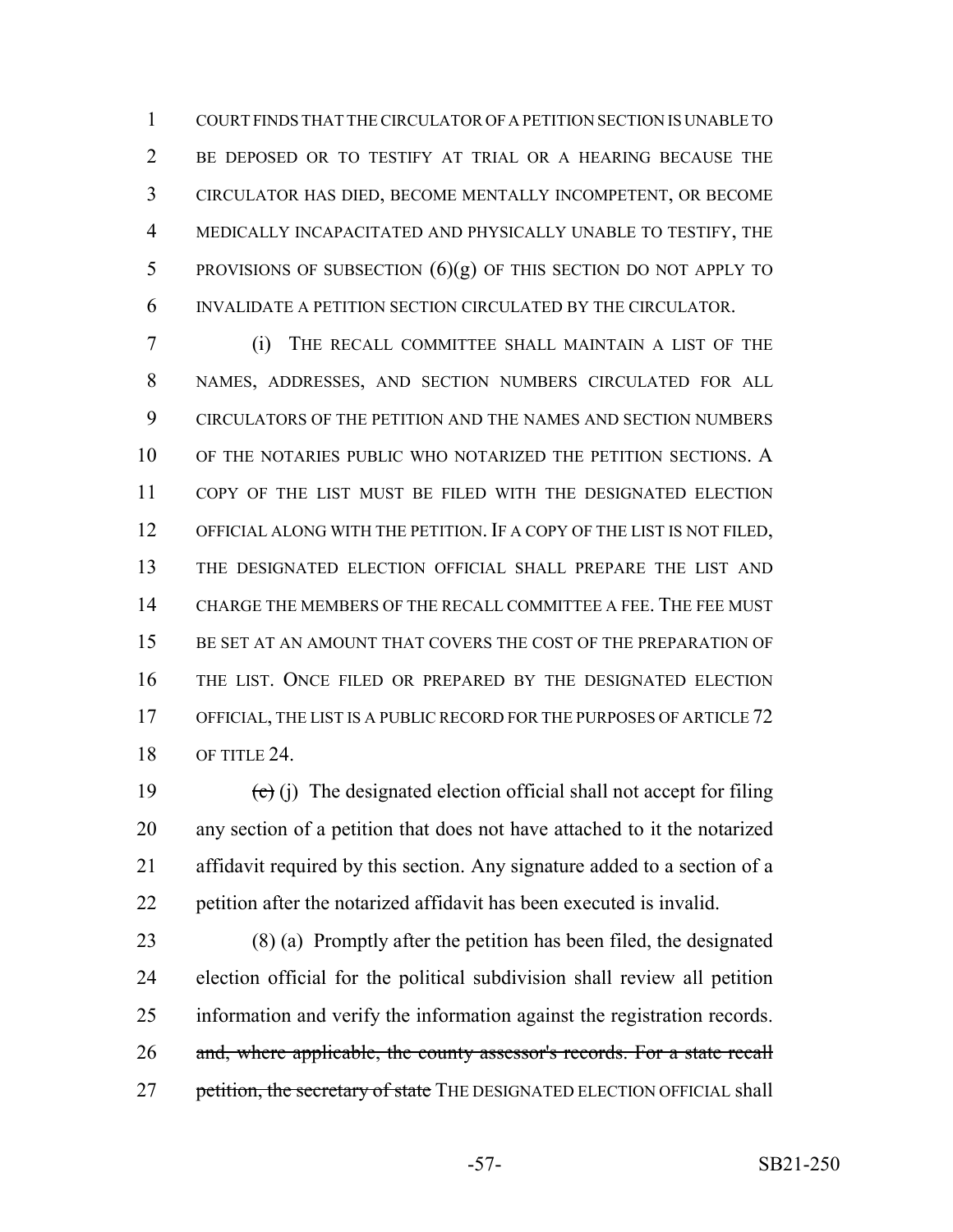1 verify signatures AND PROVIDE AN OPPORTUNITY TO CURE in accordance 2 with THE SAME MANNER AS section 1-4-908 (1.5). The secretary of state shall establish guidelines for verifying petition entries. Within twenty-four hours after the petition is delivered, the designated election official shall notify the incumbent BY MAIL OR E-MAIL of the delivery. Following verification of the petition by the designated election official, the designated election official shall make a copy of the petition available to the incumbent sought to be recalled. NOTHING IN THIS SECTION PRESCRIBES THE FORM IN WHICH THE PETITION MUST BE MAINTAINED BY THE DESIGNATED ELECTION OFFICIAL OR PREVENTS A DESIGNATED ELECTION OFFICIAL FROM COLLECTING FEES FOR COPIES OF THE PETITION 12 IN ACCORDANCE WITH THE "COLORADO OPEN RECORDS ACT", PART 2 OF 13 ARTICLE 72 OF TITLE 24.

14 (c) (I) After review, and no later than fifteen business TWENTY-EIGHT days after the initial filing of the petition, the designated election official shall notify the committee and the incumbent of the number of valid signatures and whether the petition appears to be sufficient or insufficient.

 (II) Upon determining that the petition is sufficient and after the 20 time for protest has passed and any protests duly raised have been fully 21 adjudicated, the designated election official shall, within twenty-four 22 hours, submit the certificate of sufficiency to the governor or designated election official, as appropriate, who shall set a date for holding the election in accordance with section 1-12-111. If the election is a 25 coordinated election, the secretary of state shall notify the designated election official of the coordinated election. The designated election 27 official of the coordinated election shall post the certificate to his or her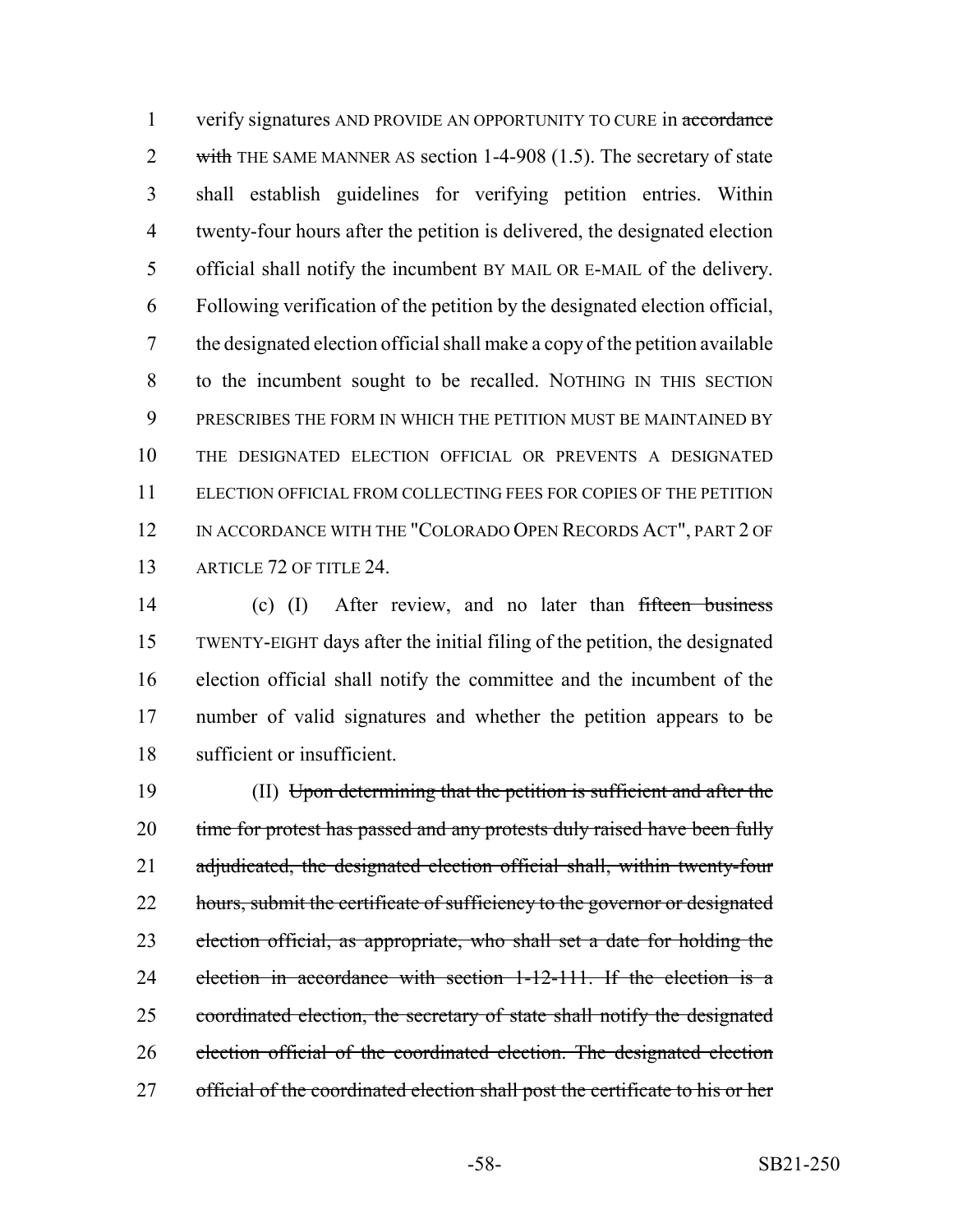official website, or, if there is no official website, post the certificate in 2 accordance with normal practices reasonably calculated to provide public 3 notice, by 12 noon on the day after the day on which he or she issues the sufficiency determination.

 (III) If the petition is verified as insufficient, the designated election official shall provide the specific reasons for the determination to the committee BY MAIL OR E-MAIL. The determination may be appealed WITHIN FIVE DAYS by the committee in the manner provided in section 1-1-113 to the district court in the county in which the petition was filed. 10 No person other than those on the committee have HAS standing to appeal a determination that the petition is insufficient.

12 (9) (a) (I) A recall petition that has been verified by the designated 13 election official shall be held to be IS sufficient unless a protest in writing under oath is filed in the office of the designated election official by an eligible elector within fifteen days after the designated election official 16 has determined the sufficiency of the petition under paragraph (c) of 17 subsection  $(8)$  SUBSECTION  $(8)(c)$  of this section.

18 (II) The protest shall MUST set forth specific grounds for the protest. Grounds include failure of any portion of a petition or circulator 20 affidavit to meet the requirements of this article ARTICLE 12 or any conduct on the part of petition circulators that substantially misleads persons signing the petition. The designated election official shall 23 forthwith mail AND E-MAIL a copy of the protest to the committee, together with a notice fixing a time for hearing the protest not less than five nor more than ten days after the notice is mailed AND E-MAILED.

 (III) Every hearing shall be HEARD before the designated election official with whom the protest is filed or a designee of the designated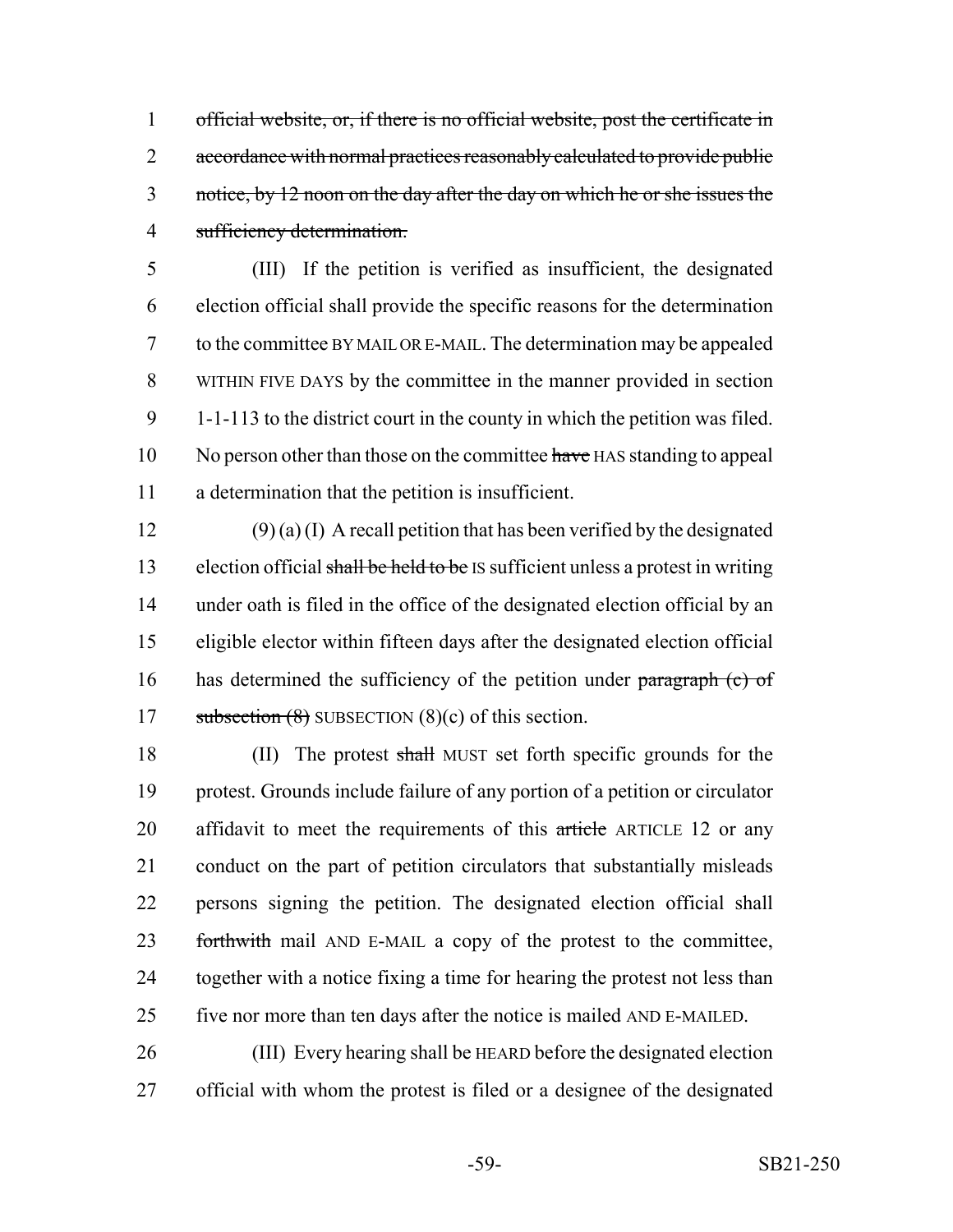1 election official appointed as the hearing officer.  $\sigma r$  before a district judge 2 sitting in that county if the designated election official is the subject of the 3 recall. The testimony in every hearing shall MUST be under oath. The 4 hearing shall MUST be summary and not subject to delay and shall MUST 5 be concluded within thirty days after the protest is filed with the 6 designated election official, and the result shall be forthwith certified to 7 the committee.

8 (b) The party filing a protest has the burden of sustaining the 9 protest by a preponderance of the evidence. The decision upon matters of 10 substance is open to review, if prompt application is made as provided in 11 section 1-1-113 WITHIN FIVE DAYS, IN THE MANNER PROVIDED IN SECTION 12 1-1-113, TO THE DISTRICT COURT IN THE COUNTY IN WHICH THE PETITION 13 WAS FILED. The remedy in all cases shall MUST be summary, and the 14 decision of any court having jurisdiction shall be IS final and not subject 15 to review by any other court; except that the supreme court, in the 16 exercise of its discretion, may review any judicial proceeding  $\frac{1}{2}$ 17 summary way AS PROVIDED IN SECTION 1-1-113.

18 (d) (I) Not later than three days after the petition has been filed in 19 accordance with subsection (7.5) of this section AT ANY TIME BEFORE THE 20 DESIGNATED ELECTION OFFICIAL SUBMITS A CERTIFICATE OF SUFFICIENCY 21 PURSUANT TO SECTION 1-12-111, any signer may request that his or her 22 name be stricken from the petition by filing with the designated election 23 official a written request that his or her signature be stricken. and 24 delivering a copy of the request to at least one member of the committee. 25 If the request is delivered to the member of the committee or the 26 designated election official through the United States mail, it shall be IS 27 deemed delivered to the committee or the designated election official on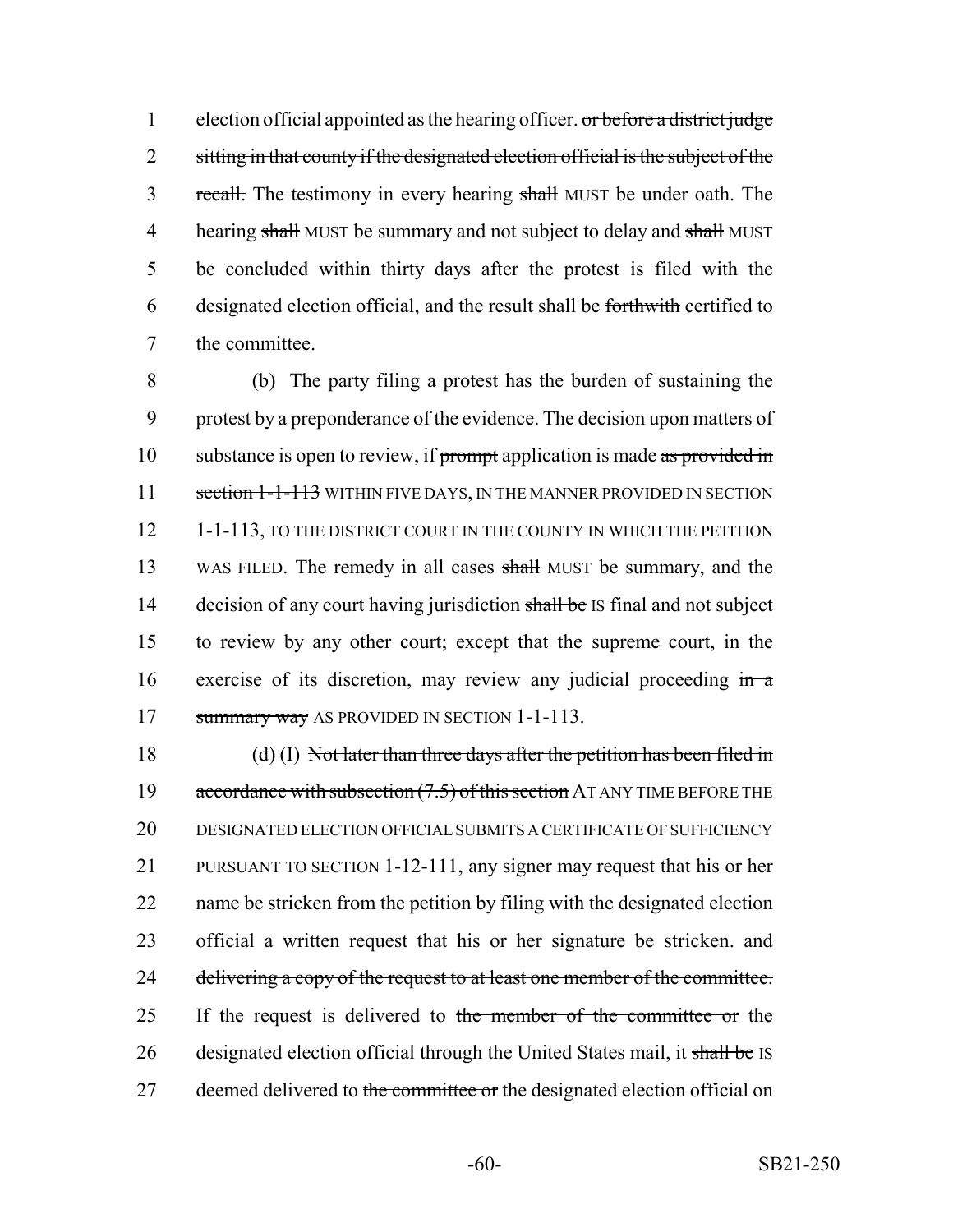the date shown by the cancellation mark on the envelope containing the request received by the member of the committee or the designated election official. IF THE REQUEST IS SUBMITTED TO THE DESIGNATED ELECTION OFFICIAL BY E-MAIL, IT IS DEEMED DELIVERED ON THE DATE AND 5 TIME IT IS SHOWN TO BE SENT. If the request is delivered to the member of 6 the committee or the designated election official in any other manner, it 7 shall be IS deemed delivered to the committee or the designated election official on the date of delivery and stamped receipt by the designated election official.

10 (II) If the designated election official receives a written request 11 timely filed in accordance with subsection  $(9)(d)(I)$  of this section IS DELIVERED BEFORE THE DESIGNATED ELECTION OFFICIAL NOTIFIES THE COMMITTEE OF THE NUMBER OF VALID SIGNATURES ON A PETITION IN 14 ACCORDANCE WITH SUBSECTION  $(8)(c)(I)$  OF THIS SECTION, the election official shall strike the signature of the signer who filed the request. If the 16 election official receives such a written request IS DELIVERED before the petition is filed, the election official shall strike the signature of the signer who filed the request promptly upon the filing of the petition.

 (III) IF A WRITTEN REQUEST IS DELIVERED AFTER THE DESIGNATED ELECTION OFFICIAL NOTIFIES THE COMMITTEE OF THE NUMBER OF VALID 21 SIGNATURES BUT BEFORE THE DATE A PROTEST IS FILED IN ACCORDANCE 22 WITH SUBSECTION  $(9)(a)$  of this section or the DATE The DESIGNATED ELECTION OFFICIAL SUBMITS THE CERTIFICATE OF SUFFICIENCY IN ACCORDANCE WITH SECTION 1-12-111, THE DESIGNATED ELECTION OFFICIAL SHALL STRIKE THE SIGNATURE OF THE SIGNER WHO FILED THE REQUEST. IF STRIKING A SIGNATURE IN ACCORDANCE WITH THIS 27 SUBSECTION (9)(d)(III) CHANGES THE DETERMINATION OF SUFFICIENCY,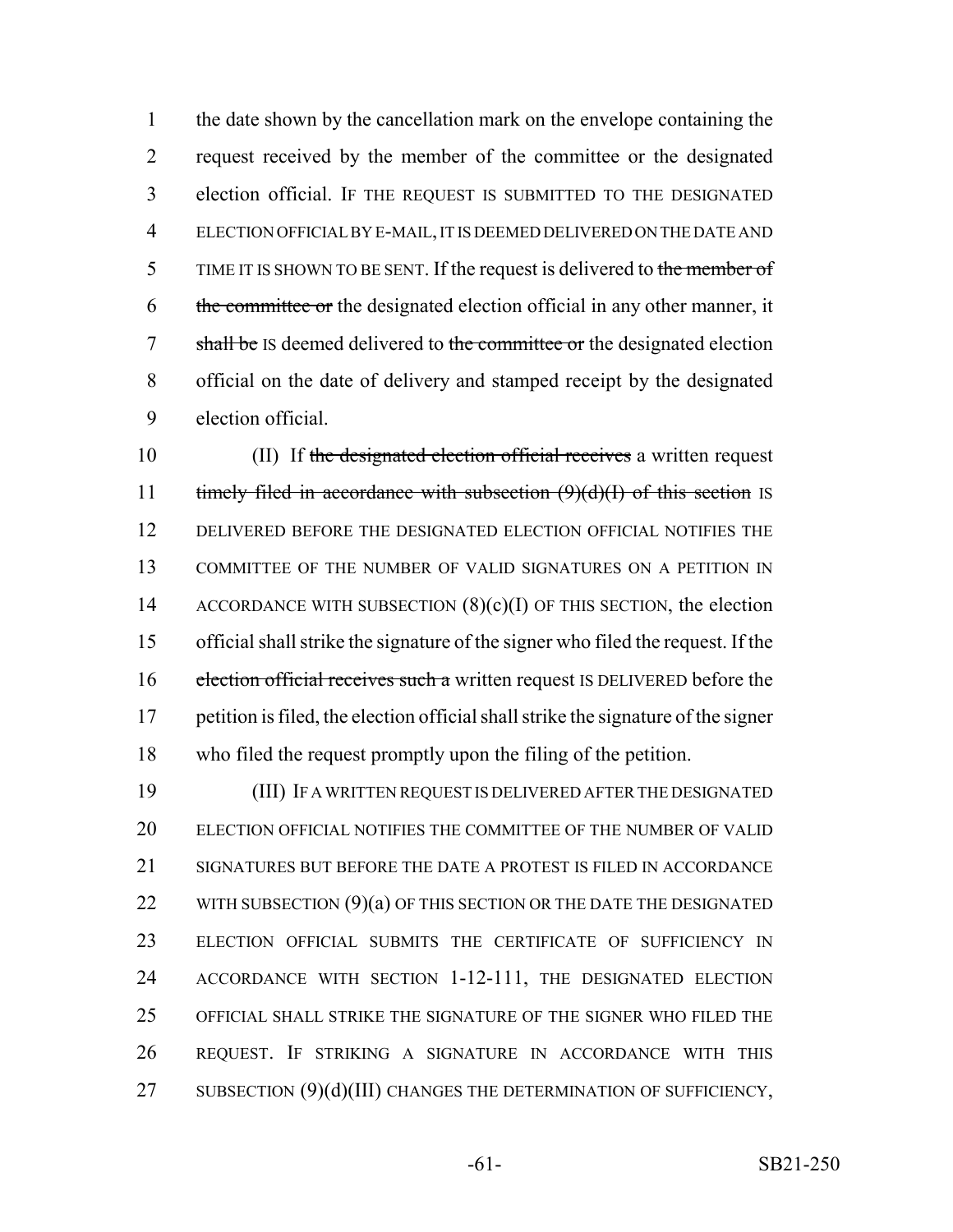THE DESIGNATED ELECTION OFFICIAL SHALL NOTIFY THE COMMITTEE AND 2 THE INCUMBENT THAT THE PETITION IS VERIFIED INSUFFICIENT AS OF THE DATE THE SIGNATURE IS STRUCK.THE DETERMINATION OF INSUFFICIENCY MAY BE APPEALED IN ACCORDANCE WITH SUBSECTION (8)(c)(III) OF THIS SECTION.

 (IV) IF A WRITTEN REQUEST IS DELIVERED AFTER THE DATE A PROTEST IS FILED IN ACCORDANCE WITH SUBSECTION (9)(a) OF THIS SECTION, THE DESIGNATED ELECTION OFFICIAL SHALL STRIKE THE SIGNATURE AS PART OF THE PROTEST PROCEEDINGS.

10 (V) IF A SIGNER SUBMITS A WRITTEN REQUEST TO STRIKE THE SIGNER'S SIGNATURE FROM THE PETITION TO ANY MEMBER OF THE COMMITTEE AT ANY TIME BEFORE THE DESIGNATED ELECTION OFFICIAL SUBMITS THE CERTIFICATE OF SUFFICIENCY PURSUANT TO SECTION 1-12-111, THE MEMBER OF THE COMMITTEE SHALL IMMEDIATELY PROVIDE THE REQUEST TO THE DESIGNATED ELECTION OFFICIAL. THE REQUEST IS DEEMED DELIVERED TO THE DESIGNATED ELECTION OFFICIAL ON THE DAY THAT THE MEMBER OF THE COMMITTEE RECEIVED IT. A MEMBER OF THE 18 COMMITTEE WHO FAILS TO COMPLY WITH THIS SUBSECTION  $(9)(d)(V)$  COMMITS A MISDEMEANOR PUNISHABLE IN ACCORDANCE WITH SECTION 1-13-111.

 **SECTION 57.** In Colorado Revised Statutes, **amend** 1-12-111 as follows:

 **1-12-111. Setting date of recall election.** (1) If the recall petition 24 is held to be sufficient under section  $1-12-108(8)(c)$  and after the time for protest has passed and any such protest has been fully adjudicated, the 26 designated election official or governor, SHALL WAIT FIVE DAYS TO SEE IF THE INCUMBENT RESIGNS. IF FIVE DAYS HAVE PASSED AND THE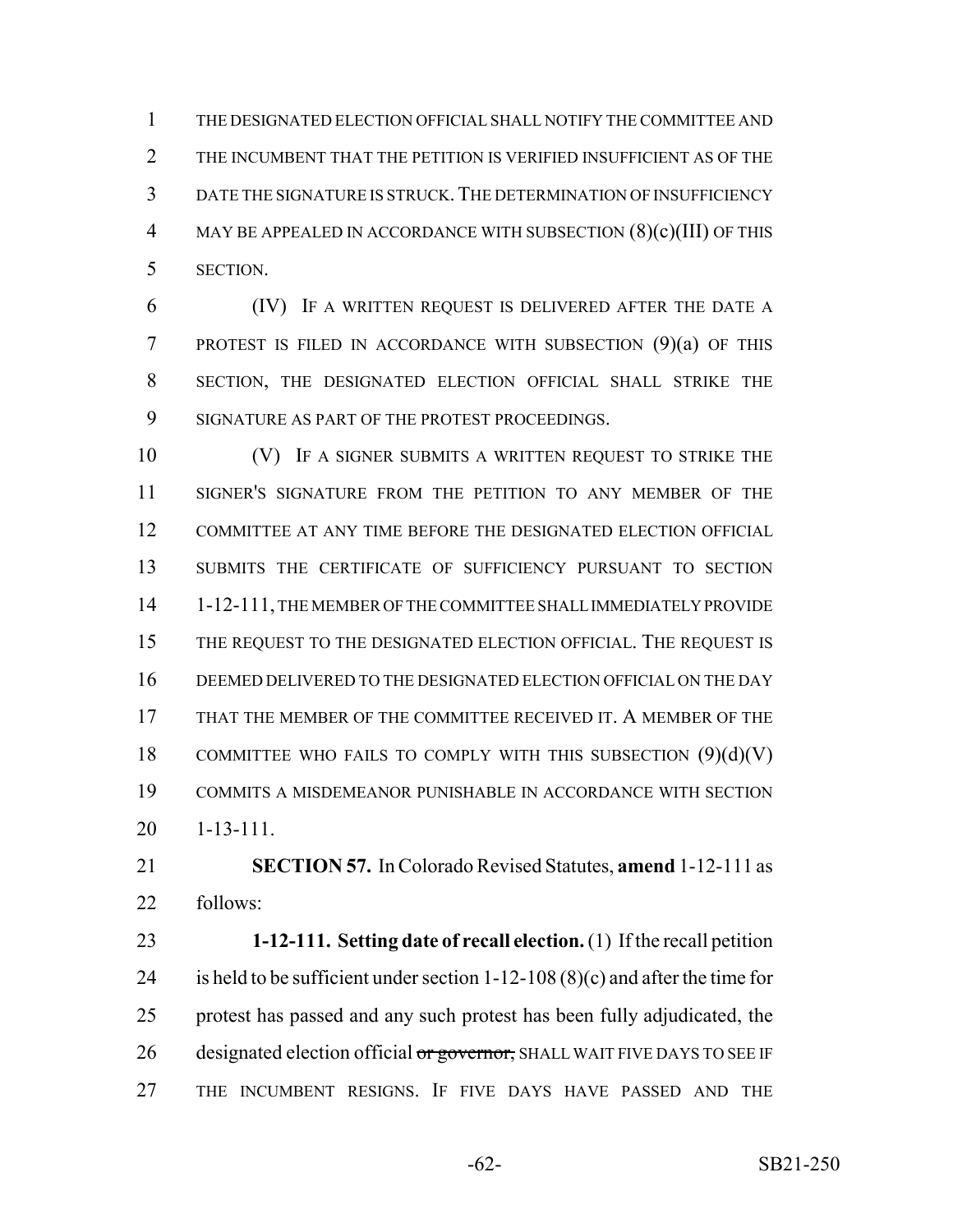1 INCUMBENT HAS NOT RESIGNED, THE DESIGNATED ELECTION OFFICIAL SHALL SUBMIT THE CERTIFICATE OF SUFFICIENCY TO THE GOVERNOR, OR CREATE THE CERTIFICATE AND KEEP A COPY, as appropriate, without 4 delay; ON THE SIXTH DAY AFTER THE TIME FOR PROTEST HAS PASSED AND ANY SUCH PROTEST HAS BEEN FULLY ADJUDICATED. THE DESIGNATED ELECTION OFFICIAL SHALL POST THE CERTIFICATE ON HIS OR HER OFFICIAL WEBSITE BY TWELVE NOON ON THE DAY AFTER THE DAY ON WHICH HE OR 8 SHE SUBMITS OR CREATES THE CERTIFICATE OF SUFFICIENCY.

 (2) AFTER RECEIVING OR CREATING THE CERTIFICATE OF SUFFICIENCY, THE GOVERNOR OR DESIGNATED ELECTION OFFICIAL shall, WITHIN TWENTY-FOUR HOURS, set a date for holding the election, WHICH DATE SHALL BE not less than thirty nor more than sixty days after the petition has been filed and thus deemed sufficient by the designated 14 election official and either the time for protest has passed or the time for 15 such protest to be fully adjudicated has passed; however STATEMENT OF SUFFICIENCY HAS BEEN SUBMITTED OR CREATED; EXCEPT THAT, if a 17 general election is to be held within ninety days after the petition has been deemed sufficient and the time for protest has passed and the time for 19 such protest to be fully adjudicated has passed STATEMENT OF 20 SUFFICIENCY HAS BEEN SUBMITTED OR CREATED, the recall election must be held as a part of that election. FOR A COUNTY OR SCHOOL DISTRICT 22 ELECTION, IF A GENERAL ELECTION IS TO BE HELD WITHIN ONE HUNDRED TWENTY DAYS AFTER THE STATEMENT OF SUFFICIENCY HAS BEEN SUBMITTED OR CREATED, THE RECALL ELECTION MUST BE HELD AS PART 25 OF THAT ELECTION. REGARDLESS OF ANY OTHER REQUIREMENT FOUND IN THIS SECTION, A COUNTY OR SCHOOL DISTRICT RECALL ELECTION MAY NOT BE HELD WITHIN SIXTY DAYS AFTER THE DATE OF A PRIMARY, GENERAL, OR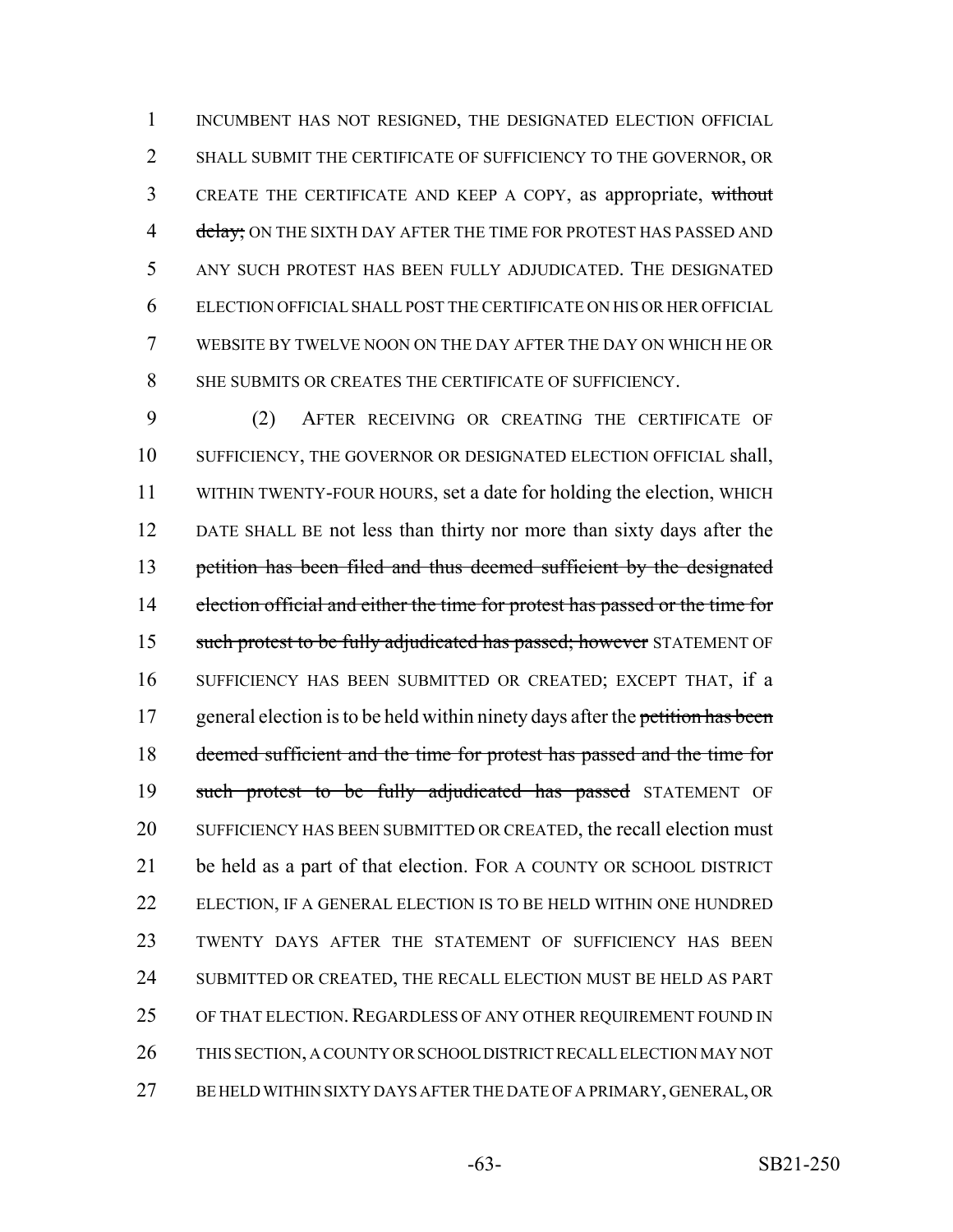CONGRESSIONAL VACANCY ELECTION.

 (3) IF, DURING THE SAME FIFTEEN-DAY PERIOD, THE DESIGNATED ELECTION OFFICIAL OF A COUNTY OR SCHOOL DISTRICT OFFICE APPROVES RECALL PETITIONS FOR CIRCULATION AGAINST MORE THAN ONE ELECTED OFFICIAL IN THE SAME POLITICAL SUBDIVISION, THE DESIGNATED ELECTION OFFICIAL MAY DELAY SETTING THE DATE FOR HOLDING THE ELECTION UNTIL THE SUFFICIENCY OF ALL RECALL PETITIONS FOR THAT POLITICAL SUBDIVISION ARE FINALLY DETERMINED AND ADJUDICATED.

 **SECTION 58.** In Colorado Revised Statutes, **amend** 1-12-111.7 as follows:

 **1-12-111.7. Recall election notice - publication.** (1) For a recall 12 election of a state officer, the governor shall publish notice of the recall 13 election in the newspaper with the largest circulation in the state, and the 14 secretary of state shall publish notice of the recall election on its website THEIR WEBSITES.

 (2) For a recall election for an officer other than a state officer, the designated election official shall publish notice of the recall election ON ITS WEBSITE OR in a newspaper of general circulation in accordance with section 1-5-205.

 **SECTION 59.** In Colorado Revised Statutes, 1-12-112, **amend** 21 (1) and (2) as follows:

 **1-12-112. Ballots - statement included.** (1) In addition to all 23 other requirements of law, the official ballot shall MUST contain the statement described in section 1-12-103 stating the grounds for demanding the officer's recall. The officer sought to be recalled may submit to the designated election official a statement of three hundred words or fewer justifying the officer's course of conduct. The officer shall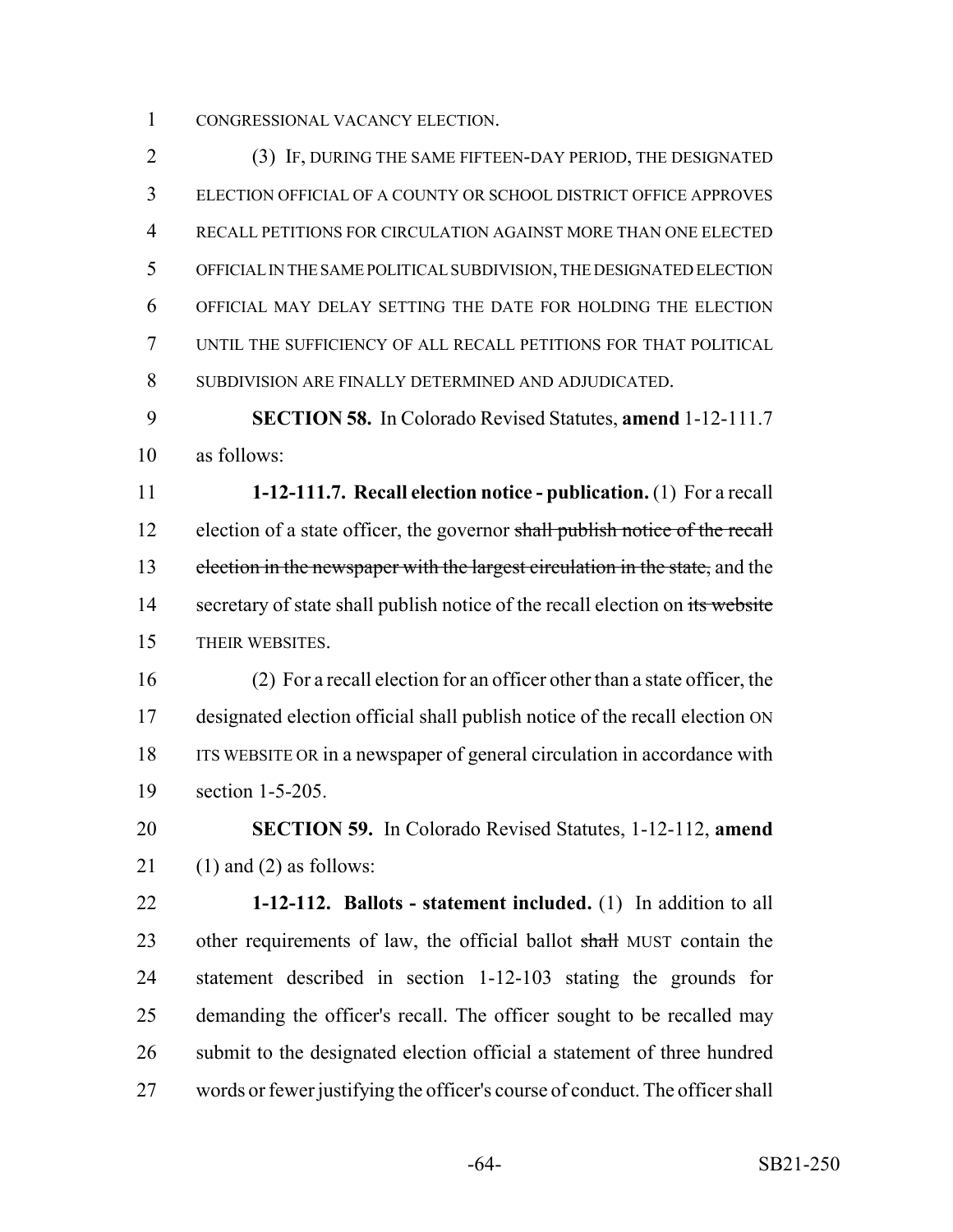1 not include any profane or false statements in the statement of 2 justification. The officer shall submit the statement no later than ten 3 business days after the petition has been deemed sufficient and the time 4 for protest has passed STATEMENT OF SUFFICIENCY HAS BEEN SUBMITTED 5 OR CREATED. The official ballot shall MUST contain the statement of 6 justification if submitted pursuant to this subsection (1).

7 (2) Ballots for the election of a successor to the officer sought to 8 be recalled shall MUST contain the candidates' names, which shall MUST 9 be placed on the ballot by lot. regardless of the method of nomination.

10 **SECTION 60.** In Colorado Revised Statutes, 1-12-113, **amend**  $11$  (2) as follows:

 **1-12-113. Conduct and timing of recall election.** (2) Except as otherwise provided in this part 1, for a recall election, all events in the uniform election code that are to be completed by the secretary of state, designated election official, or coordinated election official on or before 16 the forty-fifth day prior to the election shall MUST be completed no later 17 than the forty-second THIRTY-FIFTH day prior to the recall election.

18 **SECTION 61.** In Colorado Revised Statutes, **amend** 1-12-114 as 19 follows:

20 **1-12-114. Mail ballots - plan required - voter service and** 21 **polling centers - number required - definition.** (1) (a) Notwithstanding 22 section 1-7.5-107(1) SECTION 1-7.5-105, as soon as practicable after the 23 date that the designated election official certifies the recall question to the 24 ballot under section  $1-12-108$  (8)(c)(II), the SECTION 1-12-111, ANY 25 county clerk and recorder or designated election official administering a 26 recall election shall submit to the secretary of state, for approval within 27 twenty-four hours THREE BUSINESS DAYS after receipt, a proposed election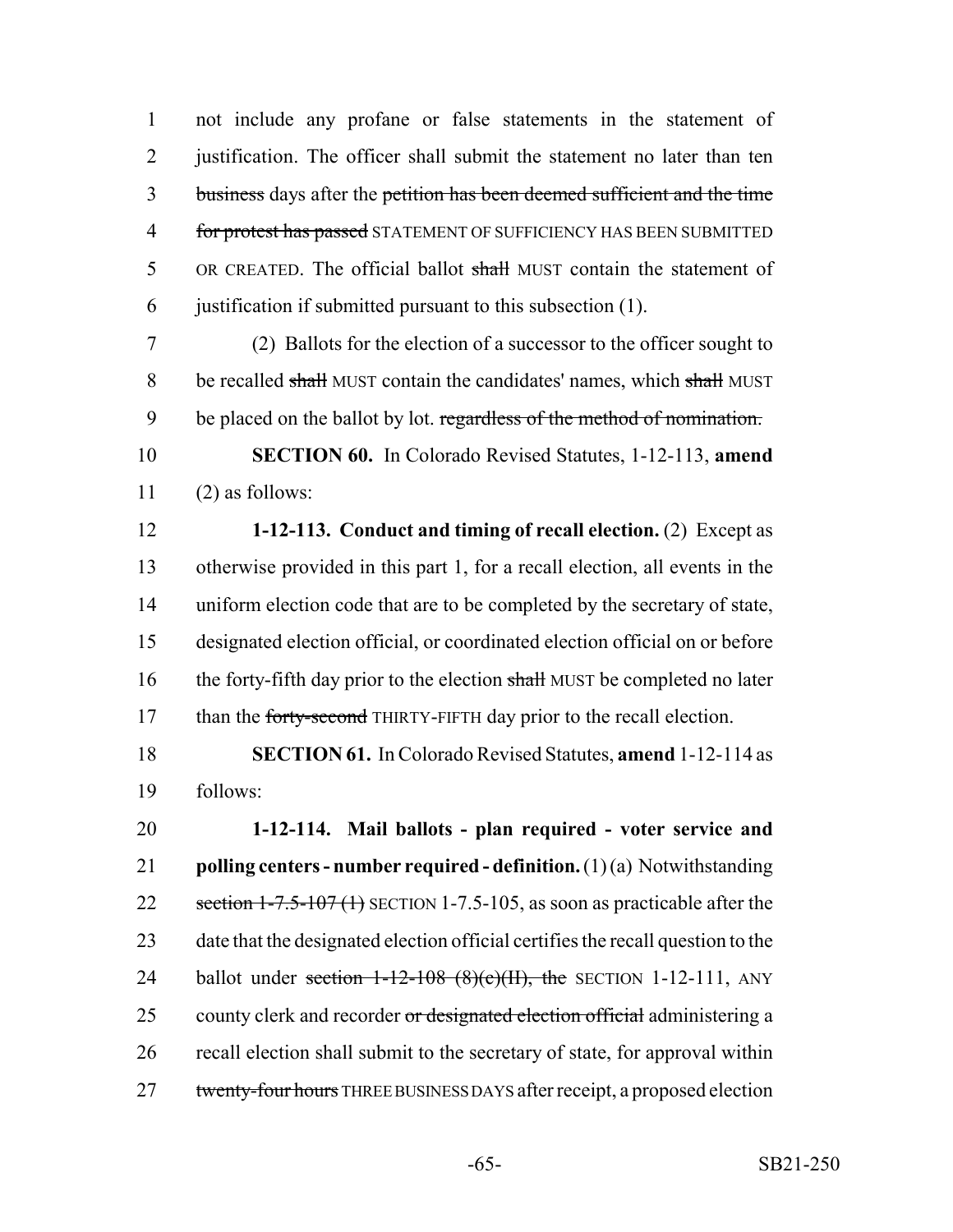plan including the manner in and date by which the mail ballot 2 transmission deadline set forth in subsection (2) of this section will be met THAT INCLUDES ALL INFORMATION REQUIRED BY SECTION 1-7.5-105. If the secretary of state does not provide written notice of approval or 5 disapproval of the plan within twenty-four hours THREE BUSINESS DAYS, the plan is deemed approved.

 (b) The secretary of state may disapprove an election plan 8 submitted under subsection  $(1)(a)$  of this section using only the same standards used to evaluate and approve of election plans transmitted under section 1-7.5-105.

11 (2) Notwithstanding any provision of this code: to the contrary: (a) The designated election official conducting the recall election shall designate the office of the county clerk and recorder or other 14 suitable location to function as a voter service and polling center TO PROVIDE A MAIL BALLOT OR REPLACEMENT BALLOT TO A REGISTERED ELECTOR REQUESTING THE BALLOT AT THE OFFICE OF THE COUNTY CLERK AND RECORDER OR OTHER DESIGNATED LOCATION from the twenty-second day prior to the final day of voting in such election through that final day of voting; and

 (b) Not EARLIER THAN THE TWENTY-SECOND DAY OR later than the 21 fifteenth EIGHTEENTH day before the last day on which voted mail ballots 22 may be returned by electors other than covered voters under article 8.3 of 23 this title + ELECTION, the designated election official shall mail ballots to 24 eligible ALL ACTIVE REGISTERED electors. in accordance with the election 25 plan developed pursuant to subsection (1) of this section.

 (3) (a) There must be one voter service and polling center for each thirty thousand active registered electors in the district of the incumbent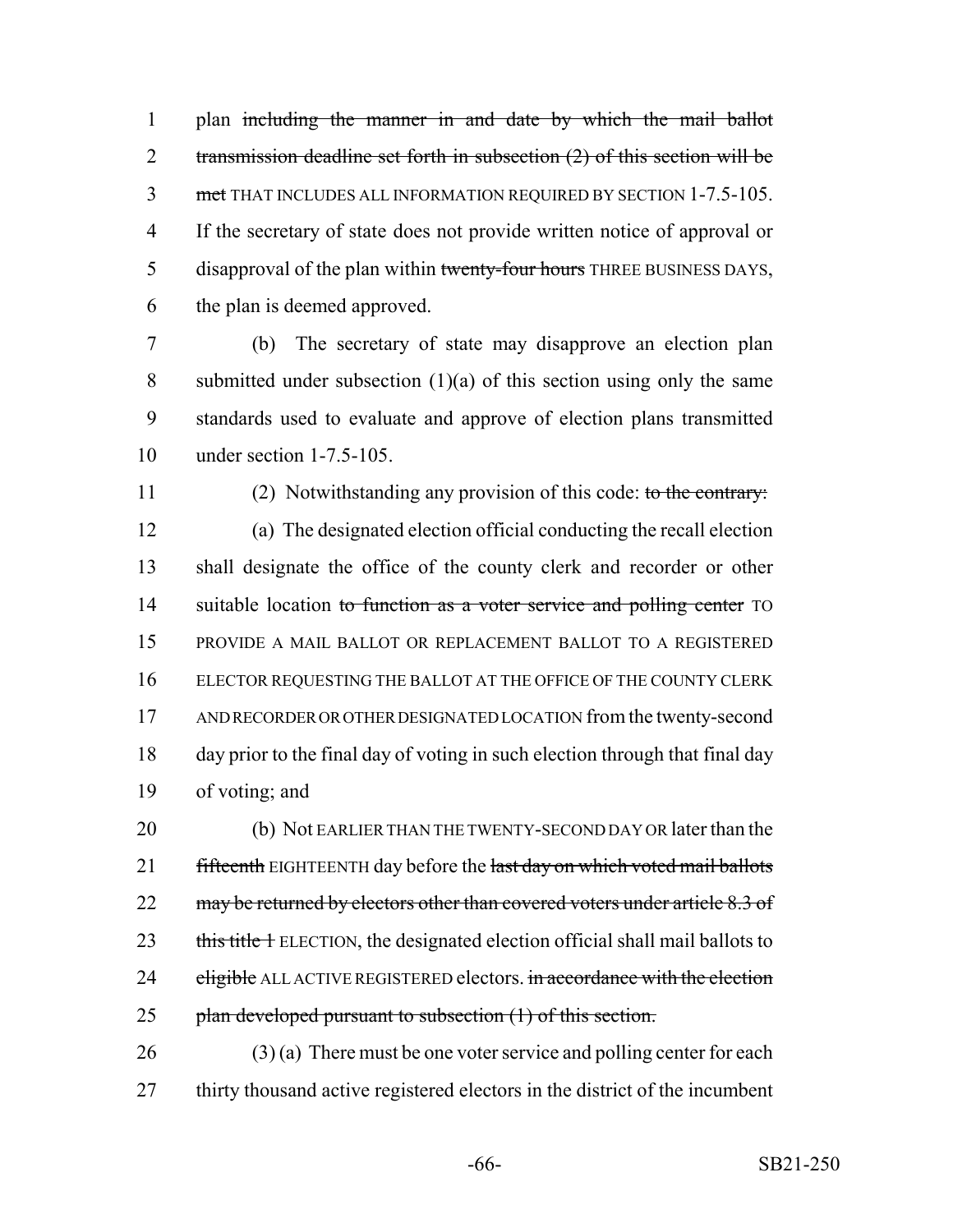sought to be recalled; except that any such district must have at least one 2 voter service and polling center, and each district that spans more than one county must operate one voter service and polling center within the 4 boundaries of each county. Except for the voter service and polling center required under and open in accordance with paragraph (a) of subsection (2) of this section, which voter service and polling center counts as the first voter service and polling center required to be open under subsection  $(2)$  of this section, Each additional voter service and polling center must be open from the eighth day prior to the final day of voting in the recall 10 election through that THE final day. EACH VOTER SERVICE AND POLLING CENTER REQUIRED BY THIS SECTION MUST BE OPEN FOR EIGHT HOURS MONDAY THROUGH FRIDAY, FOUR HOURS ON SATURDAY, AND NEED NOT BE OPEN ON SUNDAY.ON THE FINAL DAY OF VOTING, EACH VOTER SERVICE 14 AND POLLING CENTER REQUIRED BY THIS SECTION MUST BE OPEN FROM 7 A.M. TO 7 P.M.

 (b) When a recall election is combined with a general election IN EVEN YEARS pursuant to article XXI of the state constitution and section 1-12-111, the number and days of operation of voter service and polling centers and the manner of voting for the recall as part of said general 20 election are the same as those prescribed under section  $1-5-102.9$ . except 21 that one voter service and polling center must be open in accordance with 22 the time established in paragraph  $(a)$  of subsection  $(2)$  of this section. WHEN A RECALL ELECTION IS COMBINED WITH A GENERAL ELECTION IN ODD YEARS PURSUANT TO ARTICLE XXI OF THE STATE CONSTITUTION AND SECTION 1-12-111, THE NUMBER AND DAYS OF OPERATION OF VOTER SERVICE AND POLLING CENTERS AND THE MANNER OF VOTING FOR THE RECALL AS PART OF SAID GENERAL ELECTION ARE THE SAME AS THOSE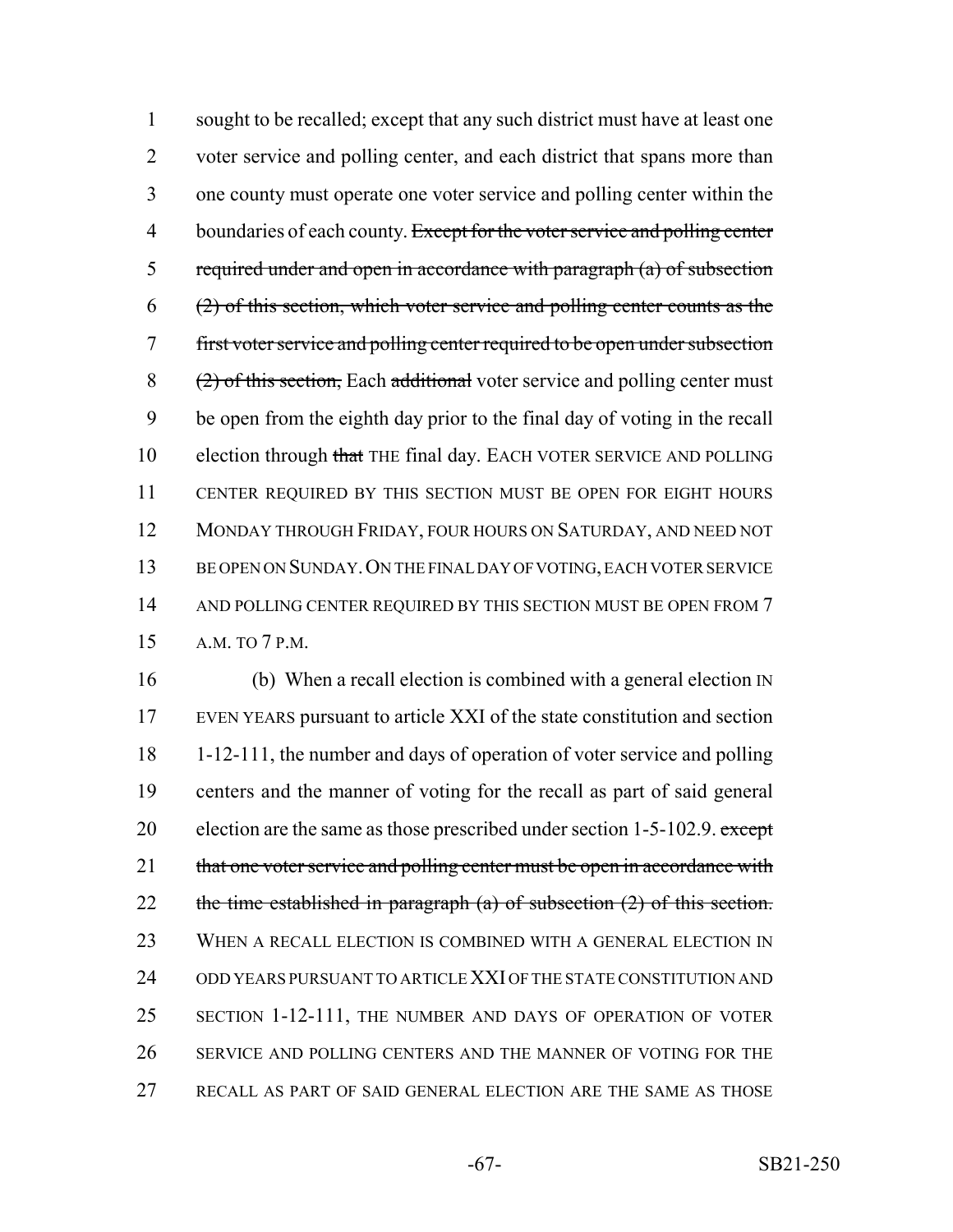1 PRESCRIBED UNDER SECTION 1-7.5-107.

 (4) As used in this section, and for purposes of article XXI of the state constitution, "part of said general election" means the inclusion of the questions of both the recall of an incumbent and the election of the incumbent's successor on mail ballots that are sent by mail, available at voter service and polling centers, or otherwise delivered to an elector as permitted by law, from the date for holding the election through the last day of voting in a general election. pursuant to section 1-4-201. Notwithstanding this definition, to maximize participation of voters covered by the federal "Uniformed and Overseas Citizens Absentee Voting Act", 52 U.S.C. sec. 20301 et seq., all candidate races, ballot issues, and ballot questions that a covered voter is eligible to vote on must be included on the ballots required to be sent pursuant to that act, and recall-related ballot questions must be sent separately on ballots that adhere to the deadlines set forth in this section.

 **SECTION 62.** In Colorado Revised Statutes, **amend** 1-12-115 as follows:

 **1-12-115. Write-in candidates.** No write-in vote for any office shall be counted unless an affidavit of intent has been filed indicating that 20 the person for whom the write-in vote is made desires the office and is legally qualified to assume the duties of the office if elected. The affidavit 22 of intent shall MUST be filed with the designated election official no later 23 than fifteen TWENTY-FIVE calendar days before the recall election date 24 FOR HOLDING THE ELECTION.

 **SECTION 63.** In Colorado Revised Statutes, **amend** 1-12-116 as follows:

**1-12-116. Sufficiency of the recall.** If a majority of those voting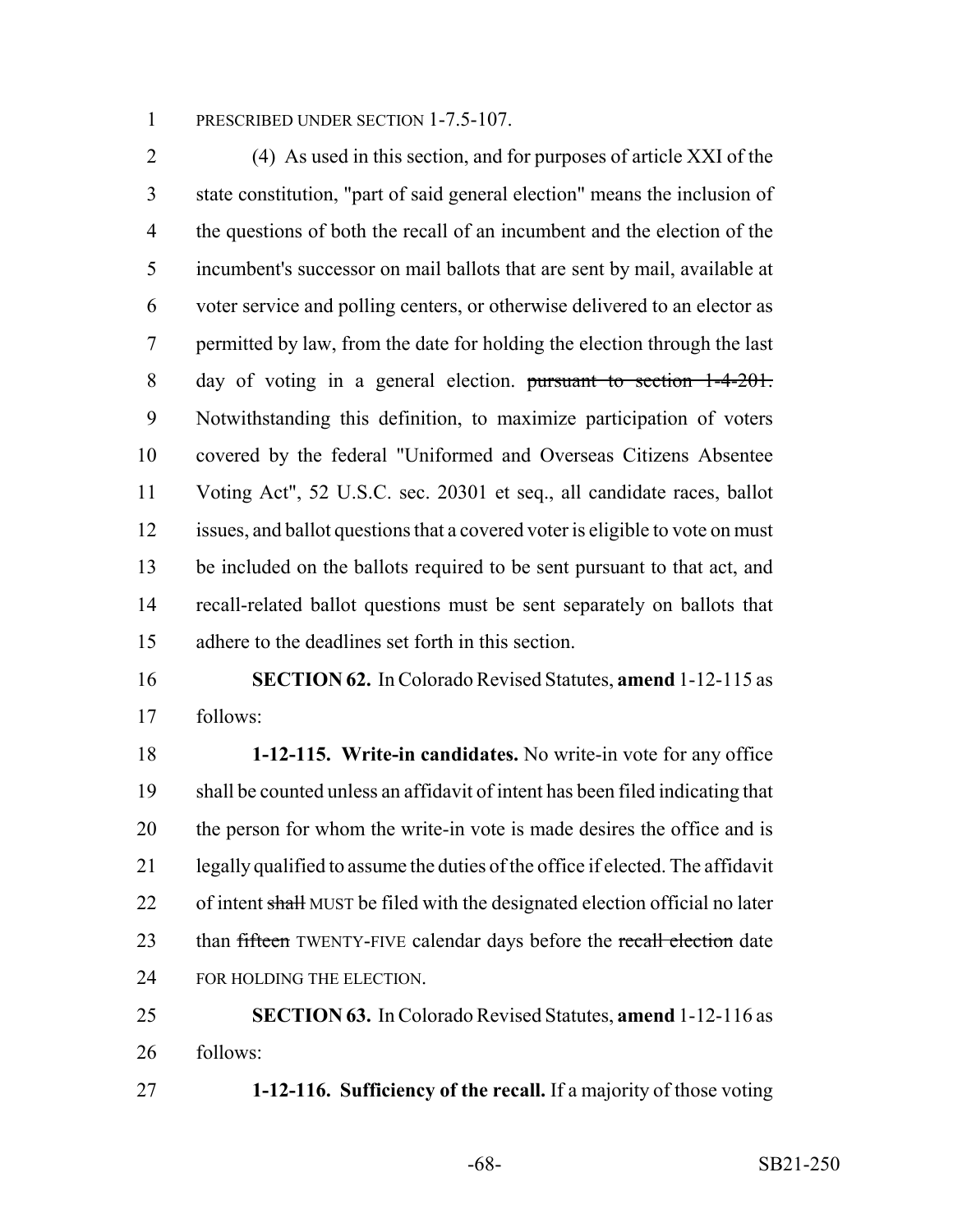on the question of the recall of any incumbent from office vote "no", the 2 incumbent shall continue CONTINUES in office; if a majority vote "yes", 3 the incumbent shall be IS removed from office upon the qualification of the successor. IF AN EVEN NUMBER OF ELECTORS VOTE "NO" AND "YES" ON THE QUESTION OF THE RECALL OF THE INCUMBENT FROM OFFICE, THE INCUMBENT CONTINUES IN OFFICE.

7 **SECTION 64.** In Colorado Revised Statutes, **amend** 1-12-117 as 8 follows:

9 **1-12-117. Nomination of successor - ballot certification.** 10 (1) For partisan elections, a candidate to succeed the officer sought to be 11 recalled shall MUST meet the qualifications of a party candidate or an 12 unaffiliated candidate as provided in part 8 of article 4 of this title TITLE 13 1 and shall MUST be nominated by a political party petition or an 14 unaffiliated petition as provided in part 9 of article 4 of this title TITLE 1. 15 Nomination petitions may be circulated beginning the first date on which 16 a protest may be filed and shall MUST be filed no later than fifteen 17 TWENTY-FIVE calendar days prior to the date for holding the election as 18 provided in section 1-12-111. IF THE ELECTION IS TO BE HELD WITH A 19 GENERAL ELECTION, NOMINATION PETITIONS MUST BE FILED NO LATER 20 THAN FIVE DAYS PRIOR TO THE DATE TO CERTIFY BALLOT CONTENT FOR 21 THE GENERAL ELECTION.

22 (2) For nonpartisan elections, nomination petitions for candidates 23 whose names are to appear on the ballot may be circulated beginning the 24 first date on which a protest may be filed and shall MUST be filed no later 25 than fifteen TWENTY-FIVE calendar days prior to the date for holding the 26 election as provided in section 1-12-111. IF THE ELECTION IS TO BE HELD 27 WITH A GENERAL ELECTION, NOMINATION PETITIONS MUST BE FILED NO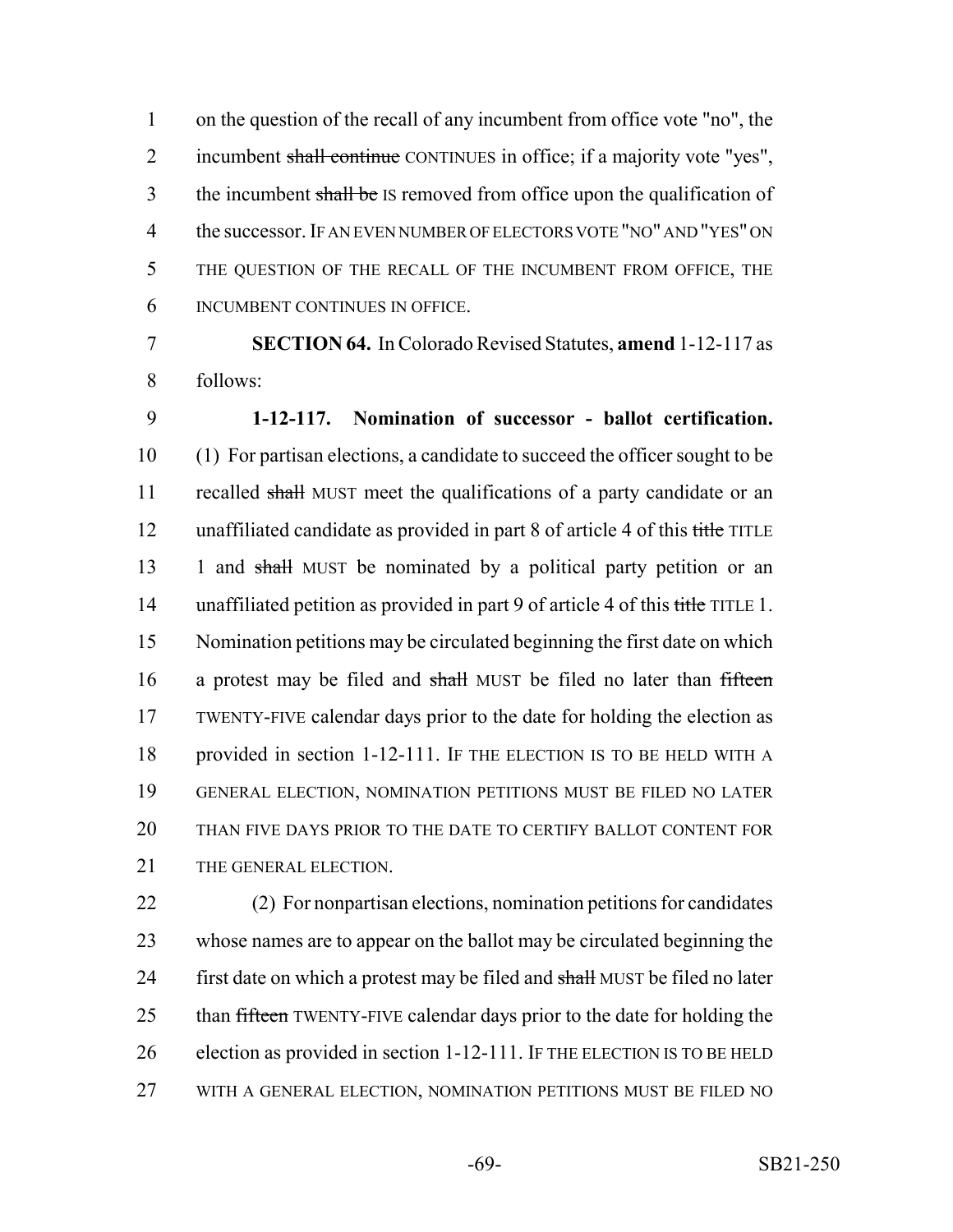LATER THAN FIVE DAYS PRIOR TO THE DATE TO CERTIFY BALLOT CONTENT FOR THE GENERAL ELECTION.

 (3) (a) Every nomination petition shall MUST be signed by the number of eligible electors required for the office in part 8 of article 4 of 5 this title TITLE 1 or as otherwise provided by law.

 (b) (I) The designated election official shall verify successor 7 candidate petitions within forty-eight hours FIVE DAYS after the deadline to file such petitions as set forth in subsections (1) and (2) of this section.

 (II) The designated election official shall certify the ballot content as soon as possible, but not later than two business days after the date upon which the verification of successor candidate petitions is required 12 pursuant to subparagraph  $(I)$  of this paragraph  $(b)$  SUBSECTION  $(3)(b)(I)$  OF THIS SECTION. IF THE RECALL ELECTION WILL BE HELD AS PART OF A GENERAL ELECTION, THE DESIGNATED ELECTION OFFICIAL SHALL CERTIFY THE BALLOT CONTENT NO LATER THAN THE DATE ALL OTHER CONTENT FOR THE GENERAL ELECTION IS REQUIRED TO BE CERTIFIED.

 (4) The officer who was sought to be recalled is not eligible as a candidate in the election to fill any vacancy resulting from the recall election.

20 (5) FOR ANY SPECIAL DISTRICT RECALL ELECTION CONDUCTED UNDER THIS SECTION, THE DESIGNATED ELECTION OFFICIAL SHALL VERIFY 22 SUCCESSOR CANDIDATE SELF-NOMINATION FORMS WITHIN TWO DAYS OF RECEIVING THE FORM. A SUCCESSOR CANDIDATE WHO FILES A SELF-NOMINATION FORM THAT IS DEFICIENT MUST BE NOTIFIED OF THE DEFICIENCY BY THE DESIGNATED ELECTION OFFICIAL AND MAY RESUBMIT 26 A CORRECTED FORM NO LATER THAN THE DEADLINE TO CERTIFY THE 27 BALLOT CONTENT AS SET FORTH IN SUBSECTION (3) OF THIS SECTION.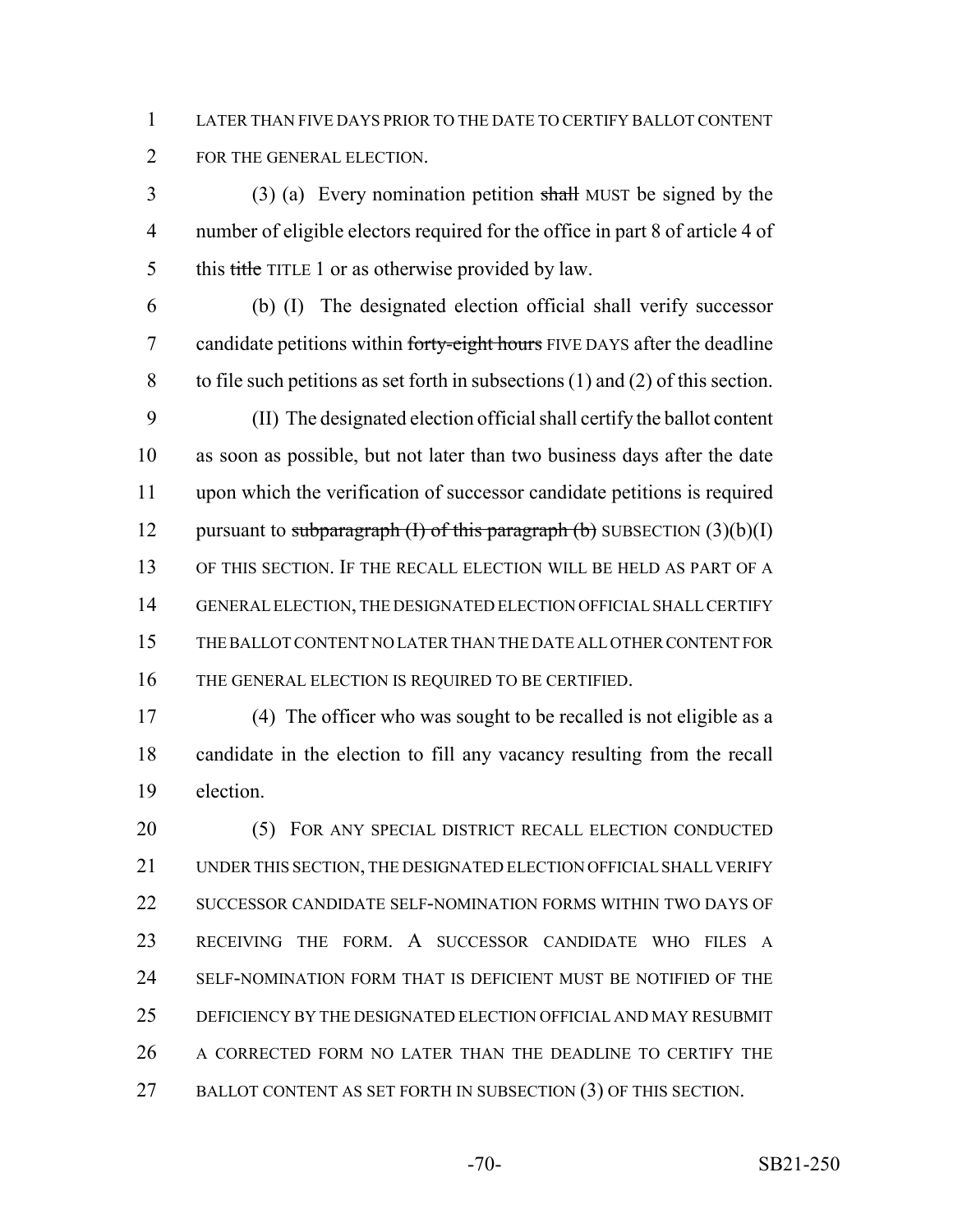**SECTION 65.** In Colorado Revised Statutes, 1-12-120, **amend** 2 (2), (3), and (4) as follows:

 **1-12-120. Cost of recall election.** (2) If, at any recall election for 4 a county or local government office, the incumbent whose recall is 5 sought, AN ELECTION IS HELD AND THE INCUMBENT is not recalled, the governing body shall authorize a resolution for repayment from the general fund of the political subdivision any money authorized to be 8 repaid to the incumbent by this article ARTICLE 12, which the incumbent actually expended as an expense of the election. In no event shall the sum repaid exceed forty cents per eligible elector as defined in section 1-1-104 (16), subject to a maximum repayment of ten thousand dollars.

12 (3) Authorized expenses shall ONLY include but are not limited to, 13 moneys MONEY spent AFTER A PETITION HAS BEEN DEEMED SUFFICIENT BY THE DESIGNATED ELECTION OFFICIAL in challenging the sufficiency of the recall petition and in presenting to the electors the official position of the incumbent, including campaign literature, advertising, and maintaining campaign headquarters.

 (4) Unauthorized expenses shall include but are not limited to: 19 Moneys MONEY spent PRIOR TO THE DATE ON WHICH A PETITION HAS BEEN DEEMED SUFFICIENT BY THE DESIGNATED ELECTION OFFICIAL; MONEY SPENT on challenges and court actions not pertaining to the sufficiency of the recall petition; personal expenses for meals; lodging and mileage for the incumbent; costs of maintaining a campaign staff and associated expenses; reimbursement for expenses incurred by a campaign committee which has solicited contributions; reimbursement of any kind for employees in the incumbent's office; and all expenses incurred prior to the filing of the recall petition.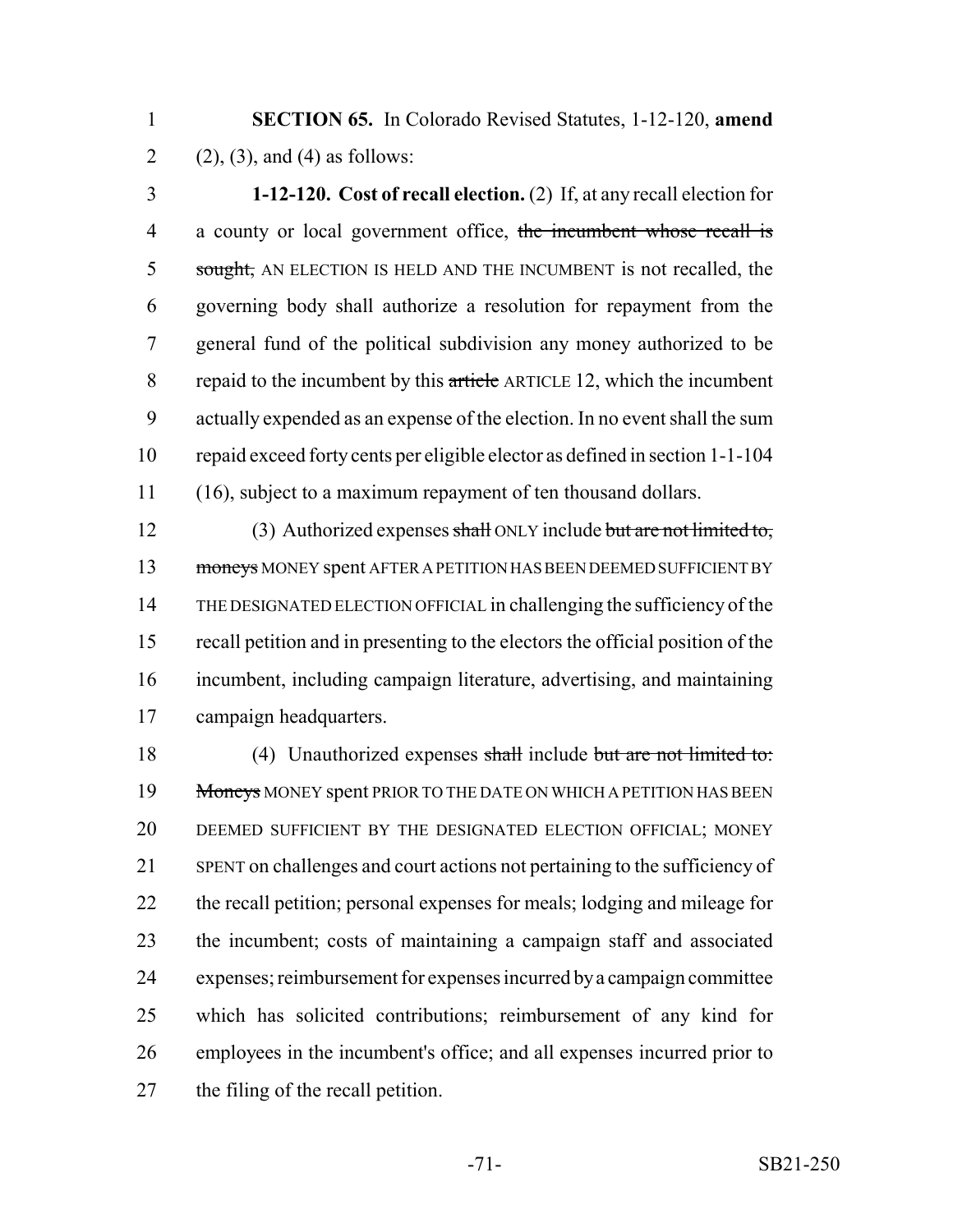| $\mathbf{1}$   | <b>SECTION 66.</b> In Colorado Revised Statutes, 1-12-203, repeal as           |
|----------------|--------------------------------------------------------------------------------|
| $\overline{2}$ | added by House Bill 21-1001 $(6)(b)$ as follows:                               |
| 3              | 1-12-203. Vacancies in general assembly. $(6)$ $(b)$<br><b>This</b>            |
| $\overline{4}$ | subsection (6) is repealed, effective December 31, 2021.                       |
| 5              | <b>SECTION 67.</b> In Colorado Revised Statutes, 1-12-206, repeal as           |
| 6              | added by House Bill 21-1001 $(7)(b)$ as follows:                               |
| 7              | 1-12-206. Vacancies in the office of county commissioner.                      |
| 8              | $(7)$ (b) This subsection $(7)$ is repealed, effective December 31, 2021.      |
| 9              | <b>SECTION 68.</b> In Colorado Revised Statutes, 1-13-710, amend               |
| 10             | $(1)$ as follows:                                                              |
| 11             | 1-13-710. Voting twice - penalty. $(1)$ (a) Any voter who votes                |
| 12             | more than once or, having voted once, offers to vote again in the state, or,   |
| 13             | NO VOTER SHALL, WITH THE INTENT OF VOTING MORE THAN ONCE IN AN                 |
| 14             | <b>ELECTION:</b>                                                               |
| 15             | (I) CAST MORE THAN ONE BALLOT;                                                 |
| 16             | (II)<br>OFFER TO CAST A BALLOT KNOWING THAT A BALLOT THE                       |
| 17             | VOTER PREVIOUSLY RETURNED WAS RECEIVED; OR                                     |
| 18             | (III) During a federal election, votes VOTE in this state and another          |
| 19             | state.                                                                         |
| 20             | A VOTER WHO VIOLATES THIS SUBSECTION (1) shall be<br>(b)                       |
| 21             | punished by a fine of not more than five thousand dollars or by                |
| 22             | imprisonment in the county jail for not more than eighteen months, or by       |
| 23             | both such fine and imprisonment.                                               |
| 24             | SECTION 69. In Colorado Revised Statutes, 1-13-714, amend                      |
| 25             | $(1)$ as follows:                                                              |
| 26             | 1-13-714. Electioneering - removing and return of ballot -                     |
| 27             | <b>definition.</b> (1) (a) No person shall do any electioneering on the day of |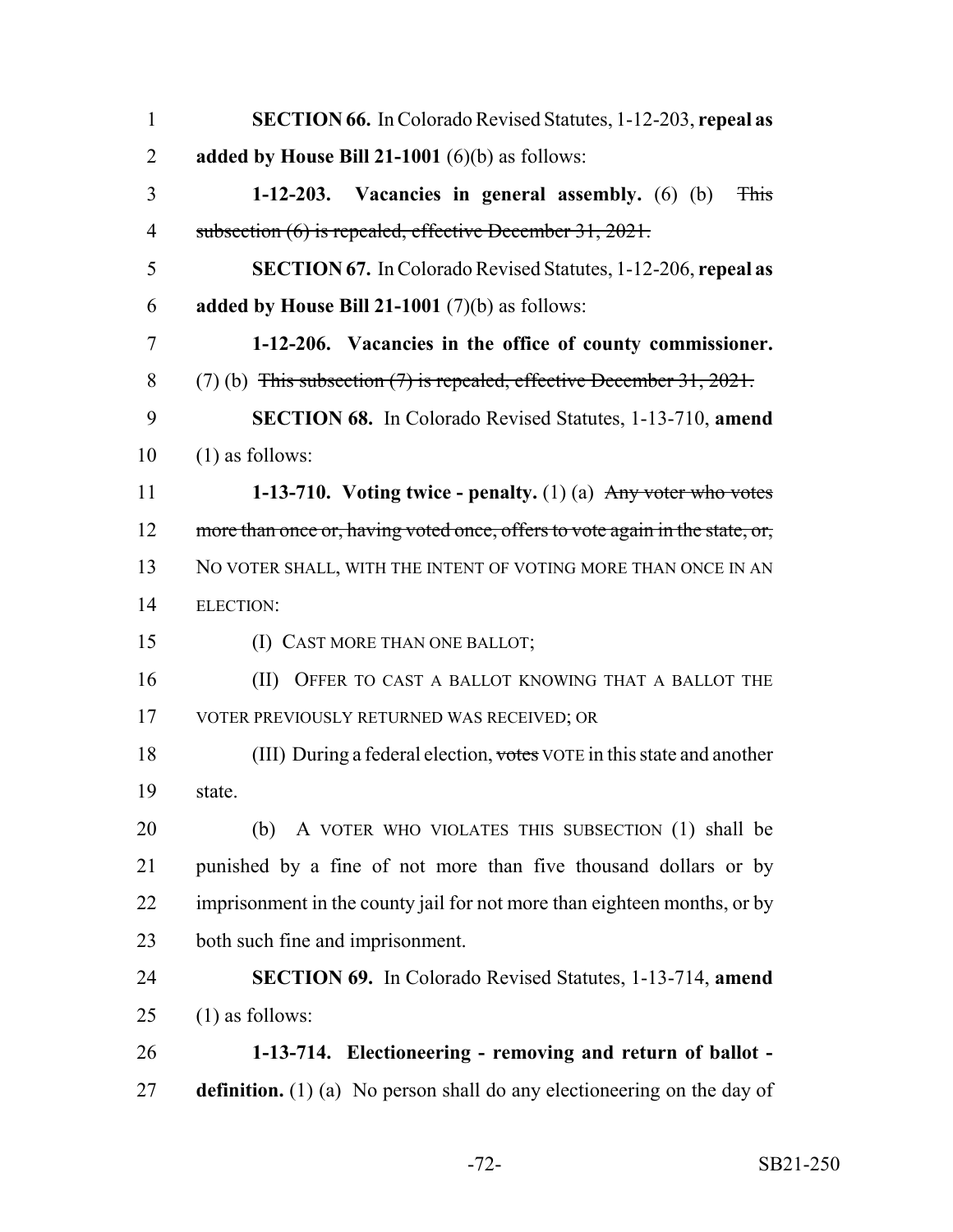any election, or during the time when voting is permitted for any election, within any polling location or in any public street or room or in any public manner within one hundred feet of any building in which a polling location is located, as publicly posted by the designated election official.

 (b) (I) As used in this section, the term "electioneering" includes: (A) Campaigning for or against any candidate who is on the ballot or any ballot issue or ballot question that is on the ballot.

 (B) THE DISTRIBUTION OR DISPLAY OF CAMPAIGN POSTERS, SIGNS, OR OTHER CAMPAIGN MATERIALS OR APPAREL, INCLUDING MATERIALS OR APPAREL PROMOTING OR OPPOSING A CANDIDATE OR DISPLAYING CANDIDATE'S NAME, LIKENESS, OR CAMPAIGN SLOGAN.

 (C) "Electioneering" also includes Soliciting signatures for a candidate petition, a recall petition, or a petition to place a ballot issue or ballot question on a subsequent ballot.

 (II) "Electioneering" does not include a respectful display of the American flag.

 **SECTION 70.** In Colorado Revised Statutes, 1-40-108, **amend** (1) as follows:

 **1-40-108. Petition - time of filing.** (1) No petition for any ballot 20 issue shall be IS of any effect unless filed with the secretary of state within six months from the date that the titles and submission clause have been fixed and determined pursuant to the provisions of sections 1-40-106 and 1-40-107 and unless filed with the secretary of state no later 24 than three months and three weeks before the election at which it is to be voted upon. A petition for a ballot issue for the election to be held in 26 November of odd-numbered years shall MUST be filed with the secretary 27 of state no later than three months and three weeks before such odd-year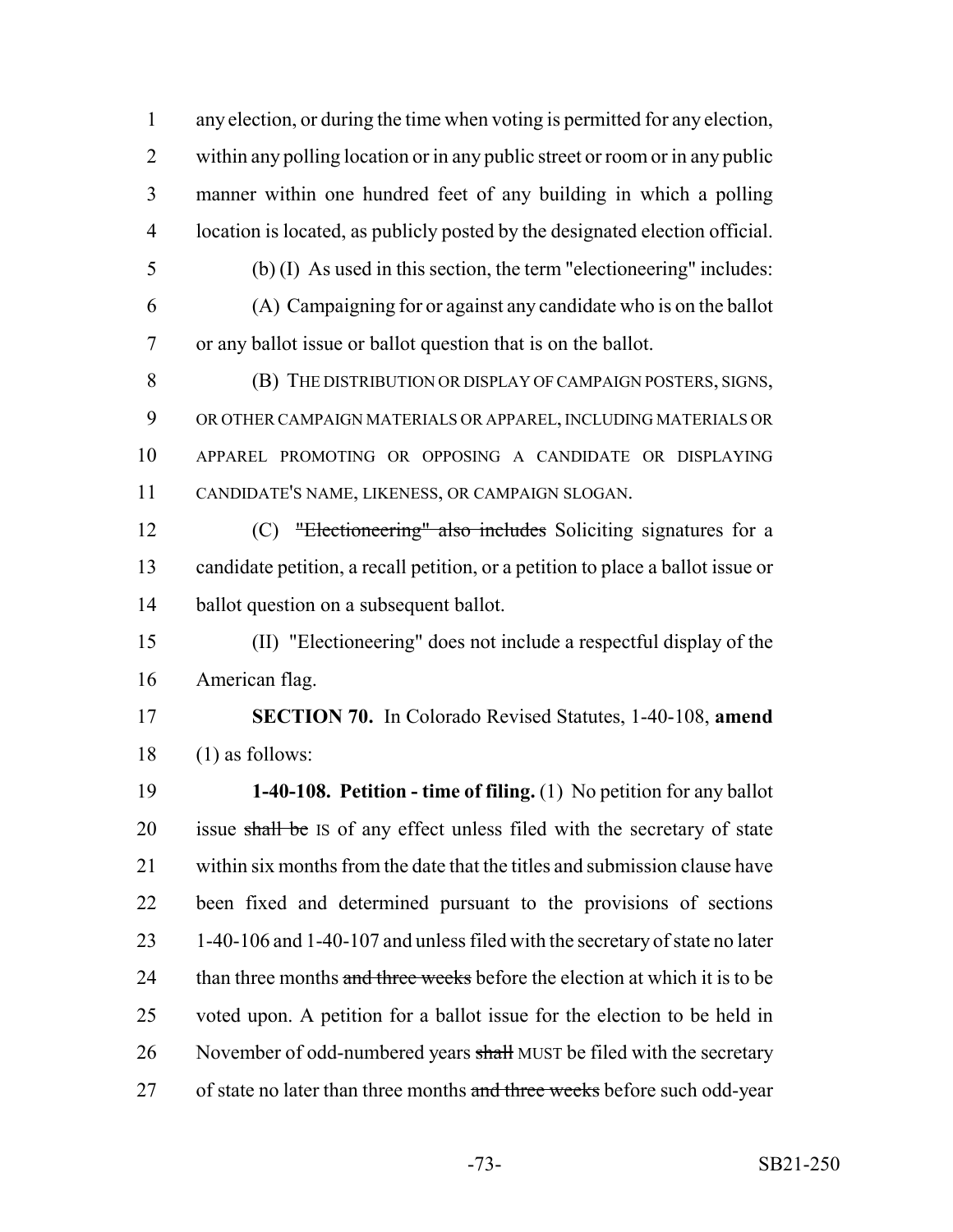1 election. All filings under this section must be made by  $\frac{3}{2}$  p.m. THE CLOSE 2 OF BUSINESS on the day of filing.

3 **SECTION 71.** In Colorado Revised Statutes, 1-40-111, **amend** 4  $(2)(b)(I)$  as follows:

5 **1-40-111. Signatures - affidavits - notarization - list of** 6 **circulators and notaries.** (2) (b) (I) A notary public shall not notarize 7 an affidavit required pursuant to paragraph  $(a)$  of this subsection  $(2)$ 8 SUBSECTION (2)(a) OF THIS SECTION, unless:

9 (A) The circulator is in the physical presence of the notary public; 10 AND

 (B) The circulator has dated the affidavit and fully and accurately completed all of the personal information on the affidavit required 13 pursuant to paragraph (a) of this subsection  $(2)$ ; and SUBSECTION  $(2)(a)$ OF THIS SECTION.

15 (C) The circulator presents a form of identification, as such term 16 is defined in section 1-1-104 (19.5). A notary public shall specify the 17 form of identification presented to him or her on a blank line, which shall 18 be part of the affidavit form.

19 **SECTION 72.** In Colorado Revised Statutes, 1-40-113, **amend** 20 (3) as follows:

21 **1-40-113. Form - representatives of signers.** (3) Prior to the 22 time of filing, the persons designated in the petition to represent the 23 signers shall bind the sections of the petition in convenient volumes 24 consisting of one hundred sections of the petition if one hundred or more 25 sections are available or, if less than one hundred sections are available 26 to make a volume, consisting of all sections that are available. Each 27 volume consisting of less than one hundred sections shall be marked on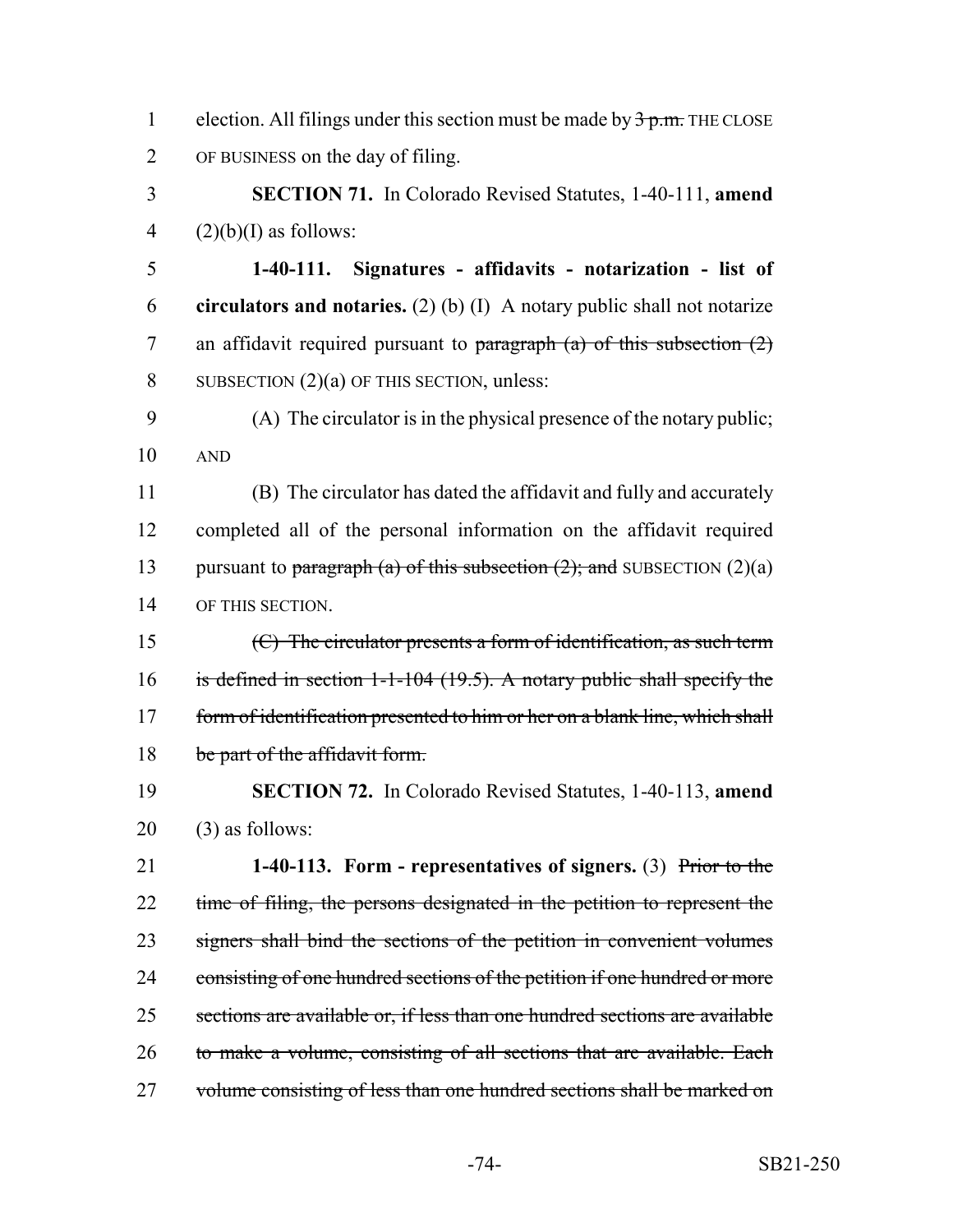1 the first page of the volume. However, any volume that contains more or 2 less than one hundred sections, due only to the oversight of the designated 3 representatives of the signers or their staff, shall not result in a finding of 4 insufficiency of signatures therein. Each section of each volume shall OF 5 THE PETITION MUST include the affidavits required by section 1-40-111 6 (2), together with the sheets containing the signatures accompanying the 7 same. These bound volumes shall be filed with the secretary of state by 8 the designated representatives of the proponents.

9 **SECTION 73.** In Colorado Revised Statutes, 1-40-117, **repeal** 10 (3)(b); and **add** (4) as follows:

11 **1-40-117. Statement of sufficiency - cure.** (3) (b) In the event 12 the secretary of state issues a statement declaring that a petition, having 13 first been submitted with the required number of signatures, appears not 14 to have a sufficient number of total valid signatures, a sufficient number 15 of valid signatures in one or more state senate districts, or both, as 16 applicable, the designated representatives of the proponents may cure the 17 insufficiency by filing an addendum to the original petition for the 18 purpose of offering such number of additional signatures as will cure the 19 insufficiency. No addendum offered as a cure shall be considered unless 20 the addendum conforms to requirements for petitions outlined in sections 21  $1-40-110$ ,  $1-40-111$ , and  $1-40-113$  and unless the addendum is filed with 22 the secretary of state within the fifteen-day period after the insufficiency 23 is declared and unless filed with the secretary of state no later than three 24 months before the election at which the initiative petition is to be voted 25 on. All filings under this subsection  $(3)(b)$  shall be made by 3 p.m. on the 26 day of filing. Upon submission of a timely filed addendum, the secretary 27 of state shall order the examination of each signature on the addendum.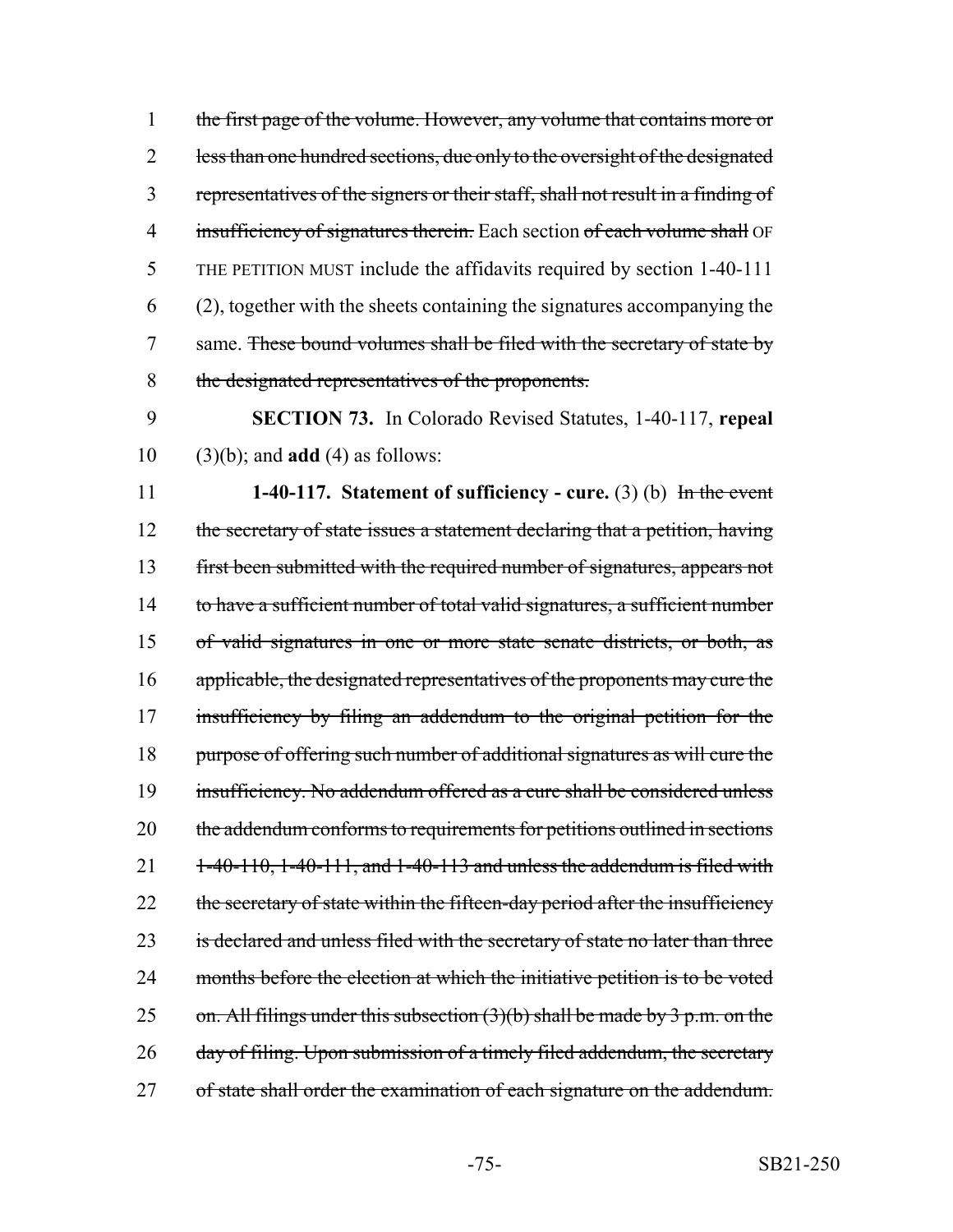1 The addendum shall not be available to the public for a period of up to ten 2 calendar days for such examination. After examining the petition, the secretary of state shall, within ten calendar days, issue a statement as to whether the addendum cures the insufficiencies found in the original petition.

 (4) DURING THE REVIEW OF A PETITION, THE SECRETARY OF STATE SHALL NOTIFY THE DESIGNATED REPRESENTATIVES OF THE PROPONENTS OF ANY ERRORS AND INSUFFICIENCIES REGARDING CIRCULATOR AFFIDAVITS. UPON THE RECEIPT OF SUCH A NOTIFICATION, THE DESIGNATED REPRESENTATIVES OF THE PROPONENTS HAVE FIVE CALENDAR DAYS FROM THE DATE OF RECEIPT OF THE NOTICE TO CURE THE ERRORS AND INSUFFICIENCIES DESCRIBED IN THE NOTICE. TO CURE A CIRCULATOR AFFIDAVIT, THE DESIGNATED REPRESENTATIVE OF THE PROPONENTS MUST PROVIDE THE SECRETARY OF STATE WITH A NEW CIRCULATOR AFFIDAVIT THAT CORRECTS THE ERRORS OF THE PREVIOUSLY SUBMITTED AFFIDAVIT.

 **SECTION 74.** In Colorado Revised Statutes, 1-40-118, **amend** (1) as follows:

 **1-40-118. Protest.** (1) A protest in writing, under oath, together with three copies thereof, may be filed in the district court for the county in which the petition has been filed by some registered elector, within 22 thirty FIFTEEN days after the secretary of state issues a statement as to whether the petition has a sufficient number of valid signatures, which 24 statement shall MUST be issued no later than thirty calendar days after the petition has been filed. If the secretary of state fails to issue a statement 26 within thirty calendar days, the petition shall be IS deemed sufficient. Regardless of whether the secretary of state has issued a statement of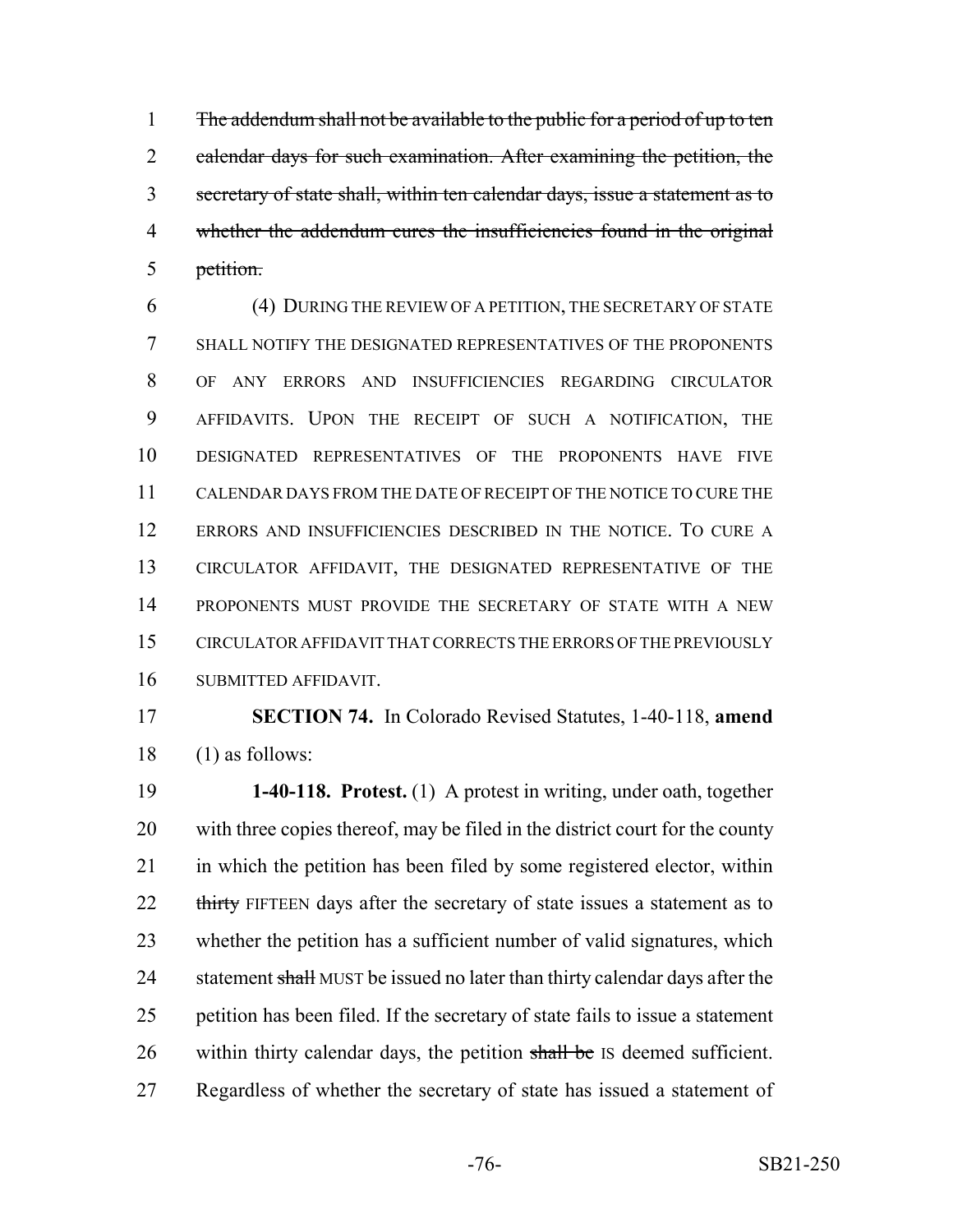sufficiency or if the petition is deemed sufficient because the secretary of state has failed to issue a statement of sufficiency within thirty calendar 3 days, no further agency action shall be IS necessary for the district court to have jurisdiction to consider the protest. During the period a petition is being examined by the secretary of state for sufficiency, the petition 6 shall not be available to the public; except that such period  $\frac{\text{shell}}{\text{shell}}$  MUST not exceed thirty calendar days. Immediately after the secretary of state issues a statement of sufficiency or, if the petition is deemed sufficient because the secretary of state has failed to issue the statement, after thirty calendar days, the secretary of state shall make the petition available to the public for copying upon request.

 **SECTION 75.** In Colorado Revised Statutes, 1-40-135, **amend** (1) and (2)(a) introductory portion; **repeal** (2)(a)(I); and **add** (2)(d) as follows:

 **1-40-135. Petition entities - requirements - definition.** (1) As used in this section, "petition entity" means any person or issue committee that DIRECTLY OR INDIRECTLY provides compensation to a circulator to circulate a ballot petition.

 (2) (a) It is unlawful for any petition entity to provide compensation to a circulator to circulate a petition without first obtaining a license therefor from the secretary of state. The secretary of state may deny a license if he or she finds that the petition entity or any of its principals have been found, in a judicial or administrative proceeding, to have violated the petition laws of Colorado or any other state and such violation involves authorizing or knowingly permitting any of the acts set 26 forth in paragraph (c) of this subsection  $(2)$ , excluding subparagraph  $(V)$ of said paragraph (c) SUBSECTION (2)(c) OF THIS SECTION, OR TO HAVE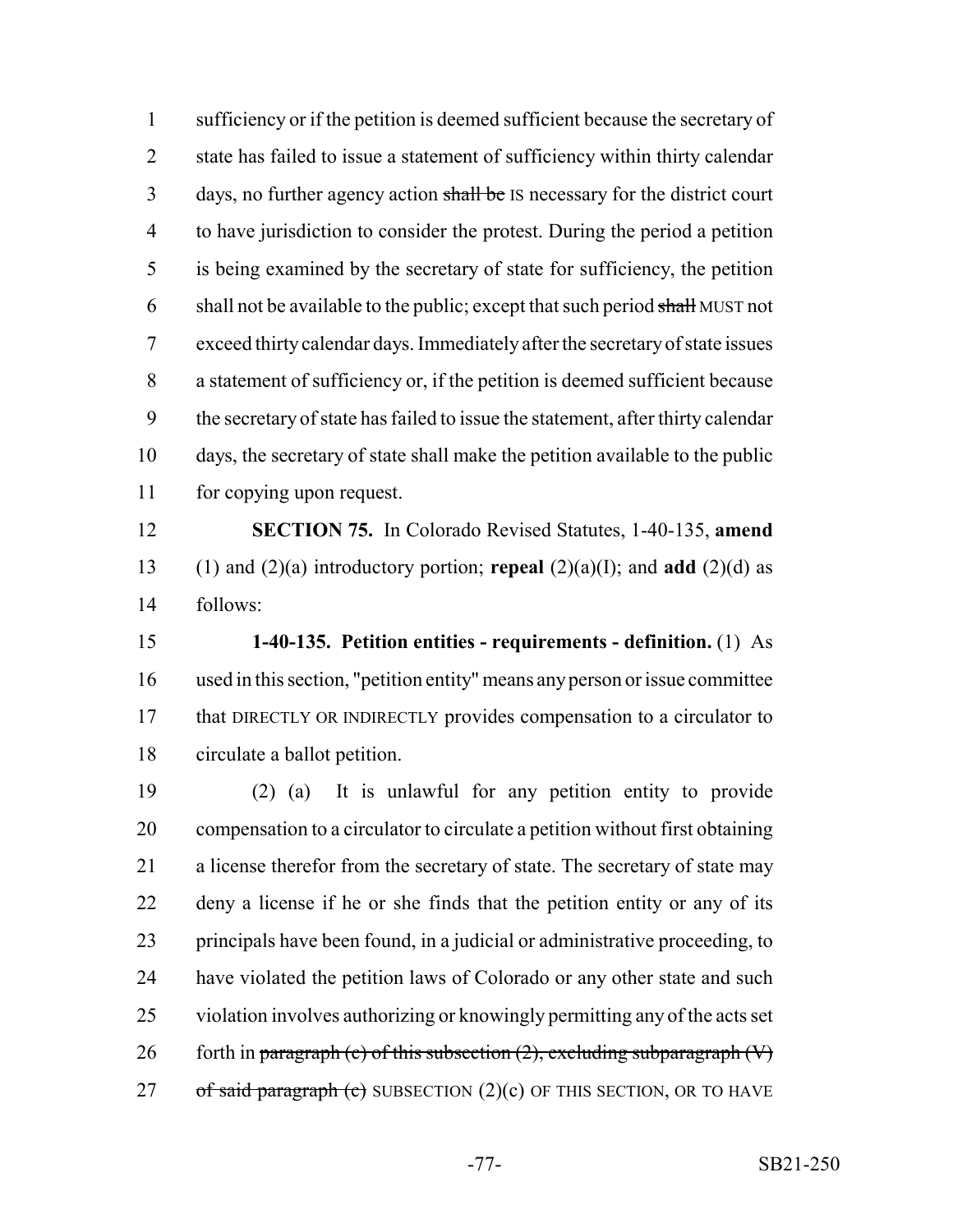KNOWINGLY CONTRACTED WITH A PETITION ENTITY THAT HAS BEEN FOUND, IN A JUDICIAL OR ADMINISTRATIVE PROCEEDING, TO HAVE AUTHORIZED OR KNOWINGLY PERMITTED ANY OF THE ACTS SET FORTH IN SUBSECTION (2)(c) OF THIS SECTION. The secretary of state shall deny a license:

 (I) Unless the petition entity agrees that it shall not pay a circulator more than twenty percent of his or her compensation on a per signature or per petition basis; or

 (2) (d) THE SECRETARY OF STATE SHALL REVOKE THE PETITION ENTITY LICENSE, IF, AT ANY TIME AFTER RECEIVING A LICENSE, A PETITION ENTITY IS DETERMINED TO HAVE KNOWINGLY CONTRACTED WITH A 12 PETITION ENTITY THAT VIOLATED A PROVISION OF SUBSECTIONS  $(2)(c)(I)$ 13 TO  $(2)(c)(VI)$  OF THIS SECTION.

 **SECTION 76.** In Colorado Revised Statutes, **amend** 31-4-501 as follows:

 **31-4-501. Officers subject to recall.** Every elected OR APPOINTED officer of any municipality of the state of Colorado may be recalled from office at any time by the registered electors of the municipality in the manner provided in section 4 of article XXI of the state constitution. The 20 provisions of this part 5 shall apply to all municipalities except to the extent that a municipality has adopted provisions pursuant to article XX or XXI of the state constitution inconsistent with this part 5.

 **SECTION 77.** In Colorado Revised Statutes, 31-4-503, **amend** 24  $(4)$  as follows:

 **31-4-503. Petition in sections - signing - affidavit - review - tampering with petition.** (4) When such recall petition is determined sufficient, the municipal clerk shall submit said petition, together with a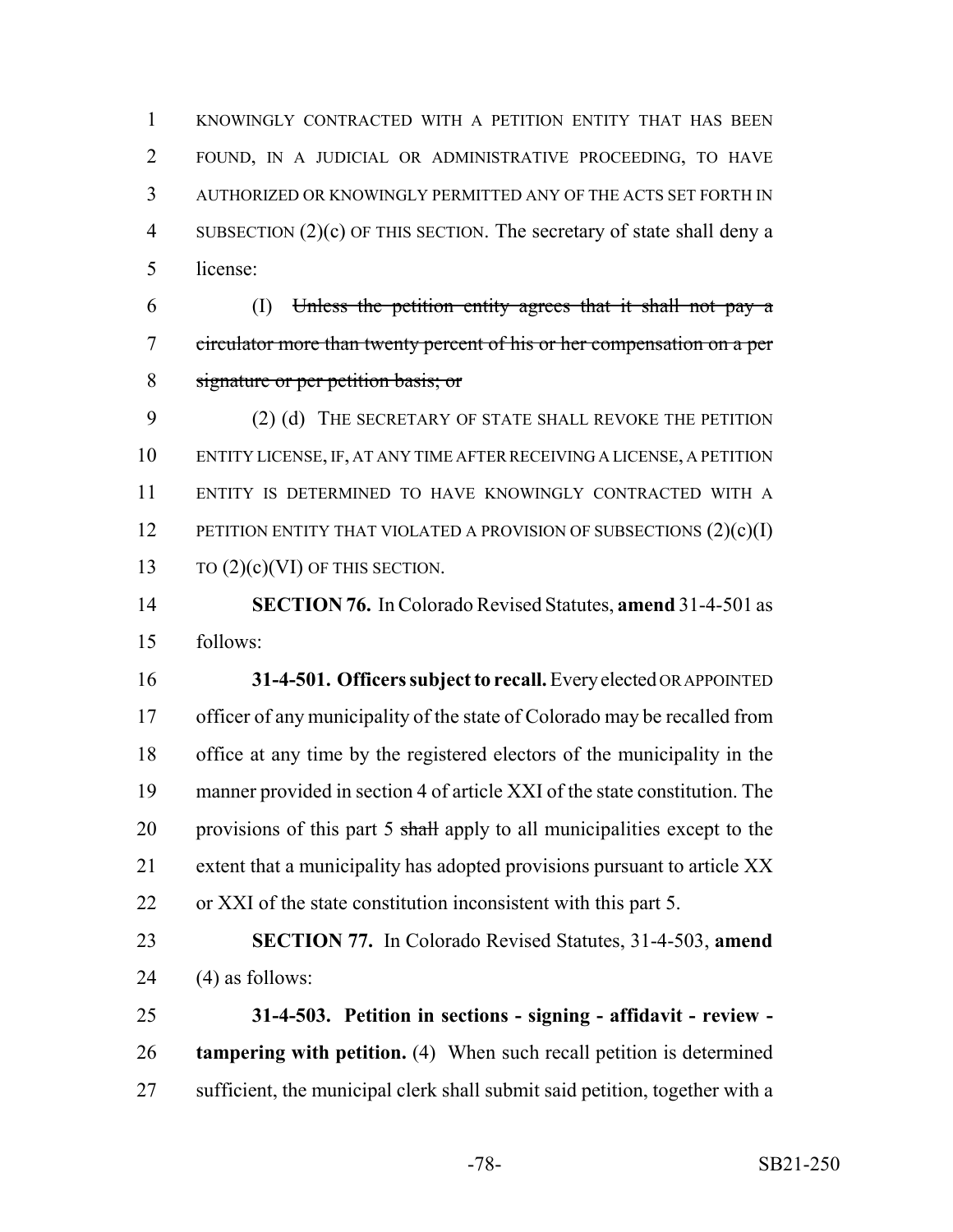certificate of its sufficiency, to the governing body of such municipality at the first meeting of such body following expiration of the period within which a protest may be filed or at the first meeting of such body following the determination of a hearing officer that a petition is sufficient, whichever is later. The governing body shall thereupon order and fix a date for the recall election to be held not less than thirty days nor more than ninety days from the date of submission of the petition to the governing body by the municipal clerk and determine whether voting in the recall election is to take place at the polling place or by mail ballot; but, if a regular election is to be held within one hundred eighty days after the date of submission of said petition, the recall election shall be held as 12 a part of said regular election. except that, if the officer sought to be 13 recalled is seeking reelection at said regular election, only the question of 14 such officer's reelection shall appear on the ballot. If a successor to the officer sought to be recalled is to be selected at such regular election and 16 the officer sought to be recalled is not seeking reelection, the question of 17 such officer's recall shall not appear on the ballot of such regular election. **SECTION 78.** In Colorado Revised Statutes, 31-4-504, **amend**  $(3)(c)$  as follows:

 **31-4-504. Resignation - vacancy filled - election - ballot - nomination.** (3) (c) On such ballots, under each question, there shall MUST also be printed the names of those persons who have been 23 nominated as candidates to succeed the person sought to be recalled. but 24 no vote cast shall be counted for any candidate for such office unless the 25 voter also voted for or against the recall of such person sought to be 26 recalled from said office. The name of the person against whom the petition is filed shall not appear on the ballot as a candidate for the office.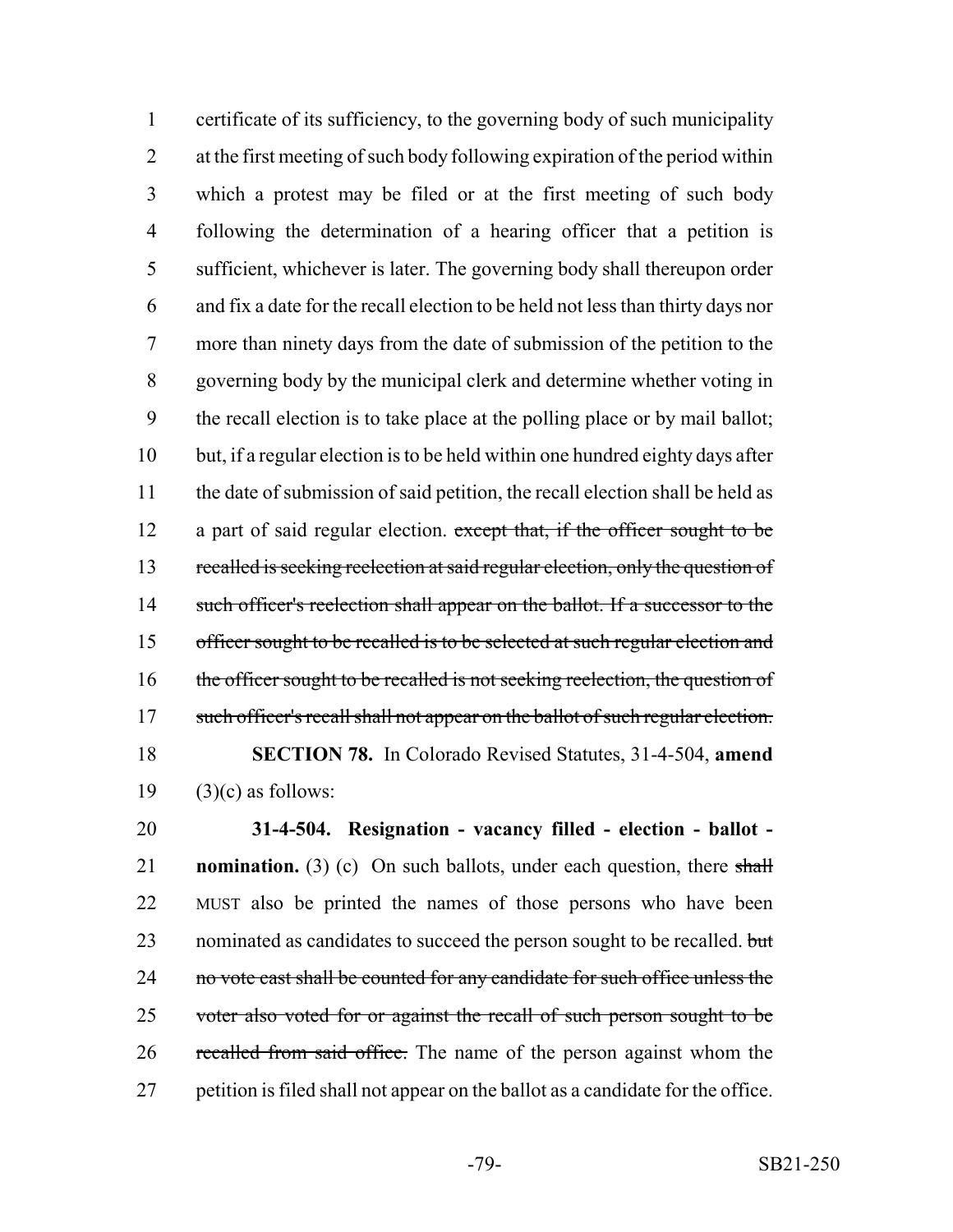1 All candidates on the ballot shall MUST be listed in alphabetical order.

 **SECTION 79.** In Colorado Revised Statutes, **amend** 31-4-505 as follows:

 **31-4-505. Recall after six months - second petition.** (1) No A recall petition shall NOT be circulated or filed and no pending recall proceedings shall MAY be continued against any officer until the officer has actually held the office for at least six months following the officer's election or reelection, OR SIX MONTHS FOLLOWING THE ASSUMPTION OF OFFICE BY AN APPOINTED OFFICIAL.

 (2) After one recall petition and election, no further petition shall 11 be filed against the same officer during the term for which he OR SHE was elected OR APPOINTED unless the petitioners signing said petition equal fifty percent of all ballots cast for that office at the last preceding regular election.

 (3) A RECALL PETITION MAY NOT BE CIRCULATED OR FILED AGAINST AN ELECTED OFFICER WHOSE OFFICE IS UP FOR ELECTION WITHIN SIX MONTHS.

 **SECTION 80.** In Colorado Revised Statutes, 32-1-906, **amend** 19  $(1)$  as follows:

 **32-1-906. Directors subject to recall - applicability of laws.** (1) Any director elected or appointed to the board of any special district who has actually held office for at least six months may be recalled from office by the eligible electors of the special district; except that a petition 24 shall not be filed to recall a director whose term of office expires IS UP FOR ELECTION in less than six months from the date the petition is presented for filing. Except as provided in section 32-1-913, a petition 27 signed by the lesser of three hundred eligible electors or forty percent of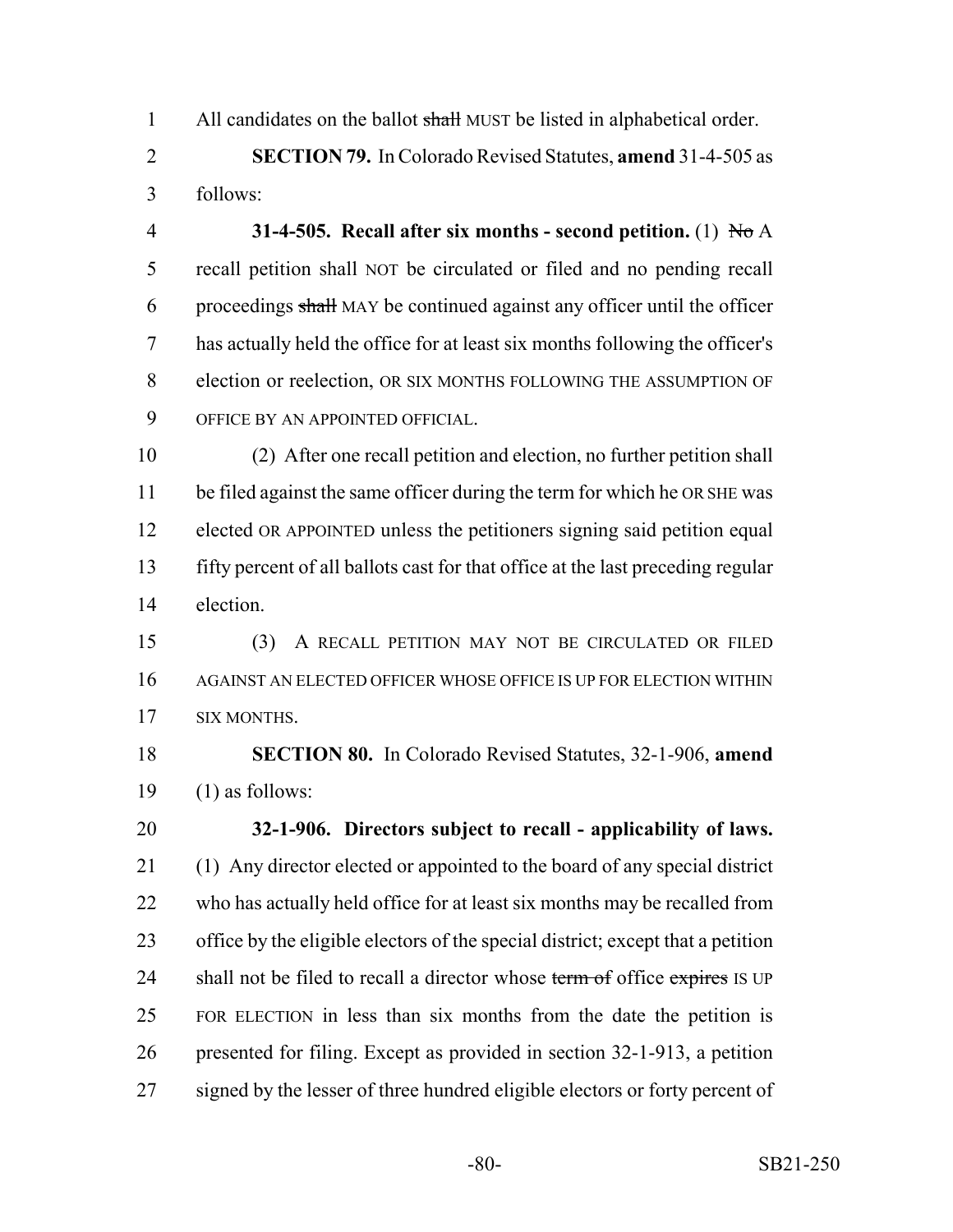the eligible electors demanding the recall of any director named in the petition must be filed in accordance with section 32-1-910 to initiate a recall election.

 **SECTION 81.** In Colorado Revised Statutes, 32-1-909, **amend** (2) as follows:

 **32-1-909. Recall petition - designated election official - approval as to form - definition.** (2) The proposed form of a recall 8 petition shall A REQUEST TO APPOINT A DESIGNATED ELECTION OFFICIAL FOR A RECALL OF A SPECIAL DISTRICT DIRECTOR MUST be filed with the court as defined in section 32-1-103 (2) for the special district. Within 11 five business days of receipt of a proposed form REQUEST TO APPOINT A DESIGNATED ELECTION OFFICIAL of A recall petition for a special district director, the court shall issue an order appointing a designated election official who shall perform the duties set forth for the recall. The designated election official shall not be the director sought to be recalled by the petition or the spouse or civil union partner of the director sought to be recalled by the petition. IF THE COURT APPOINTS A COUNTY CLERK AND RECORDER AS THE DESIGNATED ELECTION OFFICIAL, THEN, NOTWITHSTANDING ANY CONTRARY PROVISION IN THIS CODE, THE RECALL 20 MUST BE CONDUCTED IN ACCORDANCE WITH ARTICLE 12 OF TITLE 1; EXCEPT THAT SECTIONS 32-1-906,32-1-907,32-1-909(4) TO (6),32-1-910 (2)(c), 32-1-911 (3)(b), (3)(c), AND (4), AND 32-1-912 STILL APPLY REGARDLESS OF WHO IS APPOINTED THE DESIGNATED ELECTION OFFICIAL. **SECTION 82.** In Colorado Revised Statutes, 32-1-911, **amend** 25 (4) as follows:

 **32-1-911. Resignation - vacancy filled - election - ballot - nomination.** (4) Candidates to succeed the director sought to be recalled